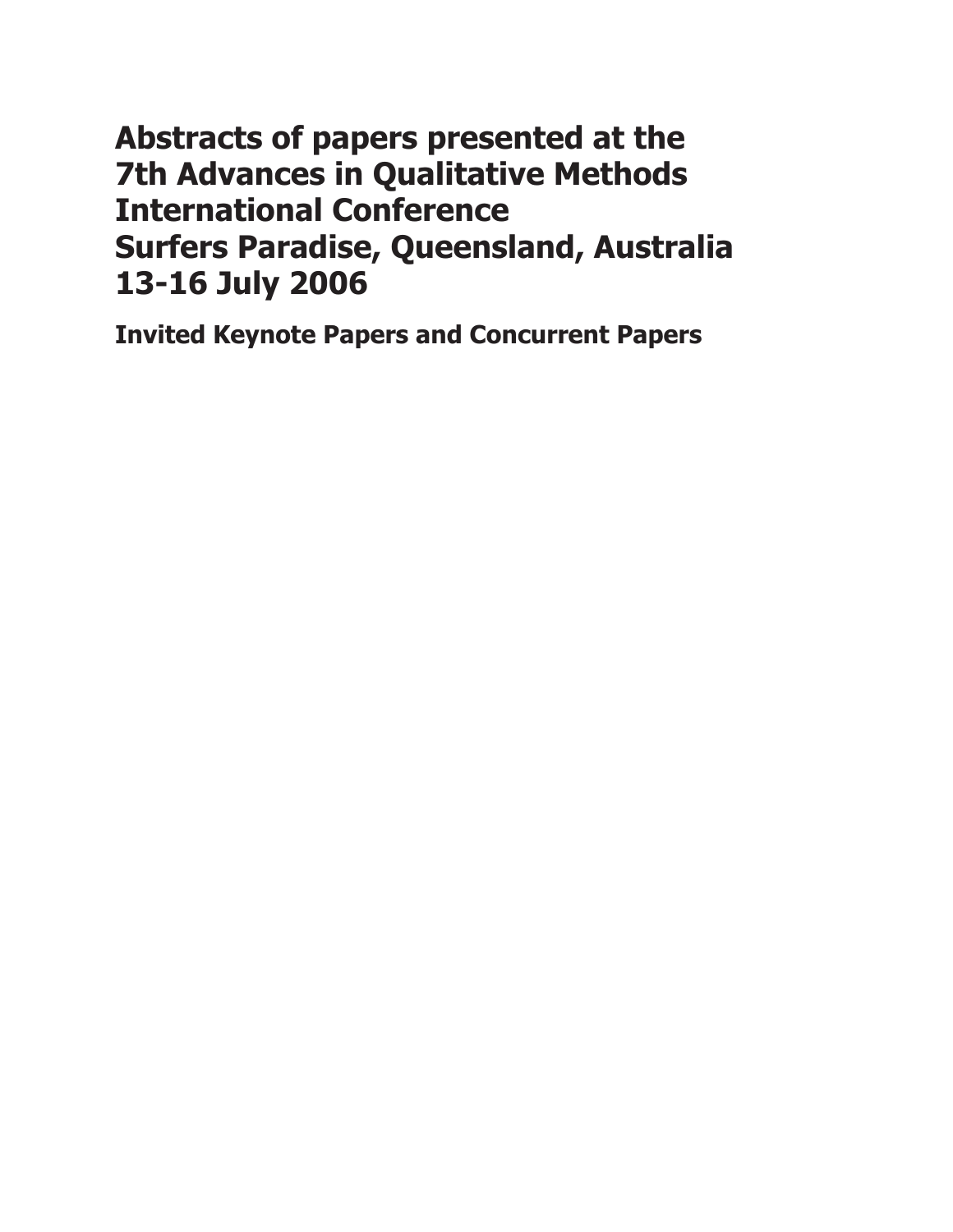# **(A) Invited Keynote Papers**

# **What Lies Beyond the Narrative Horizon?: The Spiritual Dimension in Critical Qualitative Research**

#### **Phil Francis Carspecken**

School of Education, Indiana University, Bloomington, In, USA

A deep exploration of what the term "critical" implicates in critical theory and critical ethnography takes us much further than the practice of social and cultural critique. It reveals profound implications with respect to issues and themes long treated primarily within spiritual traditions. These make a long list, including the nature of consciousness, the self, self-other relations, meaning, knowledge, truth, certainty, love, self-realization, paradox, the limits of reason and representation, and much more. This talk will explore such connections, arguing that spirituality is deeply and necessarily entailed within the core philosophical structures of contemporary critical theory and related research practices. Of course, "spirituality" is a term used in diverse ways within diverse traditions. Certain aspects of theistic traditions can be understood and appreciated, with some reinterpretation, through contemporary critical theory. But the closest connection that this philosophical and methodological orientation has with extant spiritual traditions is found with the Chan and Zen Buddhist schools of China and Japan, some of the philosophies associated with yoga in India, and some of the teachings we find in Sufism and Western mysticism. These are spiritual traditions that emphasize practices rather than beliefs.

The spiritual content in critical theory can be uncovered in a variety of ways, but in this talk the role that narratives play in the construction of self, other and world will be emphasized. Narratives are chronic to everyday human life and thought. Narratives are, and must be, primary objects of study in qualitative research projects. Yet narratives ultimately fail to fulfil those features of human desire that drive their chronic construction and reproduction. Nietzsche called this aspect of human motivation the "figurative drive." The figurative drive is related to Hegel's writings on consciousness in which the desire for recognition is a constituting structure of self-awareness. It is related to the concept of self-actualization as promoted by the humanistic and transpersonal schools of psychology. The ultimate and necessary failure of the figurative drive to realize its telos through the very production of "figures"—narratives and pre-narrative structures in thought—is well illustrated in deconstruction, poststructural writings on signification, and the philosophy of repetition. These streams within Western thought provide mirrors, representational mirrors, of spiritual practices whose goals include freedom from representation.

"The narrative horizon" is an expression meant to signify where knowledge as representation ends, where explicating the implicit toward the explicit terminates, where reason stops but points ahead. Its sense will be explained more precisely in this presentation. It is deeply implicated in the concept of "critical" core to critical methodological theory and it is something with which all people, in everyday contexts of life, must implicitly come to terms. What lies beyond the narrative horizon cannot be articulated for essential reasons, yet this is a good time, historically and culturally, to start talking about it, to include it in our methodological theories. Doing so requires use of words like "spirituality" which should be reinstalled within legitimate academic discourse. Understanding others as deeply and openly as possible, acknowledging what we cannot understand about them, and doing research with ethics, morality and empathy all invoke the question of what lies beyond the narrative horizon.

### **The Best and/or Worst of Times? The Uncertain Future of Qualitative Research**

#### **Julianne Cheek**

Centre for Research into Sustainable Health Care, School of Health Sciences, University of South Australia, Adelaide, SA, Australia

Currently there are two parallel universes in which we as qualitative researchers find ourselves working in. The first is a universe that is expanding. This is one in which qualitative research continues to push methodological and substantive boundaries thereby moving into new and exciting spaces. This enables the exploration of a vast array of substantive foci in many different discipline and practice areas. The second universe, by comparison, is one that is contracting. This is the universe where we find increasing prominence of neo-liberal influenced audit cultures. In this universe rhetoric about, and emphases on, evidence and "hard" numeric data has permeated the communities and contexts in which we research $\leq \alpha$ 151>for example government departments, educational institutions, service providers and business. Tensions emerge for qualitative researchers when these universes touch, intersect or at times collide! There is a danger that the gains made by qualitative researchers will be eroded by the need to survive the often competing demands emanating from such tensions. In this sense, qualitative research faces a very uncertain future. Choices that we make both individually and collectively as qualitative researchers about how to navigate such tensions are critical. Making these choices, and even more crucially, ensuring that there is the possibility of being able to make and have such choices, is one of the greatest challenges for qualitative researchers with respect to ensuring a future for qualitative research.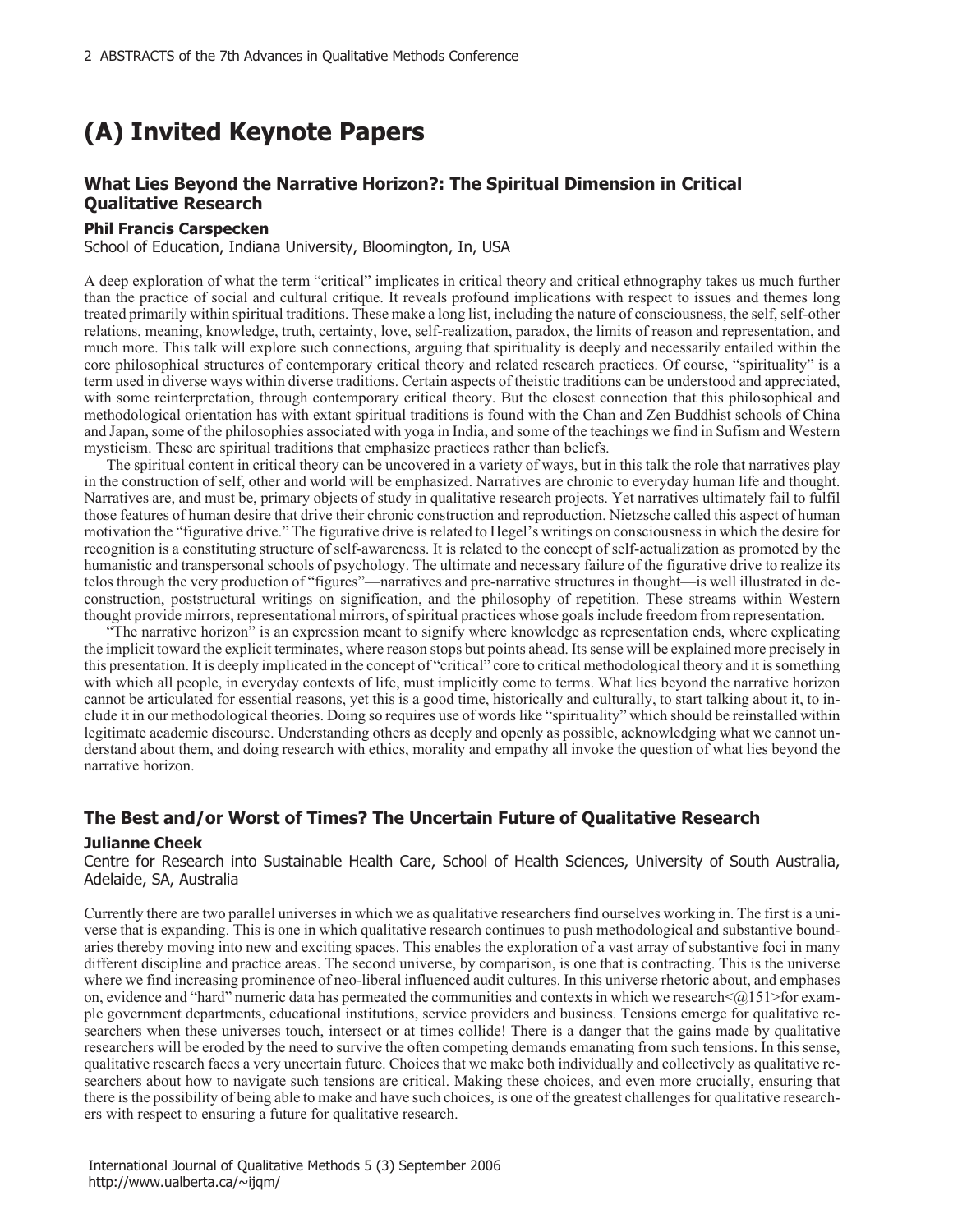# **Getting the Picture: Seeing the Visual in Qualitative Research**

### **Brad Jackson**

School of Business, Victoria University of Wellington, Wellington, New Zealand\*

The so-called qualitative turn over the last twenty-five years has achieved a great deal. However, despite this progress, a striking and significant blind spot remains. That is, in an increasingly visual world, why have qualitative researchers tended to shy away from analysing the visual image? This presentation will examine some of the reasons for this oversight. It will also look at some notable exceptions of qualitative empirical work that has made visual representation a central pre-occupation. The presentation will close by issuing five key challenges to conference participants aimed at encouraging them to see the visual dimension in their research.

(\*at the time of the conference—now, School of Business, University of Auckland, Auckland, New Zealand)

## **The Contested Terrain of Action Research as a Qualitative Method**

### **Julienne Meyer**

St Bartholomew School of Nursing and Midwifery, City University, London, UK

This paper argues that whilst qualitative research is gaining wider acceptance in the evidence-based practice movement, the value and contribution of action research is frequently ignored. The paper begins by exploring the contested terrain of action research as a qualitative method, highlighting its central tenants and potential links with both qualitative and quantitative research. Next it argues the need for mixed method approaches to evaluating change in practice, highlighting the particular contribution of qualitative research. Finally, it explores the need for research to be both user and provider controlled, exploring the opportunities and challenges that this implies for qualitative researchers. Drawing on research from a variety of applied disciplines (health and social, education and business) the case is made for a vision of evidence-based practice that is less focused on the interests of academic researchers and more on the everyday needs of service users and providers.

### **The Ethics of Evidence**

#### **Janice M. Morse**

Faculty of Nursing and International Institute of Qualitative Methodology, University of Alberta, Edmonton, Al, Canada I have argued that the use of statistical evidence—of the reliance on statistically significant events to initiate change—is unethical. The ultimate ethic is responsive to possible harm, not to actual harm. Of course this is the fundamental principle underlying health prevention and promotion, but policy is only now being formulated in high risk areas, such as aviation "near misses" and in the prevention of drug errors in medicine, to change policy before lives are lost. These policy changes are based on qualitative analysis, and use qualitative evidence.

In this presentation I extend the notion of the ultimate ethic and qualitative evidence into the area of patient falls. Policy has been lax in creating change in environmental safety for the fall prone patient, and quantitative evidence lacks the detail essential for communicating the actual problems of mobility to create change. In this presentation, I will demonstrate the power of qualitative evidence in revealing fall risk.

# **Standing on the Shoulders of Giants—The Potential of Meta-Ethnography and the Synthesis of Qualitative Research**

### **Catherine Pope\* and Nicky Britten\*\***

\* Heath Services Research, School of Nursing and Midwifery, University of Southampton, UK \*\* Applied Health Care Research, Institute of Health and Social Care Research, Peninsula Medical School, UK

We begin this address by asking the simple question "why synthesise qualitative research?" Firstly, we suggest, researchers and readers of qualitative studies need to develop a cumulative evidence base of the findings of qualitative research. If we seek to move research forward by standing on the shoulders of giants it would help to know where those giants are and to build better maps of the terrain that we view from their shoulders. Secondly, those of us working in applied areas, such as healthcare—where systematic reviews of quantitative research evidence are commonplace—are increasingly concerned to ensure that qualitative research is represented in reviews and decision-making.

In the first case, qualitative synthesis can be a stand-alone activity, and in the second it may be conducted in conjunction with the synthesis of other kinds of research. In this address, we examine the synthesis of qualitative research as a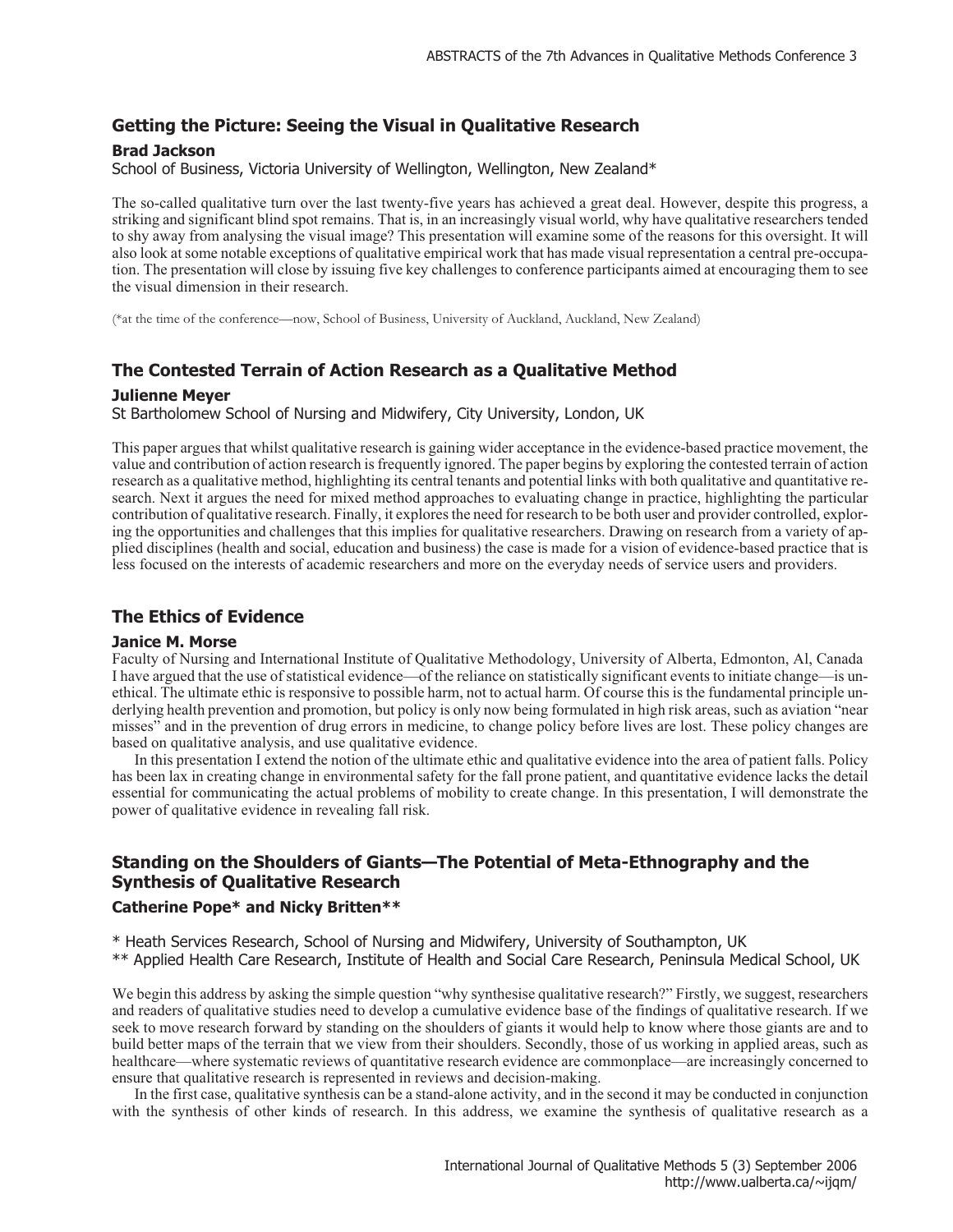stand-alone activity by describing two syntheses we have conducted, with colleagues in the UK, focusing on how people take (or do not take) prescribed medicines, and how people seek medical help when they have cancer symptoms. Both these pieces of work used a particular synthesis method—*meta-ethnography*. We describe both studies, looking at what meta-ethnography is and its potential for use in health care and policy related research, and we review the limitations of the method. We discuss concerns about the difficulties encountered searching qualitative literatures, the thorny question of "quality" appraisal, and the importance of expertise. We also address the critics of meta-ethnography—from those who find the term problematic, through to those who argue that synthesis inevitably results in de-contextualisation.

We move on to consider the potential for the synthesis of qualitative with quantitative research evidence by outlining four broad approaches, one of which may incorporate a version of meta-ethnography. We discuss whether qualitative syntheses should be supplementary or integrative and consider alternative approaches that might allow us to combine qualitative and quantitative research findings.

We conclude by outlining the possibilities of synthesis—which we see as an opportunity to bring together literatures and to increase the rigour of qualitative work. We are, nonetheless aware that qualitative synthesis is at an early stage of development, and that perhaps this business of standing on the shoulders of giants should not be tackled by novices.

# **(B) Concurrent Papers**

### **The Use of Photographs in Research with People with Dementia**

### **Jennifer Abbey**

Queensland University of Technology and The Prince Charles Hospital, Brisbane, Qld, Australia E-mail: j.abbey@qut.edu.au

Photographs are often used as teaching aids and book illustrations, but are rarely seen in journal articles when research is reported. Yet they are a way of sending a powerful message. The advocates of people with dementia need every powerful tool they can muster.

The disease of dementia robs people of their dignity as damage to their brain increases. The cohort of people with late-stage dementia are an especially vulnerable group and one expected to increase to what has been called "epidemic" proportions in the next decade. The need to inform both health professionals and the public about the conditions suffered by these people is vital.

I have been using photography to enhance qualitative research with this group of people since 1995. This paper will discuss the ethical and moral dilemmas that can be raised in taking photographs or videos of this population. However, it will argue that photography is vital for information, teaching and proof of conditions that are suffered by people with dementia. It will go on to provide details of those relatives and friends who have willingly posed with their family member or friend, even at the point of death. It will provide evidence that, in a recent study, all relatives of people with dementia who had been chosen to be included in a study about the introduction of palliative care, agreed to audiovisual consent and felt that by doing so they were contributing. One response to this effect was: "*anything that can help people know about this dreadful disease*." Photographs have allowed me to spread the message about the needs of people with dementia and this paper will justify that position.

# **Methodological Issues Associated with Interviewing Qualified Indian Registered Nurses Seeking Registration in the United Kingdom**

### **Trevor Adams**

European Institute of Health and Medical Sciences, University of Surrey, Guildford, Surrey, UK E-mail: T.Adams@surrey.ac.uk

This paper examines various methodological issues that arose in a study examining the experience of "adaptation nurses" within the United Kingdom [UK]. These nurses initially trained outside the UK and were seeking registration as Registered Nurses in the UK. To do this they needed to complete a short period of supervised practice. In order to gain data that would primarily inform local training arrangements, semistructured interviews were undertaken with twenty adaptation nurses at a small group of residential care homes. All these nurses had initially registered in India and were female.

Substantial methodological issues emerged within the interviews concerning the reliability of the accounts given by the adaptation nurses. Of particular concern was their largely positive account of their experience of supervised practice that contradicted accounts given by managerial staff and nurses who had already completed their supervised practice; they re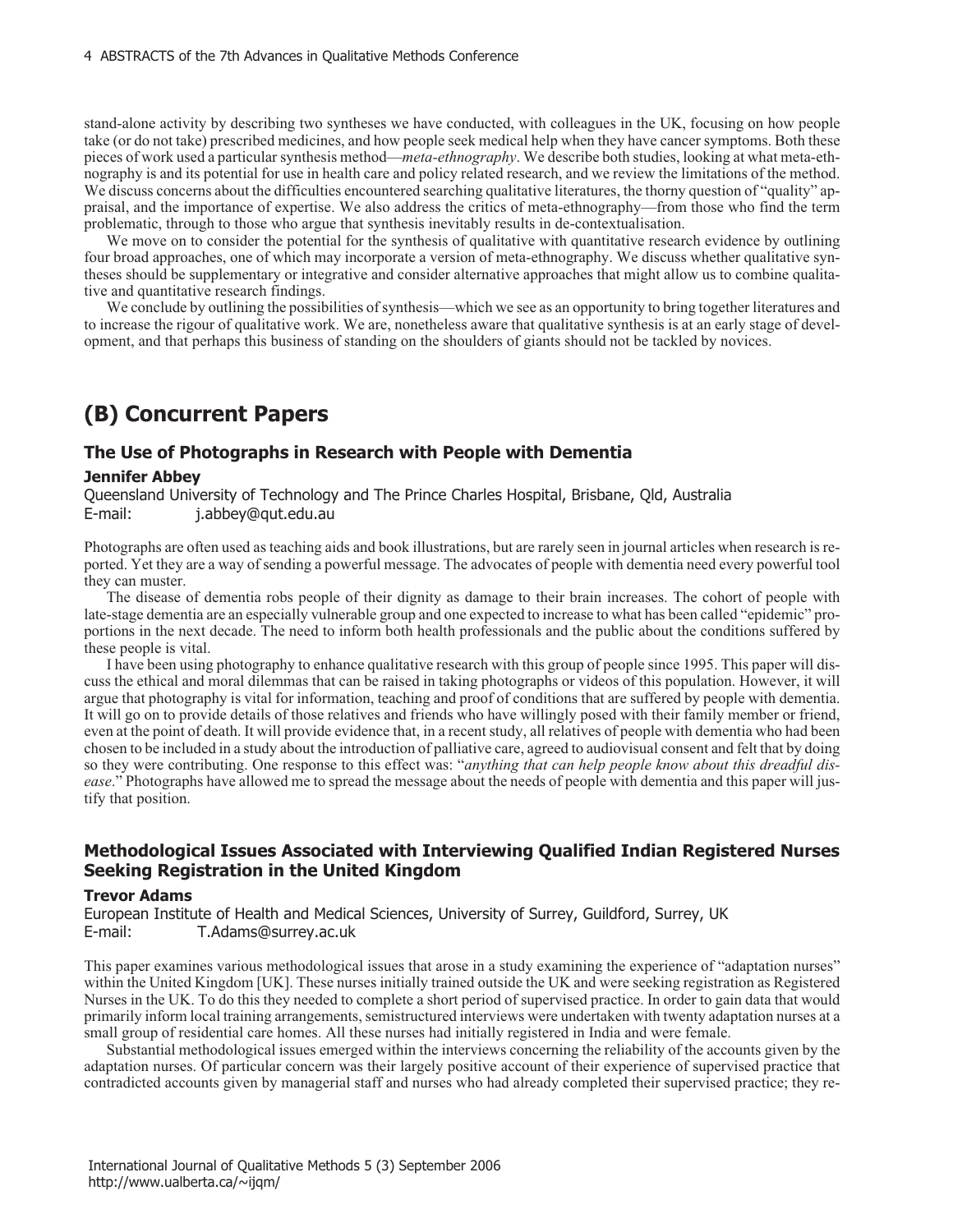ported that adaptation nurses frequently find their training physically and emotionally demanding. This contradiction raised important issues about the suitability of "the interview" used in the study to collect valid and reliable data.

Numerous issues were identified that could have affected the quality of the data. These issues included the invidious position of the adaptation nurses as "outsiders" to UK society, seeking entry; the identity of interviewer as white, male and English; and difficulties related to the use of language. These issues were understood in relationship to wider phenomena relating to globalization and the adverse effects of past colonialism.

To address these issues, the theoretical basis of the interview was reviewed and amendments were made to its implementation. These amendments included the use of techniques that offered the adaptation nurses reassuring inferences about the interview and the use of additional data from previous adaptation nurses and managers about the experience of adaptation nurses.

### **Laughing It Off: Uncovering the Workplace Experience of Aged Care Nurses**

### **Valerie Adams**

School of Commerce and Research Centre for Gender Studies, University of South Australia, Adelaide, SA, Australia

E-mail: Valerie.adams@unisa.edu.au

Residential aged care facilities provide 24-hour nursing care to frail, elderly people. Registered and enrolled nurses, predominantly female, are responsible for the clinical care of residents with multiple medical problems. Feminist economists are studying marketised care services, such as nursing homes, as the intersection of the performance of "care," traditionally unpaid and provided within families by women, and "work" as a paid means of earning a living. Feminist economists have sought to understand the nature of caring labour, what differentiates it from other forms of labour, and how staff providing paid care negotiate the intersection between "care" and "work."

During interviews for research towards a doctoral thesis investigating how aged care nurses experience their care work, nurses understated the conditions in which they worked. It was my personal experience working as a registered nurse in residential aged care facilities that enabled me to identify this trend, making it necessary for me, as the researcher, to understand how nursing culture impacted on the way nurses described their work.

To do this, I have developed a "toolbox" of reflexive methods comprised of analysis of both metaphors of nursing and emotion expressed as laughter during interviews, and autoethnography. Adding my own voice facilitated a two-tiered analysis of the effect of workplace culture: that of the nurses interviewed and my own different lens generated by studying economics to Honours level.

Situated in an interpretive paradigm grounded in a feminist epistemology, these pluralist methods have enabled me to make explicit some of the effects of gendered socialisation roles and their importance for understanding marketised caring labour. This combination of methods has significance for uncovering workplace culture in other forms of marketised caring and contributes to feminist methodology by providing a combination of methods useful for researching the impact of gender socialisation roles on women at work.

### **Reflecting on Reflexivity: Discussion of Reflexivity in Peer-Reviewed Articles**

#### **Joy Adamson, Karen Spilsbury and Carl Thompson**

Department of Health Sciences, University of York, York, UK E-mail: ja14@york.ac.uk

Whilst the use of "checklists" for quality appraisal has been questioned, most of the quality criteria aligned with qualitative methods include reflexivity as a core component. Reflexivity refers to an awareness of the ways in which the researcher and the research process may have influenced the data collected and the interpretations made. The importance of the researcher as the "research tool" in qualitative methods cannot be understated, therefore, it might be expected that authors of qualitative reports would provide the reader with sufficient reflective information in order to make a judgement regarding the influence they may have had on the study design and the findings they present. This study aims to consider the way in which authors approach the concept of reflexivity and how this is manifested in peer-reviewed articles.

All qualitative (and mixed methods) papers from three major journals published in 2004 were identified through on-line screening of abstracts (and the methods section of the papers where necessary). The journals were purposively sampled to encompass both "generalist" clinical journals together with a journal that, whilst having a medical focus, was more aligned to the disciplines that historically use qualitative methods. Therefore, we selected the British Medical Journal, Social Science and Medicine and Journal of Advanced Nursing. A data extraction sheet was developed in order to systematically collect information from all of the identified papers. Data were collected on all aspects of reflexivity, including, whether any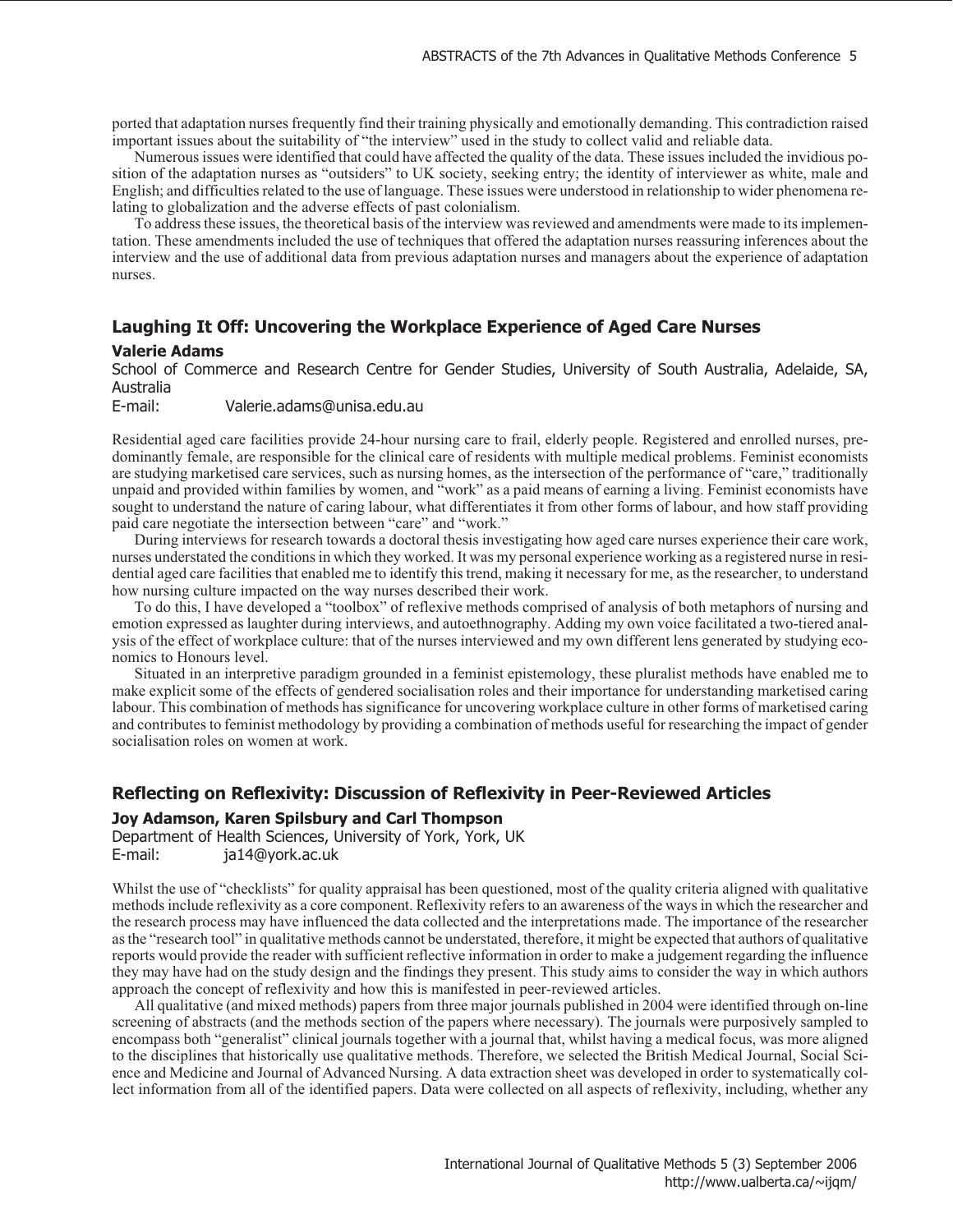literature on reflexivity were cited, researcher biographies, or where there was any discussion of the potential impact on study design and findings.

Reflexivity was poorly addressed by authors. The variation between different journals and the disciplinary background of authors, in relation to the engagement with reflexivity will be highlighted. Consideration will be given to the implications of this lack of attention to reflexivity in the quality reporting of studies. Possible reasons for the observed lack of reflective accounts will be discussed

# **A New Opportunity: Cognitive Therapy as a Qualitative Research Tool**

### **Kathy Ahern**

School of Nursing, University of Queensland, Brisbane, Qld, Australia E-mail: k.ahern@uq.edu.au

The main tenet of Cognitive Behaviour Therapy (CBT) is that thoughts pass through a person's mind automatically and often have a huge impact on how the person feels. CBT is an extremely fast acting therapy that has proven efficacy in treating the symptoms of mood disorders such as depression and anxiety; facilitating understanding of feelings; and promoting personal growth. However, the use of CBT techniques in qualitative research has been under-utilised. This paper discusses how techniques of CBT can be applied by researchers to facilitate bracketing, data collection and analysis in qualitative research.

### **Development of Knowledge—Closeness and Distance**

### **Johanne Alteren**

Centre of Practical Knowledge, Bodø University College—Mo i Rana, Norway E-mail: Johanne.Alteren@hibo.no

In fieldwork, the subject's understanding is essential in the development of knowledge. A risk often associated in the field is that the researcher may tend to over or under identify with the subject's attitude and point of view. This is referred to as too large a difference or lack of difference. If the distance is too large, the researcher does not get close enough to the subjects to get their point of view in their own environment. If there is a lack of distance, the researcher can be influenced by the subject's attitude and point of view. A challenge in fieldwork is to observe and integrate both in closeness and at a distance.

Parts of fieldwork in a nursing home and hospital will be done in spring 2006. The purpose of the study is to make the nursing students practice visible. The aim of the study is to develop knowledge about nursing students' practice. Methodical considerations concerning closeness and distance are significant in this matter.

Students and researcher meet in dialogue in the field. I, as a researcher and nurse, will bring with me experience into the field. The experience influences what I see and how it applies to the nursing field. In the study, the purpose is to make the students experiences visible, not the researchers. The challenge becomes: how to make the students experiences visible? The students' experiences are the starting point for development of conception.

It is, therefore, necessary I practice both closeness and distance analyses. If not, the distance between "close-experience" and "distant-experience" conceptions in nursing practice can be too small. The knowledge developed would be of little use for the practice.

The presentation will be based on my study. Challenges concerning closeness and distance in development of knowledge will be elaborated in the presentation.

### **Synthesizing Qualitative Research: The Production of Evidence**

### **Rosalie Aroni**

Monash Institute of Health Services Research, Faculty of Medicine, Nursing and Health Sciences, Monash University, Melbourne, Victoria, Australia

E-mail: Rosalie.Aroni@med.monash.edu.au

It is clear that with the archiving of qualitative data sets and the concern to ensure that the findings of qualitative research are not ignored for inclusion in the broader corpus of knowledge about any field that models of synthesis are rapidly being developed. This paper critically examines these models in terms of epistemology, the politics of pragmatism in the era of evidence and the use of qualitative methods in policy contexts. Conclusions are drawn about the utility of these models for qualitative researchers in the fields of health and education.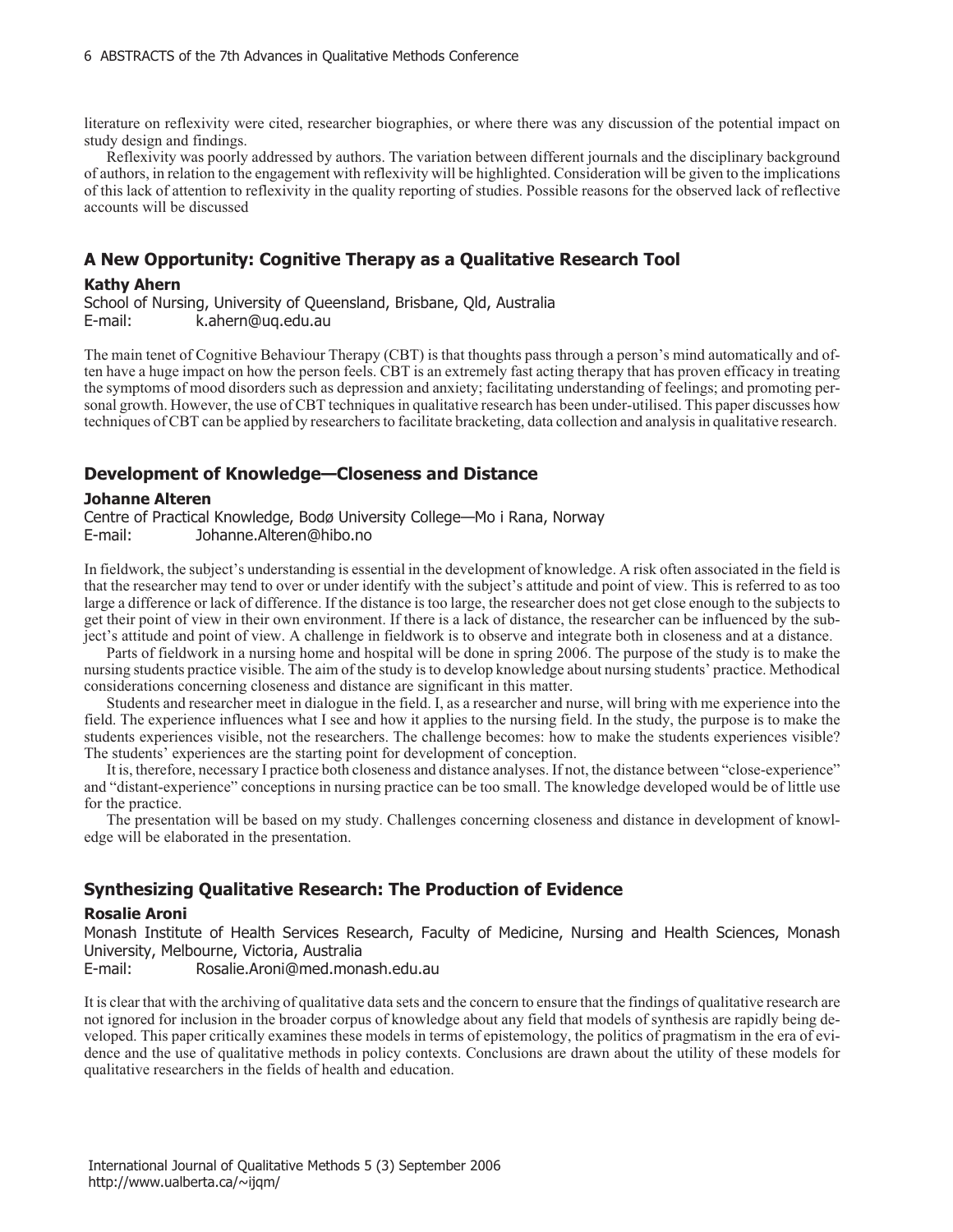# **Of Research Themes and Family Narratives: Critical Ethnography and Collaborative Research in a Program of Rural Health Studies**

### **Jennifer Averill**

College of Nursing. University of New Mexico, Albuquerque, New Mexico, USA E-mail: javerill@salud.unm.edu

Rural communities often experience disproportionate rates of illness, injury, poor educational outcomes, low income, attainment of health insurance, health care access, and self-reported health status, relative to urban counterparts. Multicultural rural elders in the southwestern U.S. are particularly marginalized because of historical, cultural, geographical, and norm-related factors. The author's current project, funded by the National Institutes of Health (NIH), builds upon an earlier pilot study in the same region. Combining the conceptual and methodological features of critical ethnography and community-based action research, the researcher aims to analyze definitive indicators of health disparities for these elders, and to construct preliminary explanatory models based on their definitions of health, cultural variations, and perceptions about the health care system. Three rural counties in the region comprise the setting for this two-year investigation. Stringer's Look-Think-Act approach informs the work, and preliminary findings reflect the combined efforts of community stakeholders and the research team. Emerging domains of need for the elders include the escalating cost of prescriptions, transportation deficits, geographic and social isolation, lack of affordable housing and assisted living facilities, and inadequate primary/specialty care. Concurrently, rich family narratives of life experiences in the rural areas arise in the course of inquiry. Research efforts focus on accurately analyzing and addressing the significant health and social disparities identified by the elders, and assisting community members to effectively manage the growing population of elderly residents. Special efforts are underway to help communities identify existing assets/strengths, and to facilitate the linkage among local, regional, and national resources to improve the tenor of health and quality of life for older people.

## **Qualitative Research: An Anthropologist's Account**

### **Subrata Sankar Bagchi**

Department of Anthropology, Bangabasi Evening College, Kolkata, India<br>E-mail: ssbagchi@hotmail.com ssbagchi@hotmail.com

Qualitative method of research has long been in practice in anthropology particularly in the form of participant observation, though qualitative methodology has undergone some fundamental changes in terms of its goal and content. Qualitative research in anthropology has actually been born out of the need to understand the "other," it continued in the form of ethnographic presentation of social marginalisation documenting the lives of people ("adjacent others") who live on the margins of a society that is hostile to them. Now its primary concern is to give voice to the "other" i.e. people's authentic self-expression. Present paper attempts to make a journey through the various phases in the history of the development of qualitative research methodology in anthropology as well as the future of this research methodology in our discipline.

# **(Re)Telling the Qualitative Tale: Opportunities and Challenges in the Use of Multi-Media Performance in the Analysis and Presentation of Ethnographic Research Data**

### **Carl Bagley**

School of Education, University of Durham, Durham, United Kingdom E-mail: c.a.bagley@durham.ac.uk

The methodological application of arts-based approaches to educational research, while still arguably part of the leading edge of qualitative research, have in the past 10 years become more established particularly within North America and Australia. In the main however these undertakings have tended to be confined to the use of educational research data in one specific artistic milieu for example photography or drama, undertaken by a researcher/artist familiar to working in that field.

The distinctive, developmental and "cutting edge" feature of this paper/DVD presentation is that it reports—through showing as well as telling—the author's attempt at using multi-media arts-based performance as a way of analysing and presenting ethnographic research data. In 2005 the author took a set of "traditional" qualitatively derived ethnographic research data (namely interview transcripts and tapes from a UK inner-city early years initiative, in which he was engaged as the principle researcher) and asked a group of community-based artists (music, sound, video, visual and performing arts) to represent the data as an integrated multi-media performance piece. The performance was subsequently staged in a theatre in front of—or more accurately in the midst of—an interdisciplinary arts-based research conference audience. The aim of the session was to explore through showing the holistic way in which educational research and the visual and performing arts can embrace each other to engender a culture of feeling and meaning and in so doing evoke new ways of knowing.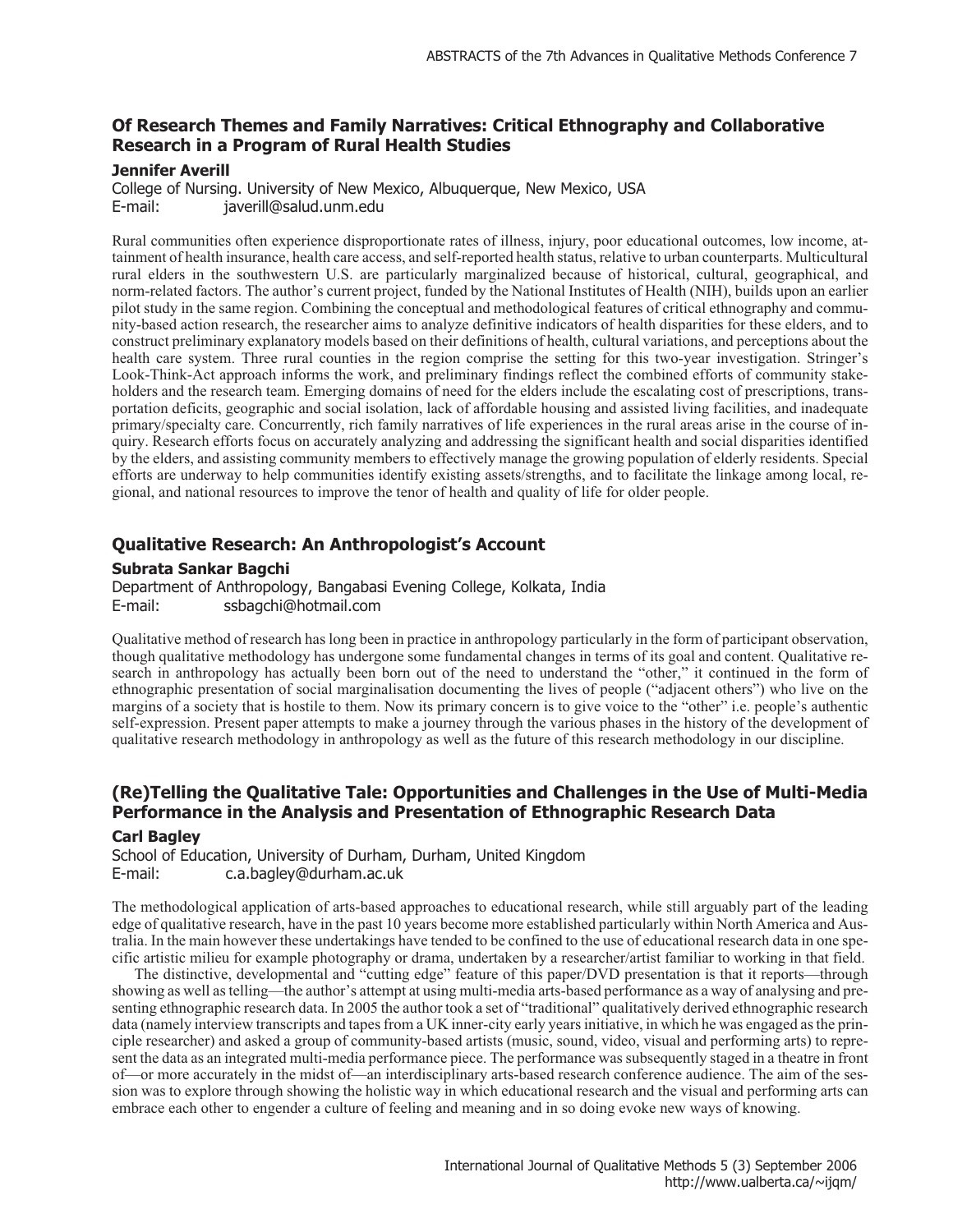The performance was videoed and followed by an audience and performer discussion of the opportunities and challenges posed. The author proposes in this paper/DVD presentation, to share and show this work and to engage a wider interdisciplinary audience in the debate it raises for qualitative methods research.

# **Contextualizing the Survey: Linked Trajectory of Method Triangulation in a Study on HIV/AIDS in India**

### **Ajay Bailey and Inge Hutter**

Population Research Centre, Faculty of Spatial Sciences, University of Groningen, Groningen, The Netherlands E-mail: a.bailey@rug.nl

The marriage of qualitative and quantitative methods has never been easy. The challenge is in the way we triangulate the methods. Method triangulation has been largely used to combine insights from the qualitative and quantitative methods but not to link both the methods. In this paper we suggest a linked trajectory of method triangulation. The linked trajectory aims to first gather individual level information through in-depth interviews and then present the information from the in-depth interviews as vignettes in focus group discussions. The vignettes are used as a projective technique to stimulate discussion. In the focus group discussions we validate information obtained from in-depth interviews and gather emic concepts that arise from the interaction. We thus capture both the interpretation and the interaction angles of the qualitative method. Further, using the qualitative information gained, a survey is designed. In doing so, the survey questions are grounded and contextualized. We employed this linked trajectory of method triangulation in a study on "Risk assessment of HIV/AIDS among migrant and mobile men." Fieldwork was carried out in Goa, India. Data come from two waves of studies: first explorative qualitative study (2003); second larger study (2004-05) including in-depth interviews (25), focus group discussions (21) and a survey ( $N = 1.259$ ). Majority of the concepts found in the qualitative data were also visible in the quantitative data. As an example we present two concepts perceived severity of HIV/AIDS and the cultural heuristic of vigilance to show how these concepts emerged from the data. The former came from theory but was constructed different empirically and the latter emerged as an empirical concept. The linking of the methods acts a measure of validation of information at each level. The linked trajectory of method triangulation can provide both completeness and confirmation of information.

# **A Comparison of Two Qualitative Approaches to the Analysis of "Fall Diaries" Completed by Older People**

### **Claire Ballinger,\* Fazakarley,\*\* and Ann Ashburn\*\***

\* Faculty of Health and Social Care, London South Bank University, UK

\*\* School of Health Professions & Rehabilitation Sciences, University of Southampton, UK

E-mail: ballinc@lsbu.ac.uk

Recent guidelines have advocated the use of self completed prospective diaries to record falls, in studies aiming to evaluate the effectiveness of falls prevention interventions for older people. We used this method in a randomised controlled trial evaluating the impact of a home based exercise programme on falling rate in 142 people with Parkinson's Disease with a history of falls (mean age: 72 years, males: 60%).

In this paper, we compare two approaches to the qualitative analysis of falls diaries, using data from our trial. The first approach, a content analysis, generated categories of detailed description around circumstances of falls (for example, the category "Reasons for Falls" included the codes "general difficulties," "PD movement difficulties," "environment," "cognitive"). This type of analysis is amenable to quantification, and has informed the development of epidemiological information about falling.

The second approach to analysis described in this paper, informed by Foucauldian discourse analytic principles, focused attention on how participants subjectively positioned themselves in relation to falls, through their diary accounts. For example, in considering "Attribution of causes," the descriptions varied in terms of agency, with some participants describing themselves as responsible for their fall (e.g. "Inattention"), whilst other descriptions suggested little or no control ("Legs gave way"). This latter analysis illustrates how older people can actively fashion representations of themselves through accounts about illness events.

Whilst content style analyses of diaries predominate within the falls literature, we argue that other postmodern interpretative strategies have the potential to recast diary accounts in novel and potentially illuminating ways. Such analyses contribute to theory about representations of falling, health and self. They also have practical application, one example being the potential for increased uptake of falls prevention initiatives, through attention to discourses about ageing in health promotion material.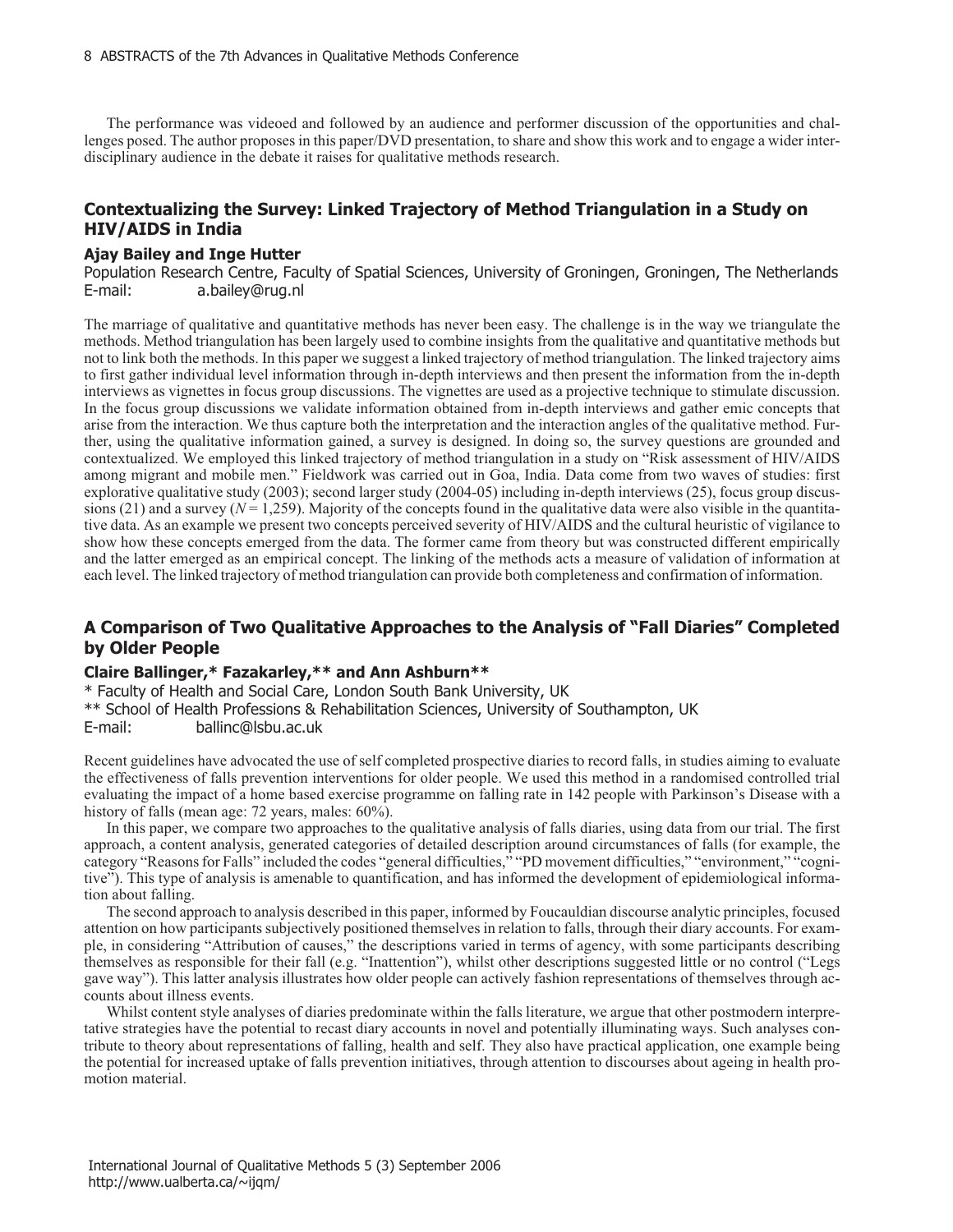# **Nailing Down a Nebula: What is "Community" in a Case Study of Community Participation in Health?**

### **Lesley Batten**

School of Health Sciences, Massey University, Palmerston North, New Zealand E-mail: L.Batten@massey.ac.nz

Community is often identified as the future for health care but this is reliant on understanding what community is. There is a considerable body of literature providing multiple ways of defining community, including people who live in a geographical location, as the social interaction of groups of people, or about the common links and identities held by groups, or all three (Hillery, 1955). In spite of this literature the concept remains nebulous when those definitions are applied to community as the subject of research. As Denzin and Lincoln (2000, p. 3) state "qualitative research is a situated activity that locates the observer in the world." What, therefore, is the situation of community?

In this paper I will explore the complexities of "nailing down" the concept of community into a strategy for sampling within a qualitative inquiry of community participation in health. This strategy needed to be broad enough so that it did not pre-empt the community defining itself in multiple ways, but specific enough to accommodate the ethical approval requirements of identifying potential participants. It is the application of concepts, such as community, into research practice which provide us with the opportunities and challenges for qualitative research.

Denzin, N. & Lincoln, Y. (2000). *Handbook of qualitative research* (2nd ed.). Thousand Oaks, CA: Sage. Hillery, G. (1955). Definitions of community: Areas of agreement. *Rural Sociology*, *20*, 111-124.

# **Thought and Action: Combining Narrative and Video as Research Methods to Explore Peoples' Everyday Experiences**

### **Heleen Blijlevens,\* Clare Hocking,\*\* and Ann Paddy\*\***

\* Waitemata District Health Board, Auckland, New Zealand \* Auckland University of Technology, Auckland, New Zealand E-mail: heleen\_75@yahoo.com

Phenomenology is the practice of exploring, looking to reveal what is not immediately obvious about a given phenomenon and describing the experience in a way that shows the richness of what is not readily apparent (van Manen, 1990). This interpretive approach peers behind the ordinary and the everyday-ness of what it is to be human, making it stand out, revealing and acknowledging the hidden traces which show its existence. Traditional methods involve transforming a verbally expressed experience into a written description and discovering the essential notions. Thus, it is an approach which is reliant on language and discovering the underlying meaning of what is said or its context.

This presentation describes a method that has pushed the boundaries of phenomenological methodology, through the use of video footage that was interpreted alongside the six participants' narratives. Videos provided a valuable supplement to stories about participants' everyday experiences of living with adult onset dyspraxia (a perceptual problem that impacts on people's ability to carry out daily activities), allowing the researchers to re-watch the life situation and find richer understandings and description of the person's lived experience. This form of close observation generated different experiential insights than was gathered from the interview narrative, and offered powerful records of real-world, real-time actions and events. The videos captured the raw poignancy of how the experience actually was. The purpose was not to evaluate the videos against the narratives, but to have the participants "telling and showing" the experience, thus giving considerable depth to the data gathered.

Excerpts from videos of participants, engaged in everyday activities, and a range of approaches used to interpret the written and visual data in will be presented. Questions of the rigour and believability will be discussed in relation to incorporating video footage into phenomenological methodology.

### **Impressions: Visual and Emotive**

### **Jan Brace-Govan**

Department of Marketing, Faculty of Business and Economics, Monash University, Melbourne, Vic, Australia E-mail: Jan.brace-govan@buseco.monash.edu.au

Derived from visual data that was gathered for a large qualitative project which investigated the consumption habits of families, this paper will address a number of research design issues. Firstly it will ask the question: how useful is visual data to the qualitative researcher? The answer will draw on the experiences of the researcher in this project and will explore some of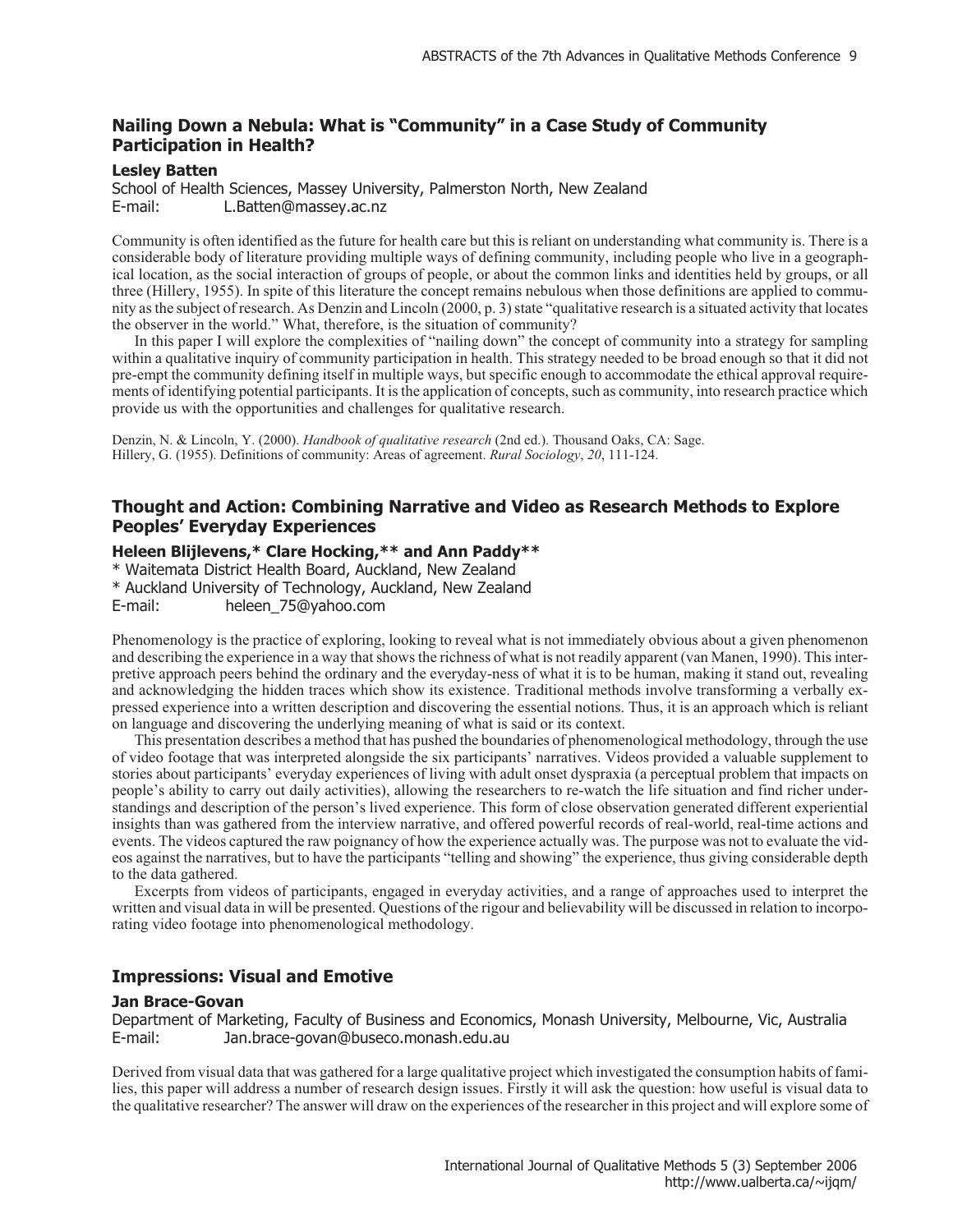the intensities that participants feel when engaged in qualitative research. In this instance, the participants were invited to take pictures that they felt expressed their interests and experiences of consumption. Importantly for this discussion, it was the visual data that clearly displayed the emotional engagement of the participants and underscored, or amplified, the verbal exchange of the interview data. Then, the implications of this for analysis and the presentation of results will be discussed. On the basis of this discussion, the paper will ask how researchers can best go about obtaining useful and relevant visual data. In particular, this section will raise issues around how to introduce this activity to potential informants in order that the data those informants gather can fully integrated into a triangulated data gathering design.

# **Teaching Qualitative Research Methods: Engaging the Sensory Self**

### **Annette Braunack-Mayer and Philippa Williams**

Department of Public Health, Adelaide University, Adelaide, SA, Australia E-mail: annette.braunackmayer@adelaide.edu.au pipshan@adam.com.au

The conduct of qualitative research engages the researcher in an exploration of self at a number of levels. The challenge, therefore, for those teaching qualitative research methods is to teach in ways which explicate the diversity and complexity of theoretical perspectives, methodologies and methods, while also engaging the students as reflexive novice researchers.

In this paper we propose a solution to the challenge of teaching qualitative research methods. Drawing on our experience teaching qualitative research methods to undergraduate health science students, we will describe a method of teaching that engages the sensory self through an understanding of Howard Gardener's theory of Multiple Intelligences. In particular, we will describe how we appeal to all five senses in our teaching of qualitative research methods through the use of art, music, literature and food.

# **Realising the Potential of Bricolage Design: Consistency among the Assumptions of the Research Components is Crucial**

**Bürgelt, P. T.,\* Morgan, M. ,\* Henderson, A.,\* Julian, R.,\*\* and Cramer, M.\*\*\***

\* Massey University, New Zealand

\*\* University of Tasmania, Australia

\*\*\* Munich University of Applied Science, Germany

E-mail: petrabue@iprimus.com.au

Bricolage is a research paradigm with the potential to elevate the outcomes of qualitative research to new levels of rigour and complexity (Karunaratne, 1997). Two interrelated premises are crucial to realising this potential: interdisciplinarity and synergy of various theoretical paradigms, methodologies and methods. This paper focuses on the synergy criterion and illustrates bricolage as a process of selecting and integrating the most appropriate theoretical frameworks, methodologies, and methods for the phenomena under investigation. It does so with explicit consideration of their assumptions and the underlying consistency that provides the rationale for their selection. We illustrate this process by discussing the development of an innovative research design for exploring experiences of German migrants to Australia and New Zealand throughout their migration process (emigration-immigration-settlement, return). In this holistic study design we combine three different theoretical paradigms (salutogenic/wellness paradigm, social interactionism, and social constructionism in narrative theory), three methodologies (grounded theory, ethnography, and prospective longitudinal approach) and four different methods (episodic interviews, participant observation, diaries, and reviews of historical and contemporary migration literature and statistical data).

We will identify the theoretical paradigms that typify most migration research, discuss the value of synergising the selected alternative theoretical frameworks, and outline the implications of their assumptions for the design of the present study. Following a discussion of how the integration of the selected theoretical frameworks addresses gaps in the migration research, we justify the selection of the various methodologies and methods. The aim is to illustrate the interconnectedness between theoretical paradigms, gaps in the literature, research questions, methodologies and methods in the development of the bricolage design. We propose that when combining theoretical frameworks, methodologies, and/or methods as bricolage, consistency among the fundamental assumptions of the theoretical paradigms, methodologies, and methods is crucial and needs to be made explicit.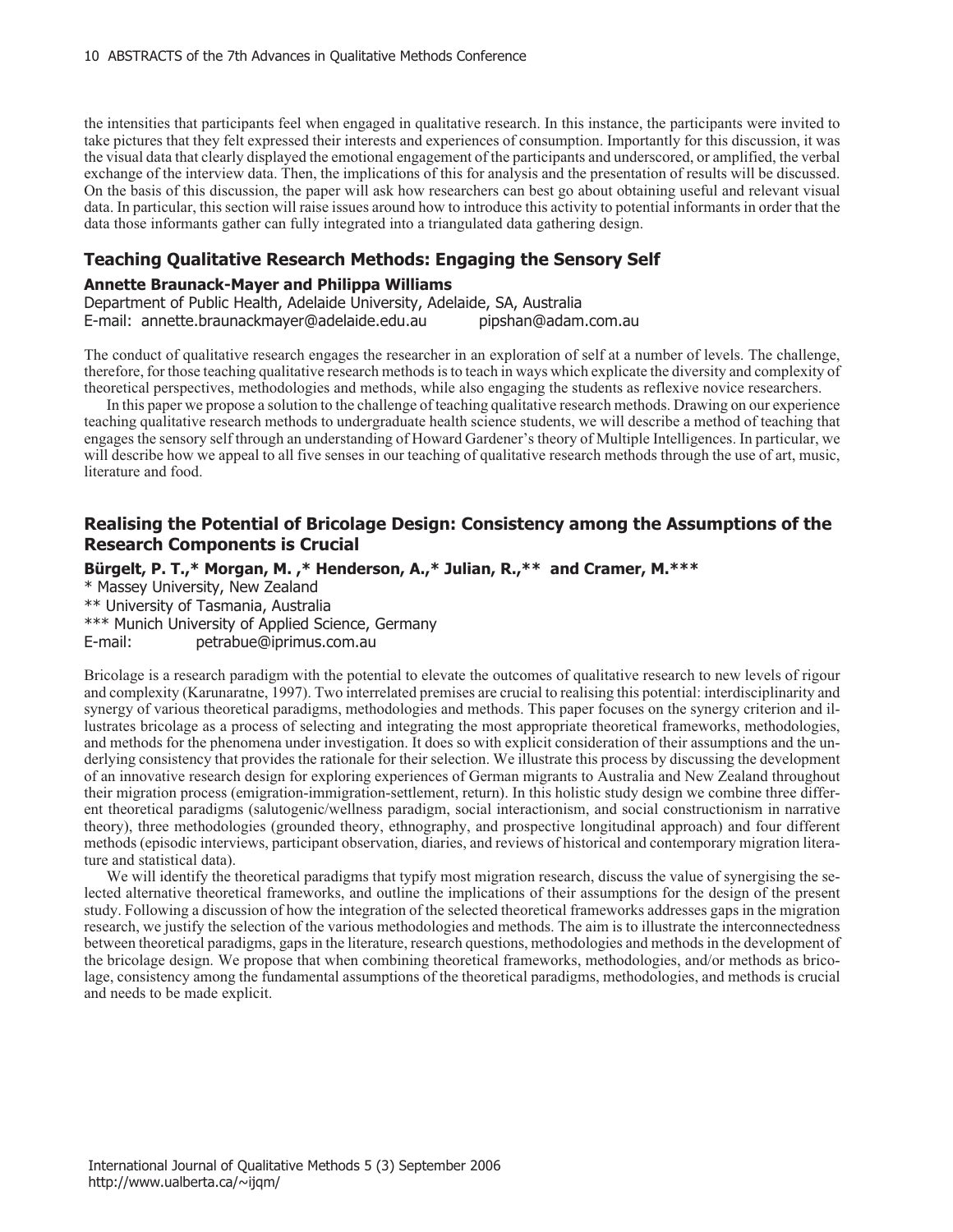# **The Ethical Trials and Tribulations of Accompanying Participants through a Major Life Transition**

**Bürgelt, P. T.,<sup>1</sup> Morgan, M.,<sup>1</sup> Henderson, A.,<sup>1</sup> Julian, R.,<sup>2</sup> and Cramer, M.,<sup>3</sup>**

Massey University, New Zealand University of Tasmania, Australia Munich University of Applied Science, Germany E-mail: petrabue@iprimus.com.au;

While codes of ethical conduct or ethical guidelines set by professional bodies and/or ethics committees can provide a very useful ethical framework, the often complex and process-based nature of qualitative research can mean that researchers encounter specific ethical issues that challenge the scope of these codes/guidelines. This paper discusses such ethical challenges that have arisen during our study as result of using an innovative qualitative research design combining grounded theory and ethnography in a longitudinal approach that involves accompanying participants during a challenging part of their life (migration). This approach means researcher-participant relationships are deep, ongoing, and changing; participants can be very vulnerable; and difficult situations can emerge suddenly. Balancing these interacting research features with methodological rigour results in highly complex ethical issues related to living in the participants' home (e.g. maintaining confidentiality in a fluid circle of contacts in participants' home and work environment, obtaining approval of sensitive work environments [hospitals]); directly experiencing participants' issues (e.g. visa rejection, issues between partners); unearthing of issues through questioning (e.g. traumatic experiences, unsound relationships); maintaining participants' interest in participating (e.g. their writing of diaries, second visits); and participants' perception of the researcher as a friend. These issues were complicated by the principal researcher being a German migrant to New Zealand and Australia. Her having accomplished something the participants were pursuing and having migration knowledge raised issues regarding whether to and how much the participants should be assisted psychologically and/or practically, and regarding power differences and equality. In presenting the paper, we will discuss the role of building and maintaining trusting and equal relationships; of open negotiation of the nature of participation; of the need for sensitive, honest and thoughtful re-negotiation; and of non-judgement and detached compassion in resolving these ethical issues.

# **Phronesis and the Novel Approach to Organizational Inquiry**

### **George Cairns and Martyna Sliwa**

Dept. of Accounting, Finance and Management, University of Essex, UK

E-mail: gcairns@essex.ac.uk

In this paper, we outline an approach to organizational inquiry which is grounded in Aristotelian phron?sis; practical knowledge or wisdom. The phronetic approach is directed at informing action, taking account of the particulars of events and their context, and of the value-rationality and situational ethics of organizational actors. However, it should not be considered a-theoretical and equated with "common sense." Through surfacing multiple complex perspectives on issues, and integrative critical analysis of and reflection on these, the aim is development of meso-theories that will enable actors' own choices about future action, based upon informed selection between options.

The possibilities of the phronetic approach have been presented by various authors (e.g. Calori, 2002; Flyvbjerg, 2001, 2003; Ruderman, 1997), and Flyvbjerg (2001) has proposed alternative approaches to undertaking phronetic research. Most involve extensive resource commitment, due to the need for embedded-ness in context and engagement over time. One approach presented (Flyvbjerg, 2001) involves analysis of relevant archival materials and accounts. In considering how the approach might be applied in teaching organization theory and analysis, we propose an alternative form of "social archive," that of the literary novel.

Our use of novels as tools for phronetic inquiry within organizations does not draw upon theory of literary criticism, but rather, upon the use of "lay reading" (de Vault, 1990), and interpretation according to the readers' values and assumptions. In encouraging students and organizational actors to read novels, we see the possibilities for engagement with complex and ambiguous phenomena and for critical reflection on the accounts presented by different characters, on how authors are implicated, and on the readers' own assumptions.

In this paper, we present initial findings from an empirical study in the use of novels as tools for exploration of concepts such as "culture," "structure" or "power" in management education.

Calori, Roland (2002) Essai: Real time/real space research: Connecting action and reflection in organization studies. *Organization Studies*, *23*(6), 877-884.

DeVault, M.L. (1990) Novel readings: The social organization of interpretation. *American Journal of Sociology*, *95*(4), 887-921.

Flyvbjerg, B. (2001) *Making social sciences matter: Why social inquiry fails and how it can succeed again*. Cambridge, UK: Cambridge University Press.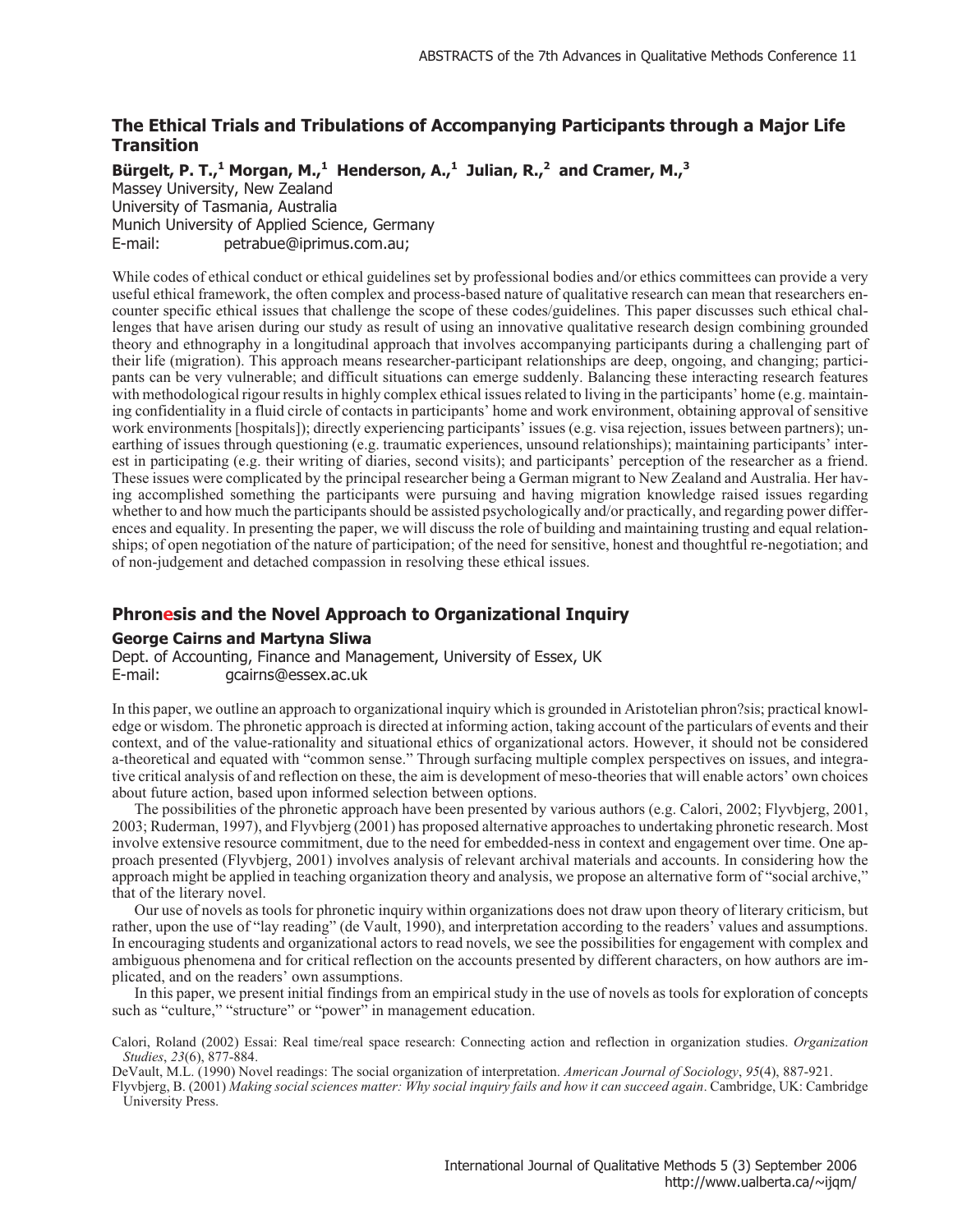Flyvbjerg, B. (2003) Making organization research matter: Power values and phronesis. In B. Czarniawska & G. Sevón (Eds.), *The Northern Lights: Organization theory in Scandinavia* (pp. 357-382). Copenhagen: Liber Abstrakt—Copenhagen Business School Press. Ruderman, R.S. (1997) Aristotle and the recovery of political judgment. *American Political Science Review*, *91*(2), 409-420.

### **Reporting Qualitative Research by Creative Nonfiction**

#### **Darrel Caulley**

School of Educational Studies, La Trobe University, Melbourne, Australia E-mail: caulley.darrel@bigpond.com

Creative nonfiction arose in the 1960s when it was called "The New Journalism." Within the last decade it has become popular and quite common in the United States. Creative nonfiction tells a story using facts, but uses many of the techniques of fiction for its compelling qualities and emotional vibrancy. Creative nonfiction doesn't just report facts; it delivers facts in ways that move the reader toward a deeper understanding of a topic. Creative nonfiction requires the skills of the storyteller and the researcher. Creative nonfiction writers must not only understand the facts and report them using quotes, they must also see beyond them to discover their underlying meaning, and they must dramatize that meaning in an interesting, evocative, informative way—just as a good teacher does.

In the three editions of the Handbook of Qualitative Research edited by Norman Denzin and Yvonna Lincoln, Laura Richardson reports that she finds qualitative research reports boring. Reporting qualitative research results via creative nonfiction is very likely to make reports much less boring. The paper will describe and illustrate various fiction techniques used to write creative nonfiction. Truth and rigour in creative nonfiction will be discussed.

# **Mother/Daughter Intergenerational Interviews: Exploring the Transmission of Family History within the Framework of the Well Child/Plunket Book**

### **Jill Clendon**

School of Health Sciences, Massey University, Auckland, New Zealand E-mail: j.m.clendon@massey.ac.nz

The uniqueness of the relationship between a mother and daughter offers the researcher an opportunity to explore interactional patterns across generations, modes of transmission of family history and intergenerational communication in the context of gender. The use of mother/daughter intergenerational dyads to explore the familial context of the Well Child/Plunket Book has elicited a depth of information that would not have been gained in a standard individual or even focus group interview.

In 1920 the first child development record books (now commonly known in New Zealand as the Well Child/Plunket Book) rolled off the presses of Whitcombe and Tombs Ltd in Dunedin. The Well Child/Plunket Book has remained a mainstay of well child practice in New Zealand since that time. Many mothers have kept their books and handed them on from generation to generation—usually to their daughters. Exploring the history of the Well Child/Plunket Book has resulted in the collection of a diverse range of data including oral interviews, archival data and a collection of child development record books dated from the 1920s to 2005. The oral interviews themselves have included individual, focus group and mother/daughter intergenerational dyads.

This presentation focuses on the mother/daughter intergenerational interview process and reflects on the interaction between mother, daughter and interviewer as a means of data generation.

### **"Focus Group Can Be Fun": Use of Activity-Oriented Questions**

### **Erminia Colucci**

Department of Psychiatry, The University of Queensland, Brisbane, Qld, Australia E-mail: ecolucci@somc.uq.edu.au or e.colucci@uq.edu.au

In recent years, interest has grown in the use of focus group discussions and, nowadays, they are recognized as a valuable method for qualitative data collection. Despite its increasing popularity, focus group is not an easy option and moderators must find the right way to approach participants to achieve good-quality data.

Exercises (or activity-oriented questions) are pleasant and productive supplements to verbal questions. They provide a different way of offering information and bestow a special benefit especially for those more reflective participants who are less comfortable with immediate verbal responses and need extra time for thoughts or prefer to sketch out their ideas. Some scholars sustain the utility of exercises to focus the attention of the group on the core study topic and also to make subse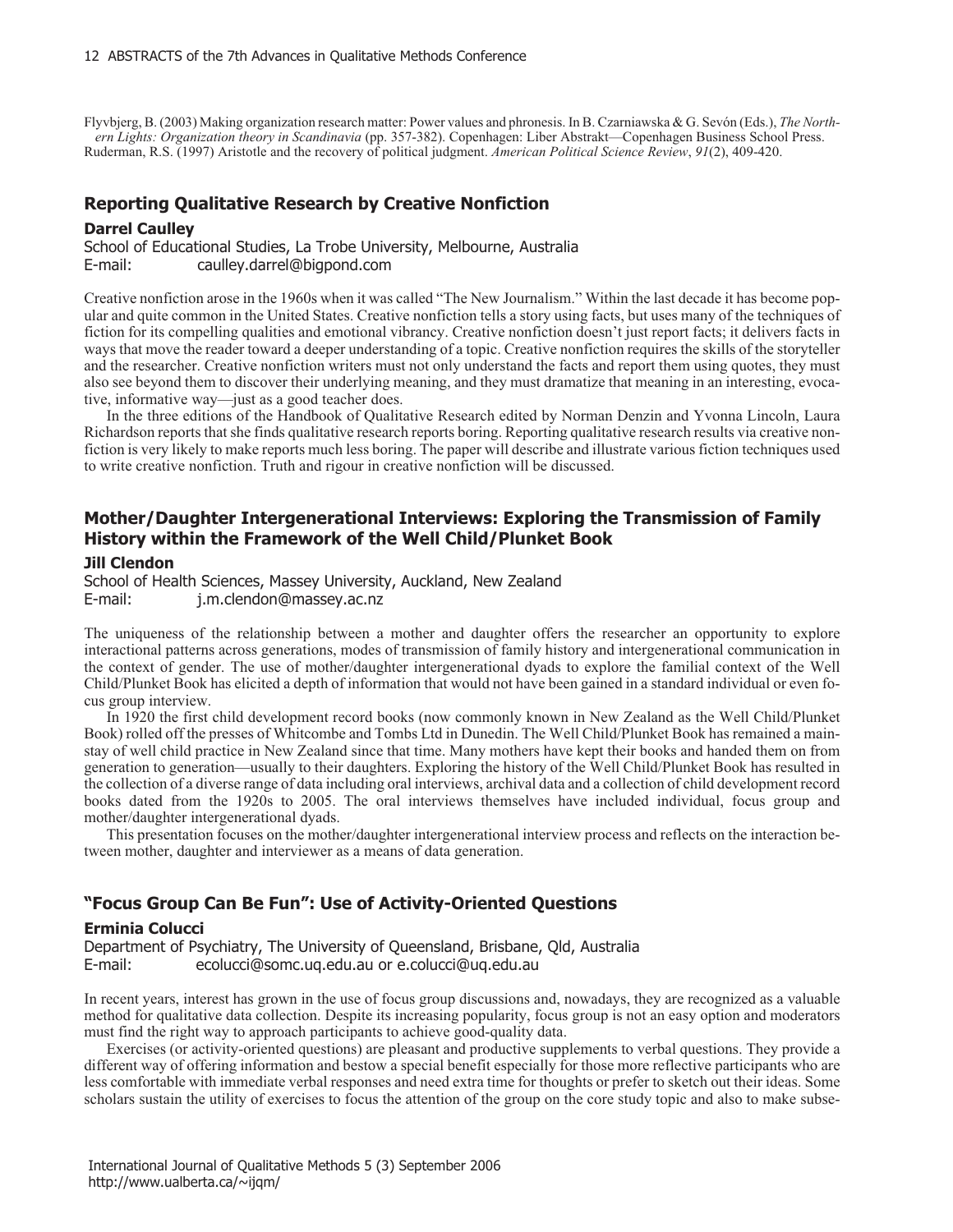quent comparative analysis more straightforward. The author regards these strategies particularly useful with young people, who may be bored after a sequence of verbal questions (consequently losing concentration), and also for their tendency to act out and express their feelings and ideas in more active ways than adults. Sensitive topics may also look less threatening when discussed through practical and enjoyable tasks. Following these considerations, the author will describe various focus group techniques such as, for instance, free listing, rating, ranking, pile and picture sorting, story telling, role-playing, and projective techniques, providing suggestions for their use during group discussions.

The author will exemplify some of these activity-oriented questions, illustrating their application in her recent research project with 18-24 years old students, where she moderated focus group discussions on the topic of youth suicide.

# **Maintaining Dignity and Managing Stigma in the Interview Encounter: The Challenge of Paid-for Participation**

#### **Kay Cook\* and Karl Nunkoosing\*\***

\* School of Health and Social Development, Deakin University, Melbourne, Vic, Australia \*\* Department of Psychology, University of Portsmouth, United Kingdom E-mail: kay.cook@deakin.edu.au

The interview is both popular and problematic in social research. This paper describes and problematises interviews from a study conducted with impoverish elderly men and women. Participants were interviewed about social exclusion, poverty and growing old and were paid \$20 for each of two interviews. In this study, the interview became a way for participants to manage the presentation of self and the stigma of poverty by limiting disclosure and resisting researcher questioning. Paid-for participation was double-edged in that it provided funds for impoverished participants, but the payment modified the exchange of free and open discussion. Some participants started the interview by asking when the interview would end. Others resisted exploring issues raised by the interviewer. Some managed information giving by engaging in well-rehearsed, stylised account of their lives.

The participants' consent and their willingness to talk freely and openly are often taken for granted. The interview can range from a co-constructed discourse between the interviewer and interviewee to the interview as a monologue by the interviewee. We posit that the understanding we seek from interview data cannot ignore the problematic nature of this social encounter. The monological "interview" prevents the interviewer from engaging in dialogue, the result of which may be a limited exploration of the participant's narratives.

In this paper we will demonstrate, with examples from the transcripts, the various strategies that were used by participants to gain agency over the process whilst at the same time maintain enough of a semblance of conversational genre to make paid-for consent and participation legitimate. We see this as an interesting methodological event that should inform analysis, interpretations and the validity of interview texts rather than a problem with the interviewee. We contend that these acts of resistance are part of all interview encounters.

### **Heterotopia: An Ontological Metaphor in Epistemological Practice**

#### **Tim Corcoran**

School of Social Sciences & Liberal Studies, Charles Sturt University, Bathurst, NSW, Australia E-mail: tcorc4@eq.edu.au

This paper opens with a brief consideration of Bhaskar's (1989) notion of the epistemic fallacy. This suggests that positivist epistemological practices have largely constrained disciplinary accounts about what can be known regarding personhood. The concept of heterotopia is introduced and employed primarily as a means for addressing this limitation. Foucault (1984/1998) considered heterotopia to be a space "both real . . . and utterly unreal" (p. 179) as well as a process involving "a kind of contestation  $\dots$  of the space in which we live" (p. 179). Significant potentials open up for constructing personhood and furthering our understandings of the relationship between method and theory by conceptually positioning heterotopia as a preferred ontological metaphor in epistemological practice. This is realised by two movements: the first acknowledges that, by design, heterotopic methods are unable to provide absolute certainties or essential truths about people because of an inability to furnish monologic outcomes; and second, that methodological work is a process through which meaning is developed influencing the outcomes of research. This point is reminiscent of Vygotsky's (1978) distinction between method as tool-for-result or tool-and-result. In understanding method as tool-and-result one can begin to address the epistemic fallacy by purposively acknowledging implicit theoretical influence and explicating the conditions through which certain research practices are maintained. The example forwarded here considers how citizens are discursively constructed in sentencing legislation directing the practice of incarceration in the Australian State of Queensland. The research involves a discursive analysis of the relevant legislation, the Penalties and Sentences Act (1992), along with interviews sourced from young males who had experienced this form of State-sanctioned exclusion. Foucault (1980/2000) called for "the will to discover a different way of governing oneself through a different way of dividing up true and false" (p. 233). Heterotopic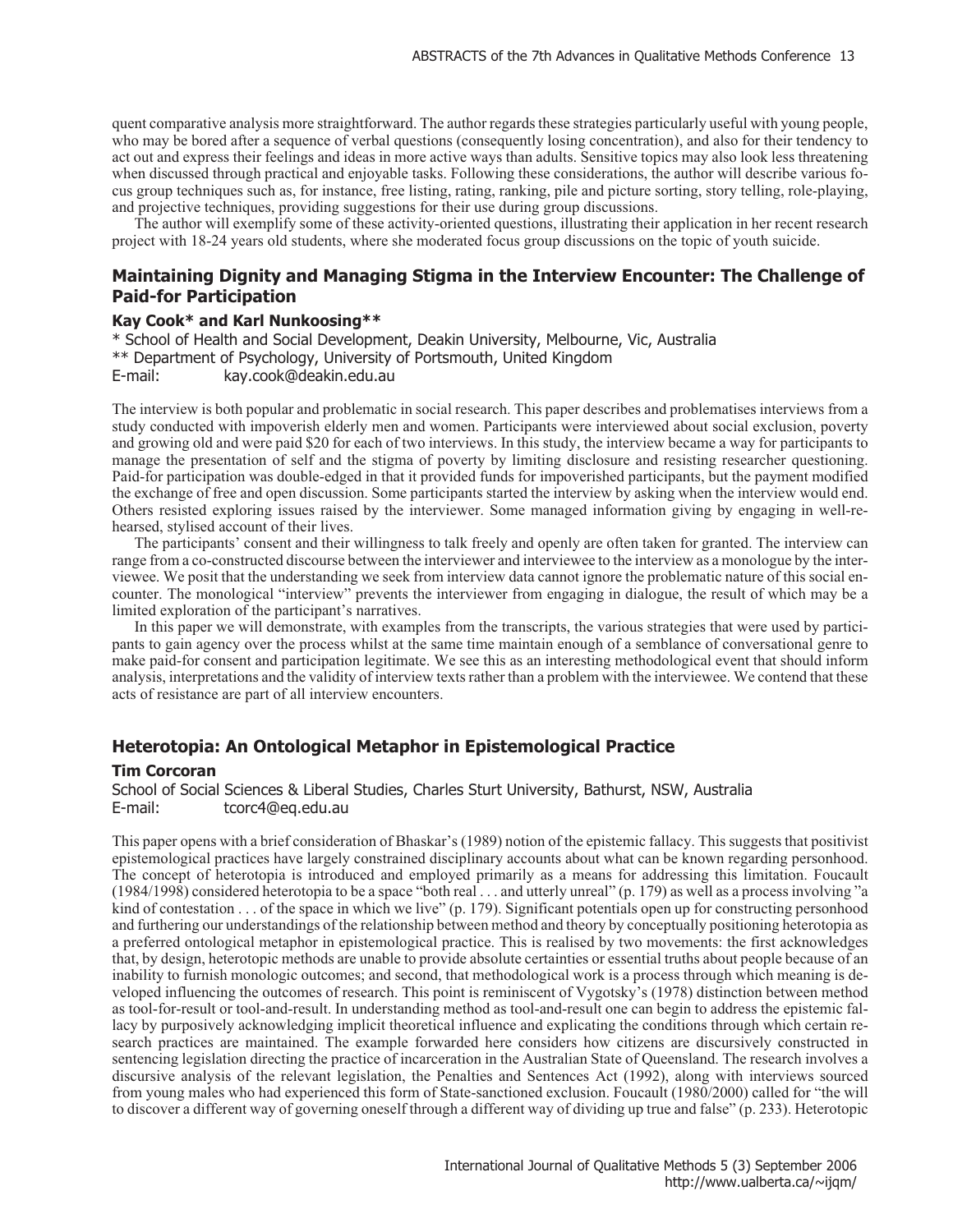methods may provide the discursive resources to engage the ontological multiplicities involved in situated constructions of personhood.

# **Looking to the Future: Information upon Which to Plan Future Service Initiatives that Address the "Human Costs" of Breast Cancer Amongst Black Minority Non-English Speaking Women**

### **Carol Cox, Kirsi Roine and Alison Coutts**

City University—St. Bartholomew School of Nursing and Midwifery, London, England E-mail: c.l.cox@city.ac.uk

The National Cancer Alliance (2002) has indicated that black minority ethnic (BME) populations experience difficulties in accessing information about cancer and healthcare services. In order to address this complex issue, a qualitative exploratory research project is being undertaken to determine how BME women with breast cancer have accessed cancer information and subsequently healthcare services. In a preliminary study, it was found that a range of views exist amongst healthcare professionals, voluntary agencies and community groups about the provision of cancer-related information for BME populations in East London (Cox & Lanceley, 2002/2003). Cox's and Lanceley's research concluded that statutory and voluntary agencies involved in cancer care need to address the issue of information provision with cultural sensitivity. Despite the fact that all patients find if difficult to access information about cancer (Leydon et al, 2000) BME women face a number of additional challenges. We believe these include difficulties in accessing appropriate information as well as dealing with culturally specific (often negative) attitudes about breast cancer. Subsequently the rate of recovery from breast cancer, if treated, is lower amongst BME women in East London.

In this paper findings from Phase One of the research will be explicated. Ways to target BME women and health professionals and community leaders using a range of approaches will be described. Issues associated with interviewing non-English speaking BME women will be considered. It will be noted that traditional written information has been found to be ineffective at reaching those most in need and does not address more sensitive issues such as the stigma that exists about breast cancer in different communities. The findings from this research will provide information upon which to plan future service initiatives that address some of the "human costs" of breast cancer amongst BME women.

Cox C. and Lanceley A. (2003) Needs assessment for addressing the information needs of people with cancer from black and ethnic minorities living in Newham, East London, Unpublished Report, Health Care Research Unit, City University.

Leydon G., Boulton M., Jones A., Mossman J., Boudioini M., McPherson K. (2000) "Cancer patients' information needs and information seeking behaviour: in depth interview study," British Medical Journal 320: 909-913.

National Cancer Alliance (2002) Information Needs of South Asian cancer patients and carers—a qualitative study, Oxford, National Cancer Alliance.

Blackford J. and Street A. (2002) "Cultural conflict: the impact of western feminism(s) on nurses caring for women of non-English speaking background," Journal of Clinical Nursing 11: 664-671.

# **Representing the Collaborative Process and Multiple Authorial Voices in Qualitative Research**

### **Elizabeth Creamer**

Educational Research and Evaluation, Virginia Tech, Blacksburg, Virginia, USA E-mail: creamere@vt.edu

It is rare to encounter multiple-authored texts where collaborators are explicit about the roles they played in constructing the text or to find the kind of reflexive narrative that offers readers a glimpse of how interdisciplinary collaborators integrated diverse viewpoints. The issue is of central concern to collaborators who aspire to acknowledge equal contributions and for those using action or participatory research who struggle to avoid disenfranchising co-researchers.

Richardson (1994) and Hertz (1997) identify poly-vocalism as a form of experimental social science writing. "Voice" refers to how authors represent themselves in publications (Hertz, 1995, 1997). Poly-vocalism refers to representing multiple perspectives in a dialectical textual form. It is a form of reflexivity where authors strive to weave an acknowledgment of multiplicity in a text. Representing the different voices of participants is a form of poly-vocalism that has received considerable attention in the methodological literature and one that I am not pursuing in this paper.

The purpose of this presentation is to provide some examples of how collaborators have represented multiple authorial voices. The presentation illustrates how some social scientists have used alternating first person accounts, reader's theatre, interviews, and other forms of script formats to embody pluralistic discourse.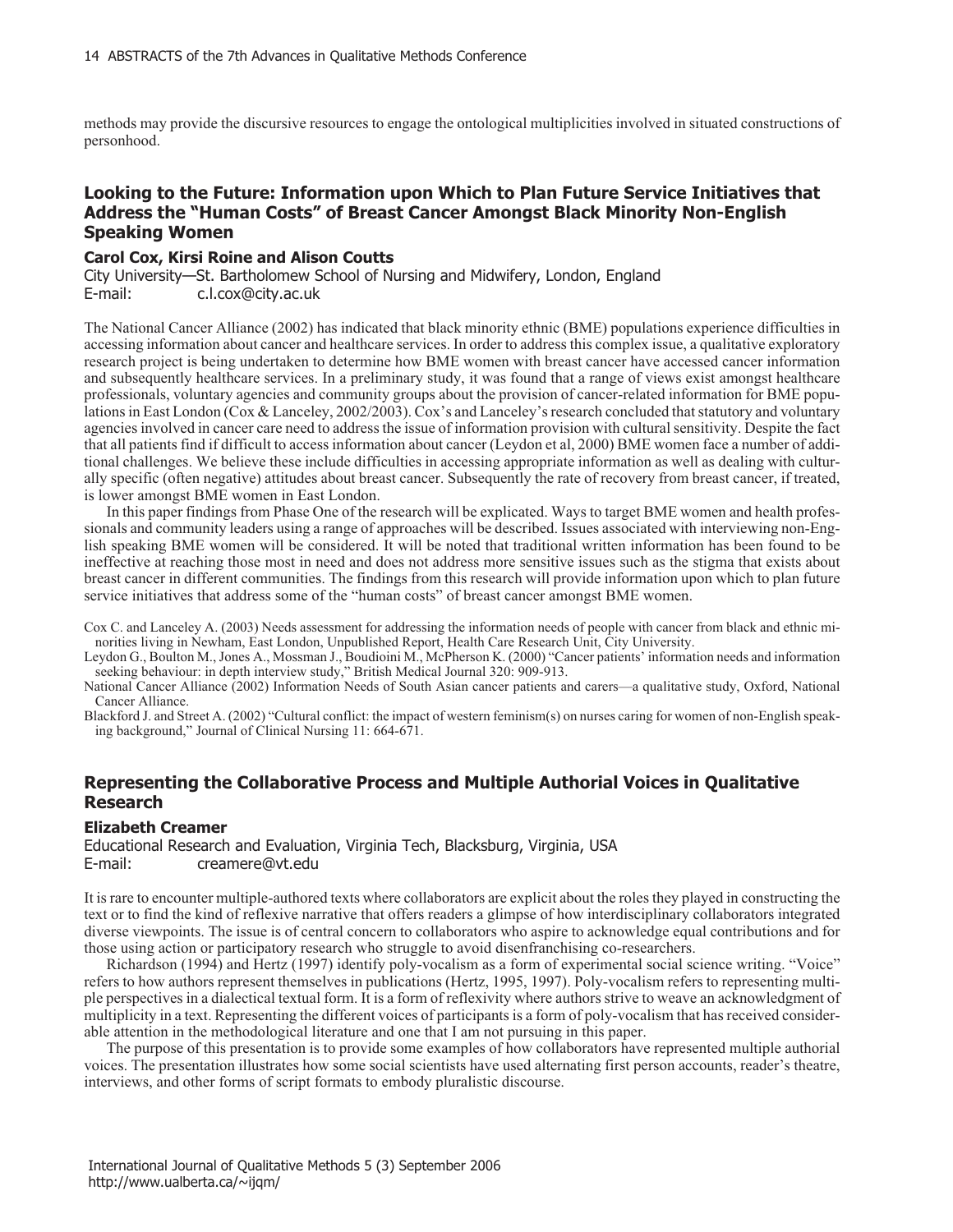Substantial increases in virtually all disciplines in publications with multiple authors raise questions about the fundamental meaning of authorship and conventions for attributing multiple authorship. Achieving poly-vocal texts challenges academic writers to more fully embody themselves in their texts and to be reflexive about the process used to co-construct texts.

### **Producing Knowledge: Ethics and Counselling Research**

#### **Kathie Crocket and Elmarie Kotzé**

School of Education, University of Waikato, Hamilton, New Zealand E-mail: kcrocket@waikato.ac.nz

As counsellor educators, our teaching involves both professional practice and research. For us the practices of research and of counselling are closely interwoven. Both projects, counselling and research, begin, we believe, with attending to the ethics of knowledge production. Narrative approaches in counselling emphasise a collaborative and generative process of storying with clients. The storying draws on the lived histories clients bring, including the politics that produced those stories, as well as their own hopes and intentions for their futures. A concern for the politics of knowledge production is thus present in both how we conceive of counselling as a discipline, that is the macro-level project, as well as how we participate in particular therapeutic conversation, that is at the micro-level. In research, similarly, it is both in the design of a study, and in the to and fro of research conversations in communities, that the politics of our practices are expressed, and for which we are accountable.

This paper explores the braided strands of social theory we call on in both research and counselling practice, drawing connections between the fields. We introduce the conceptual tools of power relations, discourse and positioning theory, witnessing positions, language as constitutive, participatory consciousness, non-colonising practice, and we show how we use these conceptual tools in the production of research projects and processes. We illustrate the theory with examples of practitioner research that have used these conceptual tools to take seriously the ethics of knowledge production. Examples of practitioner research will include studies of: Obsessive Compulsive Disorder; negotiating values in abortion counselling; spinal cord injury; Samoan counsellors; cochlear implants for people with hearing disability; Pakeha counsellors and Maori knowledges; honesty practices in a Muslim school community.

### **Critiquing Critical Research: Resistance, Reliance and Rightfulness**

### **Merylin Cross**

School of Nursing and Midwifery, Monash University, Churchill, Victoria, Australia E-mail: merylin.cross@med.monash.edu.au

Despite espoused commitment to continuous quality improvement, occupational health and safety and the urgency of nursing workforce challenges, particularly retention, there has been a palpable tension within the research arena to undertaking research from a critical perspective. The ethics and merit of critical research has been challenged; namely the legitimacy of researching the vulnerable and relatively powerless, asking politically loaded and directional questions, relying on and heeding the voice of participants, and the rightfulness of adopting an approach that might distress, raise awareness, or empower those being studied. I argue that a critical approach to research does not mitigate ethical research; rather it has an ethical drive of its own and can generate substantial knowledge and rightful insight to individuals, groups and phenomena that are usually taken-for granted, ignored, distorted, exploited or unjustly misrepresented. This paper draws on findings of a Victorian nursing study to highlight how a critical approach to research can contextualize and rightfully give voice to a vulnerable and relatively powerless group such as nurses. Under the auspices of administrative efficiency and devolved responsibility nurses at the clinical coal-face have borne the brunt of administrative initiatives imposed without regard for their impact on nurses and nursing work. I argue that a critical methodology is best suited to critiquing outcomes from the nurses' perspective, and in particular, to ascertaining the unintended and hidden consequences and liability of change. Nurses describe their routine work day, the compromises they regularly or sometimes make to balance workload, client needs and the resources available, and provide insight to the legacy and risks of being stretched to capacity.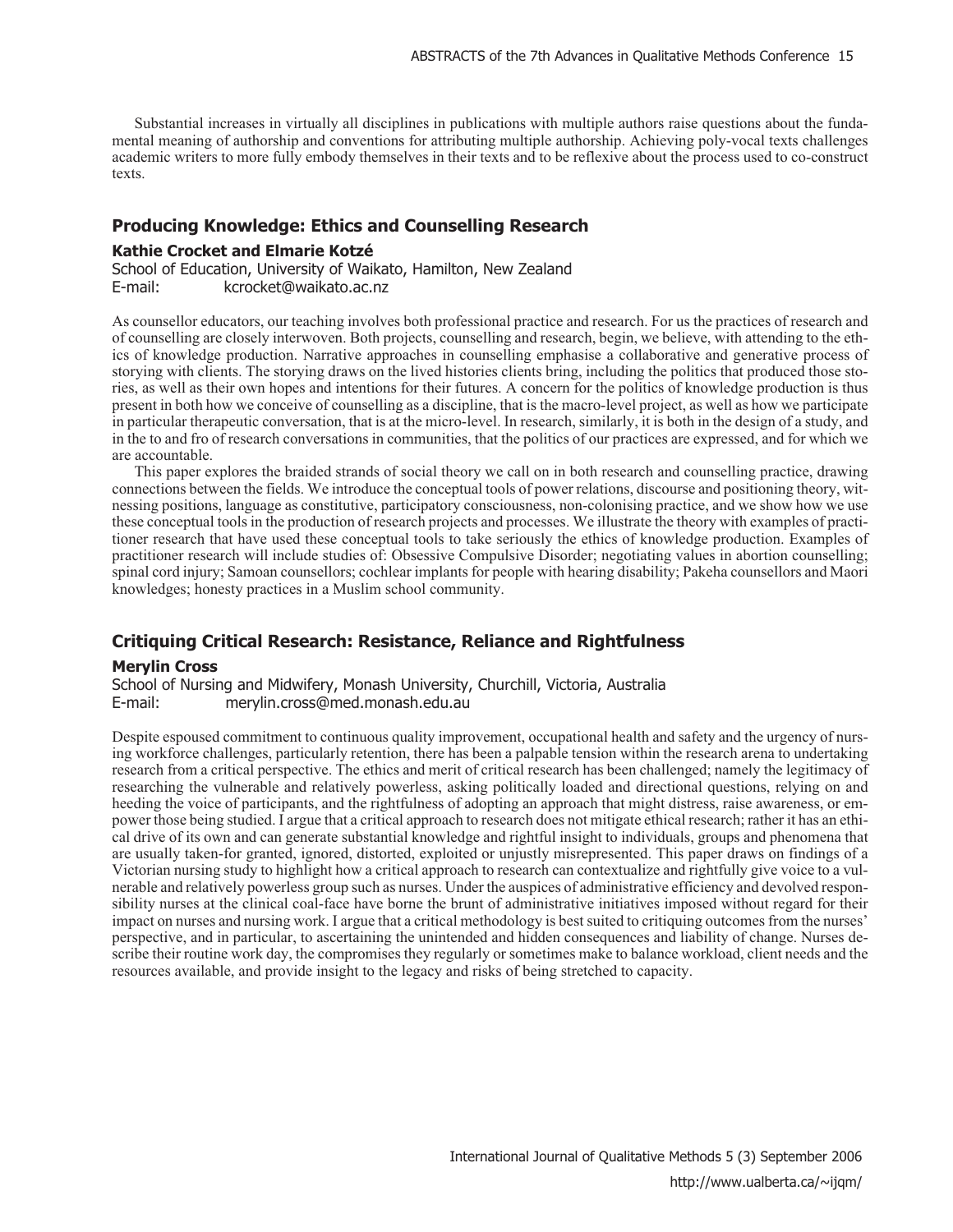# **Ethical Challenges in Using Photography in Cross- Cultural Research**

### **Doria Daniels**

Department of Educational Psychology, University of Stellenbosch, South Africa E-mail: Doria@sun.ac.za

Globally language represents a complexity in multi-lingual societies and constrains researchers who seek to do research in vulnerable societies. In cross-cultural research the likelihood of a researcher speaking the same language as the research community is rare, making access to the multi-layered worlds in which research subjects function, more complex. Interviewing and observation as data collecting methods is both language dependant. In educational research complacency exists with a methodology that gives researchers unilateral decision-making power over methods and representation (Lassiter, 2001). In the word-orientated world that the qualitative researcher finds herself in, a critical stance about these traditional qualitative methods is long overdue.

In my research with vulnerable communities (Daniels, 2003) I experienced the constraints of word-orientated tools and how meanings could become lost through translation. Because of these constraints I started exploring the potential of visual-oriented data. In this paper I argued that visual data could provide the key to validating knowledge about marginalized communities. Photography as a method is found to be especially effective in research contexts where a researcher has to cross into an unfamiliar culture, ethnicity and language. I discuss the ethics of using visual data methods in decoding the multi-layered worlds of vulnerable informal settlement women whose circumstances were beyond my life experiences as researcher. I explored visual research for its potential in producing scientific knowledge and its value as reflexive tool in a politically volatile community. Finally, I reflect on the challenges that the method poses for cross-cultural research.

# **Shades of Grey: Reflections on Researching Indigenous Australian Issues**

### **Linda Davey and Andrew Day**

Forensic Psychology Research Group, Centre For Applied Psychology, University of South Australia, Adelaide, SA, Australia

E-mail: linda.davey@unisa.edu.au

This paper contains our reflections and responses to a recent research project which sought to understand the meaning of anger in Indigenous Australian prisoners. Throughout this project the authors became increasingly aware of the essential ambiguities inherent in Indigenous research practice: the potential for our research to reproduce inequities and contribute to the colonisation of knowledge, the demands for academic accountability, the juxtaposition of world views and the central importance of difference. Our aim throughout this project has been to examine our responses to the process of indigenous research practice. This paper contains reflections that may assist others who might embark on indigenous qualitative research and those interested in theorizing the production of knowledge.

# **Surfing the Word: Some Steps Towards a New Interpretative Approach in Qualitative Marketing Methods**

### **Hélène de Burgh-Woodman and Jan Brace-Govan**

Department of Marketing, Monash University, Melbourne, Victoria, Australia E-mail: Helene.DeBurgh@buseco.monash.edu.au

This paper presents a new qualitative methodology for the collection and interpretation of data from subcultural groups for the purposes of gathering detailed information for marketing application.

The qualitative methodology interfaces effectively with the interpretative framework created through the work of Roland Barthes. The data collection method presented here is designed to penetrate the connotative and evocative effects of language and the role of language in the formation of cohesive group identities, amalgamated through shared or complicit discursive understandings. Therefore, this method uses text and words as the foundation for generating expansive discourse among interviewees where they effectively create their own narrative of constructs and experiences. By mapping this self-constructed narrative, it is possible to identify key issues, constructs and feelings within a textual and verbal framework.

The interpretative framework adopted in this research does not draw from classical marketing methodology, stemming largely from poststructuralist theory advanced by French critical theorist and semiologist, Roland Barthes (1915 -1980). Barthes' work on the symbolic nature of language and the web of meanings contained within discourse provides the necessary interpretative framework for this research. Barthes' theory of the text (a term intended by the broadly understood as any product of culture, whether it be literature, advertising material, brand names etc.), its clear relationship with language and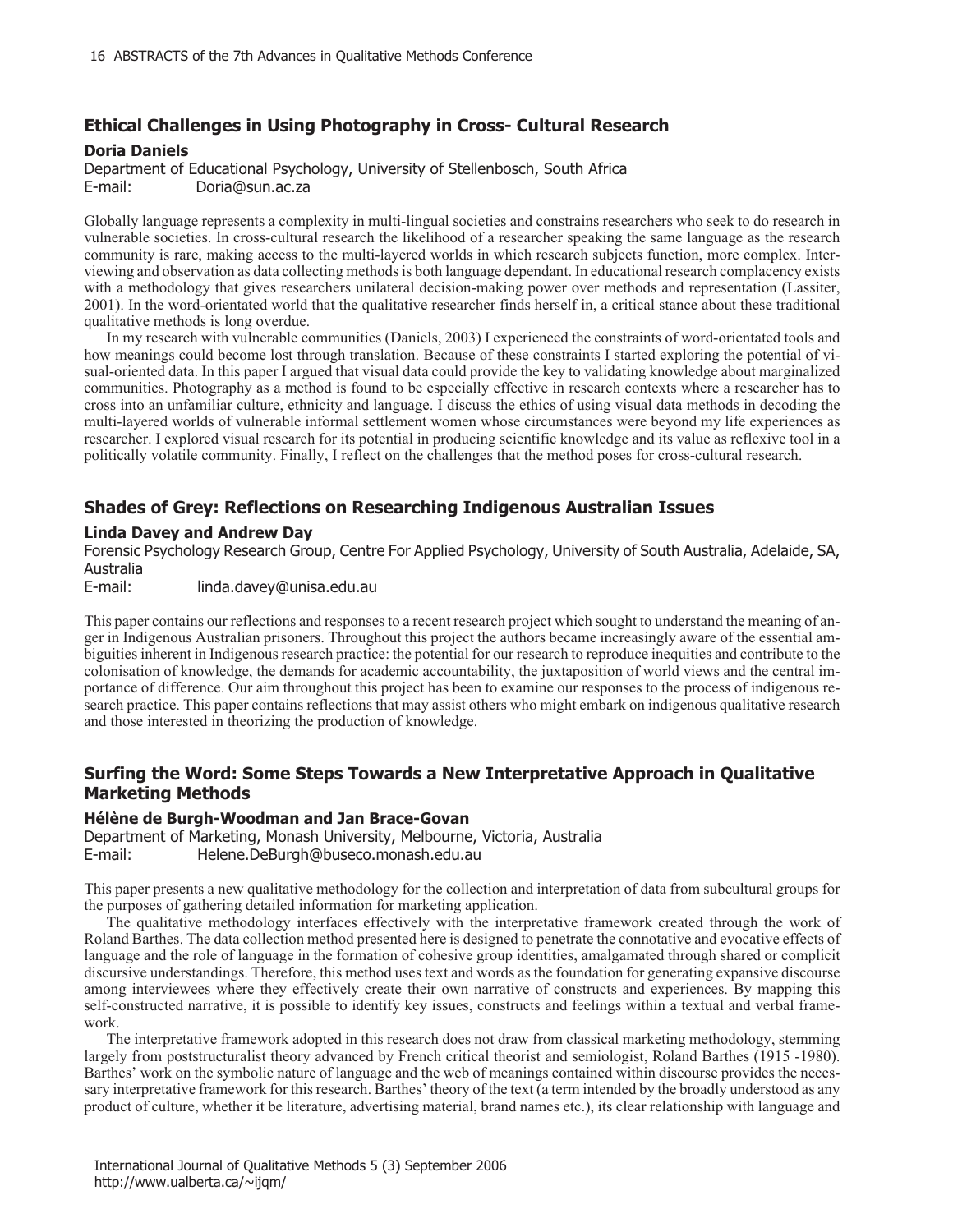the variable meanings that can be apprehended from the symbol enables further critical evaluation of the impact of the marketing text when delivered to subcultural groups, the manifold series of receptions that such texts might initiate and the texture of consumer readership.

This new model is intended to shift marketing discourse away from its current reliance on visual imagery to a figural, discursive regime in which consumers (and marketers) can participate in a complicit cultural discourse of consumption. The application for the revised model will also be discussed with particular attention given to subcultural activities such as the surf and sailing communities in which issues of internal identity through discourse and "jargon" play a key role to the cohesion of the consumptive and active group.

# **Texts and Contexts of Narrations about Deviant Actions. Positioning, Genres and Narrative Socializations**

#### **Eugenio De Gregorio and Gaetano De Leo**

Department of Developmental and Social Psychology, University of Rome "La Sapienza," Italy E-mail: eugenio.degregorio@uniroma1.it

Paper summarizes main findings we obtained in a recent study about modalities of narrative reconstructing deviant actions. The whole project started from an attempt to show a constructivist approach to criminological and psychological-social research.

Objectives are related to two areas: first, we asked if it was possible to delineate patterns of narrative and communicative contents which are shared and consolidated and they give coherence and credibility to accounts released by authors of deviant actions. Specifically, we asked if there are qualitatively valid differences in narratives that referred to different crimes. Secondly, we were interested to search for the presence of shared narrative structures in non inquisitive penal contexts' accounts. Specifically, we were interested to know if any difference exists according to different crimes and actor experience in the field of deviance.

We conducted 34 narrative interviews with prisoners held in two prisons in Rome (Rebibbia and Regina Coeli). Their narrations were analyzed by means of the software ATLAS.ti and according to the Evaluation model of W. Labov. Participants were divided into three groups according to their experience in deviant activities (professionals, intermediates, novices: Matthews, 2002); also, they were divided into four groups according to the type of crime they committed (homicides, robberies, drug crimes, burglaries).

Results show that important differences are embodied into narrative reconstruction according to both type of crimes committed and actor's experience. As for crimes, interviews revealed the presence of real "narrative genres" which are related to prototypicity that every crime has in lay epistemology: according to Evaluation model, robberies are somewhat similar to real stories; actors narrate robbery experiences with greater internal coherence, and stories of robberies include all criteria which define a "good story." As for actor's experience in a particular field of deviance, interviews highlight the phenomenon of "narrative socialization," a developmental process by which professionals (with a history of many crimes and long periods of imprisonment) tell about their crimes more completely, complexly and coherently than intermediates and novices.

### **Exploring the Socio-Emotional Needs and Problems of and Life Skills Needed by Early Adolescent AIDS Orphans: A Qualitative Study**

#### **CSL Delport\* and MM Motepe\*\***

\* Department of Social Work & Criminology, University of Pretoria, South Africa \*\* Department of Social Work, North-West University, Mafikeng Campus, Mabato, South Africa E-mail: rina.delport@up.ac.za mogotsim@uniwest.ac.za

HIV/AIDS is currently an epidemic disease that has become a global problem and has profound social, economic and demographic effects. The impact of HIV/AIDS on children is seen most dramatically in the wave of AIDS orphans that has grown to 15 million worldwide (UNICEF, 2005: 3). According to Frost (2005:1), Africa's Child (2005:1) and The Report on the Global AIDS Epidemic (2004:1) the worst orphan crisis is in sub-Saharan Africa, where 12 million children have lost one or both parents to AIDS. By 2010, this number is expected to rise to more than 18 million with an estimation of 1,5 million children orphaned as a result of AIDS in South Africa alone (Avert, 2005:1; UNAIDS, 2004:1).

Against this background the purpose of this paper will be to report on the findings of a qualitative study that was undertaken to explore the socio-emotional needs and problems of and life skills needed by early adolescent AIDS orphans in the South African context. Special attention will be given to the challenges posed by interviewing AIDS orphans and their caregivers as vulnerable groups regarding the sensitive issue of AIDS orphanhood.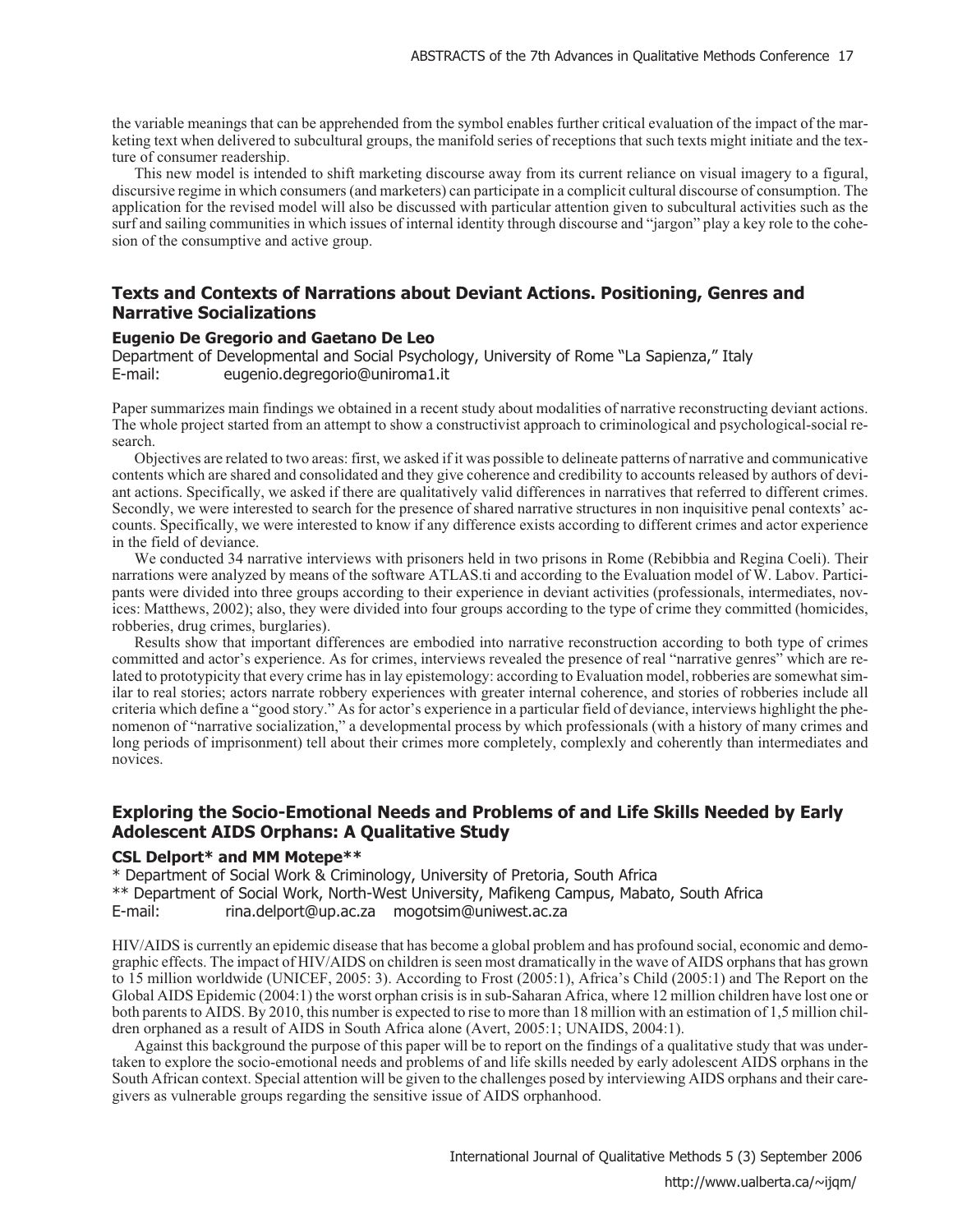In the context of a qualitative paradigm the phenomenological design was utilised. Qualitative information was collected through semistructured interviews with 40 respondents including 20 AIDS orphans, 10 caregivers and 10 social workers who are professionally involved with AIDS orphans.

The empirical research findings confirmed that HIV/AIDS has forced vast numbers of children into precarious circumstances, putting them at high risk of becoming infected with HIV. AIDS orphans are especially vulnerable to HIV infection for a host of social and economic reasons including poverty, sexual exploitation, violence, and lack of access to HIV information and prevention services. The consequence of this is that these children are often socially isolated, stigmatised and deprived of basic social services. The findings further confirmed deficiencies in life skills which contribute to the vulnerability and exploitation of these children.

### **The Phenomenological Experience of Workplace Bullying**

### **Mario Denton and J.B. van Lill**

International Affairs, University of Stellenbosch, Bellville, South Africa E-mail: md2@belpark.sun.ac.za

The purpose of this research is to describe phenomenologically the experience of workplace bullying as it applies to the life-world of situated South African professional persons.

Discrimination and bullying in the workplace are both examples of dysfunctional behaviours that have a serious impact on the social fabric of an organisation. While discrimination is clearly defined in terms of current labour legislation, more subtle forms of this behaviour are being experienced in the workplace. Clear evidence that indicates that both discriminatory and bullying behaviour can have a negative impact on the bottom line, is emerging. As the actual costs in terms of reduced productivity, high levels of staff turnover and decreased levels of customer service become apparent, an increasing number of managers are starting to recognise the seriousness of the issue. This has provided the necessary impetus to focus on the business case, and organisations are beginning to search for ways to deal more effectively with the problem.

Current approaches for dealing with this problem in the workplace tend to be rather superficial, as organisations do not deal with the underlying individual behaviours and attitudes. Bullying is not a passing problem and what is highlighted in this research is the juxtaposition of the needs of the organisation and those of the employee. Hopefully this will encourage managers and organisations to initiate measures aimed specifically at preventing workplace bullying from occurring and to rehabilitate its victims.

Presenting bullying as a purely interpersonal issue may prevent organisations from examining and reflecting on wider practices and their impact on employee well-being. Furthermore, in some occupations and organisations, some of the predefined negative acts are expected as part of the culture and therefore not considered bullying. In other instances employees may be hesitant to label themselves bullied, since the word "bullied" may have connotations of failure and self-blame.

The phenomenological investigation made use of interviews to allow the phenomenon, workplace bullying, to unfold. Six themes emerge in the investigation, centring on spatially, critical incidents, stigmatisation, manifestation of isolation, presence of toxic leadership style, presence of intense trauma and seeking meaning.

Allowing the use of the term "bullying" for everyday experiences could be trivialising the act of bullying and may impact negatively on some individuals enduring extremely abusive experiences. Thus this may serve to undermine the voices of victims of bullying. In addition, a common assumption within the literature has been that the chief executive, human resources manager or the board is unaware of bullying in the workplace.

### **Phenomenological Interviewing: The Family as Participant**

### **Annette Dickinson**

Division of Health Care Practice, Auckland University of Technology, Auckland, New Zealand E-mail: annette.dickinson@aut.ac.nz

Data collection within a phenomenological study demands close and constant orientation to the phenomenological maxim "the things themselves." The researcher therefore must determine the best method of capturing the lived experience of participants in a way that is compatible with the ontological and epistemological focus of the research. Most phenomenological researchers conduct individual participant interviews however this approach is questionable when conducting research with families. Using my experience of family group interviewing in a study that explored the experience of relationship between health practitioners and families who have a child with chronic illness this paper will describe the factors to be considered before undertaking family group interviews. The paper will describe the close attention required to not only the principals of phenomenology but also the context and prevailing philosophies influencing the study topic. It will also describe the special methodological considerations necessary particularly in relation to determining a definition of "family," the interview ap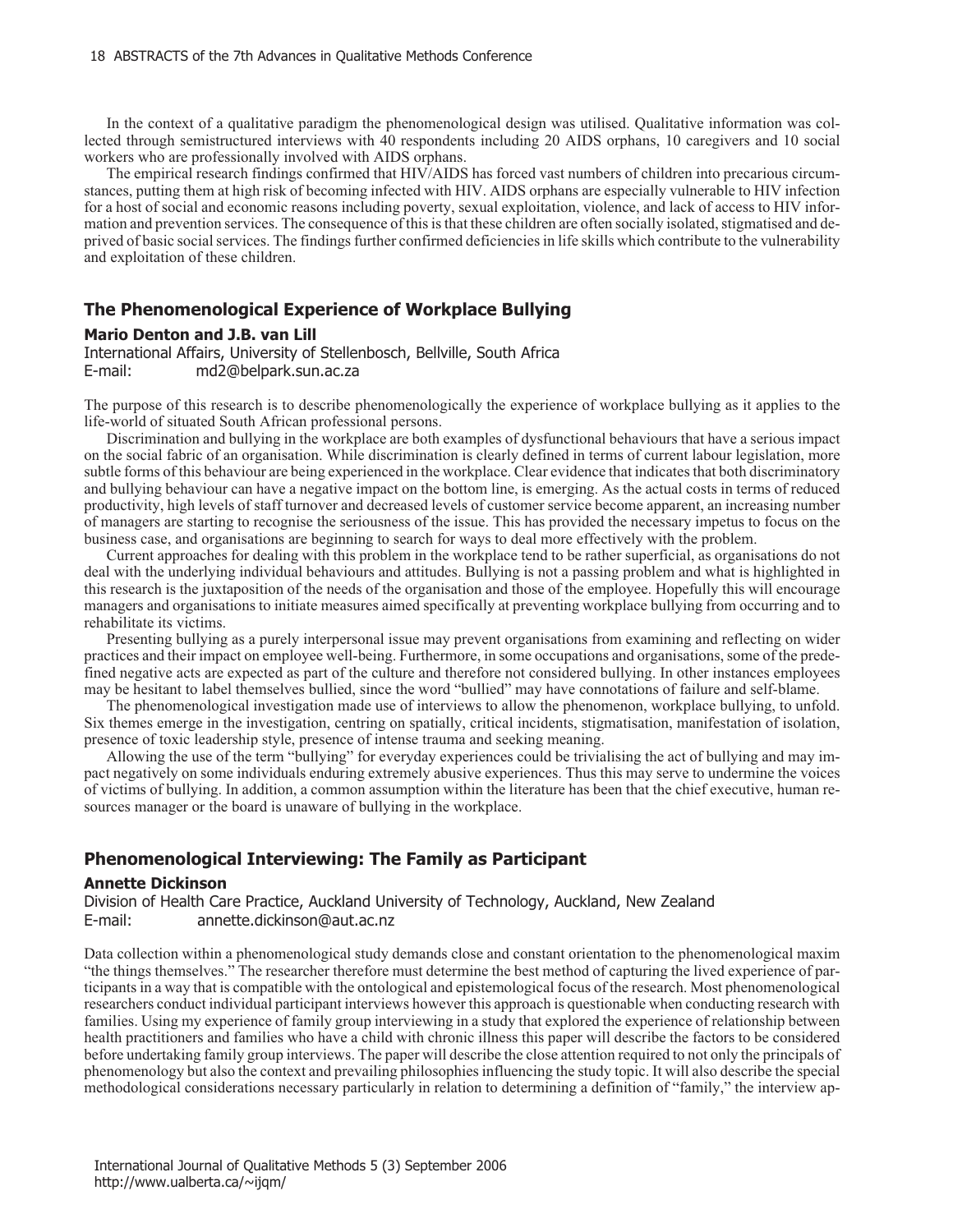proach and process, and ethical considerations. The paper will show how that while challenging, the family group interview is an appropriate and effective method for the phenomenological researcher.

## **What Are Some of the Challenges?**

### **Virginia Dickson-Swift, Erica James, Sandra Kippen and Pranee Liamputtong**

School of Public Health, La Trobe University, Bendigo, Victoria, Australia E-mail: V.Dickson-Swift@latrobe.edu.au

As health researchers we need to investigate a wide range of topics to enhance our understandings of the many issues that affect health and well-being in today's society. Much of the health research undertaken today involves face-to-face encounters with participants using qualitative methodologies. There is a growing recognition that undertaking qualitative research can pose many difficulties for researchers. However, very little research has focused directly on the experiences of researchers whilst undertaking qualitative research and the issues that their involvement in the research raises for them.

To investigate these issues, one-to-one interviews were conducted with 30 qualitative health researchers. A grounded theory analysis of the interview transcripts revealed that researchers can face a number of particular challenges whilst undertaking qualitative research. Some of difficulties identified included issues relating to rapport development, use of researcher self-disclosure, listening to untold stories, feelings of guilt and vulnerability, leaving the research relationship and researcher exhaustion. These results will be discussed and some recommendations for researcher self-care for those involved in qualitative research will be made.

# **The Intermediate Zone: Opportunities and Challenges for Qualitative Research Across Cultures**

### **Mary Ditton**

School of Health, University of New England, Armidale, NSW, Australia E-mail: mary.ditton@une.edu.au

- Introduction: Qualitative research with informants who are in the "intermediate zone" between home and host culture is more common with globalisation nowadays, and is a challenging research strategy. In Australia, post-graduate doctoral students in public health from developing countries are deluged with literature and technology appropriate to Western cultures. When they return to their home countries, they face the task of transposing the knowledge they have gained to suit a totally different set of conditions. The action research described here was aimed at helping students develop work skills more appropriate to their home-country requirements.
- Methods: Thirteen students participated in weekly discussion groups within the framework of health issues they were likely to face in their home cultures. The discussions were taped and transcribed. Analysis of the texts was in the sociological tradition, in order to understand the experience of the students in this complex intercultural context.
- Findings: The students encountered the following difficulties in gathering useful and applicable knowledge in relation to the development of transferable skills:
	- language barriers (e.g. comprehension of prescribed texts; and scholarly writing in English);
	- cultural barriers (e.g. insensitive treatment; difficulty in coping in a foreign environment; and
	- inappropriate course contents and doctoral thesis topics. •
- Conclusions: The symbolic interactionist perspective and qualitative analysis of the intertextual data of the group process provide credibility in understanding the ambiguous position (the "intermediate zone") post-graduate students from developing countries are in. They are involved in detailed work, the meaning of which changes for them as they move from home to host culture and back again. Challenges were to analyse the data, taking into account both language and culture barriers; and propose a better approach to providing education across cultures as efficiently and effectively as possible.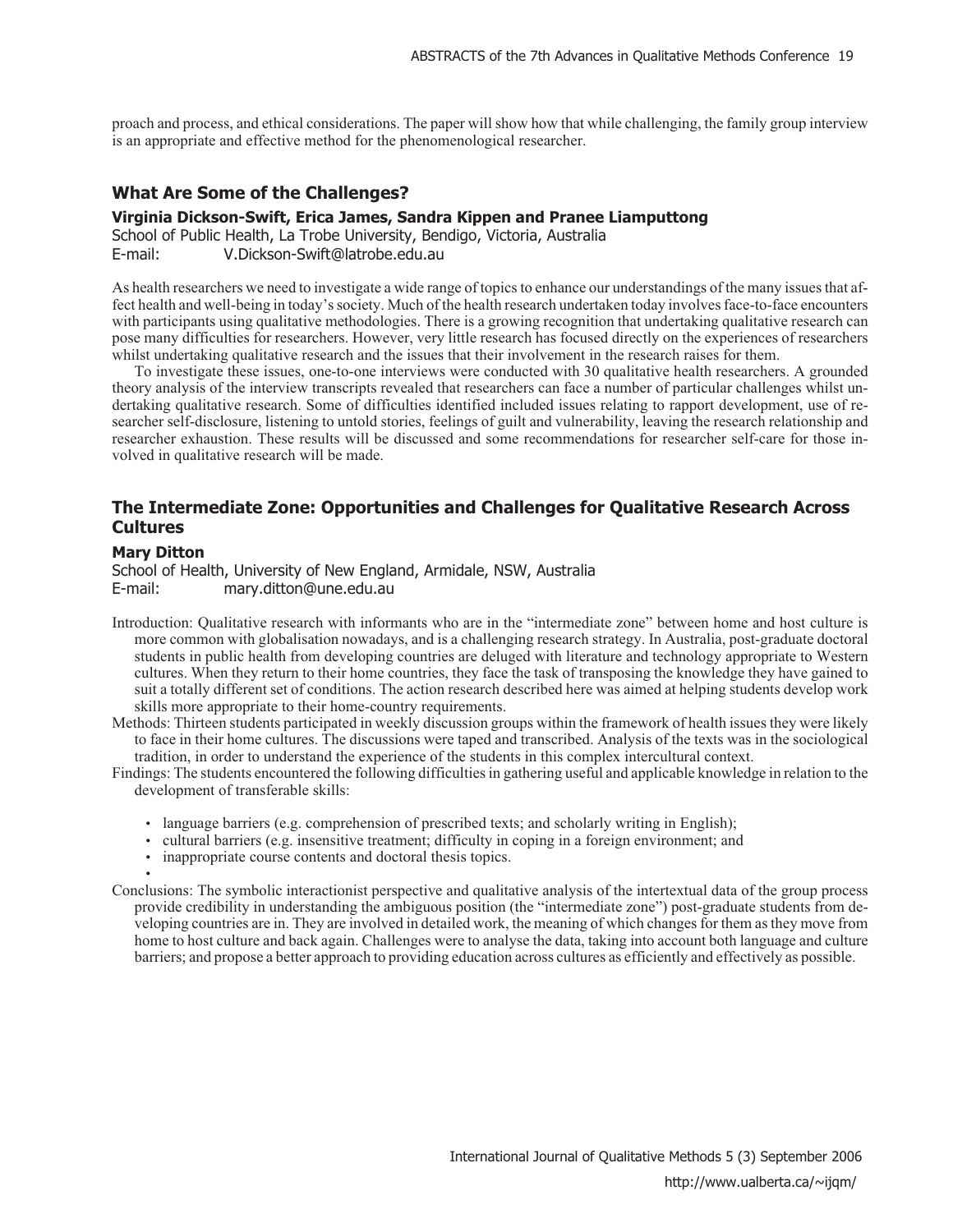# **Understanding Chronic Pain Complicating Disability: Finding Meaning Through Focus Group Methodology**

## **Clint Douglas,<sup>1</sup> Carol Windsor,<sup>1</sup> and Judy Wollin<sup>2</sup>**

1. School of Nursing, Queensland University of Technology, Brisbane, Qld, Australia

2. School of Nursing, Griffith University, Brisbane, Qld, Australia

E-mail: c3.douglas@student.qut.edu.au

Over the past few decades a major paradigm shift has occurred in the conceptualisation of chronic pain as a complex multidimensional phenomenon. Yet, pain experienced by individuals with a primary disability continues to be understood largely from a traditional biomedical model, despite its inherent limitations. This is reflected in the body of literature on the topic that is primarily driven by positivist assumptions and the search for etiologic pain mechanisms. Conversely, little is known about the experiences of and meanings attributed to, disability-related pain. Thus the purpose of this paper is to discuss the use of focus group methodology in elucidating the meanings and experiences of this population. Here, a distinction is made between the method of the focus group and focus group research as methodology. Typically, the focus group is presented as a seemingly atheoretical method of research. Drawing on research undertaken on the impact of chronic pain in people with multiple sclerosis, this paper seeks to theorise the focus group in arguing the methodological congruence of focus group research and the study of pain experience. It is argued that the contributions of group interaction and shared experiences in focus group discussions produce data and insights less accessible through more structured research methods. It is concluded that a biopsychosocial perspective of chronic pain may only ever be appreciated when the person-in-context is the unit of investigation.

# **Finding the Answers with Application of Systems Methodology to Contemporary Health Promotion in Schools**

### **Claire Drummond and Lorraine Sheppard**

School of Health Sciences, University of South Australia, Adelaide, SA, Australia E-mail: claire.drummond@postgrads.unisa.edu.au

This paper identifies the numerous ways that system methodology can be used within a health promoting framework, specifically within the school food service setting. A systems perspective is both a theoretical framework and approach that is predominant to qualitative inquiry. Interpretivism is central to a systems perspective as it seeks to understand the system as a whole that is both greater than and different from its parts (Checkland 1999; Patton 2002). The effects of the behaviour of the parts on the whole depend on what is happening to the other parts. Changes in one part may lead to changes among all parts and the system itself (Patton 2002). The school setting is an ideal "looking glass" through which the "system" can be viewed. Specifically, the current "Health Promoting Schools" framework used in many Australian schools which promotes "a whole school approach to healthy eating" adopts a sustainable health premise (NHMRC 1996) and determines the basis of the systems framework applied in this research. The Health Promoting School systems model describes three areas of influence; 1) the school curriculum, 2) the school ethos and 3) the school community. The model is underpinned by certain dimensions of health being interconnected and these dimensions influence, and are influenced by, the environments in which we live (NHMRC 1996). While this paper focuses on the school food service environment within the Health Promoting Schools framework this research has broader implications for health promotion areas. Furthermore it will add to the body of knowledge in the emerging area of system methodology.

Checkland, P 1999, Soft Systems Methodology: a 30 year retrospective, Wiley, New York.

NHMRC 1996, Effective school health promotion towards health promoting schools, Health Advancement Standing Committee, National Health and Medical Research Council (Australia), NHMRC, Canberra.

Patton, MQ 2002, Qualitative Research & Evaluation Methods, Third edn, Sage Publications, Inc., Thousand Oaks California.

# **Using Life History Narratives to Understand Men's Bodies and Masculinities**

### **Murray Drummond**

School of Health Sciences, University of South Australia, Adelaide, SA, Australia E-mail: Murray.Drummond@unisa.edu.au

The use of life history narratives historically has not been regarded highly as a qualitative research method of choice. While it must be recognised that the use of life histories have increased over the past decade much of the research has focused on individuals in mid life and beyond. However, life history narratives offer so much more. It is the intention of this paper to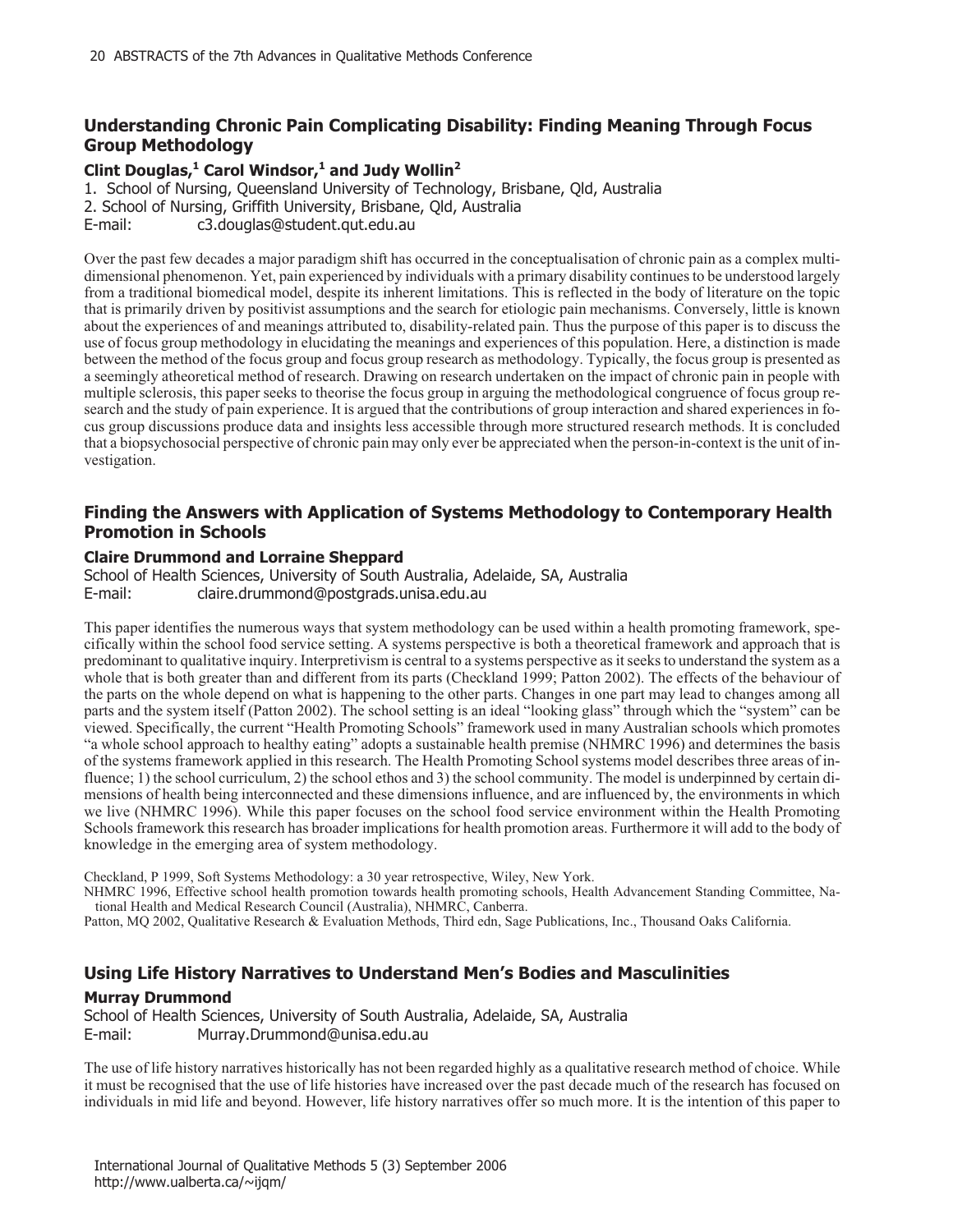identify ways in which life history narratives can be used with a range of ages specifically using men and body image as a template to highlight its purpose and function. The paper will draw on life history data from over 200 men aged between 18 through to 85 years and come from a range of identified groups such as young heterosexual males, young gay males, eating disordered men, elite sportsmen and ageing, retired men to name a few. The life histories have been attained to capture the meaning of masculinities for these groups of men with respect to their bodies. In this instance life histories allow us to develop insights as to where these men have come from with regard to their conception of masculinities. This has important implications for understanding men in general particularly in connection with issues relating to health. Therefore, while the life history narratives focus on men and their bodies, the research method has far reaching significance for researchers working with specific cohorts where meanings and constructs have developed over time. The paper will identify the main issues confronting men and their bodies as well as provide ways in which other researchers can use life histories in their own research. It is envisaged that researchers might begin thinking about using life history narratives as their qualitative research method of choice where circumstances exist for its possible use.

# **Balancing Competing Expectations: Ethical Dilemmas in the Qualitative Study of Clinical Decision-Making**

### **Alison Dunwoody**

Department of Sociology, University of New Brunswick, Fredericton, NB, Canada E-mail: adunwood@unb.ca

This paper is based upon my fieldwork experience in two urban hospital emergency departments. Substantively, I was interested in how physicians carry out their day-to-day work, their clinical decision-making, in the context of an increasingly bureaucratized and technology dependent environment. By immersing myself in that environment I was able to both observe the process of clinical decision-making as it happened and to later discuss that process through the use of unstructured interviews with the physicians involved. While I thought I had prepared myself quite well for the pitfalls and problems one inevitably encounters in the research process, balancing the competing expectations of the parties involved proved to be much more challenging than I had anticipated. On the one hand there were the hospital administrators who granted me access to their institutions. On the other were the physicians who work within those institutions and whose orientations to their work are often at odds with those of the administrative element. And last, but certainly not least, are the patients who have an entirely different frame of reference. All parties, myself included, had an agenda meaning that we all had preconceived notions about the research process—what would happen, how it would happen and what the outcome would be. Balancing these competing expectations meant that I was faced with ethical dilemmas that could only be resolved in the moment. Consequently, while professional ethics are necessary, codes of ethics cannot definitively answer all of the questions that emerge in the course of fieldwork—they cannot make all our decisions for us. And because we cannot codify morality, we must achieve a personal balance among the obligations to our profession, to society, to the pursuit of knowledge and, more importantly, to the people whose lives we study.

# **The Potential of Ethnography in Brand Management Research: Seeing the Invisible Ayman El-Amir\* and Steve Burt\*\***

\* Business Administration Program, Trent University, Peterborough, Ontario, Canada.

\*\* University of Stirling, Scotland, UK.

E-mail: aymanelamir@trentu.ca

In the era of post-modern consumption where economies have shifted from industrial to experience economies, marketing management adapted itself by shifting its focus from transactional to relationship marketing. Consequently, brand management skills have had to widen their focus—from developing and sustaining physical product attributes (the tangibles) to developing and sustaining product meanings (the intangibles). Just as developing and sustaining meaning among humans is encapsulated in the concept of culture, brands have also become living entities seeking to form cultures through multidimensional relationships that go beyond traditional customers to include a multitude of stakeholders $\leq$  (a)151>leading to the formation of societies in the form of cults, communities, etc.

As the concept of culture takes central stage in branding, this paper proposes that ethnography has the potential to be the dominate tradition of inquiry in brand management research as it provides the most appropriate methodology (and consequently the best tools) to systematically and meticulously interpret a culture. Additionally, the flexibility of the ethnographic tradition allows the adoption of other qualitative/quantitative traditions of enquiry to assist in transforming the thorough descriptive interpretations into illustrative realities. In other words, literally ethno-graphing can help transform human behaviour from an invisible to a visible state that empowers managers with a hands-on approach to build and nurture brands.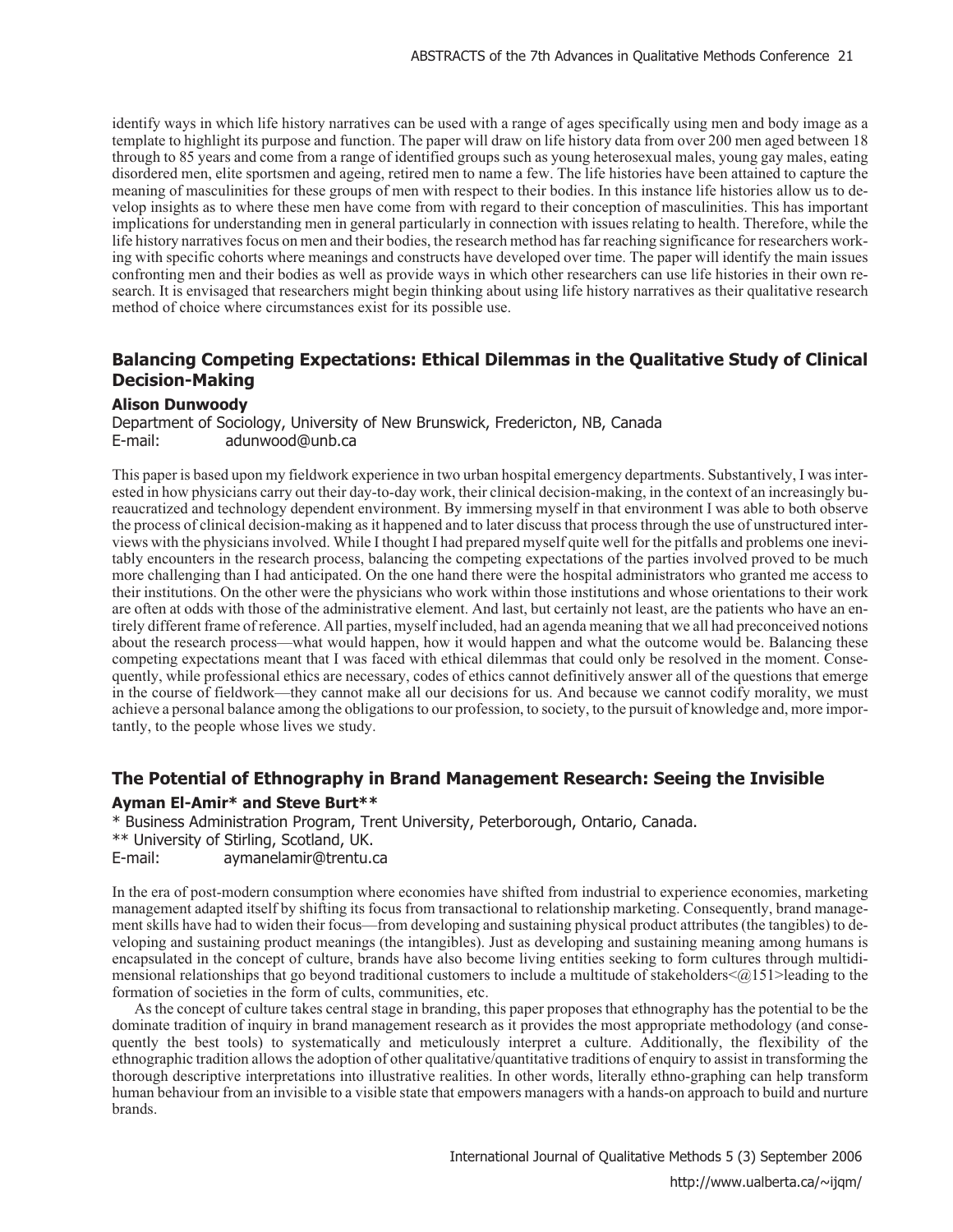Using a case of a grocery retailer brand, the paper demonstrates the proposed potential of ethnography in brand management research. A five-month participant observation study, in conjunction with the adoption of the grounded theory analytical technique, reveals that a retail brand culture can be metaphorically modelled in the visual form of a tree. The paper concludes that the Tree pictorial power provides a road map that simply and coherently guides retailers to build and manage their brand identities.

### **Reconstructing the Thoughts to Come**

### **Martin Engelbrecht**

Sociology, Friedrich-Alexander University, Erlangen-Nürnberg, Germany E-mail: engelbrechtgraf@nefkom.net

In a globalizing world it should be an important and attractive objective of social science to keep in touch not only with established lines of thought but also with those "in the making." But how does one discover and describe upcoming paradigms, when they can only be found in the "interstices" of the established discourses and networks?

The talk that is proposed here wants to show the usefulness of qualitative methods for sifting out developing worlds of thought. Illustrated by the results of several empirical projects in the globalizing religious landscape of present day Germany it will try to demonstrate how a combined approach of methods like qualitative network analysis, participant observation, narrative interview techniques and others can systematically be applied to that aim.

Based on the theoretical perspective of the sociology of knowledge in the tradition of Karl Mannheim and Berger/Luckmann we will describe the example of the "Wanderers," a religious paradigm of growing popularity among lay Christians in Germany. "Wanderers" are not (yet) a religious movement, but they are far more than just "individualized" spiritually interested people. Their individual religious "ways" are based on a shared frame of reference that enables them to communicate about the bodily and emotional experiences that constitute their primary fields of contact to the spheres of the "divine." This frame of reference is gradually developing into a line of thought that denies the various religious traditions their claims of exclusive validity and their rights to divide the field of religion among them. The "Wanderers" are an excellent example of a "worldview" in the making. We will try to show how qualitative methods provide a reliable approach to worlds of thought that are not yet considered satisfactory or not even perceived by the established discourses—but may be soon.

### **Exposing Risk: Ontological, Ethical and Practical Challenges of Researching Suicide Care in Multiple Inpatient Mental Health Units in New Zealand**

### **Tony Farrow,\* Jo-Ann Walton,\*\* and Jane Koziol-McLain\*\***

\* School of Nursing, Christchurch Polytechnic Institute of Technology, Christchurch, New Zealand \*\* Division of Health Care Practice, Auckland University of Technology, Auckland, New Zealand E-mail: farrowt@cpit.ac.nz

This paper examines the relationship between methodology, theory and ethical issues emergent from an ethnographic study of two hospitals that examined the question "How is care constructed for suicidal people in mental health acute inpatient units." Three issues will be considered in this paper.

First, the decision to use multiple sites in the study was primarily to protect the researcher (the first author) when exposing clinical practice from within his discipline in a country with relatively few mental health inpatient units. While the use of multiple sites provided useful comparative data, it raised ethical and data saturation challenges.

Second, attempts were made to include potential participants who were hostile to the research. Some clinicians considered the research question axiomatic and therefore redundant, and also thought the methodology of ethnography to be ontologically valueless, a positioning that appeared to replicate the positivist epistemology underpinning the majority of suicide research. The utilisation of "refusal to participate" as data raised additional ethical issues.

Finally, the planning stage of this study exposed the anxiety of some members of local ethics committees in allowing interviews of suicidal persons, unless those persons were deemed "low risk" by inpatient clinicians. The process of screening potential interviewees revealed issues with the "essentialising" nature of categories of risk. Whilst these issues provided valuable data about the values and beliefs underpinning suicide care, they also posed ethical challenges during the interview process. The researcher had guaranteed to pass on to inpatient staff any immediacy of risk of patient interviewees, but the content of most interviews revealed that the construction of categories of risk were contradictory to the fluidity of suicidal thought. This data proved useful in considering the ontological place of risk categories, but also posed ethical challenges.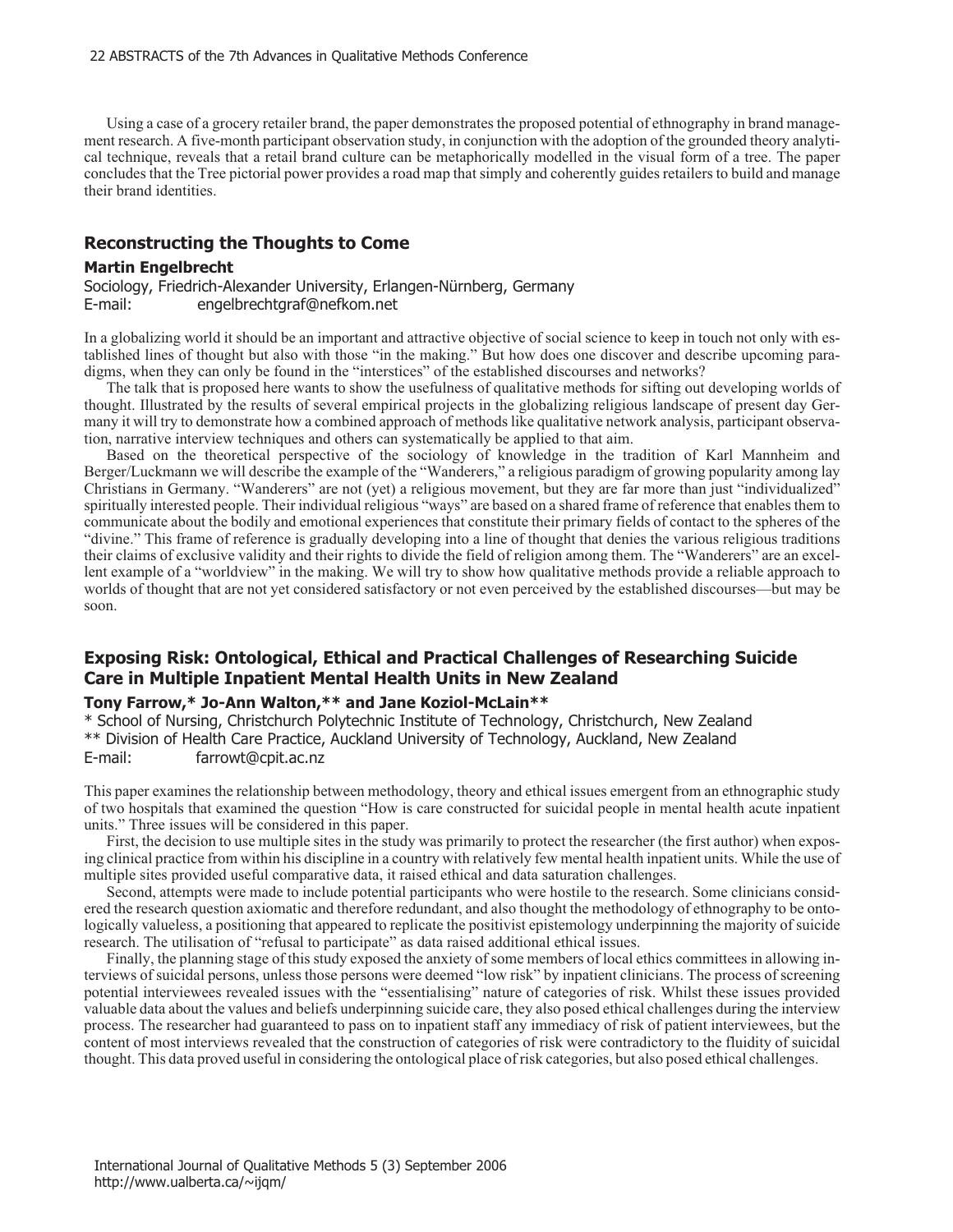# **Qualitative Research: The Opportunities and Challenges Presented to Rural Researchers in Australia**

### **Karin Fisher\* and Trish Thornberry\*\***

\* School of Health, University of New England, Armidale, New South Wales, Australia \*\* School of Social Science, University of New England, Armidale, New South Wales, Australia E-mail: kfisher@une.edu.au

Qualitative research conducted in rural locations presents a range of unique dilemmas and barriers for researchers. This paper will highlight the work of two extensive qualitative research studies currently being conducted in rural New South Wales, Australia. It will examine how these dilemmas and barriers were overcome. These studies were conducted using different methodologies and sampling populations, yet they encountered similar difficulties against the backdrop of the vast rural geography of northern New South Wales.

The complexities surrounding rural community memberships are unique and therefore have a major impact upon recruitment of participants. This factor, coupled with geographical barriers, makes decisions about sampling in rural communities complex. Our experience has shown that people in rural areas are reluctant to participate in research as they infrequently see any results or benefits from their participation. In addition, minority groups may be reluctant to participate in research and Indigenous people continue to be mistrustful of research (National Health & Medical Research Centre, 2003).

Population disparities, a lack of infrastructure, including transport and access to technology compound the issues of recruitment and data collection. These complexities are issues, not only for the researchers, but also for the participants who desire to be involved in research.

Although the two research studies highlighted in this paper explored vastly different areas: Sexually Transmitted Infections (STIs) and the social impact of workplace reform, they were similar in many of the recruitment issues. It was only the good rapport between the researchers that helped overcome many of the researcher issues. However, the issues surrounding individual participation remain problematic adding another dimension to succeeding in rural qualitative research in Australia.

## **Ascribing and Resisting Guilt in Everyday Talk**

### **Richard Fitzgerald\* and Helena Austin\*\***

\* School of English, Media Studies and Art History, University of Queensland, Brisbane, Qld, Australia \*\* Centre for Literacy Language and Communication Studies, School of Education and Professional Studies, Griffith University, Gold Coast, Qld, Australia E-mail: r.fitzgerald@uq.edu.au h.austin@griffith.edu.au

This paper explores the way notions of guilt are negotiated in every day contexts through reasoned practices of categorisation and comparison with ideal typical behaviour. The work of Drew and Atkinson (1979) on rape trails highlights the degree to which notions of guilt or innocence are overwhelmingly organised through ideal categorial behaviours. These behaviours are mapped onto the actual members' character through evaluation, warranted action and immediate context. Obviously, notions of guilt and degrees of guilt are not restricted to courtrooms and are indeed a part of routine everyday practices when engaged in ascribing, evaluating or resisting notions of culpability or responsibility for actions. In this paper we draw upon the methods of Membership Categorisation Analysis in combination with Conversation Analysis to explore the way appeals to guilt or innocence are locally organised through various methodical language practices that draw upon forms of categorial knowledge predicated through categorial and individual comparisons of action.

Specifically, in this paper, we look at the ways that guilt is negotiated or resisted in two routine conversations: one in which Karen describes mothering practices and distance herself from accusations of guilt by talking her actions as the actions of "anybody" and therefore not available as evidence of her guilt, and one in which friends apportion guilt around an event using local knowledge despite a criminal conviction being secured.

This paper also serves as a detailed demonstration of the value of MCA and CA in explicating the routine category work that locally produces and reproduces social order.

Drew, P and Atkinson, M. (1979) Order in Court: The Organisation of Verbal Interaction in Judicial Settings. London: Macmillan.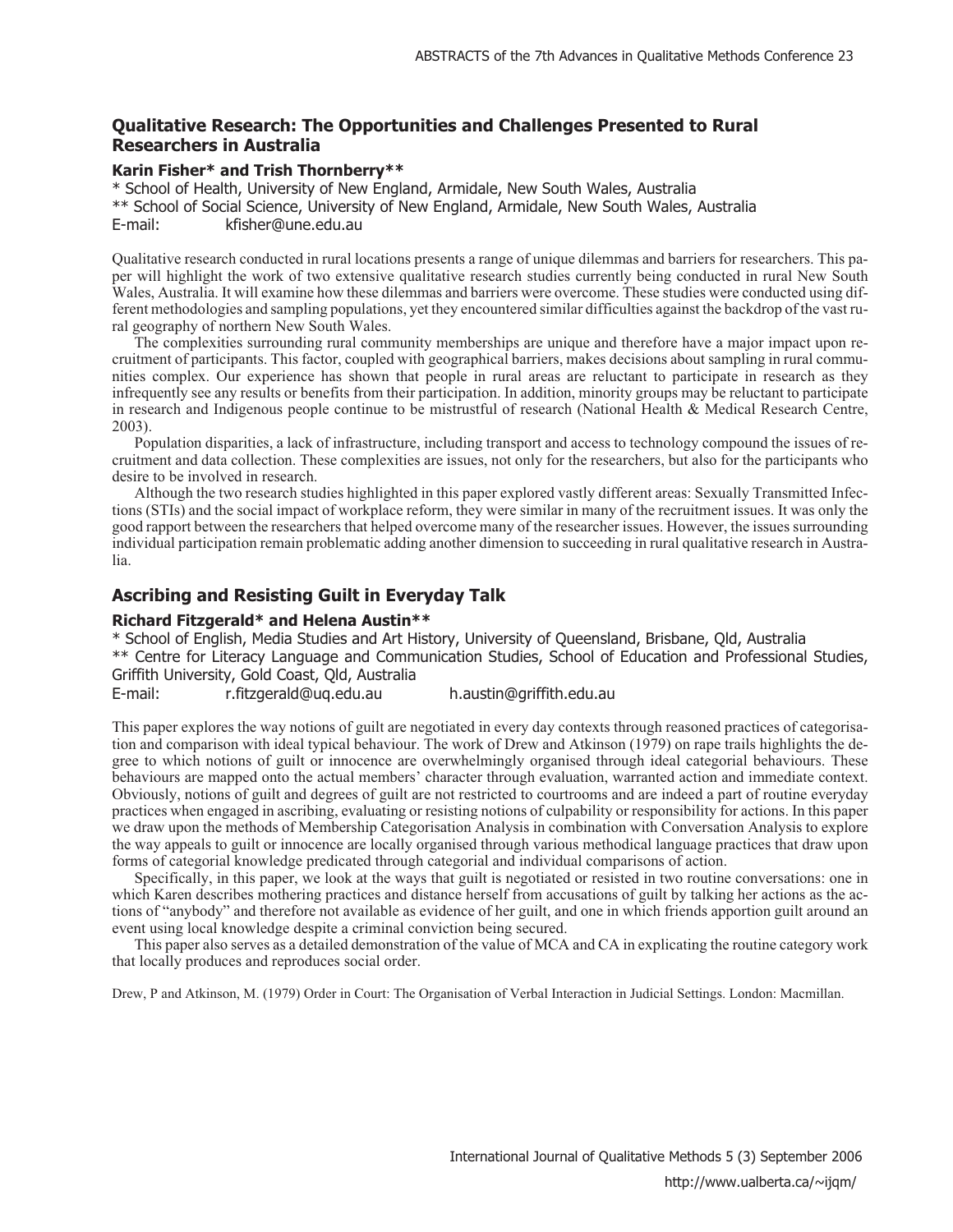# **Gillian and Esther's Never Ending Story: Adventures in the Realm of Action Research**

### **Esther Fitzpatrick and Gillian Frankcom**

Faculty of Education, The University of Auckland, Auckland, New Zealand. E-mail: g.frankcom@ace.ac.nz

Esther and Gillian are the central characters in this story taking their first tentative steps into the drama that is action research. They each embarked on an exploration of an aspect of their own practice within a teacher education establishment. In parallel approaches, Esther explored process drama pedagogy while Gillian investigated questioning strategies, raising interesting interdisciplinary connections.

As the pages turned they endeavoured to discover ways in which to improve their practice. The evolving scenes involved series of investigative cycles in which both fledgling researchers discovered exciting things about their own practice [and the dramatic world of action research].

The realm of action research is often described as messy throwing into the path of the main characters tensions and dilemmas which need to be understood in order for them to move forward. Often these tensions and dilemmas challenge the researchers to move with trepidation out of their comfort zones and to confront their own practice. As the central character in the action research story this can be an exciting but also an emotional experience. The outcome and plot of the story is not determined when the researcher begins but unfolds along the way. Throughout the journey other characters were critical in ensuring our practice was informed at journeys end. These characters often worked in collaboration with us to plan the direction of our journey, identify obstacles and share in significant moments of discovery.

Throughout this action research story, the challenges presented opportunities to reflect upon and refine our practice. As we walk you through some aspects of our story we will discuss highlights we've encountered on the journey thus far.

### **Five Aspects Meal Model (FAMM)—A Concept for Decreasing the Gap between Theory and Practice in Nursing**

#### **Kerstin Forslund,\* Mona Kihlgren\*\* and Venke Sørlie\*\*\***

\* Centre for Nursing Science, Örebro University Hospital, and Department of Caring Sciences, Örebro University, Örebro, Sweden.

\*\* Centre for Nursing Science, Örebro University Hospital; Department of Caring Sciences, Örebro University, Örebro, and CECAR, Neurotec-Department, Karolinska Institutet, Stockholm, Sweden.

\*\*\* Centre for Nursing Science, Örebro University Hospital, Örebro, Sweden, and Institute of Nursing and Health Sciences, University of Oslo, Oslo, Norway

E-mail: kerstin.forslund@orebroll.se

The culinary arts place great emphasis on the combination of practical skills, science, working methods and artistic content. FAMM is a model used to develop the manner in which the meal is served and includes the aspects of the room, the meeting, the atmosphere, the product and the management control system. FAMM is the basis for the educational program and even the department's library is organized after it. Can the FAMM model be useful in nursing practice and education? Methods: Application of FAMM model in nursing. Results:

The room: The meal takes place in a room where the customer meets the serving staff e.g. restaurants. Nursing interventions also take place in a room in the hospital, the patient's own home or a public arena when the ambulance team cares for the sick or injured.

- The meeting: Service and its quality influence the meeting between the staff and the guest. Individualized care is fundamental and the way in which patients are met can be crucial to their experience.
- The atmosphere: Restaurants with good atmospheres are places where guests feel comfortable and at ease. For patients, the medical interventions are important as well as the atmosphere of the caring environment.
- The product: In a restaurant the combination of the food and drink make up the product. In nursing, the "product" is the treatment and nursing intervention whether it is medical, surgical or psychiatric.
- Control management system: The administrative system consists of leadership, economics, legal aspects as well as logistics. This system works "backstage" and is generally not observable by the guests or the patients.
- Discussion: The holistic approach of the FAMM model is useful in nursing practice and education. In nursing, providing good quality care and service that is not only practical and productive but also ethical and aesthetic requires knowledge.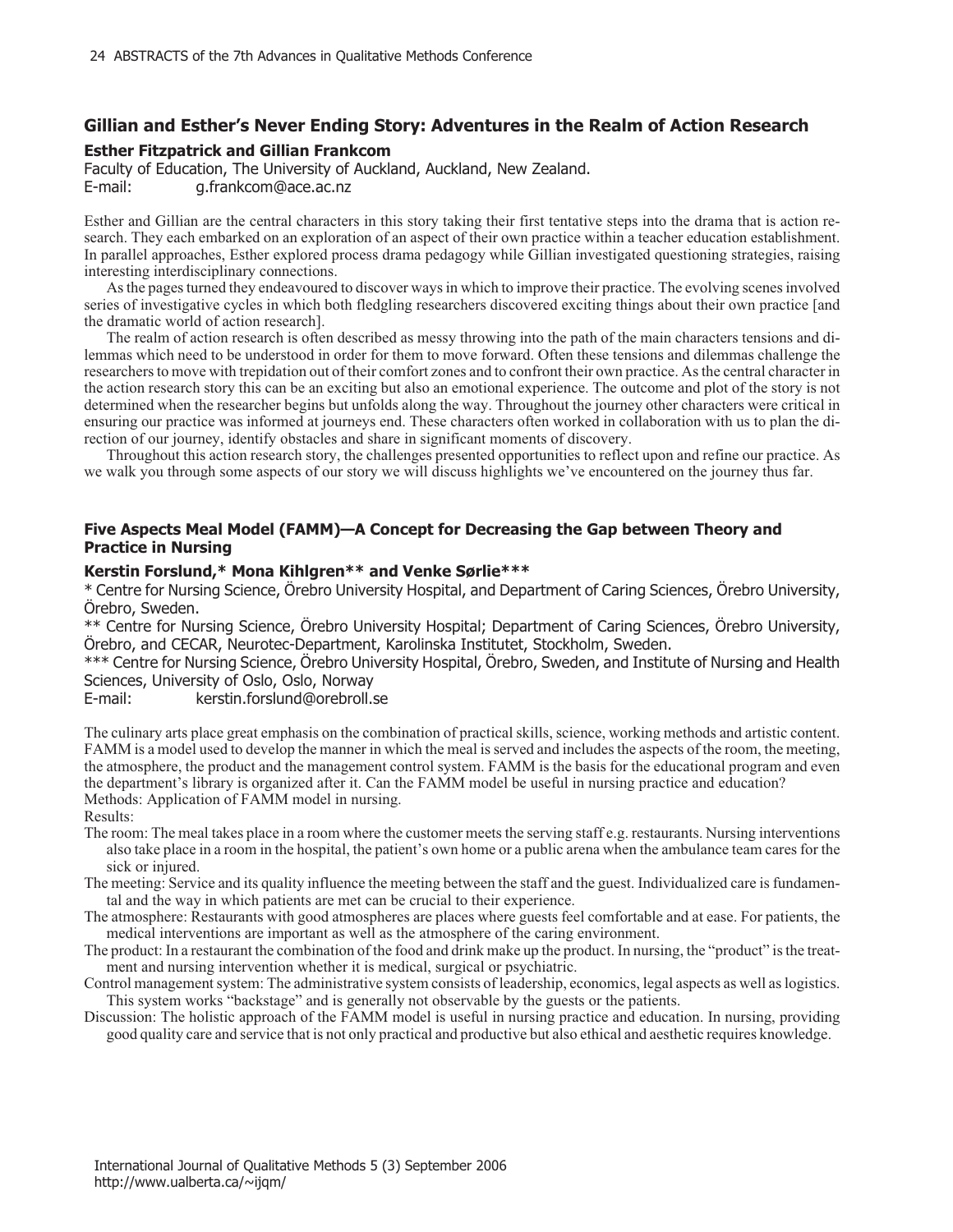# **Making the Personal, Political—Using Autoethnography as a Method in Mental Health Nursing Research**

### **Kim Foster,\* Margaret McAllister,\*\* and Louise O'Brien\*\*\***

\* James Cook University, Cairns, Qld, Australia \*\* Griffith University, Brisbane, Qld, Australia \*\*\* University of Western Sydney/Western Sydney Area Health Service, Sydney, NSW, Australia E-mail: kim.foster@jcu.edu.au

Autoethnography is method that aims to connect the researcher's personal self to the broader cultural context. Evocative writing, where the writer shares personal stories on their own experiences, is used to extend understanding of a particular social issue. Stories convey lessons, embody experiences and connect people, perhaps inspiring a collective identity and commitment to change. In this way, an issue which may have previously been considered personal becomes political. Although autoethnography is increasingly used within social science research, it is newly emerging in mental health nursing research. In this presentation the authors, all mental health nurses, discuss the particular resonance that autoethnography combined with narrative inquiry has for mental health nursing research. We use one particular study into the experiences of adult children of parents with psychosis to illuminate insights and issues that may be helpful to other researchers considering a design to powerfully evoke the personal experience so that it is moved into the realm of political and practical change.

# **Advancing the Impact of Practice Research**

### **Christa Fouché and Liz Beddoe**

School of Social and Cultural Studies, Massey University, Auckland, New Zealand

E-mail: c.b.fouche@massey.ac.nz

"Good" research aims to not only achieve project outcomes, but to advance theoretical understanding, shape policy or inform practice. As such, the results of research projects appear in many forms, but are most commonly reported in scientific journals or reports of an academic nature. This is certainly important and significant and one would expect this to remain expected practice. However, in the applied disciplines, one can't help to ask at times not how many reports can be done, but how many lives will be improved by the findings of a particular (sometimes hugely funded) project.

Governments around the world have been facing increasing demands for greater accountability and efficiency in their public investment in research. In fact, organizations on the whole that fund research are under increasing pressure to demonstrate that they provide "value for money." Practitioners in the applied sciences are increasingly expected to integrate practice activities with scientific "evidence." In fact, it has become a matter of survival for a great many practitioners in applied disciplines to become involved in evidence-based practice in the organisations where they are working. Yet, while these approaches of accountability provide important impetus to practice, it neglects to address the question of how we advance the impact of research in practice.

This paper aims to use the Buxton and Hanney Payback Framework (1996) to discuss the potential impact of practice research and to identify challenges and opportunities in advancing the impact. As part of this discussion, the following elements will be explored:

- research production (ensure that users' needs are identified)
- capacity building (ensure knowledge transition and diffusion of innovations)
- product development (translate research results into practical applications for "users" of research)
- well-being benefits (aim to improve the lives of those we research)
- broader economic benefits (understand the effects of policies and programmes)

# **Embodied Interpretation: A Novel Method for Disseminating Qualitative Research Findings**

### **Kathleen Galvin and Les Todres**

Institute of Health & Community Studies, Bournemouth University, Dorset, United Kingdom E-mail: kgalvin@bournemouth.ac.uk

The broad context for this paper is a concern about the value and utility of qualitative research, the "so what?" of research findings. One important direction that arises out of this is: how can qualitative research findings be made more "friendly" to non-research audiences? The challenge is to find interesting and more novel strategies for disseminating findings in creative and innovative ways.

The aim of our paper is to share with the audience the story of a developing research programme that focuses on the communicative concern of qualitative research. The specific emphasis explores how qualitative findings can be transformed in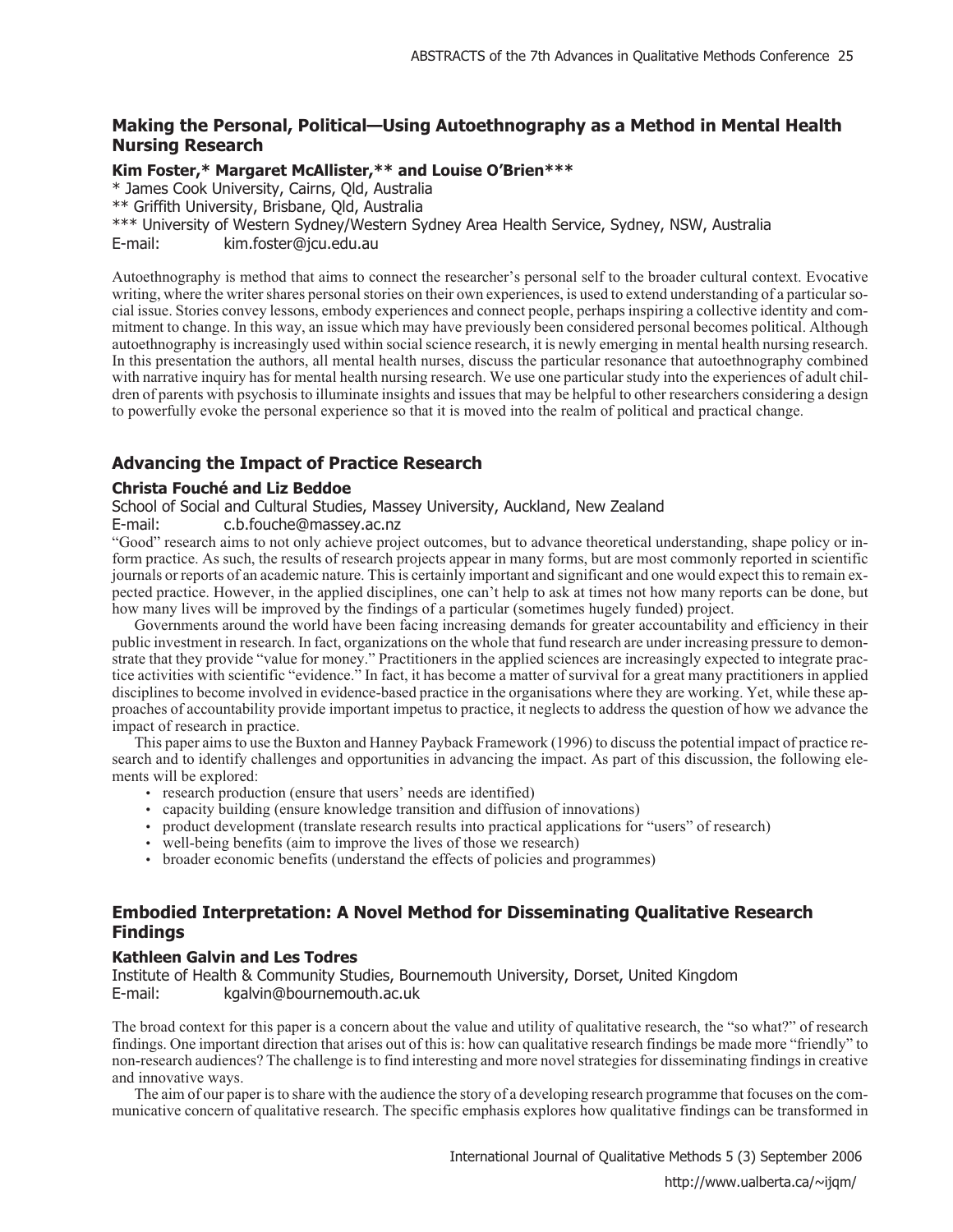evocative ways so that they can have a useful impact for the users of services, while still retaining their rigour. The development of a method of "embodied interpretation" draws upon Van Manen's ideas about the value of evocative writing and Gendlin's understanding of language as a bodily sensed phenomenon. Our paper will outline the rationale and method of this approach, and illustrate some of the potential benefits with reference to a case study of caring for a loved one with Alzheimer's. We recount how "embodied interpretation" was used as a method that transformed and communicated qualitative research findings to an Alzheimer's carer's support group. This experience resulted in some reflections and modifications about the importance of dialogue and ownership by carers. The emerging dissemination method has resulted in complementing the communicative value of "embodied interpretation" with a modified action research strategy that is informed by phenomenology. The paper concludes with some thoughts about the added value of dialogue and ownership by users as a way of acknowledging the unique, local experiences and meaningful variations that individual users bring to their resonance with evocative shared themes.

# **Negotiating a Critical Agenda: Strategies for Physical Education Teacher Education Robyne Garrett and Alison Wrench**

School of Health Sciences, University of South Australia, Adelaide, SA, Australia E-mail: r.garrett@unisa.edu.au

Stories capture the richness and nuances of meaning in everyday existence and give insight into the complexity of our experiences and understandings. They can evoke a response in the reader, which moves them beyond the literary experience to a more "lived" and situated experience. Through stories, taken-for-granted ordinary events can be explored and critically examined.

In this research a number of strategies including "physical stories" and guided reflection were used with pre-service physical education teachers in an attempt to foster more critical and inclusive approaches to the teaching of physical education. The strategies in this study were used to illustrate the complex processes that inhibit or enhance an individual's relationship to physical activity. They served to identify discursive, social and institutional practices, which supported the development of a physical identity for some young people while powerfully denying it to others. Pre-service physical education teachers were asked to respond to these strategies in multiple ways as well as constructing their own stories around teaching and learning in physical education.

It was concluded that a more complete understanding of young people's physicality could develop from recognition of the complex interrelationships that occur between school, culture and physical experiences. Storytelling allows some insights into these complexities and can foster critical thinking in pre-service teachers by establishing an emotional connection to the storyteller and thus a deeper appreciation of "lived experiences," which might sit outside their own.

## **Constructing Portraits of Health and Well-Being in the Everyday Lives of Families**

### **Linda Garro and Carolina Izquierdo**

Department of Anthropology, University of California, Los Angeles, USA E-mail: lgarro@anthro.ucla.edu

How does one go about studying health and well-being in dual-career middle-class families living in southern California? Existing research concerned with health and well-being in relation to everyday family life rarely examines the on-the-ground processes through which matters of well-being and health become part of daily life. Further, there is no interdisciplinary research that attempts to build an integrated picture by drawing on diverse methods and sources of data relating to health and well-being in family life. The project undertaken by the Center for the Everyday Lives of Families (CELF) at the University of California, Los Angeles, presents a unique opportunity for advancing understanding on both of these fronts. Video recordings of everyday family life are at the heart of the CELF project (approximately 20-25 hours of video recording for each of the 32 participating families). At the same time, the CELF project was designed to draw upon a number of other methods, including several semistructured interviews relevant to individual and family health and well-being. Data from other methods, reflecting the diverse disciplinary perspectives of our research team, can also be used to pose and address questions relating to health and well-being in the family context. In this presentation, the focus is on how these diverse sources of information can be used to construct "family health portraits" (or, more fittingly, "working family health and well-being portraits"). These family portraits provide a basis for addressing specific questions and topics about health and well-being in everyday life, and a basis for comparative research, including research carried out in other cultural settings.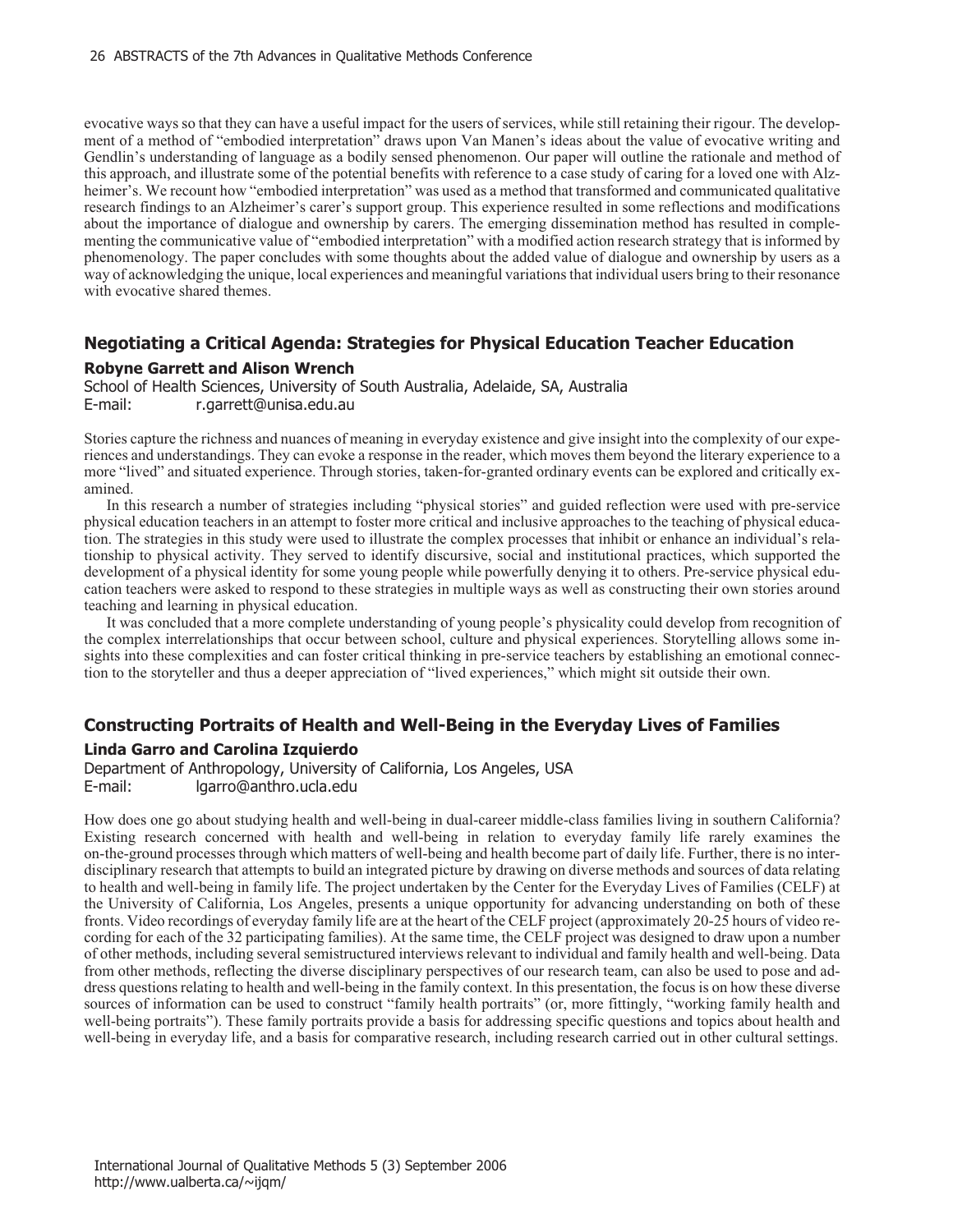# **Workplace Culture of an Operating Room: An Insider's Perspective**

### **Brigid Gillespie, Marianne Wallis and Wendy Chaboyer**

Griffith University, Gold Coast Queensland, Australia

E-mail: B.Gillespie@griffith.edu.au

Background: The capacity of some people to manage workplace stress effectively has been linked to positive outcomes such as work satisfaction and longevity of employment. In nursing, where attrition rates are on the rise, particularly in some of the high stress specialties such as the operating room, it becomes important to recognise aspects of workplace culture that influence a person's ability to adapt to the demands of stressful and volatile environments.

- Objective: This ethnographic study explored the social microcosm of an operating room to describe elements of workplace culture that influenced the integration and socialisation of nurses into this environment, and to explore which elements influenced the development of resilience in operating room nurses.
- Methods: During a six week field work engagement, data were gathered through field notes, interviews with key informants and a journal to diarise internalised assumptions associated with the culture and context. The dialectic tensions between the "emic" and the "etic" perspectives which underpinned the participant-observer role are highlighted throughout the presentation. Data were analysed thematically.
- Results: Three themes related to primacy of knowledge and competence, social order and situational control were important cultural indicators in this highly specialised milieu. The level to which members were able to assimilate and meet role expectations depended on the amount of knowledge and experience they possessed.
- Conclusions: The culture of the operating room is anchored to the core features of specialist knowledge and experience. Collaboration, peer support and social order are exercised through various forms of team communications. The extent to which members are permitted to participate depends on their ability to competently perform under pressure. Culturally imposed peripheral participation maintains the social order of the operating room and may adversely impact on the ways in which members integrate and adapt in this technocratic environment.

# **Cultivating the Qualitative Borderlands: Educational Poetics and the Politics of Inclusivity**

### **Andrew Gitlin**

University of Georgia–Athens, GA, USA E-mail: Gitlin@uga.edu

Qualitative research has extended the boundaries of legitimate knowledge by including the insights of "subjects," valuing the voices of groups that have been excluded from telling their stories, seeing the complex ways researchers may be positioned in relation to other research participants, and becoming more diverse in their views of validity and reliability. Gitlin argues that these extensions have been a powerful force in furthering a politics of inclusivity within the knowledge production process. While this politic is argued to be important and critical in the development of qualitative methodologies, Gitlin claims it is time to look at what might lie on the other side of a politics of inclusivity. He does so by using an emergent form of inquiry he calls educational poetics. Moving to the borderlands between the educational and aesthetic communities, this political humanist form of inquiry is centered on having commonsense become an object of inquiry with the purpose to fostering relations of freedom. When successful, educational poetics can enhance a deep politic that looks at the foundations that constrain our ability to think, act, and imagine a world quite different from the one we participate in currently. With educational poetics used as a comparative foil, the boundaries of a politics of inclusivity are thought to include: a) the lack of focus on the way knowledge producers participate in the reproduction of the limiting effects of commonsense, b) how some qualitative forms of research may leave in place various hierarchies as they make the "center" more inclusive, and c) the need to do more to escape some of the seductive aspects of everyday politics that bind us to the past and limit our human potential to revision and act on a world in ways less dependent on the dominant codes, categories, and images that inform cultural life.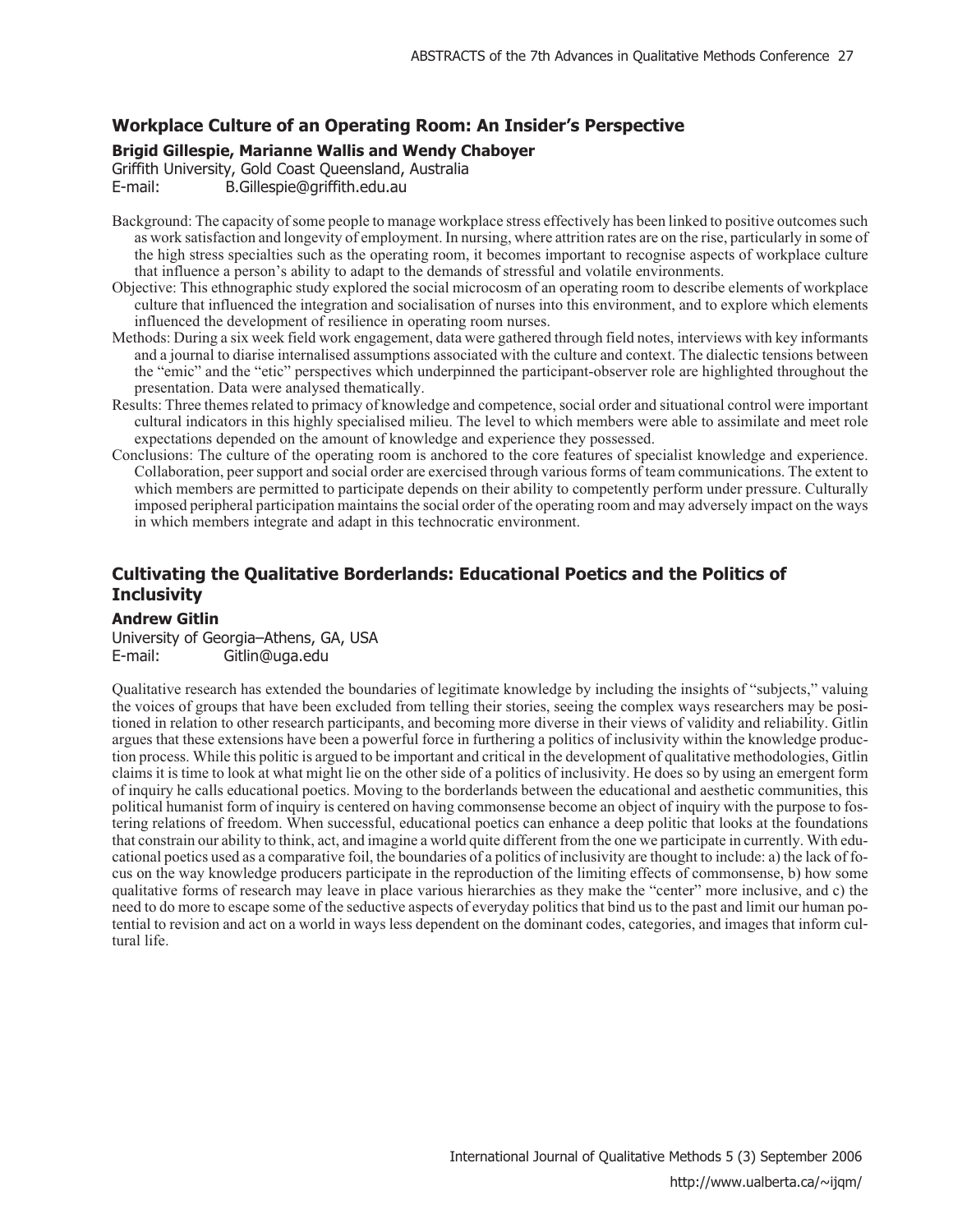# **The Power of the Image: Enriching Qualitative Research with Digital Photography Lisa Given and Heidi Julien**

School of Library and Information Studies, University of Alberta, Edmonton, Canada E-mail: lisa.given@ualberta.ca

In addition to traditional methods of qualitative research designed to explore individuals' experiences in a variety of social settings, textual scholars have examined photographs and other visual representations to illuminate the discourses of social life. More recently, qualitative researchers have started to account for the complete social scene surrounding individuals' situations (e.g., by observing hospital waiting rooms in addition to interviewing patients), yet few scholars have made full use of digital photography, video or other mechanisms for analyzing local contexts. Photography is one method documented in recent visual ethnographic approaches (e.g., Wagner 2002), but additional work is needed to fully explore its value. Digital photography allows exploration of the holistic experiences of individuals and groups by documenting the social and physical settings that inform the attitudes and behaviours revealed by more direct methods, such as interviews.

Although photographs have a long history in fields such as anthropology, digital photography provides immediate opportunities for analysis and engagement with individuals and settings under study. This paper showcases two studies that used digital photography to analyze individuals' experiences in different social settings. The first examines 18 undergraduate students' experiences of the university as an "information space," where participants and the researcher toured campus taking photographs of spaces affecting the academic success of those students. The photographs serve as visual diaries of the interviews, and of participants' interactions with the academic library, computer labs, and other relevant spaces. The second study explores 24 public library users' experiences with libraries' internet stations, focusing on those individuals' experiences of digital literacy (e.g., developing feelings of personal mastery with new technology). Photographs of those public spaces were used to inform interpretation of data gathered in interviews with these participants. The findings that emerged from these research studies demonstrate how digital photography can enrich qualitative research.

Wagner, Jon. 2002. Contrasting images, contemporary trajectories: sociology, visual sociology and visual research. Visual Studies, Vol. 17, No. 2, 160-171.

### **Linking Research and Academic Communities with Policy Makers**

### **Goeman D,\* Aroni R,\*\* Yu E,\* Stewart K,\*\*\* Sawyer S,\*\*\*\* Abramson M,\*\*\*\*\* Douglass J.\***

\* CRC for Asthma and AIRmed, The Alfred Hospital & Monash University, Melbourne, Vic, Australia \*\* Monash Institute of Health Services Research, Faculty of Medicine, Nursing and Health Sciences, Monash University, Melbourne, Vic, Australia

\*\*\* Department of Pharmacy Practice, Monash University, Melbourne, Vic, Australia

\*\*\*\* Centre for Adolescent Health, Royal Children's Hospital & The University of Melbourne, Vic, Australia \*\*\*\*\* Department of Epidemiology and Preventive Medicine, Monash University, Melbourne, Vic, Australia E-mail: d.goeman@alfred.org.au

The CRC for Asthma Limited was established in 1999 under the Australian Commonwealth Government Cooperative Research Centre Program. It was a joint venture between two medical research institutes, three universities, two pharmaceutical companies and the New South Wales Department of Health. The Centre was funded by the Commonwealth and the joint venture partners who committed to providing resources of almost \$40,000,000 over seven years.

One of the objectives of the CRC for Asthma was to improve the quality of life of people with Asthma and their families by increased understanding, by practical prevention and by more effective, individually designed treatment. This objective was met by the funding of a predominantly qualitative project "Consumer priorities for Asthma Care."

The "Consumer Priorities" project investigators consisted of a multidisciplinary team of respiratory physicians, an epidemiologist, a pharmacist, a health sociologist, and a consumer advisory group. Outcomes from this study challenge many current social and medical viewpoints and have revealed gaps in the optimal care of asthma from both the perspective of patients and their doctors. Project findings, which have been widely published locally and internationally and also incorporated into guidelines and clinical recommendations, have resulted in a change in the attitudes of many clinicians and the nature of their clinical practice.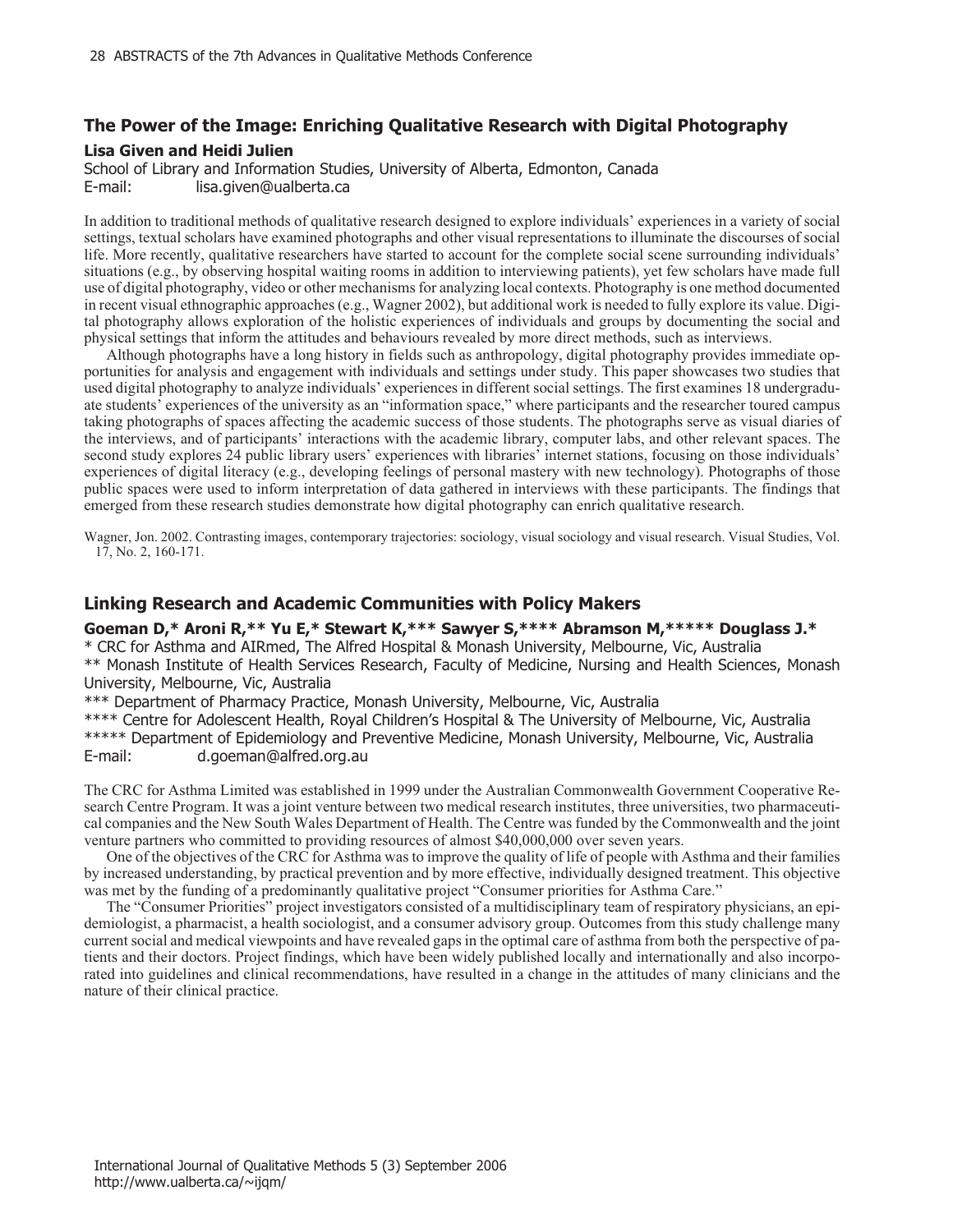# **Exploiting the Power of the Image: New Directions in Cross-Disciplinary Qualitative Research**

### **Suzanne Goopy,\* William Hatherell,\*\* and David Lloyd\***

\* Centre for Public Culture and Ideas, School of Nursing and Midwifery, Griffith University, Qld, Australia \*\* Faculty of Creative Industries/Business, Queensland University of Technology, Brisbane, Qld, Australia E-mail: s.goopy@griffith.edu.au

Visual ethnography is emerging as a powerful way of doing qualitative anthropological research in a society characterised by an increasing emphasis on the visual image and the ubiquity of photographic technology. However, an institutional distinction still tends to be drawn between the "academic" work of the anthropologist using photography as a data collection tool and the "artistic" work of the professional photo-documentist, and further between photographic images produced by researchers and those of the anthropological subjects themselves. This paper describes the outcomes of a project that attempted to break down some of these boundaries through collaboration both between an anthropologist and a photo-documentist, and between researchers and subjects in producing and interpreting photographic images. It will discuss the project in terms of theoretical debates within both ethnography and the visual arts, and suggest implications for future work that seeks to exploit the power of the visual in qualitative research.

# **The Influence of Setting on Findings Produced in Face to Face and Online Focus Groups: A Discourse Analysis Perspective**

## **G. Graffigna, E. Lozza, and A. C. Bosio**

Faculty of Psychology, Catholic University of Sacred Heart, Milan, Italy E-mail: guendalina.graffigna@unicatt.it

Introduction and Research Objectives: Situated within the debate concerning online qualitative research practice, and its suitableness to inquire sensitive topics, the study attempts to describe how the setting shapes the conversational features of the discussion and influences the data construction process in online discussion groups. This paper outlines the results of a research that compared, in a discourse analysis perspective, face-to-face focus groups with different formats of online focus group conducted on topics with a different level of social-sensitiveness (HIV risk perception, alcohol abuse, smoking behavior).

Research Design

We conducted 24 focus groups:

- 8 about HIV-AIDS risk perception and coping strategies (2 face to face; 2 chats; 2 forums; 2 forums plus chat)
- 8 about Alcohol abuse  $(2 \text{ face to face}; 2 \text{ charts}; 2 \text{ formulas}; 2 \text{ formulas})$
- 8 about Smoking behavior (2 face to face; 2 chats; 2 forums; 2 forums plus chat)

Sample

- 192 participants
- Aged 18 to 25 years and living in Italy.
- Strategy of Analysis
	- Discourse and Conversational analysis
	- Content analysis

Main Findings: Our findings seem to confirm the hypothesis of a main difference between a face-to-face discussion setting and an Internet-mediated one and the major suitableness of online focus group to inquire social sensitive topics. Furthermore, the study reveals interesting differences among the forms of online focus group considered, in terms of both thematic articulation of discourse and conversational characteristics of group exchange. These characteristics seem to be partially independent on the topic of discussion, even if they are particularly outstanding when the discussion is focused on a more social sensitive topic (as HIV risk perception). This characterization seems to be important for the situated choice of the tool, according to the research topic and its objectives.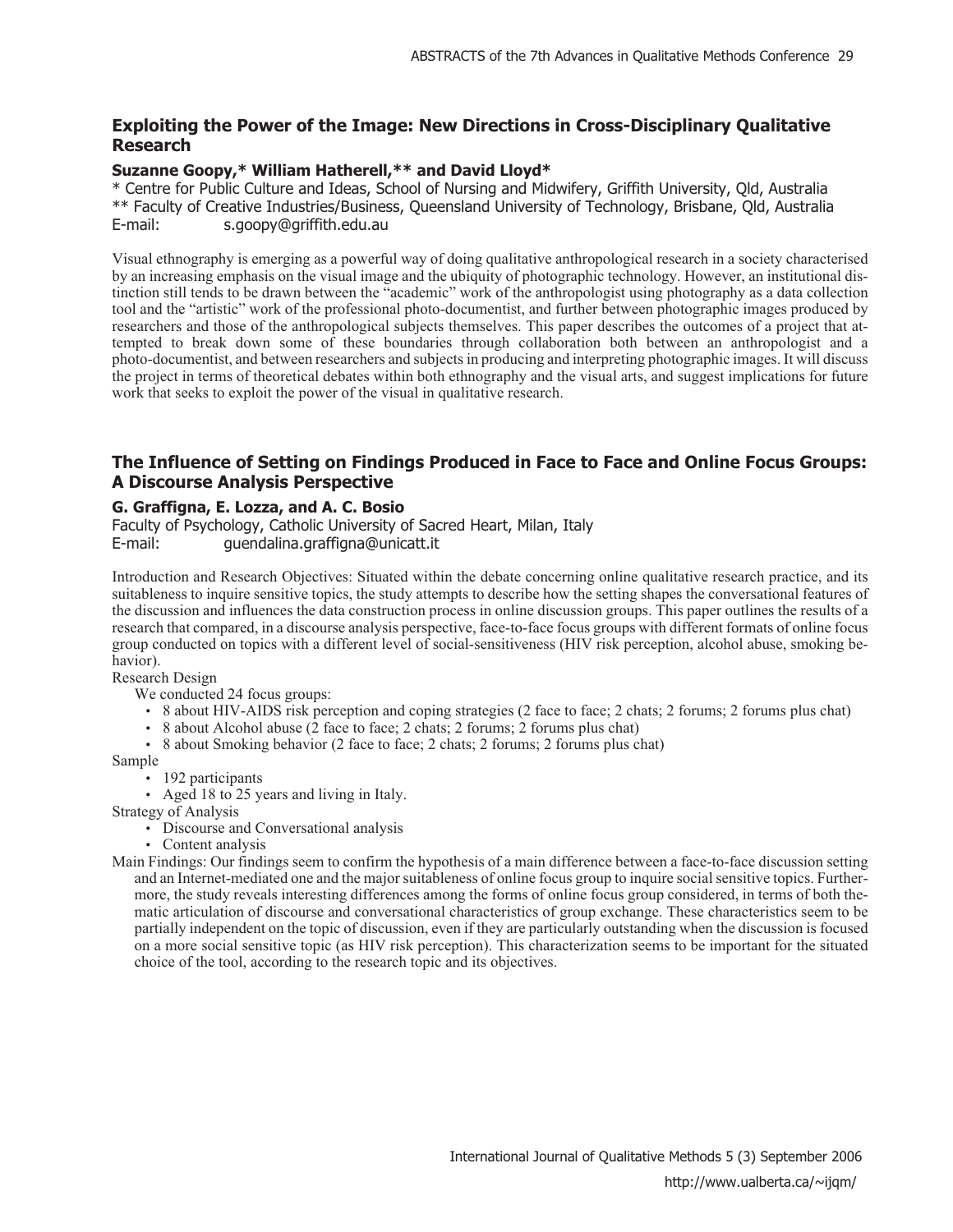# **Disclosure of HIV Status: Experiences and Perceptions of Persons Living with HIV/AIDS and Nurses in Five African Countries**

# **Minrie Greeff(1), Diliwe Phetlhu(1), Lucia Makoae(2), Priscilla Dlamini(3), William Holzemer(4), Joanne Naidoo(5), Thecla Kohi(6), Leana Uys(7), and Maureen Chirwa(8)**

(1) Potchefstroom campus, North-West University, South Africa

(2) National University of Lesotho, Lesotho.

(3) University of Swaziland, Swaziland.

(4) University of California, USA.

(5) University of KwaZulu-Natal, South Africa.

(6) Muhimbili University, Tanzania

(7) University of KwaZulu-Natal, South Africa.

(8) University of Malawi, Malawi.

E-mail: vpkmg@puk.ac.za

Most health literature seems to favor disclosure by people living with AIDS. But it could be that to disclose is not always a good thing. Individuals who are aware of their sero-status are frequently confronted with the important albeit difficult decision of whether to disclose their sero-status to others. Using the information on disclosure from research into perceived HIV/AIDS stigma in five African countries, as seen by persons living with AIDS (PLWA) on the one and nurses on the other hand, the authors focus on perceptions of status disclosure experiences as described by these two groups of respondents. The results were obtained from 39 focus group discussions held in five countries: Lesotho, Malawi, South Africa, Swaziland, and Tanzania. The critical incident method was utilized during the focus groups. Focus groups were conducted in the local languages of the five countries and translated to English. The structure of the results is based on the three temporal dimensions of status disclosure, which are experiences before the disclosure, the process of disclosing and responses during and after disclosure, as well as the additional sub-categories and relationships among these dimensions constituting the process of disclosure. Literature is utilized throughout to verify the findings. This study shows that PLWA feel that to disclose their status does not really have many benefits as the risks of stigma and discrimination for PLWA are just too high at this time. Health-care workers should be more aware of the implications of the advice they give PLWA to disclose their status or not.

# **Understanding the Lived Experience of Lymphoedema through Heuristic Inquiry**

### **Jennifer Green and Jocalyn Lawler**

Faculty of Nursing and Midwifery, University of Sydney, Sydney, NSW, Australia E-mail: jgreen@nursing.usyd.edu.au

The aim of this paper is to discuss how heuristic inquiry, as explained by Moustakas (1990), can be used to make available the personal and emotional experience of illness. This approach was used in my PhD thesis to explore the experiences of people who develop lymphoedema as a consequence of the treatment of cancer. A methodology that took account of the embodied being was seen as essential for this study, as was one that included my personal experience, reflections and insights. Heuristic inquiry, a form of existential-phenomenology, was selected to be the most appropriate method for use because it incorporates both of these central considerations. The focus of heuristic inquiry lies on the reflective examination of the meaning of subjective perceived human lived experience and the physical, social, and historical context of that experience.

Heuristic inquiry assumes the experiencer's perspective of being-in-the-world. It is the experiences of the self that stand as the methodological starting point of the investigation. The uniqueness of this method is the extent to which it brings to the fore the personal experience, reflections and insights of the researcher, together with the experience of others who have personal experience with the same phenomenon. This theoretical validation of situating the self in research is an important consideration so that my story is not seen merely as a self-indulgent affirmation (Probyn 1993). It joins the growing genre of research that takes as its subjective matter the lived experience of the researcher (Reinharz 1992, Denzin 1992, Neilson 1998).

The paper outlines the process of heuristic inquiry as described by Moustakas (1990), the procedures I used, with particular attention to data collection techniques, in-depth conversational interviewing and the method of data analysis.

Moustakas, C. (1990) Heuristic Research: design methodology and applications. Sage Pub Co. Newbury Park Neilson, L. (1998) Knowing her Place. San Francisco: Caddo Gap Press Probyn, E. (1993) Sexing the Self: Gendered positions in cultural studies, Routledge: London Reinharz, S. (1992) Feminist methods in social research. Oxford University Press: Oxford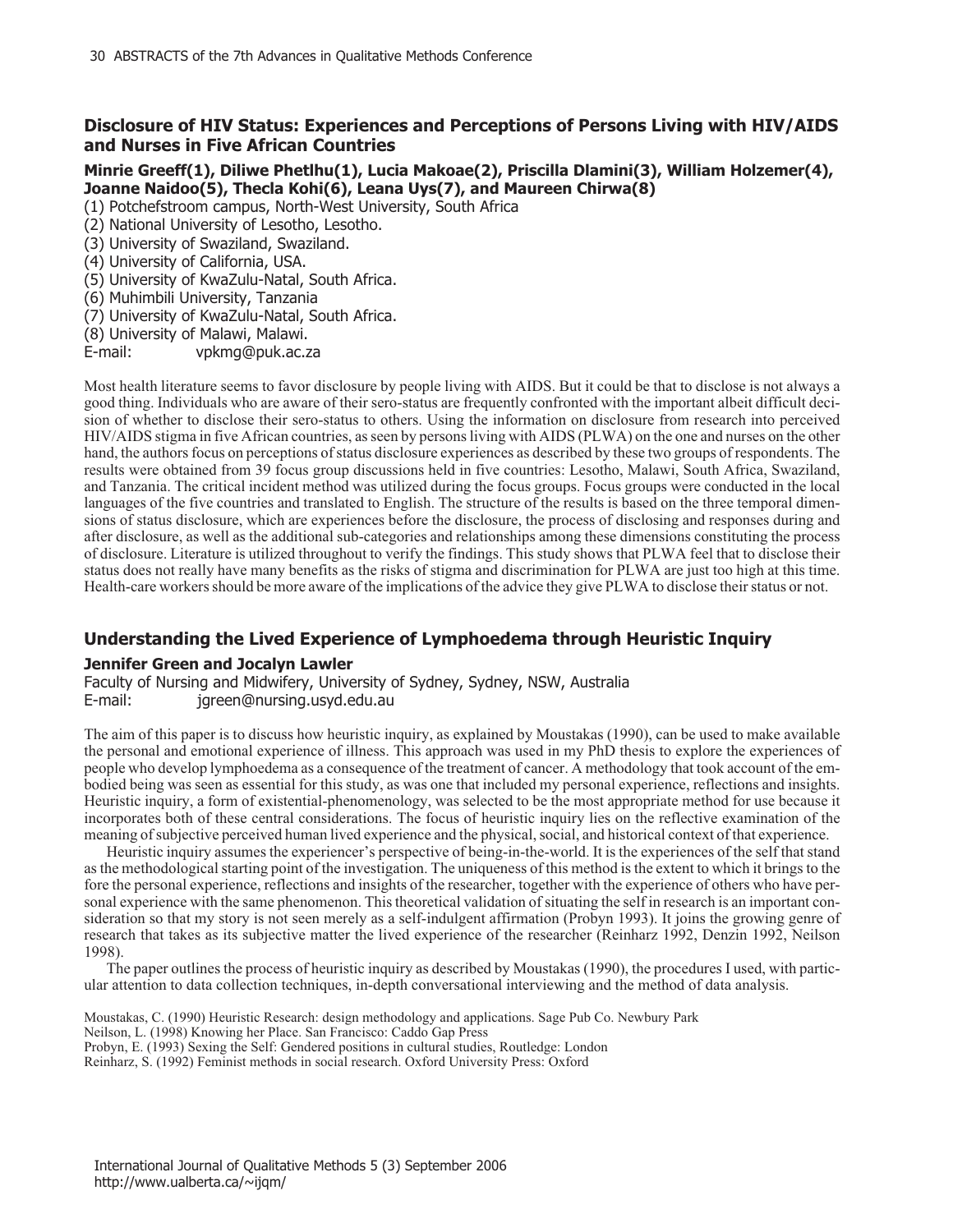# **Qualitative Methodologies in the Rural Indigenous Context—Respecting Culture: Telling Stories of Suicide Prevention in Rural Communities**

### **Jennene Greenhill and Kerry Dix**

Rural Clinical School, Flinders University of South Australia, Adelaide, SA, Australia E-mail: jennene.greenhill@flinders.edu.au

This paper explores a challenging external evaluation process to bridge across cultural boundaries. The project tells a story about rural communities as they develop and implement local strategies to prevent suicide. It follows our journey in search of methods to collect meaningful data and reveals the successes and struggles encountered. We address the question: "How do we maximize cultural sensitivity as white women doing an evaluation on young aboriginal men about a topic like suicide prevention?"

Flinders University Rural Clinical School was engaged by the South Australian Department of Health to conduct the external evaluation on the Suicide Prevention Initiative for Country South Australia. There were 7 country regions involved in the project. Each region was responsible for establishing local action plans with their main target group, young men in particular young indigenous men.

Recognising the history of research being "done to" indigenous people the importance of building relationships, showing respect and a willingness to learn was foremost in our minds. Our challenge was to find ways to achieve this as an external agency evaluating suicide prevention programs given suicide is such a psychologically and socially complex issue. The ability to achieve a degree of trust and rapport with the communities, the elders, the individuals, their families and the service providers in short time frames is examined.

Recognition for indigenous evaluation to be grounded in methodologies such as action research which engage in high levels of participatory processes is well documented. A process of reflexive practice is also strongly promoted. The ability to be open to new approaches with the aim of community inclusion confronts the traditional exclusivity in academic culture of research expertise.

By sharing experiences and fostering a collaborative culture we can learn from communities and we can undertake more meaningful research.

### **Logics, Knowledge and Action Research**

### **Thomas Hansson**

University of Southern Denmark, Institute of Educational Research and Development, Kolding, Denmark E-mail: hansson@ipfu.sdu.dk

"Workplace logics" signify attitudes that employees express in close interaction, formal decision-making and collaborative interventions. The term covers a metaphorical "mental context" rather than a mathematically coherent understanding of social control mechanisms that influence interlocutors in cooperative activity. Workplace logics relate to future-oriented choices that employees make so as to obtain targeted production goals. But logics also hold an explanatory potential. They enable for the researcher to account for social systems that need to be designed before they are acted on. The objective for analysing workplace logics is to turn attention away from language and focus on action. Successful action research outcomes facilitate for individual and organizational learning, the latter of which is rarely fulfilled in contemporary research.

# **"Confounding Variables" or the Key to Understanding What's Really Going On?**

### **Peter Harper1, Evonne Curran2, Simon Jones1, Heather Loveday,\* John Hood,\*\* Harper Gilmour,\*\*\* James Benneyan,\*\*\*\* and Robert Pratt\***

\* Thames Valley University, London, UK

\*\* Glasgow Royal Infirmary, Glasgow, UK

\*\*\*\* Northeastern University, Boston, USA

E-mail: peter.harper@tvu.ac.uk

The use of methodological triangulation has been widely discussed in the past (Punch 2005). The debate incorporates the fairly straightforward use of multiple data collection strategies at one end of the scale; through the sequential use of inductive and deductive methods; to the complexities of integrating qualitative and quantitative approaches into some kind of unified, methodological whole.

This presentation will focus on the degree to which triangulation has enhanced the outcomes of CHART, a large, two year, multi-centre study, commissioned by the Department of Health (England) in 2003. This study explored the effectiveness of using Statistical Process Control Chart (SPCC) feedback as a means to motivate healthcare practitioners to improve

> International Journal of Qualitative Methods 5 (3) September 2006 http://www.ualberta.ca/~ijqm/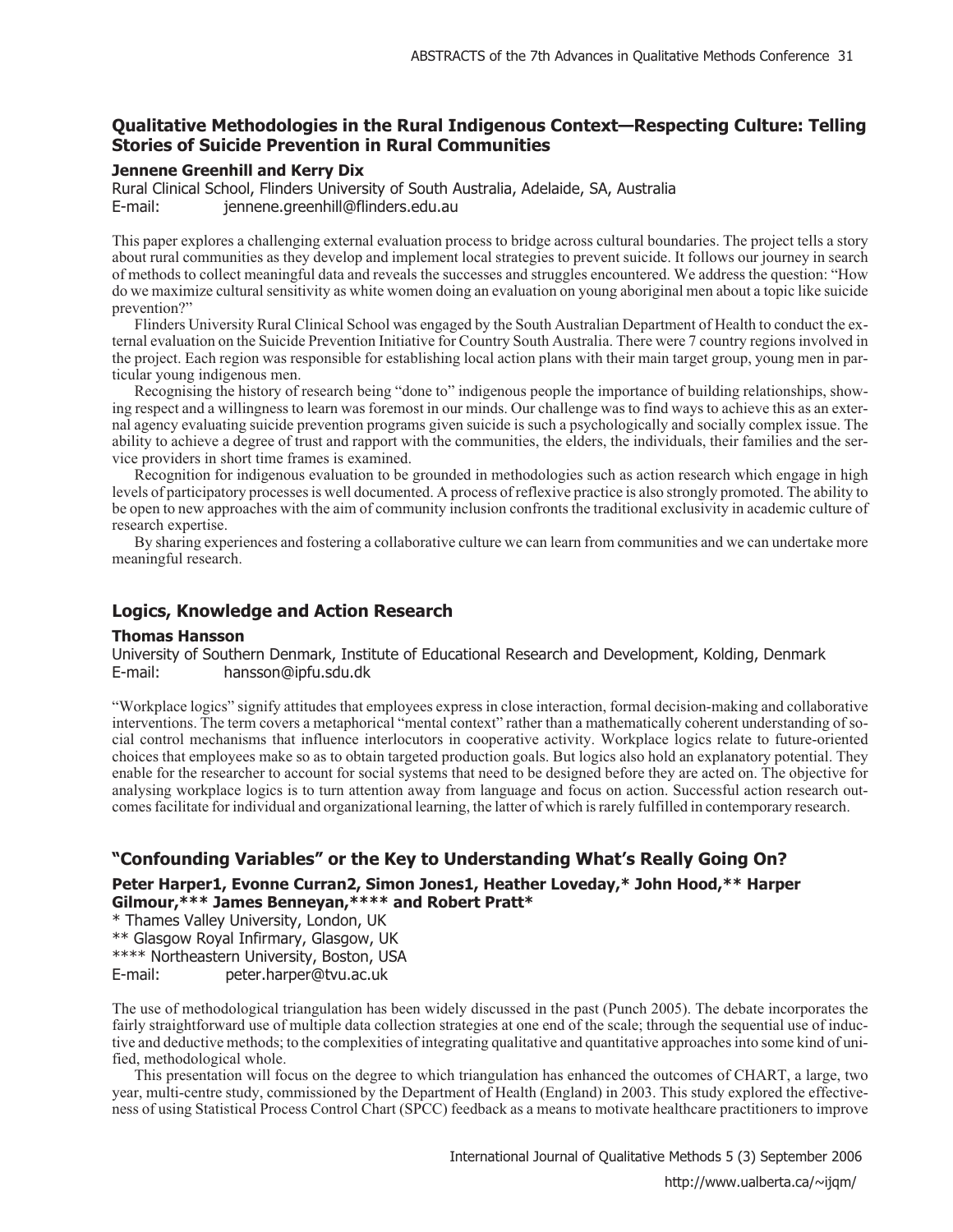their infection control practice and, as a consequence, reduce the incidence of MRSA in the twenty five participating hospitals.

It is generally accepted that rates of MRSA infection and colonisation are closely related to basic infection control practices such as hand hygiene. The process by which an infection spreads however, is a complex, multi-factorial, phenomenon and for this reason the research team incorporated both qualitative and quantitative dimensions into the study methodology in order to measure the effect of the SPCC feedback process and to gain detailed insight into the context in which the feedback process occurs.

CHART has vividly highlighted the extent to which the effective prevention of healthcare associated infections such as MRSA, is dependent not only on the introduction of efficient, valid, organizational processes such as SPCC feedback but crucially, also on factors such as leadership, role modelling, communication, motivation and the dynamics of interpersonal and inter-professional relationships. In particular the key role played by the ward manager has been illustrated, along with important implications for the relationships established between medical and nursing staff.

Punch, K F (2005) Introduction to Social Research, Quantitative and Qualitative Approaches 2nd edition. Sage: London

# **Demystifying Qualitative Data Analysis for Public Health Students: A Three Stage Process to Thematic Analysis**

### **Neil Harris**

School of Public Health, Griffith University, Queensland, Australia E-mail: n.harris@griffith.edu.au

The catch-cry for an evidence-based approach to practice across disciplines, including public health, has become the norm. As a consequence of the drive for informed practice, the worth and role of qualitative research to building grounded understanding of social phenomena has received greater recognition and acceptance. Thus, it is widely acknowledged that the public health graduate requires a solid foundation in research methodology including a firm grasp of quantitative and qualitative research methods. Interestingly, while complete courses, or large parts thereof, focus upon quantitative data methods and statistics there has been relatively limited attention to training students in qualitative research methods generally and, more specifically, qualitative data analysis techniques. Yet, qualitative data analysis represents a difficult, complex and time consuming undertaking that is nearly inaccessible for the uninitiated. The purpose of this paper is to present a qualitative data analysis process that has been developed to facilitate student understanding of the process. The process comprises three stages and offers a structured, concrete strategy for qualitative data analysis. The proffered process serves to demystify qualitative data analysis and thereby make both qualitative data analysis and, perhaps most importantly, the use of qualitative methods more viable for public health graduates as they take up practitioner roles across the public health workforce.

### **Using Grounded Theory in Masters Degree Dissertations**

### **Helen Heath**

Homerton School of Health Studies, Cambridge, England E-mail: heath@health-homerton.ac.uk

Researchers should select a research approach that best matches their research question and when the focus of interest moves beyond experience to process and life changes grounded theory is suggested. However this is a time consuming method as the researcher needs to move beyond thematic analysis and data saturation to full development and integration of categories around a core concept with the achievement of theoretical saturation. This poses problems for the master's degree student whose research must be completed within a relatively short time scale. This paper acknowledges that many claims to have used grounded theory in published literature are false, however it has been suggested that the quality of research should be judged by the findings and the means by which they were generated Sandelowski and Barroso (2003). This paper addresses the methodological errors in published grounded theories and suggests how each of these may be addressed within master's degree research. The result can be a rigorous study that has used the grounded theory method and has potential for further development.

Sandelowski M and Barroso J (22203) Classifying the findings in qualitative research Qualitative Health Research 13(6) 781-820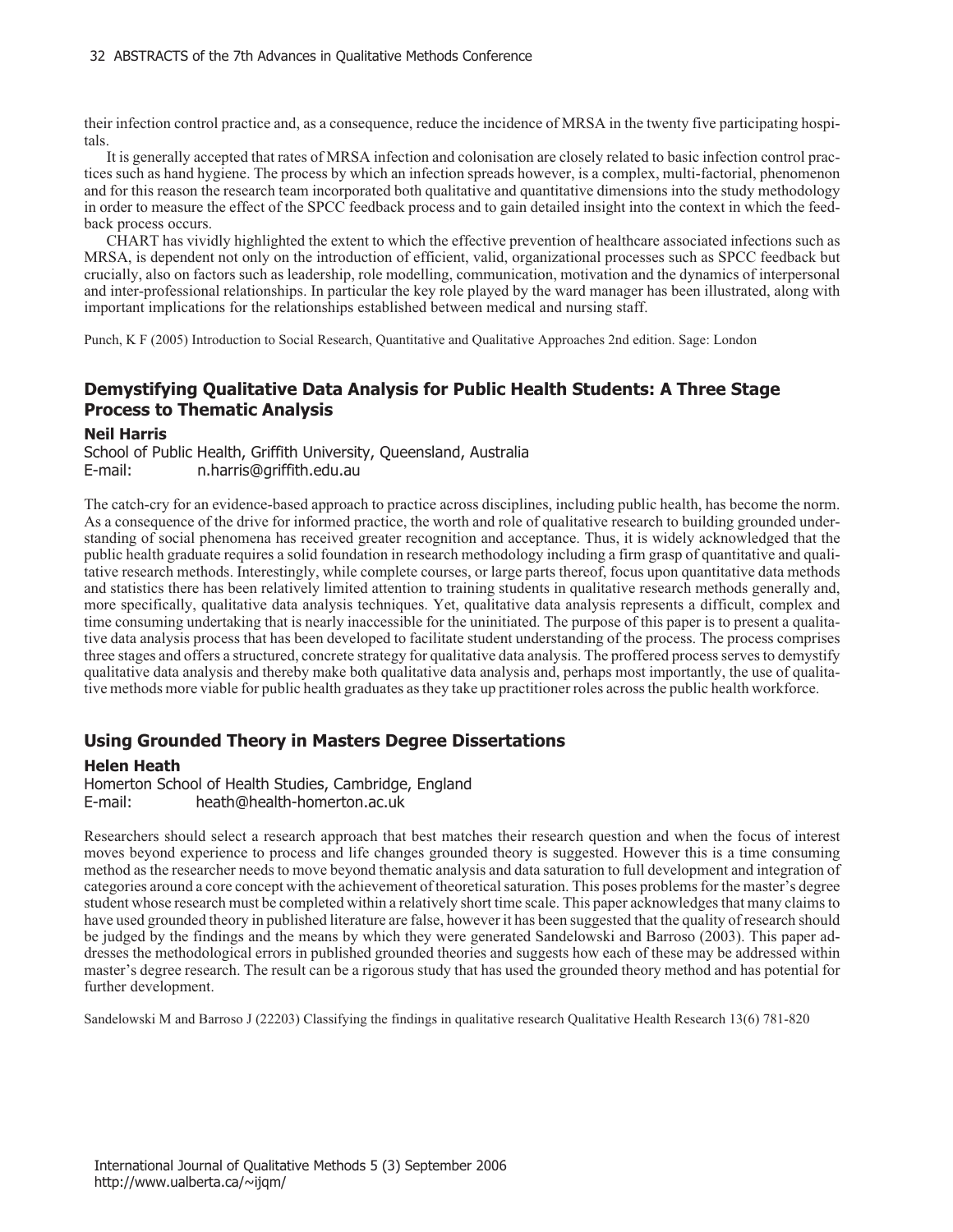# **Exploring Disclosure of Long Term Illness: Ethical Challenges for Researchers**

### **Lorna Henderson**

Royal College of Nursing Institute, Oxford, UK lorna.henderson@rcn.org.uk

Conducting research among people with long term illness is important because the number of people living with a long term condition in the UK is high: around 17.5 million. Exploring disclosure of illness among this illness group is particularly important because the decision whether or not to disclose information about illness to others may be a key factor in self-management.

Existing research suggests the reasons for choosing to disclose an illness to others remain unclear and complex. Some long term conditions are associated with stigma e.g. HIV/AIDS, Epilepsy, Mental Health. This can prevent disclosure of illness due to fear of others negative reactions to knowledge of their illness. The effects of disclosure may be positive and result in greater support for the person. However, the effect of disclosure may be negative because the person to whom it is disclosed may not know the best way to respond. The appropriate response of the researcher who is investigating disclosure of illness is therefore important.

The ethical criteria which must be met in order to protect patients participating in research are clear. However, the ethical issues associated with protecting researchers conducting research on potentially sensitive topics such as disclosure of illness are less clear. For example, existing studies on disclosure of illness do not outline the ethical implications of researching the phenomenon of disclosure of illness from the researchers as well as the participants' perspective.

This paper will discuss the ethical challenges I have faced and anticipate from the perspective of a researcher undertaking a doctoral study exploring disclosure of long term illness. The issues raised and the implications of disclosure of information about illness will be discussed. Appropriate dissemination of the findings of the study, implications for recruitment to the study and issues around non disclosure of illness will be discussed.

### **The Visual Reflexive Journal: Developing Reflexivity through the Research Journal**

#### **Sandra Hiett**

Liverpool John Moores University, Liverpool, United Kingdom E-mail: s.hiett@livjm.ac.uk

The Visual Reflexive Journal (VRJ) is a mixed media, multi-textural document that challenges chronological diary writing within established monomodal (Kress 2001) practices of journal keeping within a research context. The VRJ is a methodological tool that has evolved out of, and contributed to, the development of a practitioner enquiry doctoral research project concerned predominantly with the teaching of cultural diversity in Initial Teacher Training (ITT).

There are six distinct types of journal considered in this paper informing the development of the "visual reflexive journal." In considering these I argue that the format of the document directly influences the nature of the engagement it is employed to support. The dominance of text based entries within the research journal is problematic within the field of visual research and while the artist sketchbook is able to support visual and reflective accounts it is equally inadequate in developing reflexivity per se. The VRJ has been developed to collect and collate a range of raw and mediated data in written and pictorial form including reflective and reflexive notation (written and visual).

This presentation provides an opportunity to consider the role of the VRJ in the broader context of research journal writing and in relation to developing reflexivity in education based research.

Four levels of reflection are identified to support the analysis of the exemplar material within the visual presentation that accompanies this paper illustrating the evolution of the VRJ and the considering its appropriateness as a methodological tool.

# **Translating the Nouns into Verbs: Research Artistry in Action**

### **Joy Higgs\* and Debbie Horsfall\*\***

\* Faculty of Health Sciences, The University of Sydney, New South Wales, Australia \*\* The University of Western Sydney, New South Wales, Australia E-mail: j.higgs@fhs.usyd.edu.au

This paper explores "research artistry in action"; it takes the words creative and critical as applied to qualitative research and presents a series of research projects, which have translated these nouns into living research strategies that are relevant to current and emerging research contexts. Creativity for instance relates to blurring boundaries between different research approaches, the use of creative devices and images in research and improvisation of new research strategies. Critical refers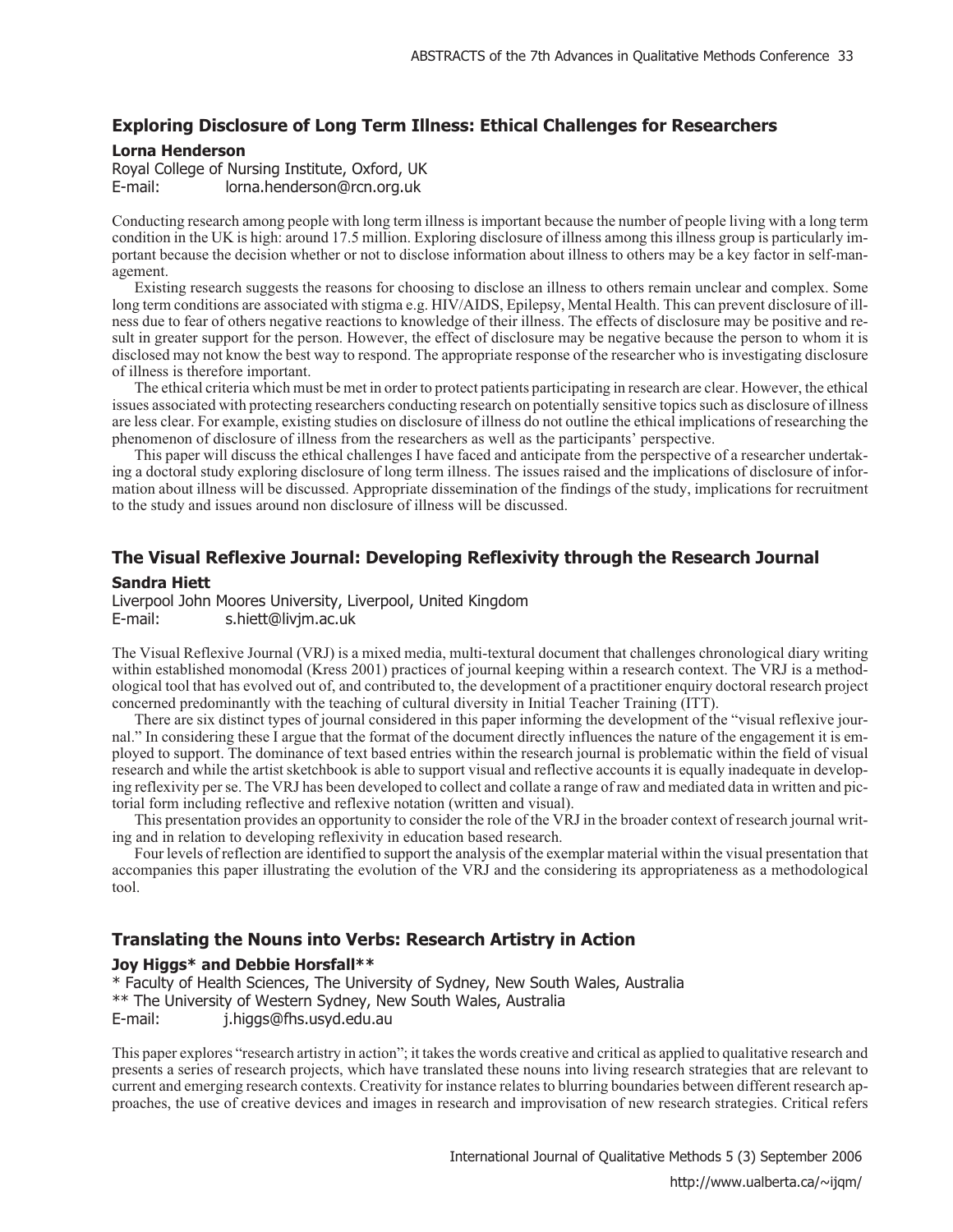both to researching with a heightened (critical) awareness and to researching in a critical social sciences frame of reference. Research artistry will be likened to jazz playing which exemplifies artistry that is both individual and communal. In such playing there is a combination of the creative and supportive inputs of each player/researcher performs in dialogue with the "fifth player" as described by Andresen and Fredericks (2001) in relation to collective, artistic practice endeavours. This artistry epitomises the powerful synergy and creativity that can be generated when a creative and authentic group of individuals combine their talents in a process of responding to each other, learning from each other and improvising around the emerging theme. Behaviours and abilities that were competent become liberated and expanded.

Andresen, L. & Fredericks, I. 2001, "Finding the fifth player: Artistry in professional practice," in Professional Practice in Health, Education and the Creative Arts, eds. J. Higgs & A. Titchen, Blackwell Science, Oxford, pp. 72–89.

# **Crossing Regional Boundaries: A Derived Etic Methodology**

### **Hocking, C., Wright-St. Clair, V., Pierce, D., Shordike, A., Vittayakorn, S., Bunrayong, W., & Rattakorn, P.**

Auckland University of Technology, Eastern Kentucky University, and Chiang Mai University E-mail: clare.hocking@aut.ac.nz

Controversy exists about the epistemological feasibility, ethics and trustworthiness of cross cultural methods. Nonetheless, practice disciplines transcend cultural boundaries and require knowledge that serves culturally diverse clients. In particular, core constructs of the helping professions, including notions of health, care, rehabilitation and occupation have proved to be problematic when Western understandings are imposed on other peoples.

This presentation reports a collaborative international study of older women's food-related occupations in Auckland New Zealand, Richmond in Eastern Kentucky, and Chiangmai Province in Northern Thailand. It includes an overview of the multidisciplinary history and epistemological challenges of cross-culturally comparative methods.

The study demanded a research method that would honor the authentic perspective of participants, while supporting the examination of concepts across cultural groups. The method required researchers native to each of the three regions to collect and analyze data from their region. 336 single spaced pages of focus group data was generated from the three regions. Eight codes that crossed all regions were developed with input from all teams, and all data was coded by two researchers using Ethnograph. To preserve the emic perspective of participants, the native researcher teams analyzed the coded data of their region. Subsequently, each code was discussed by the combined team. Out of this discussion, themes that crossed regional sites were developed for that code, and the unique emic perspective of each regional team was written up. This process was completed for eight codes, before synthesizing the primary similarities and differences across the three regions within several discovered themes.

The effectiveness of this method depended on face-to-face discussion within emic teams and across the international collaborative, allowing time to find language to accurately describe culturally embedded understandings, and egalitarian participation across all teams. The presenters bring for discussion the following question: Was this internationally comparative method sufficiently trustworthy?

# **Finding a Different Story; Using Qualitative Research Methods to Expand the Facts and Figures**

### **Suzanne Hodgkin**

La Trobe University, Wodonga, Victoria, Australia E-mail: s.hodgkin@latrobe.edu.au

Much has been written in the literature concerning the differences in epistemology between positivist and naturalistic forms of inquiry. Despite this, there is growing support for mixed methods approaches particularly as researchers seek extended and deeper answers to their research questions.

This paper, drawing on a study of gender and social capital, will provide an example of a mixed methods research approach. The author will demonstrate, through the discussion of both quantitative and qualitative findings, how such an approach can provide a stronger and more powerful discussion. This paper will outline the two stages of data collection. It will provide examples of two different types of stories told by two different types of data.

One of the criticisms levelled at research that produces only quantitative data, is that the data can become over interpreted. Quantitative findings presented in isolation often lack the narrative to inform such interpretation. The author argues the advantages of complementarity, contradiction and enhancement when qualitative findings are considered alongside quantitative. When presented together, the greater power of the qualitative picture is evident.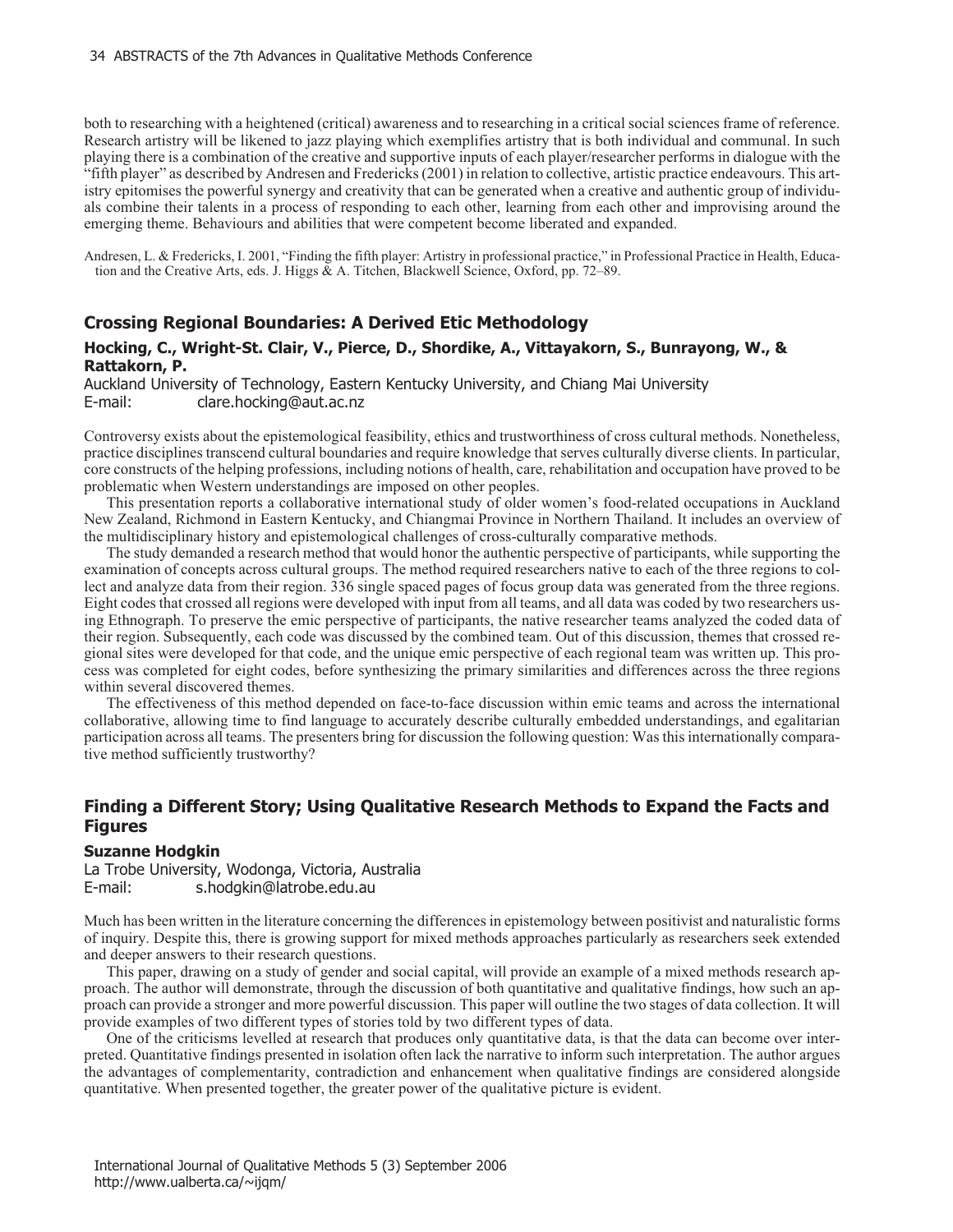Conducting a mixed methods study is not without its challenges. This paper will provide an overview of some of these challenges, focusing on data collection and data analysis. Substantial amounts of time need to be devoted to both tasks. The author will highlight her experience here, arguing that the choice to spend equal time on each form of data collection required considerable vigilance. Despite this, the author will argue that it is worth the effort.

The paper will conclude by arguing that some research questions may best be answered using a combination of data collection methods. Whilst quantitative data may assist in providing the big picture, it is the personal story, accompanied by thoughts and feelings that bring depth and texture to the research study.

# **Biting the Hand that Feeds You? Ethical and Personal Challenges in Undertaking Research about One's Own Professional Practice**

# **Hodgson J,1,2,3 Gillam L,<sup>3</sup> Sahhar M,2,4 and Metcalfe S1,2**

1. Genetics Education and Health Research, Murdoch Children's Research Institute, Royal Children's Hospital, Melbourne, Australia,

2. Department Paediatrics, The University of Melbourne, Melbourne, Australia

3. Centre for the Study of Health, The University of Melbourne, Melbourne, Australia

4. Genetic Health Services Victoria, Royal Children's Hospital, Melbourne, Australia

E-mail: jan.hodgson@mcri.edu.au

Many pregnant women have screening tests to determine their risk for having a baby with Down syndrome. Women at increased risk (>1 in 250) are offered diagnostic sampling procedures such as amniocentesis which has a 1 in 200 chance of causing a miscarriage. There is no treatment for Down syndrome, a condition that results in severe intellectual disability, and the majority of pregnant women who receive a diagnosis choose to terminate the pregnancy.

Genetic counselling can provide education and support to pregnant women and their partners in order to facilitate autonomous choices about amniocentesis (Hodgson & Spriggs 2005). Little is known about the genetic counselling process or how it is experienced by women and to address this, as part of a PhD, the author (a genetic counsellor) undertook a qualitative research project "Women's experiences of prenatal genetic counselling."

Prenatal genetic counsellors were involved in planning the project and they also assisted with recruitment for the study. Data consisted of 21 genetic counselling sessions performed by 6 different genetic counsellors. All sessions were audio-taped, transcribed and analysed for content, interactions and themes.

This paper describes the challenges of both researching within one's own professional environment and in presenting findings that critique existing practice.

Findings revealed a wide variation in content of sessions, counselling styles and, in some cases, poor counselling technique as well as a lack of discourse about necessary and sensitive topics such as termination of pregnancy. The ethical and personal implications for both researchers and participants will be discussed.

Hodgson, J., & Spriggs, M. (2005). A Practical Account of Autonomy: Why Genetic Counseling is Especially Well Suited to the Facilitation of Informed Autonomous Decision Making. Journal of Genetic Counseling, 14(2), 89-97.

# **Advancing Science: A Methodology for Testing Inductively Derived Theories Nancy Hogan\* and Lee Schmidt\*\***

\* Loyola University, Marcella Niehoff School of Nursing, Chicago, IL

\*\* University of Miami School of Nursing and Health Studies, Coral Gables, FL

E-mail: nhogan@luc.edu

Aims/Objectives: Theory generation using the classical grounded theory method provides conceptualizations of phenomena from the perspective of the true experts—those individuals who experience the phenomena directly. These grounded theories are traditionally seen as the "end-point" and are not subjected to further testing. If these theories are to inform and guide evidence based practice, it is essential that testing of the hypotheses generated during theory development are subjected to testing. One barrier to testing inductively derived theories has been the lack of measuring instruments that accurately represent the theoretical concepts as experienced by the participants. The objectives of this presentation are to 1) discuss the dilemma of untested theory, 2) outline a strategy for quantitative testing of inductively derived theories, and 3) present the results of two independent examples of this theory testing strategy.

Research Design, Sample and Methodology: Both studies used a model testing research design. Data were collected from recently discharged hospitalized adults in one study, and bereft parents who had donated their child's organs at the time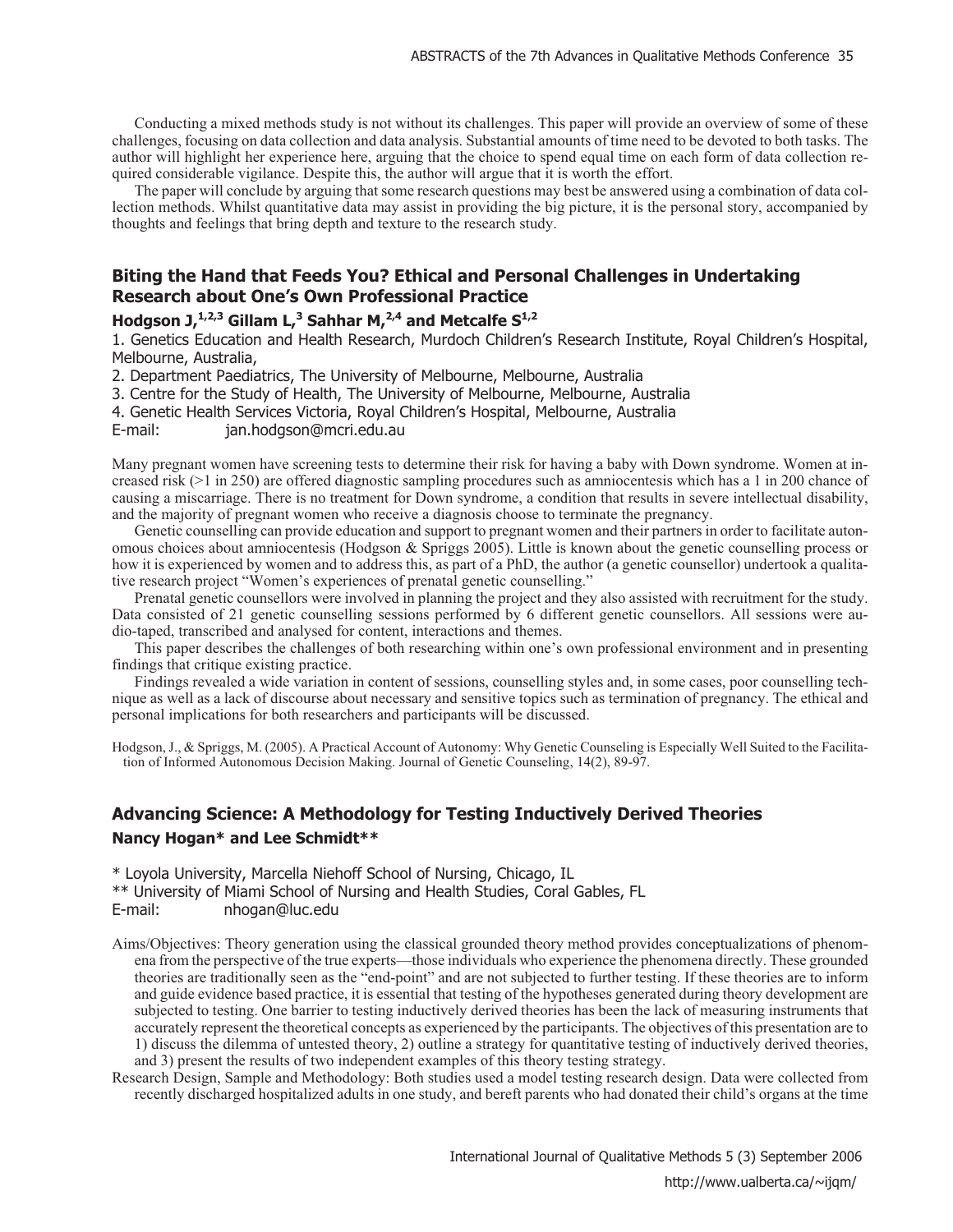of death in the other study. Both studies used convenience sampling and data were collected using empirically derived measures to operationalize the major concepts of each theory.

Data Analysis: Quantitative model testing was accomplished using structural equation modelling.

Study Findings: In both studies, the inductively derived theoretical representations provided a good fit of the model to the data.

Discussion and Implications: The use of empirically derived measures coupled with model testing procedures provides researchers with tools to test relationships and hypotheses generated during theory development, while remaining true to the conceptualizations of the major elements of the theory. The methodology, tested in two independent studies, provides researchers with a new approach for theoretical knowledge testing.

# **It's a 5 Hour Flight to Our Research Site! National, Multi-Site, Qualitative Research through a Website? An Evolving Interface**

### **Hamish Holewa and Pam McGrath**

Psychosocial Health Research Program, Central Queensland University, Rockhampton, Qld, Australia E-mail: h.holewa@cqu.edu.au

The use of an interactive, secure and flexible website has been pivotal to the effective and efficient running of a national multi-site research program. Coupled with the use of new technologies such as digital dictation and transcription, online dynamic calendars and central secure electronic document stores, the combined technologies have increased research output, information accountability and usability, decreased transcription and document handling costs, logistic issues and redundancy issues. Additionally, the publicly available "front end" increased research exposure and dissemination of current and previous research projects. It also facilitated increased collaboration and accessibility to research and other institutions both nationally and internationally. Future changes to the website involve increasing user interactivity, automation and streamlining work processes. Technologies used and the combination of such technologies will be discussed along with future directions.

# **"Coming Together": Participatory Inquiry and Community Development Work—Analogous but Not the Same!**

### **Christine Horrocks**

Centre for Psychological Studies, Department of Social Sciences and Humanities, University of Bradford, England C.Horrocks@bradford.ac.uk

Primary healthcare is recognised to be pivotal in terms of improving the health of communities. Yet, it is explicitly acknowledged that factors outside direct medical intervention are crucially important. In the United Kingdom community development projects are currently part of the public health strategy aimed at tackling the underlying social causes of ill health. The defining characteristics of community development work around inclusivity, active participation and communities collectively identifying needs within a democratic framework fit well with qualitative research and a commitment to "participatory inquiry" (Shaw, 1999). While the philosophical values of community development and certain qualitative research approaches may be analogous the challenge for researchers is to somehow, appropriately represent the broad spectrum of community development work in a way that does not lose its energy and multiplicity. However, those who commission health research have certain expectations around what counts as data and what might be used to "measure" the part played by funded interventions such as community development projects. This paper will endeavour to present the unfolding story of a research process where shared philosophical ideals enabled formal procedural requirements and a priori expectations to become dilemmas to be solved rather than barriers to progress.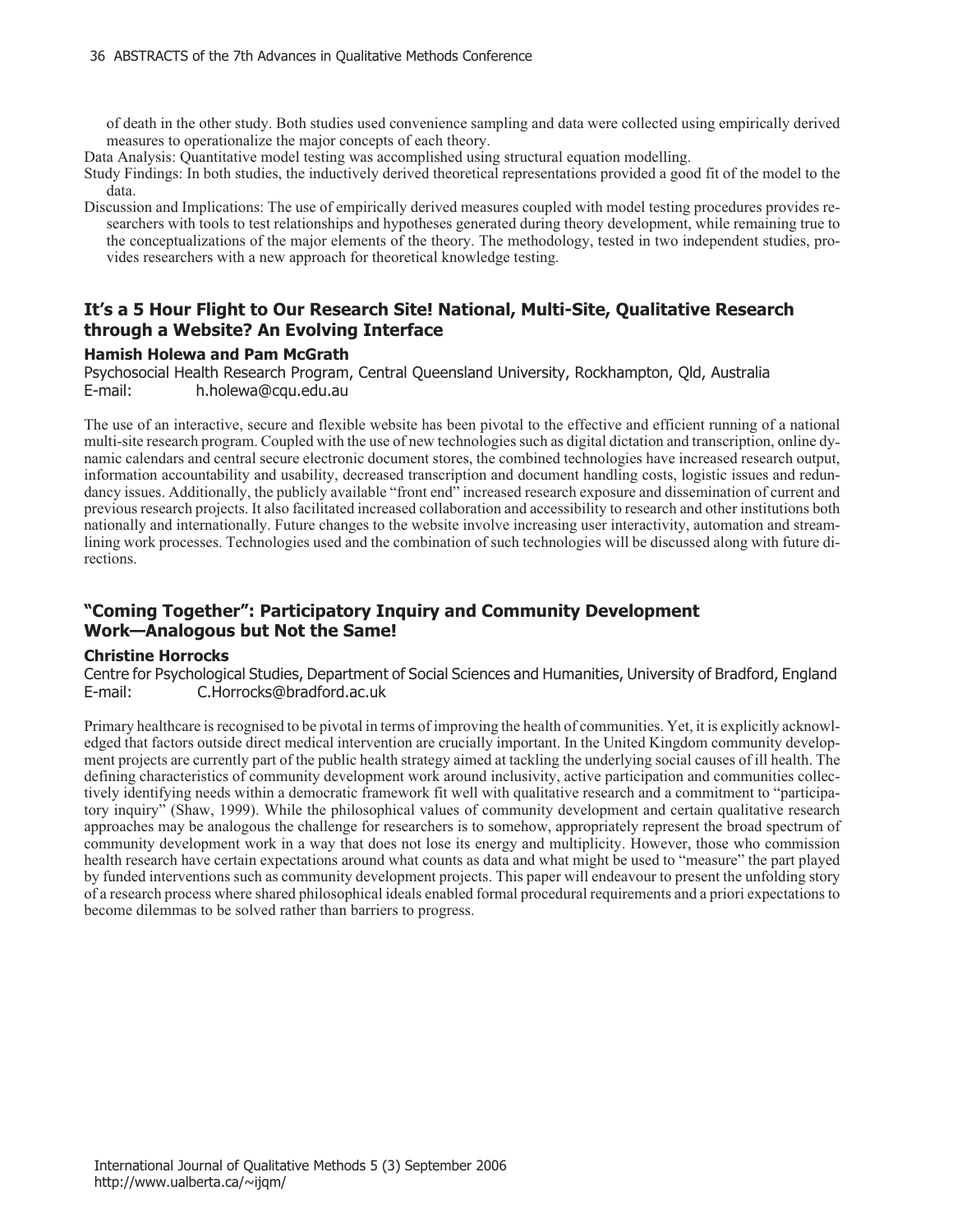## **Words Versus Numbers: The Place of Qualitative Approaches in Simultaneous Mixed-Methods Research**

## **Hui-Man Huang,<sup>a</sup> Brendan McCormack,<sup>b</sup> and W George Kernohan<sup>c</sup>**

a. Department of Nursing, Tajen University, Taiwan

c. Nursing Research and PD, University of Ulster/Royal Hospitals Trust, UK

c. Institute of Nursing Research, University of Ulster, UK

E-mail: tel7222662@hotmail.com

- Background: Qualitative research is a form of social inquiry that focuses on the way people interpret and make sense of their experiences and the world in which they live. Historically, "paradigm wars" have dominated debates about the most appropriate research design in any study. However, in the current healthcare climate it is important to find the most appropriate research methods that will achieve the best evidence-based outcomes from studies. For example demonstrating outcomes from health education is difficult through the use of any single research design. To fully understand patients' adaptive experiences during and following a health education programme, there is a need to move away from strict adherence to single paradigms and employ mixed-methods research. In the simultaneous mixed study qualitative data were used to enrich the bare bones of statistical results.
- Aims: To explore the analysis of data: combining, interpreting and weighing of textual and numerical data in mixed-methods research projects. To exemplify the place of qualitative approaches in a simultaneous mixed-methods study of psycho-social state with stroke patients participating in a health education programme.
- Research example: A semistructured interview method is the method of choice for certain types of problems such as investigating the psychosocial reactions of patients with stroke. It is an adequate method to collect qualitative data from stroke patients in mixed-methods study. Interviews and questionnaires were used simultaneously. Three questionnaires were used to collect quantitative data from 40 stroke patients. Interviews were conducted with fourteen patients from this sample group using quota sampling. Quantitative data was first analysed to establish a model to explain the relationships among patients perception of family support, social support, psychological reactions, and power. The semistructured interviews complemented the quantitative-method-bound results, with the merging of qualitative-method-bound data providing an indication of changes in each patient and an in-depth understanding of what these changes meant to the person.
- Conclusion: The authors have proposed an opportunity of qualitative approaches in simultaneous mixed-methods research as a way to enhance the development of evidence in nursing research. The usual image of mixed analysis is putting meat on the bone. The conceptual analysis of all qualitative data available about the phenomenon of psycho-social adaptation among stroke patients participating in a health education programme enabled the integration of the understandings of patients' experiences and their world.

# **Health Visitors' and Midwives' Perceptions of their Role in Promoting Bilingualism**

#### **Fiona Irvine, Gwerfyl Roberts, Llinos Spencer, and Peter Jones**

School of Nursing, Midwifery and Health Studies, University of Wales Bangor, UK E-mail: hssc05@bangor.ac.uk

The majority language of Wales is English and most speakers of the indigenous Welsh language are bilingual. This places them amongst the majority of the world's population who are also bilingual, affording distinct cognitive and social advantages (Baker, 1985). Compared to the perilous state of other minority languages, Welsh is enjoying a revival. The percentage of the population that speaks Welsh has increased from 18.6% in 1991 to 21% in 2001 (National Assembly for Wales, 2003). This is mainly attributable to the Welsh Language Act (1993) and the establishment of the Welsh Language Board (WLB), which aims to reverse the language shift in Wales and increase the number of Welsh speakers.

One of the WLB initiatives, entitled "Twf," encourages families to raise their children to be bilingual. Twf emphasises the importance of developing bilingualism from an early age and of using Welsh in the home. Amongst other strategies, Twf encourages midwives and health visitors (HVs), who have contact with all prospective and new parents, to include positive messages about bilingualism in their work. To date, this strategy has enjoyed varied success and in some areas has been met with resistance from healthcare professionals.

As part of a three-year national study, we conducted a series of 6 focus group interviews with midwives and HVs, to establish their perceptions of their role in promoting bilingualism. The interviews lasted approximately 1 hour and were audio-taped and fully transcribed. Thematic content analysis was used to order, describe and interpret the data. An independent researcher read a sample of transcripts, trailed the decision process and scrutinised the identified categories to enhance the truthfulness and consistency of the study.

In this paper we will discuss the methodology, share the results of the study and consider the implications for Twf, the WLB and reversing the language shift.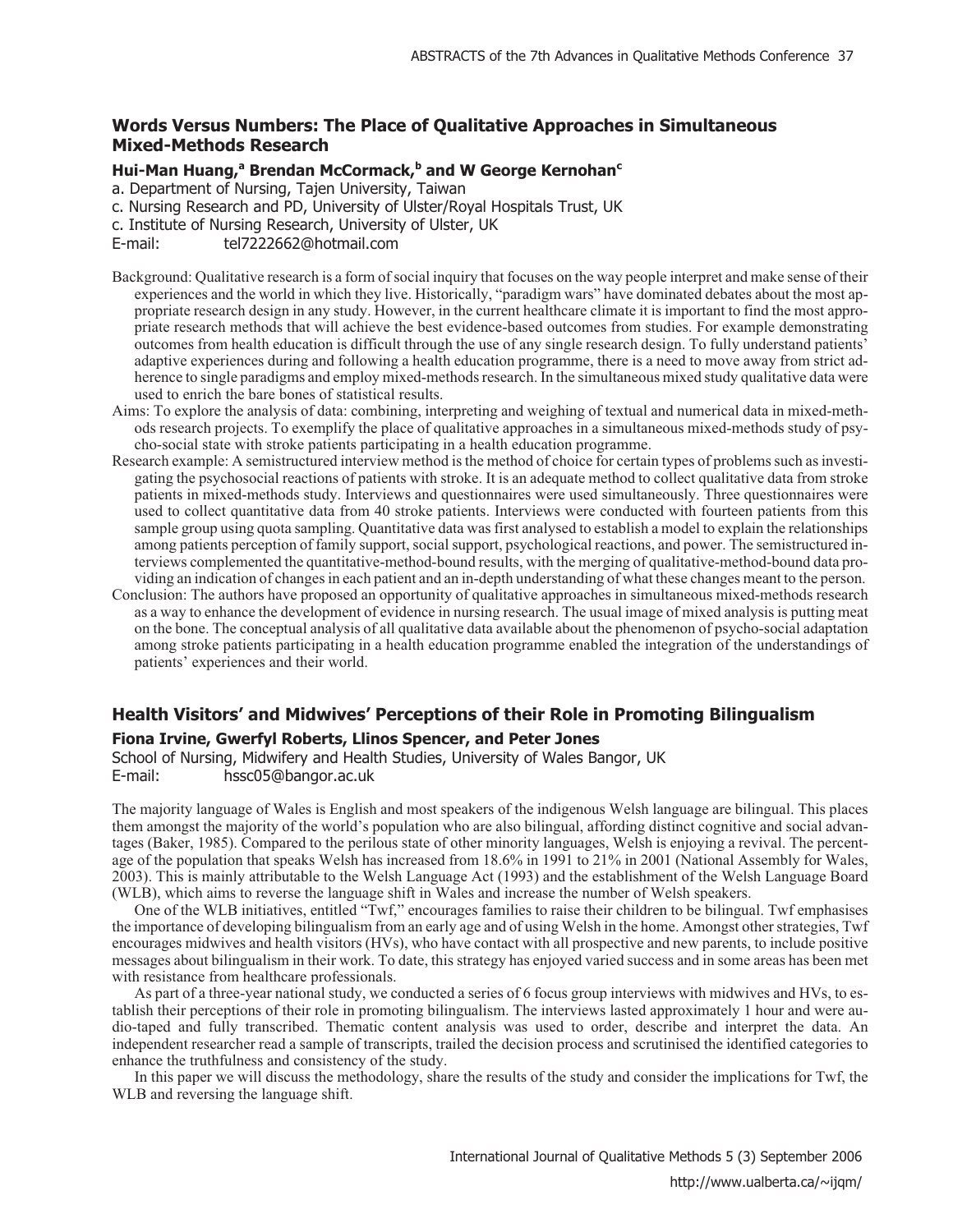Baker, C. (1985) Aspects of Bilingualism in Wales. Clevendon, Multilingual matters. National Assembly for Wales, 2003. National Statistics. National Assembly for Wales, Cardiff.

## **Students' Letters as a Tool for Demonstration and Evaluation of a Course in Qualitative Methodologies**

#### **Lea Kacen and Eithan Shahar**

Israel Center for Qualitative Methodologies, Ben-Gurion University of the Negev, Beer-Sheva, Israel E-mail: Kacen@bgu.ac.il eitansh@bgu.ac.il

The qualitative methods course for graduate and doctoral students at Ben-Gurion University of the Negev (Israel) has developed a tradition according students an opportunity to reflect on their experiences during the course and ensuring course continuity from one year to the next.

In the two-semester course, each student is required to carry out case study research on a subject of choice, wherein course content parallels students' progress with their assignments. The final assignment calls for a full report of the study conducted, as well as a letter to the following year's students, informing them about the course. No rules are imposed regarding these letters except an anonymity requirement. During the first session of the following year's course, each student reads one of the letters and attempts to determine the information that may be derived from it concerning the course, instructors and writer. Analysis of the content and structure of the letter demonstrates the nature of qualitative research and the content and structure of the course.

Initial analysis of 160 letters written by students in various disciplines between 1998 and 2005 reveals that students differentiate between courses providing knowledge only and those in which they undergo personal experiences and a reflective process that adds a significant dimension to learning. Three principal observations are evident: 1) Students who experience a meaningful reflective process during the course heartily invite new students to join it. 2) The reflective process appears more significant than course content. 3) Understanding and practice of data analysis is a critical crossroads for most students. Those who carry it out successfully undergo empowerment and personal growth, while those who fail experience uncertainty and despair. Student letters serve as an innovative didactic tool for rendering the qualitative research process tangible, as well as a tool for course evaluation.

# **A Literature Review to Determine Key Attributes to Construct an Analytical Grid to Analyse Learning Web Games in the SAGE Project**

**Margot Kaszap,\* Louise Sauvé,\*\* Lise Renaud,\*\*\* and Claire IsaBelle\*\*\*\***

\* Université Laval, Quebec, Canada \*\* Télé-université/SAVIE \*\*\* Université du Québec à Montréal \*\*\*\* Université d'Ottawa E-mail: Margot.Kaszap@fse.ulaval.ca

The SAGE Project has been settled to develop generic expertise of e-trainers in producing games for their learners. Frame games (FGs) aim to support any kind of learning that can be done with games. FGs aim to adapt specific contents from various trainers into learning objects of on-line training (synchronous and asynchronous context). The project has been designed for in-training teachers, teachers, community trainers, business manager, business trainer, notably from New Brunswick, Quebec and British Colombia in Canada. One of the SAGE project goals is to create a new frame game to be able to make a new educational Web Game in health education. That new learning Web game will allow us to test many variables regarding different aspects of the impact of game on learning in the field of health education. Prior to build that learning Web game, it has been important to find the characteristics which make a game being a game and a learning game a tool to learn. So, the first stage of that research has been a literature review to determine the key attributes of games and learning games. Those attributes had been used to construct an analytical grid for educational Web games. Then forty Web games had been analyzed with that tool to determine the most interesting Web Games. Herein, we will present that grid and the results of the analysis of the games in terms of what we will keep in mind to choose the new FG needed to create the new Web Game.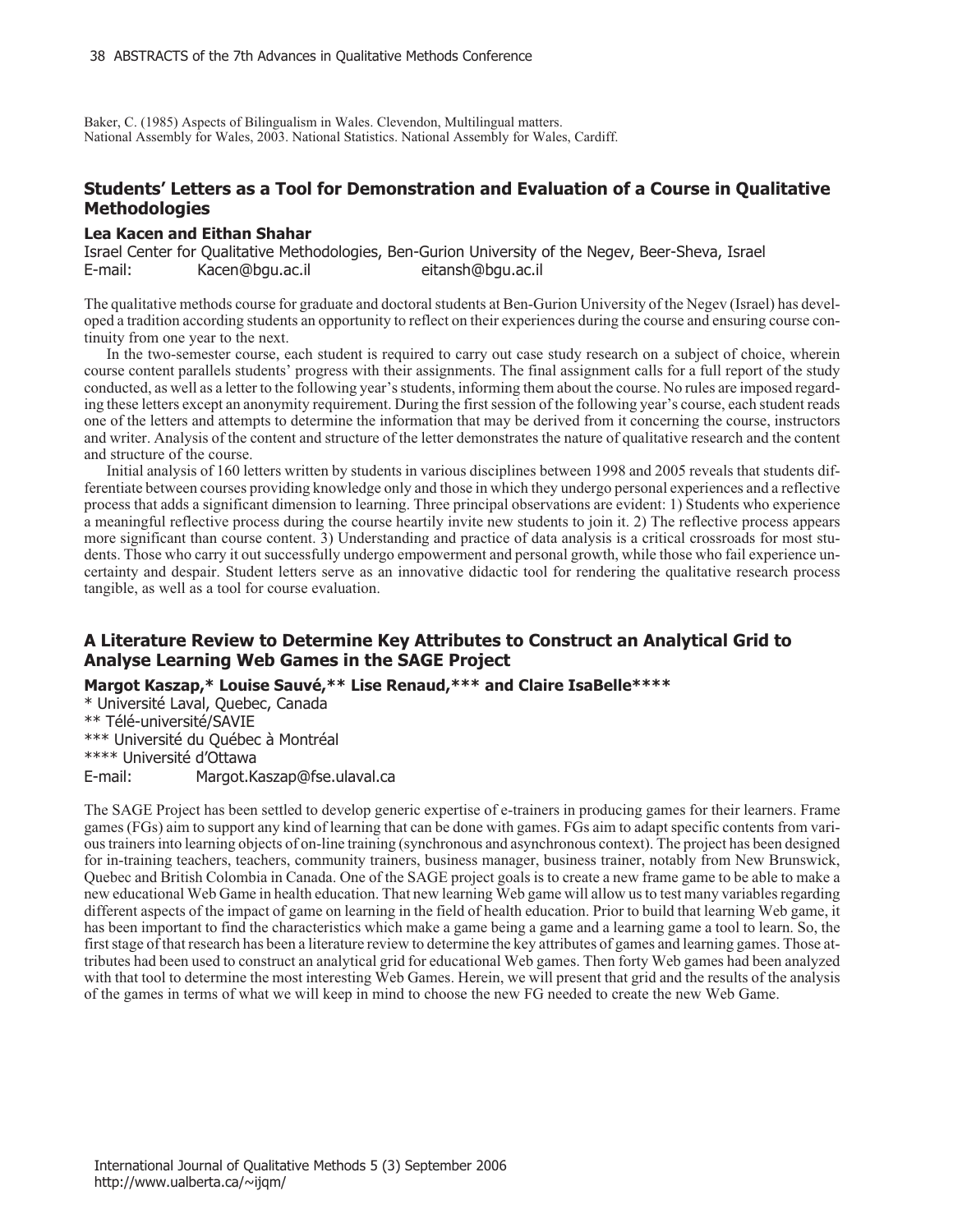# **How Do Families Reconstruct Positive Caregiving Experiences in Long-Term Aged Care?: Hermeneutic Interpretation in Process**

#### **Ursula Kellett**

School of Nursing and Midwifery, Research Centre of Clinical Innovation, Griffith University, Brisbane, Queensland, Australia

E-mail: u.kellett@griffith.edu.au

Most family caregivers feel that they are failing their relatives by admitting them to a nursing home. The decision to institutionalise a family member is often a final desperate step after previous efforts to maintain a relative at home have broken down. Being able to recreate a valued identity as a family caregiver following the placement of a relative is vital.

Reconstructing meaning through seizing possibilities for positive caring emerged as a significant aspect of a hermeneutic phenomenological study of family caregiving in nursing homes. Hermeneutic analysis of in-depth interview transcripts and observation field notes of 14 family caregivers experiences of caring uncovered 5 shared meanings: accommodating new and different ways of caring; feeling a part of the nursing home community; learning to care in stress-reducing ways; seeing the whole picture; and learning to seize possibilities for self.

This paper will demonstrate how Heideggerian philosophy provided direction to reveal how meaning in everyday caregiving was disclosed, and Gadamerian philosophy shaped the process of generating understanding of such meaning from an interpretation of the stories shared. Detailed parts of family caregivers stories, those parts defined as significant by the narrators, will be merged with the researcher's interpretation of the meanings embedded in the stories shared.

Findings will be discussed in terms of the empowering process family caregivers experience as they discover ways of setting up positive possibilities to continue caring within nursing homes. The implications of such findings provide a justification for the promotion of a shared ideology of care that recognises, and gives equal status to, pathophysiological, psychosocial and interactional ways of knowing. Ideological change will be examined in terms of the value of accessing family knowledge and expertise and articulating the need to develop caring partnerships which empower family caregivers to redevelop a sense of future which is viewed with hope, strength and positive anticipation.

## **In the Vicinity of Interviews**

#### **Fiona Kennedy**

University of Auckland, Auckland, New Zealand E-mail: fiona@myoffice.co.nz

This paper is concerned with the "goings on" in the "vicinity" of research interviews. I focus particularly on identities and relationships that may be generated by the very possibility of an interview. I suggest that the prospect of an interview has the potential to stir up images that speak to social differences between an interviewer, potential subject and others in the research setting.

I suggest that as researchers we may be inclined to "background" what goes on "round about" our interviews, including the commentary of friends or coworkers of those we interview, while foregrounding material and processes related to the interview itself. Indeed, while there is a substantial body of literature addressing the interview as the primary research tool in the social-sciences, there is far less about the way interviews may be taken up either side of that bracketed–off time and place.

I illustrate responses from the vicinity of research interviews with examples from my PhD field -work in a large New Zealand department store. I focus on those responses that potentially confront and reproduce social differences between interviewer, subject and the subject's friends and coworkers in the store. Thus I draw attention to a range of socially differentiated positions that were thrown up around interviews. For example in one instance, as my subject and I left the sales floor and moved toward the interview room, I was cast in the role of an official escort, my subject acted the part of frightened client/customer/patient and her coworkers became the loved ones, anxiously waving goodbye. Thus, I argue that responses from the vicinity of interviews can sometimes be as eloquent and as instructive for the inquiry process as interviews themselves.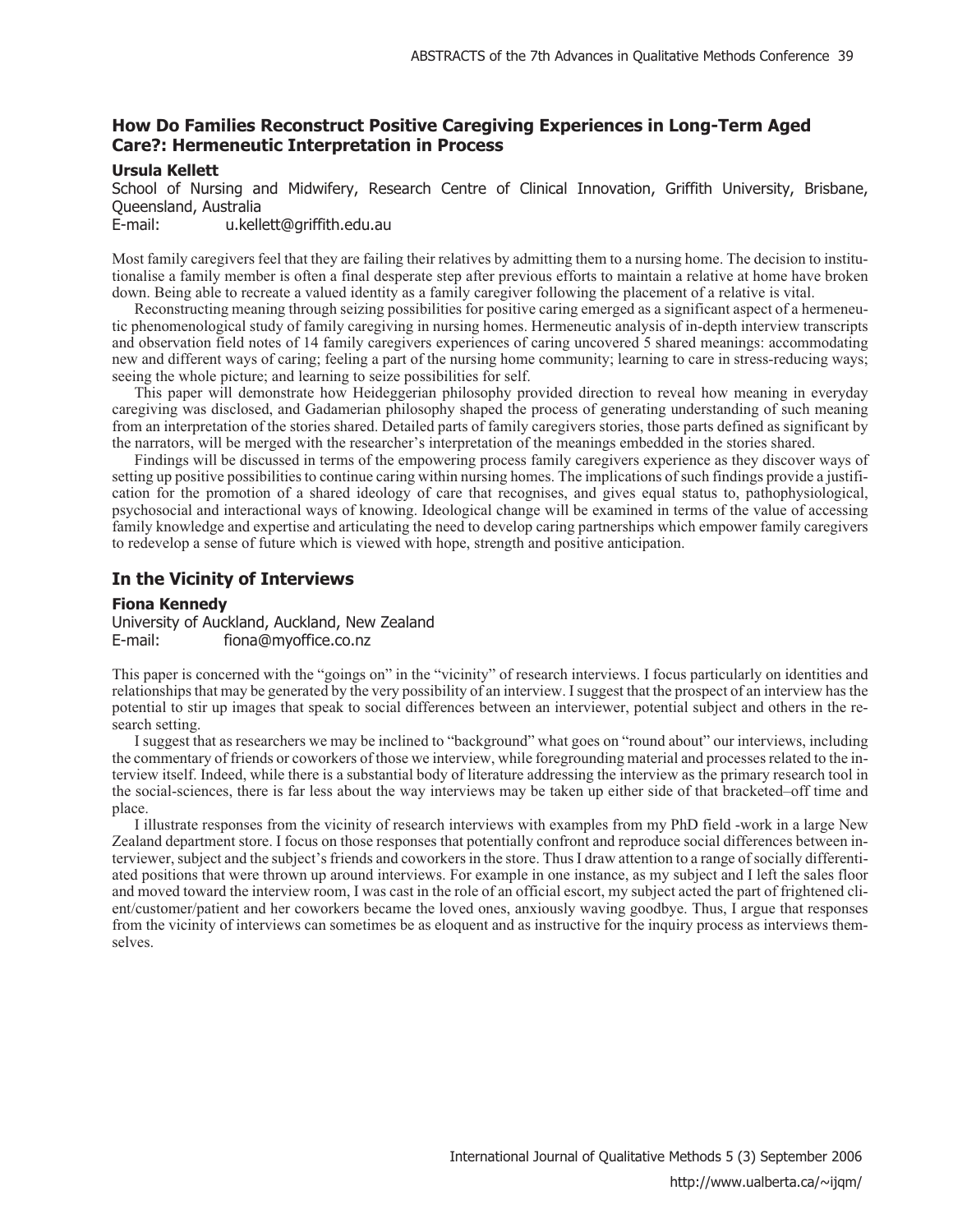# **Action Research May Change the (Health Care) World, but What About Its Professional, Clinical and Scientific Value?**

## **Marit Kirkevold, Liv Rugås and Jane Clemensen**

Institute of Nursing and Health Sciences, University of Oslo, Oslo, Norway E-mail: marit.kirkevold@medisin.uio.no

In this paper we draw on experiences from three different action research projects in Norway and Denmark which used diverse action research approaches to contribute to quality improvement within different parts of the health care sector. One project introduced a new kind of institutions, teaching nursing homes, at the Norwegian health care scene. Another sought to develop ways of empowering practical nurses, nurse aids and RNs within the primary sector, and the third developed a prototype for moving experts from the hospital to the patient's home by way of technology. All three projects were successful in contributing to significant changes at the political level, at the organizational level and/or in clinical practice. At the same time the projects exposed or generated actual or potential power struggles in terms of who controlled the change processes, who "owned" the projects and their significant experiences as well as the right to define success and failure. From a research perspective, this may cause difficult ethical, collegial, professional and scientific dilemmas. Through its location at the borders between political, organizational, clinical and research praxis, action research may be at the crux or at the margin of the scientific enterprise. In this paper we'll discuss these issues and reflect on the possibilities of exploiting this position constructively to increase the impact of qualitative research on the health care sector.

# **Strategies in Assessing Postoperative Pain—A Qualitative Perspective**

**HC Klopper,\* H Anderson,\*\* M Minkkinnen,\*\*\* C Ohlsson,\*\*\*\* and B Sjöstrom\*\*\*\*\*** \* Professor and Head of School of Nursing Science, North-West University, South Africa \*\* Nursing Student, Department of Health Sciences, University of Skövde, Sweden \*\*\* Nursing Student, Department of Health Sciences, University of Skövde, Sweden \*\*\*\* Nursing Student, Department of Health Sciences, University of Skövde, Sweden \*\*\*\*\* Professor, Department of Health Sciences, University of Skövde, Sweden and Department of Health Care Pedagogics, Göteborg University, Sweden

E-mail: VPKHCK@puknet.puk.ac.za

The incidence of patients reporting postoperative pain remains high indicating unnecessary suffering in spite of the available effective pain relief treatment. The purpose of this study was to identify and describe the strategies used in the assessment of postoperative pain among registered nurses. A qualitative, phenomenographical study was conducted in a 950-bed academic hospital complex. Surgical nurses  $(n=12)$  were carrying out pain assessment of postoperative patients  $(n=36)$  in pain. Data were collected using a detailed interview before, during and after pain assessment and indicating the estimated pain intensity in a Visual Analogue Scale (VAS, 0-10mm). From the qualitative analysis five strategies (a) how the patient looks, (b) what the patient says, (c) a focus on listening to patients, (d) what to look for, and (e) what to do for patients were identified, as well as five experienced related categories. According to the VAS ratings the nurses significantly underestimated the patient's ratings. This indicates that we have an important task in education of nurses, but also other health oriented professional education to influence the students in order to ensure quality pain management.

## **Proulx: A Systemic Approach to Describe, Interpret and Evaluate Inter-cultural Interactions**

#### **C. Kolewaski,\* K. Yeates,\*\* C. King-VanVlack,\* and M. Paterson\***

\* School of Rehabilitation Therapy, Queen's University, Kingston, Ontario, Canada \*\* Division of Nephrology, Dept. of Medicine, Kingston General Hospital, Kingston, Ontario, Canada E-mail: 7cdk@qlink.queensu.ca

Inter-cultural communication is an emerging discipline, rooted in linguistics, anthropology, sociology and psychology. Understanding the complexities and impact of inter-cultural communication is becoming a necessity in social, political and institutional realms in the attempt to address human diversity and the dynamic relationships of cultural systems. Inter-cultural communication directly relates to interactions between cultures and not merely the juxtaposition of cultures in the same environment, which is often demonstrated in the collection, analysis and reporting of research. This paper presentation will introduce the systemic approach proposed by Jacques Proulx regarding inter-cultural interaction and discuss how this model can facilitate qualitative research to describe, interpret and evaluate intercultural dialogue. Three key components in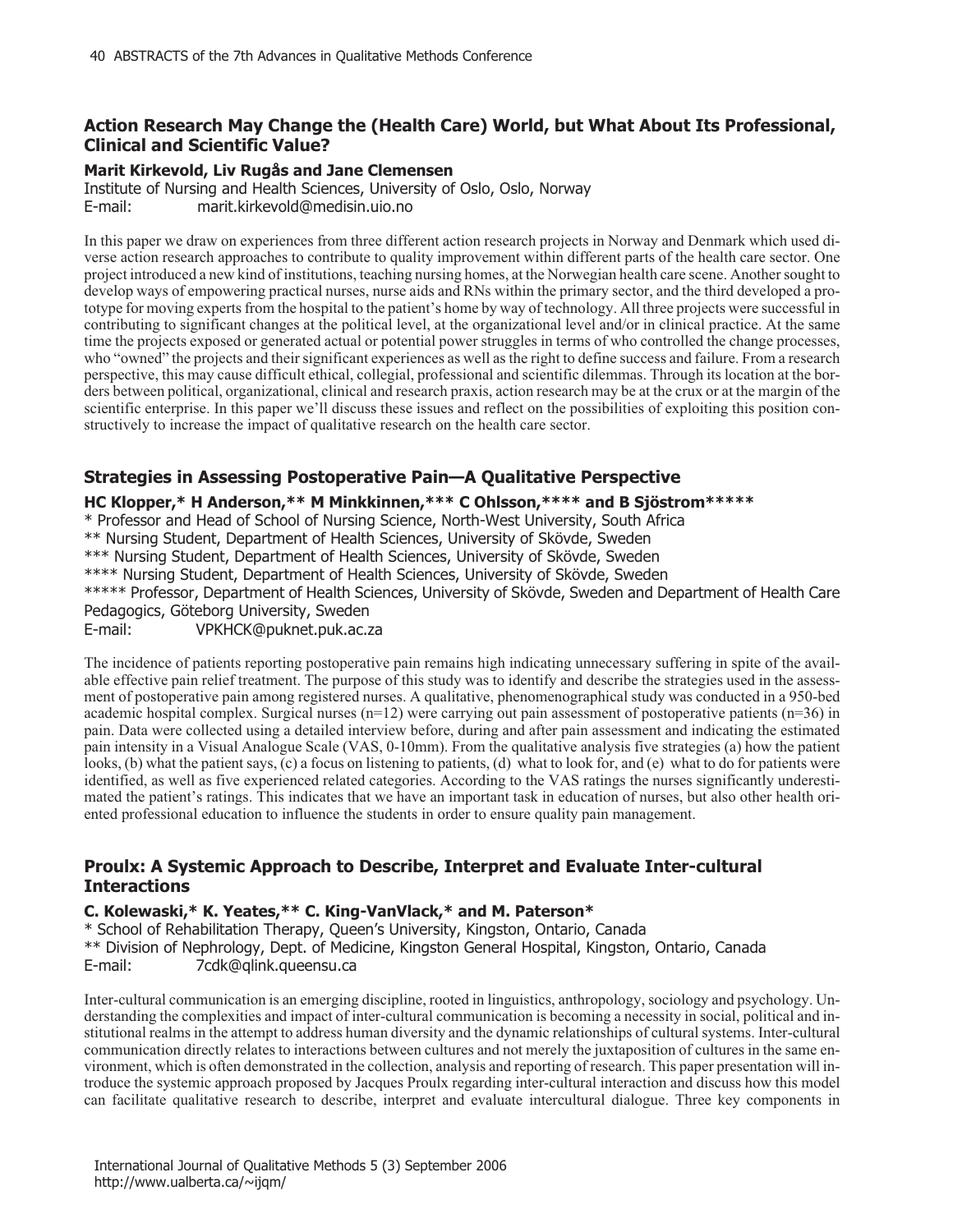Proulx's model include: the situation, the context, and the individual (culture, role and representation) contributing to the interaction and how each component relates to the interaction in question. Specific illustrations from an instrumental case study which investigated the impact of relocation to an urban health care facility for life-sustaining hemodialysis on the illness experience and quality of life of Cree individuals living with end-stage kidney disease will be demonstrated will the multiple perspectives elicited from the HD patients (N=3), their health care providers [nurses (N=3), nephrologists (N=3)] and Native support workers (N=3). The aim of this discussion is to prepare qualitative investigators to utilize Proulx's proposed model of inter-cultural interaction while 1) providing insight into the layers of culture orientations within the research context, and 2) developing their inter-cultural awareness. Examination of the dimensions associated with inter-cultural communication will not only strengthen the integrity of intercultural dialogue within qualitative research but also enhance cultural competencies of investigators.

# **Development of Mixed (Qualitative and Quantitative) Methods for Measuring Economic Empowerment of Women in Japan**

#### **Takayoshi Kusago**

Graduate School of Human Sciences, Osaka University, Japan E-mail: tkusago@ma.neweb.ne.jp

This is an attempt to apply so-called mixed-methods (qualitative and quantitative research methods) to analyze changes in one's empowerment. Women's empowerment has become popular subject among practitioners and academia in development studies lately. Empowerment, as a part of capability approach by Nussabaum and Sen, is holistic in that it deals with economic (income enhancement and purchasing power increase) to non-economic aspects (decision-making power, social consciousness, etc.). We have seen some evidence over influences of economic empowerment on women's empowerment; however, these efforts face with difficulty in terms of data gathering and measurement of empowerment progress and changes.

In Japan, gender issue slowly receives attention among general population, partly because of its declining number of children. Yet, perceptions sheared among Japanese are still shaped by traditional views based on strong patriarchal thought. In order to see if gender matters for social change in Japan, some research might be helpful to grasp if there are any effects of women's empowerment?

One of such cases was found among women's self-help organizations called women's workers collectives. This paper will examine if there are any effects of workers collectives on women's empowerment at individual, households, and organizational levels, based on primary data gathering made by the author in Sapporo, Hokkaido in 2005. It also presents a way to test how economic empowerment induces non-economic empowerment.

# **The Advantages of Reflexive Notes as Objective Data in an Observer-Participant Longitudinal Study**

#### **Angela Kydd**

School of Health, Nursing and Midwifery, The University of Paisley, Scotland. E-mail: angela.kydd@paisley.ac.uk

Morse (1999) advises an "armchair walkthrough" prior to undertaking a research project. This involves becoming aware of the types of data collection techniques that can be used to inform and shape a project before undertaking a study. Some authors however, argue that new researchers should "jump in," and learn about research methods, and data collection and management, during the process of their studies (Robson, 2002). However, learning during the process may lead novice researchers to discount valuable information that they had not recognised as data.

This paper discusses the relevance and use of data gathered from a reflective diary, newspaper articles and reflexive field notes as suggested in the literature (Van Maanen, 1988; Wengraf, 2001; Whitehead, 2004). The opportunity of finding out about what counts as data, can both enhance note taking and prevent valuable information from being rejected by the researcher as subjective and/or anecdotal.

During a four-year qualitative doctoral research study, the author conducted a pluralistic evaluative study. The focus was on the experiences of older people, who were living in a hospital, whilst waiting for a place in a care home. During the four years, the author spent a year visiting patients who were living in this transitional state.

The whole study involved eight components of data collection, three of which were

- A reflective diary (kept monthly over four years)
- Newspaper Articles
- Reflexive field notes, (which had been recorded immediately after each visit to the ward)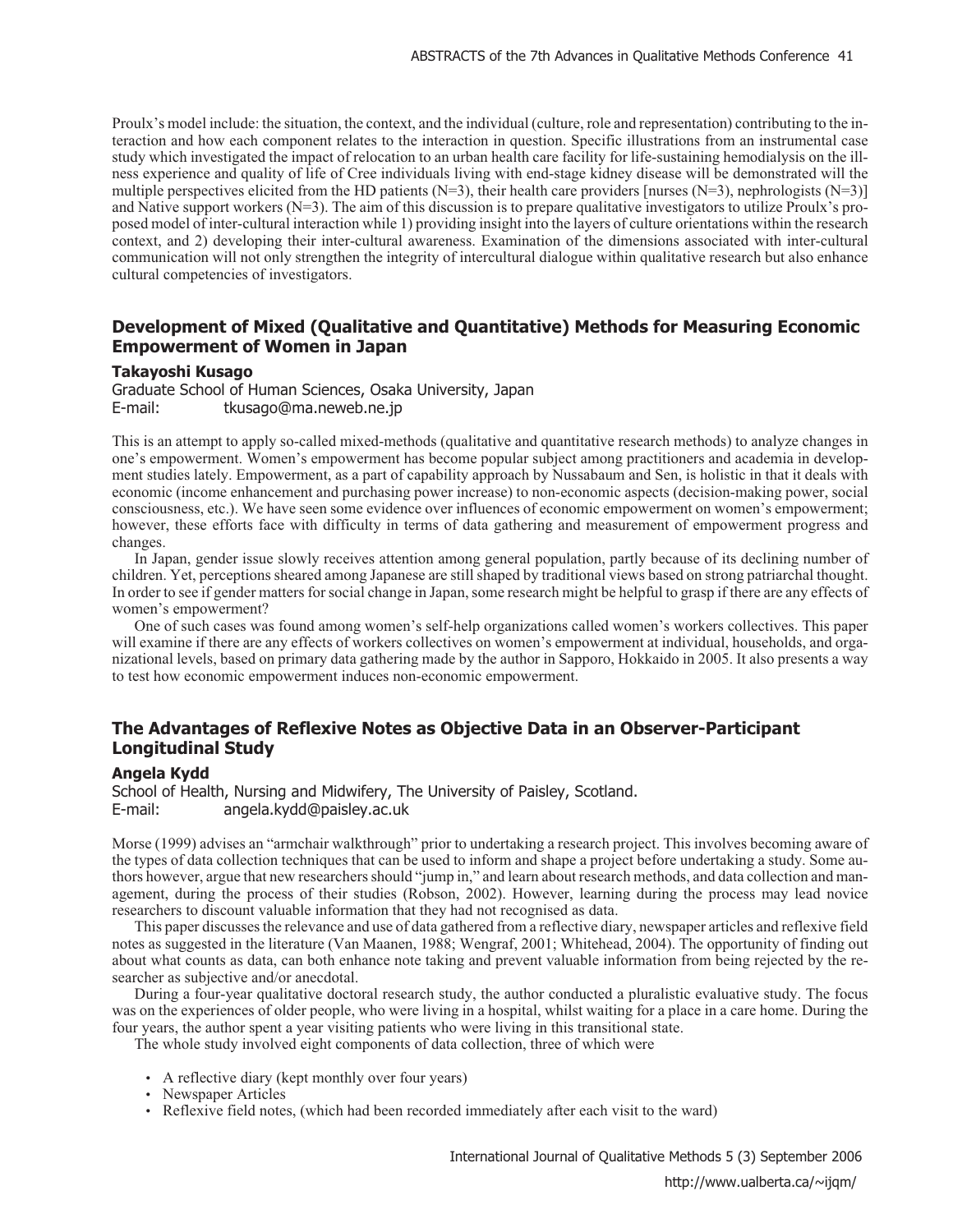In keeping with the nature of qualitative research, one method of data collection led on to another as different types of information were needed to answer the three research question posed.

This paper discusses how the use of such data became invaluable as objective data in the final analysis of the thesis on inappropriate hospital bed occupancy.

Morse, J. (1999). The armchair walkthrough. Qualitative Health Research, 9, 435-436. Robson, C. (2002). Real World Research. (2nd ed.) Oxford: Blackwell Publishers Ltd. Van Maanen, J. (1988). Tales of the field: On writing ethnography. Chicago: University of Chicago Press. Wengraf, T. (2001). Qualitative Research Interviewing. London: Sage Publications. Whitehead, L. (2004). Enhancing the quality of hermeneutic research: decision trail. Journal of Advanced Nursing, 45, 512-518.

# **Models of Action-Based Research: Legitimate Variations on an Action Research Theme?**

**Judith Lathlean, Andrée le May, Michelle Myall, Heidi Surridge, and Jo Horwood**

School of Nursing and Midwifery, University of Southampton, UK. E-mail: J.Lathlean@soton.ac.uk

The aim of this paper is to critically examine different approaches to research which claim to be related to action research, with a view to developing different models of action based research. Whilst action research is a broad church, it will be argued that it is also appropriate to designate other research endeavours as "action based" as long as they fulfil certain key principles.

The legitimacy of variants will be debated by reference to four empirical research projects which illustrate quite different design features, processes and ways of working. Two are linked completed studies of the use of "communities of practice" to bring together different stakeholders including citizens and service user advocates, one to develop health services of particular importance to older people in primary care (Lathlean and le May 2002) and the other in secondary health care, focusing on dermatology and audiology services (Le May, Lathlean and Myall 2002). The third is an "action-based" study of a novel approach to the organisation of nurse and midwifery education (known as "locality commissioning") (Lathlean and Myall 2005) and the fourth is an "interactive" evaluation of a programme for the preparation of "nurse registrars" as trainee consultant nurses in emergency care in hospitals and the community (Lathlean, Surridge and Horwood 2005). The first phases of the latter two projects will be reported on.

The positive outcomes as well as the methodological challenges of these projects will be presented, and their desire to utilise action research principles and practice will be interrogated. It is hoped that at the conclusion of this paper, the discussion of the different models will provide both theoretical and practical insights into the further development of action research, especially in health and social care.

Le May A, Lathlean J and Myall M (2003) Out Patient Improvement: Community of Practice Project. Final report. University of Southampton and NHS Executive, South East Region Research and Development Directorate

Lathlean J and Myall M (2005) Practice, partnership and pedagogy. Evaluating locality commissioning for pre-qualifying nurse education and midwifery education. (In progress) University of Southampton, School of Nursing and Midwifery.

Lathlean J, Surridge H and Horwood J (2005) Evaluation of a pilot trainee nurse consultant programme in emergency care. (In progress) University of Southampton, School of Nursing and Midwifery

## **Achieving Collaboration between Researchers, Health Service Providers and the Lay Community in Action Research: Experiences from a UK Study**

#### **Sue Latter, Helen Elsey and Judith Lathlean**

School of Nursing and Midwifery, University of Southampton, UK E-mail: sml@soton.ac.uk

The aim of this paper is to a) illuminate factors that facilitate effective collaboration in the initiation and operation of action research involving different key stakeholder groups and b) to highlight the benefits that arise from this collaboration. It will draw on findings from a recently completed action research study (Elsey 2005) into the processes of facilitating community participation in a health and regeneration programme in the UK. The study was funded by a local health services provider (a Primary Care Trust (PCT). The authors will highlight the issues arising from the collaboration between the PCT, the School of Nursing and Midwifery in which the research was academically supervised and the lay community in which the research was situated.

Lathlean J and Le May A (2002) Communities of Practice—an opportunity for inter-agency working. Journal of Clinical Nursing, 11, 394-39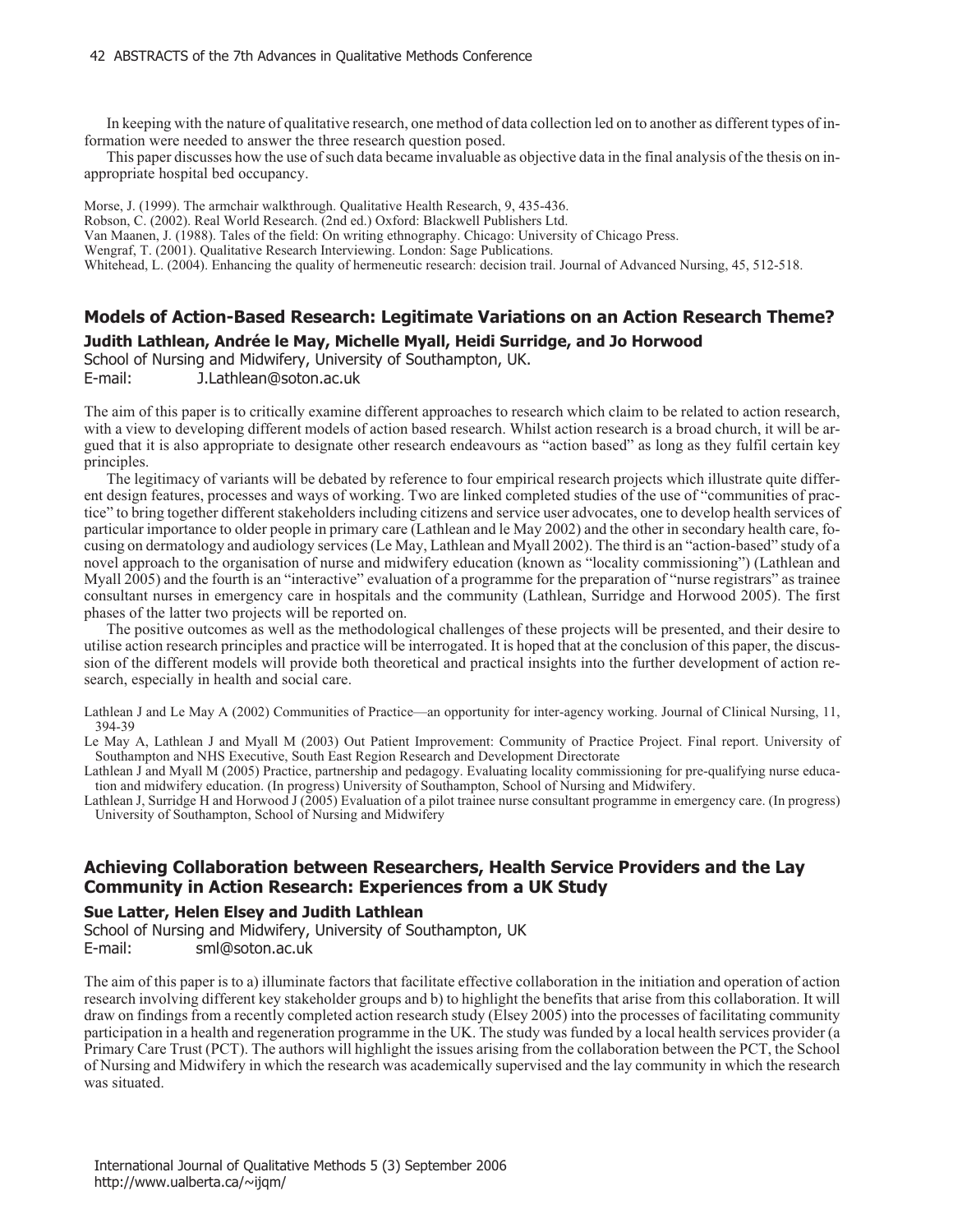Factors facilitating effective collaboration included dialogue with all parties by an experienced research project co-ordinator in order to agree a realistic focus and outputs from the study, as well as formal structures such as a selection panel and an advisory group on which all stakeholders were represented. During the operation of the project, the action research study had at its core a group of seven co-researchers including health service employees, community health workers of different managerial levels—many of whom were resident in the locality—and a community member. The participatory style of the action research approach facilitated close collaboration within the group. This collaboration had a number of beneficial outcomes: for example, it led to deep reflections on the nature and processes of community participation; it helped to challenge non-resident participants' less empathetic attitudes to the community, it tempered feelings of disillusionment and stimulated the group to persevere with attempts to encourage participation within a challenging regeneration area.

By highlighting our experiences of successful collaboration, this paper will offer important insights into action research project planning and delivery in health services research.

Elsey H (2005) Encouraging Participation: An Action Research Study in a Community Health Programme. Unpublished PhD thesis, School of Nursing & Midwifery, University of Southampton, UK.

# **Duplicity and Integrity: Ethics and the Moral Enterprise of Feminist Research Victoria Lavis and Christine Horrocks**

School of Human and Health Sciences, Division of Psychology and Sociology, University of Huddersfield, Huddersfield, England

E-mail: v.lavis@hud.ac.uk

The issues covered in this paper arose from recent research exploring the construction of domestic violence within health services in the United Kingdom (Lavis, Horrocks and Kelly, 2005). The research developed a feminist Foucauldian discursive approach (combining feminist theory, Foucauldian discourse analysis and positioning theory Davies and Harré, 1999, 2001) to explore issues of power, knowledge and language on the provision of services for women. Underpinned by a commitment to feminist ethics, qualitative, depth interviews were carried out with a range of participants, including "elite" key informants within health services, health professionals and women who, having experienced domestic violence, accessed health services. In considering reflexively the experience of individual interviews the authors became aware of the interactive requirement to be different with and for individual participants. Drawing on Coffey's (1991) notion of fieldwork as "identity work" we explore the ethical implications of constructing and performing different "research identities" within the commitment to feminist research as a moral enterprise (Mauthner et al, 2002). We suggest that whilst such identities can be viewed within feminist research as being responsive to the individual needs of specific participants, they can leave the researcher with the experience of being "duplicitous." In exploring the tensions inherent within these two vantage-points we consider some of the ways in which feminist researchers may negotiate these tensions with integrity.

## **Qualitative Research with Clinical Populations: Towards an Articulation of the Field and Methodological Matters**

#### **Jocalyn Lawler,\* Maureen Boughton,\* Jo Patching,\* Kate White,\* Michele Travers,\* and Mary Ryan\* \*\***

\* The University of Sydney, New South Wales, Australia

\*\* The Royal Hospital for Women, Sydney, NSW, Australia

E-mail: jlawler@nursing.usyd.edu.au

This paper examines the use of qualitative research methods for data collection with clinical populations. The paper will review the growing use of qualitative methods in the health disciplines and reports on emerging trends and issues. The use of qualitative approaches in health care research as an adjunct to traditional scientific, biomedical and psychometric design, or as the only method of data collection and analysis will be explored. A number of issues arising from this increasing popularity are raised. In particular, the paper explores the appropriateness of qualitative approaches in this context. It articulates some possible defining parameters that go to the questions of rigour, clinical accountabilities, ethical considerations and the use of qualitative methods for researching clinical populations. Of particular interest is the question of the theoretical backgrounds for such work, the reporting of study outcomes and the clinician-researcher interface.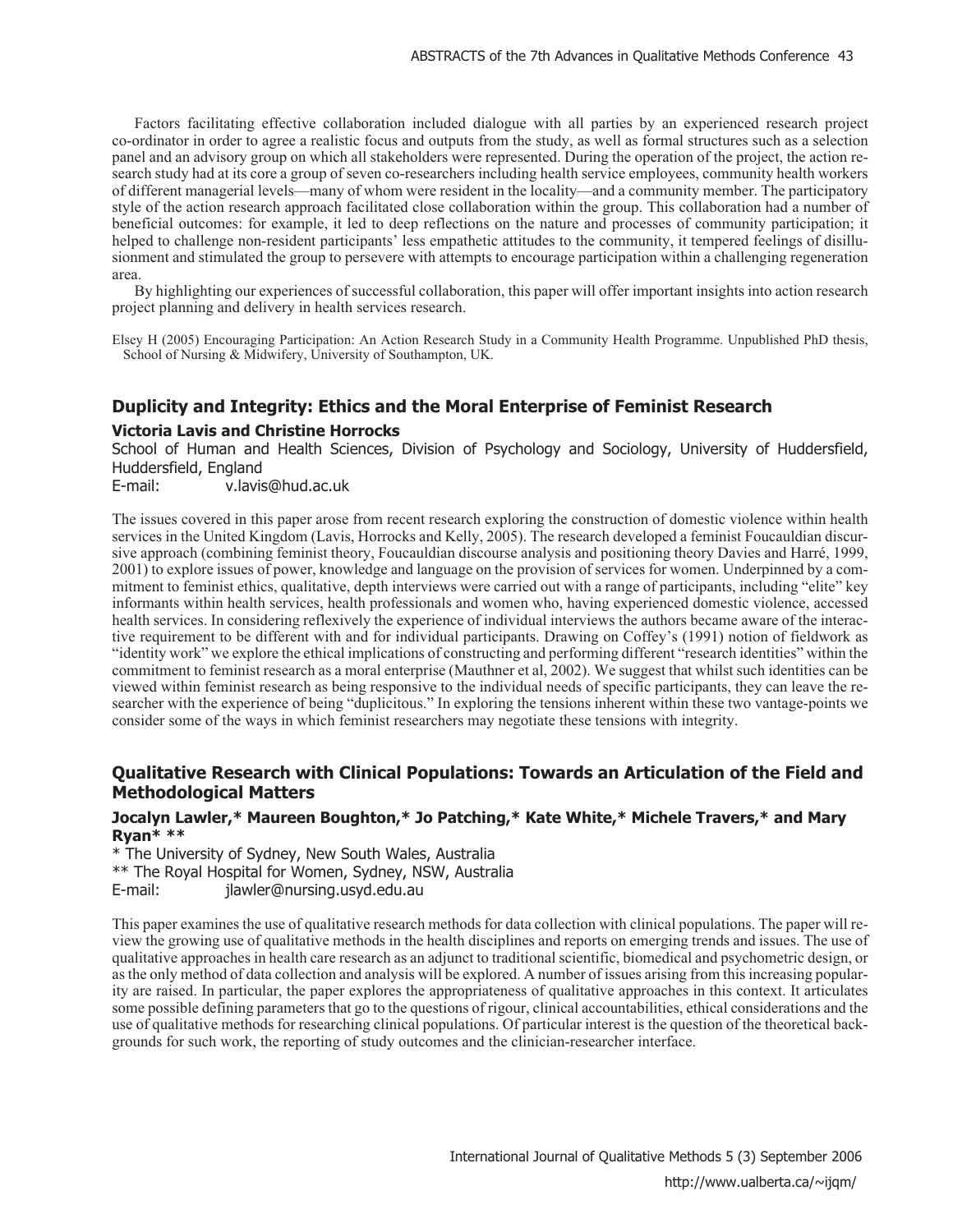# **Prescribing Promotional Targeted Drugs: Qualitative Study of Influences on Thai Physicians**

## **Layton MR1, Sritanyarat W2, Chadbunchachai S1, Kerr SJ3, and Tangcharoensathien V4**

1. Faculty of Pharmaceutical Sciences, Khon Kaen University, Khon Kaen, Thailand.

- 2. Faculty of Nursing, Khon Kaen University, Khon Kaen, Thailand.
- 3. University of New South Wales, Sydney, Australia.
- 4. Ministry of Public Health, Nonthaburi, Thailand.

E-mail: lmanee@kku.ac.th

Objectives: To explore Thai physicians' perception toward promotional targeted drug (PTD) prescribing and the factors that influence them to prescribe a PTD.

- Methods: A qualitative study was conducted using various data triangulation approaches including documentary analysis, in-depth interviews of physicians as well as other key informants in the pharmaceutical industry, and participation observation in medical conferences. In order to obtain the theoretical sampling and saturation during the data collection and analysis, approaches in Grounded Theory were applied.
- Results: Overall, the physicians had a positive perception toward the PTD itself in terms of the innovative product profile that could benefit the patients. Nevertheless, most doctors were concerned about the cons of prescribing PTD including the long-term safety of PTD and issues related to the entangling relationship between doctor and pharmaceutical industry, especially when the pharmaceutical companies spent a lot on marketing PTD. The individual doctor's prescribing pattern could be explained as his/her defence mechanism when facing the conflict between professional and ethical practice, which forms the basis of our newly developed—"Symbiosis Ethical Balance Model." Factors related to prescribing PTD were intricate, multidimensional and could vary with different types of patients, practice site, and physician's background.
- Conclusions: Based on the grounded empirical data using various qualitative methods, we could uncover the complex PTD prescribing phenomena by providing insights into how the physicians make sense of their PTD prescribing; their exposure to tactical promotion activities; and the situational defensive responses of physicians in their real practices, which are not easily reflected by the traditional quantitative research approach. Our Symbiosis Ethical Balance Model elaborates the interplay of factors influencing physicians' prescribing behavior of PTDs, an understanding of which is essential for developing practical policies in order to promote rational drug use and curb increase in drug costs in Thailand.

# **Tensions and Challenges: Developing a Model to Respond to the Ethical and Methodological Difficulties of Conducting Research with Adults with Dementia**

**Stephen Leyshon,\* Sue Davies,\*\* Mandy Fader,\*\*\* Claire Goodman,\*\*\*\* and Nick Green\*\*\*\*\***

\* Primary Care Nursing Research Unit, King's College London and University College London, UK \*\* Primary Care Nursing Research Unit, University College London, UK \*\*\* University of Southampton, UK \*\*\*\* University of Hertfordshire, UK

\*\*\*\*\* University College London, UK

E-mail: stephen.leyshon@kcl.ac.uk

Background: An ageing population, together with increasing costs in health service provision and long-term care, have led to a policy focus on the development of evidence-based health and social welfare services for older adults in developed countries (Drennan et al 2005, Department of Health 2004, Australian Institute of Health and Welfare 2004, European Commission 1999, Health Canada 1996). However, the need for research to support evidence-based policies presents challenges.

In particular, the involvement of older adults with dementia is problematic because of a common, but erroneous, belief amongst researchers that such adults automatically lack the ability to provide meaningful consent (Mozley 2004, Buckles et al 2003, Guinn 2002). Arguably, this is, in part, because traditional theoretical foundations of consent (principally Kantian and Millean views of autonomy) have given rise to a ritualised focus on the cognitive capacity of individuals to weigh up risks and benefits and to reach a rational decision (Assiter 2005, Dewing 2002). The result of this ritualistic approach is to exclude by default the voice of older adults with dementia from contributing to research and related service development: creating an ethical and methodological tension.

What this paper adds: This paper will engage critically with the dominant Western model of informed consent through the application of post-modern and post-structural theories. An argument will be made to suggest that current approaches to consent place too great an emphasis on intellectual competence at the expense of wider, interpersonal concerns and abilities. It will draw on the experience of the authors in conducting two current UK research studies that have involved older adults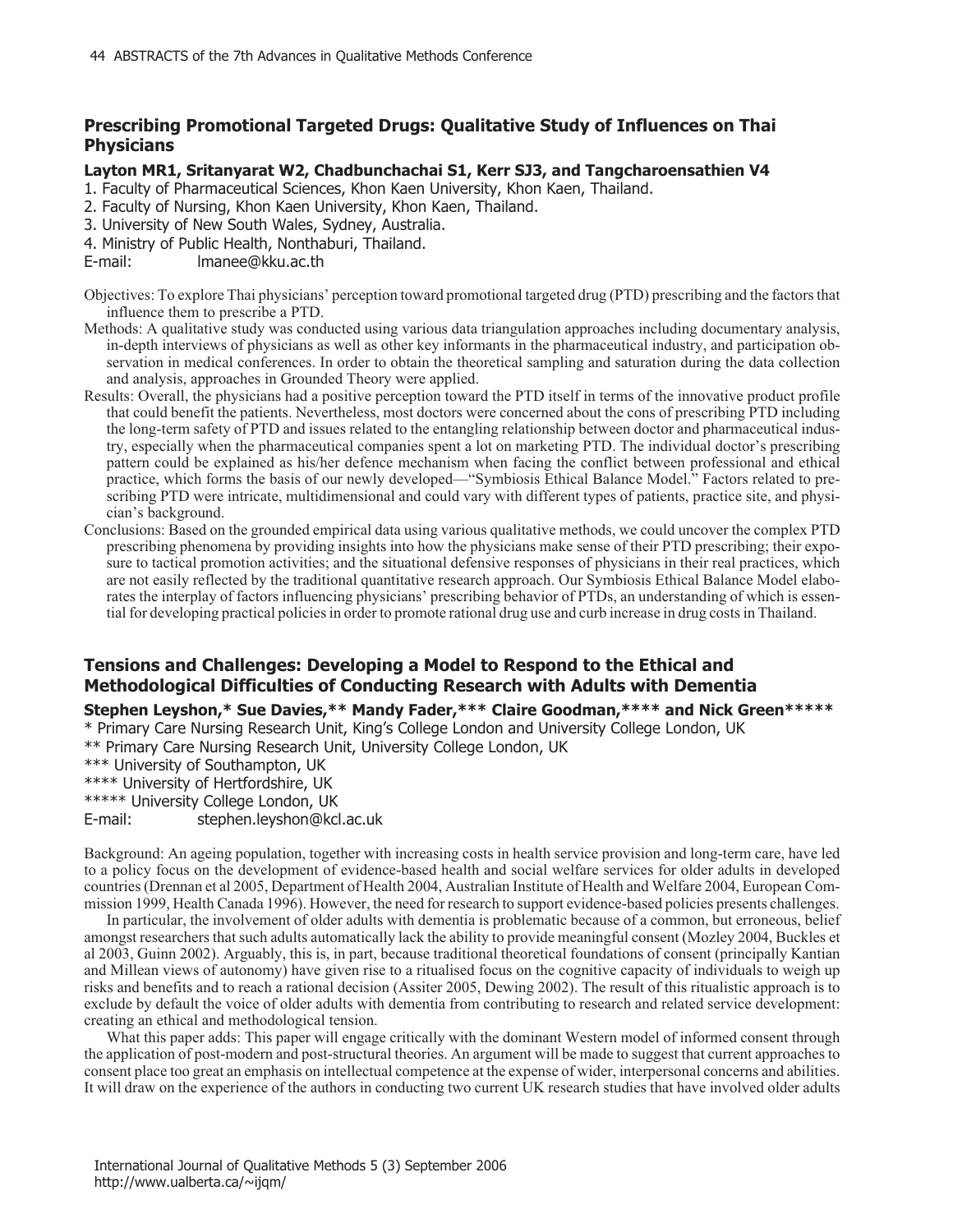with dementia. A practical model process of seeking consent derived from the studies will be presented to identify an inclusive approach that enables the voice of older adults with dementia to be heard within research.

References are available from the first author on request.

# **Doing Cross-Cultural Research: Opportunities and Challenges for Qualitative Researchers**

#### **Pranee Liamputtong**

School of Public Health, La Trobe University, Bundoora, Victoria, Australia E-mail: Pranee@latrobe.edu.au

Globally, cross-cultural research has become increasingly essential. In multicultural societies like USA, Canada, United Kingdom and Australia, there has been an increasing number of people from different cultural, ethnic, and linguistic backgrounds, and hence, the provision of culturally sensitive care is no longer a luxury but "a necessity." This leaves health professionals with the challenges of developing an appropriate knowledge base, and it is suggested that knowledge of culturally appropriate care can only be obtained by research. This necessitates cross-cultural research methodology that incorporates cultural awareness. Leininger (1995) contends, "without cultural awareness, researchers tend to impose their beliefs, values, and patterns of behaviour on cultures other than their own." In this paper, I argue that cross-cultural research is an essential tool for advancing cultural awareness of health beliefs and practices of diverse cultural groups. But, doing cross-cultural research is not a simple task and without difficulties. In this paper, I will discuss salient issues relating to cross-cultural research including cultural sensitivity, language and the use of bi-cultural researchers, access to the research participants, ethical issues and informed consent, and culturally sensitive research designs.

## **Applying the Instrumental Case Study Design**

#### **Luck, L.,\* Jackson, D\*\*. and Usher, U.\***

\* School of Nursing Sciences, James Cook University, Cairns, Queensland, Australia \*\* School of Nursing, Family and Community Health, College of Social and Health Sciences, University of Western Sydney, Sydney, New South Wales, Australia

E-mail: lauretta.luck@jcu.edu.au debra.jackson@uws.edu.au kim.usher@jcu.edu.au

The case study is contemporary, contextual and holistic with respect to both the phenomena of interest and the chosen research location. The case study is congruent with the qualitative tradition of data collection (interview and observation), data analysis (context dependent, holistic data analysis) and report writing (first person voice and the product is a case study). Thus the case study is characterised by the qualities of discovery of regularities (thematic generalisation) and comprehension of meaning. This paper extends the work of the authors on case study as a bridge across the paradigms (Luck, Jackson & Usher, in press). We explore the relevance and application of a simultaneous mixed method instrumental case study design, or triangulation mixed method instrumental case study design in the "real world" locale of a busy remote and rural Australian Emergency Department (ED). We will delineate how the use of unstructured participant observations, structured observations, semistructured and unstructured interviews provided contextual ED specific understandings of the strategies, assessment and sequelae of violence towards nurses. We will discuss our rationale for further informing this instrumental case study with ethnographic fieldwork methods and in doing so will examine how other methods could be likewise employed via case study as a bridge across the paradigms. Issues of identifying the "case" versus "a case of," the boundaries of the case, selecting data sources, and contextualising the case will also be examined.

Luck, L., Jackson, D., & Usher, K. (in press). Case study; A bridge across the paradigms. Nursing Inquiry.

# **Critical Discourse Analysis of Terrorism and "Just" War: Teacher Educators' Perspectives**

#### **Antonina Lukenchuk**

National-Louis University, Chicago, Illinois, USA E-mail: Antonina.Lukenchuk@nl.edu

The problems of violence may remain obscure to Sorel (1999), yet they seem to become more transparent as some of us study and experience them to the extent we could never have imagined. Violence appears to be a common denominator of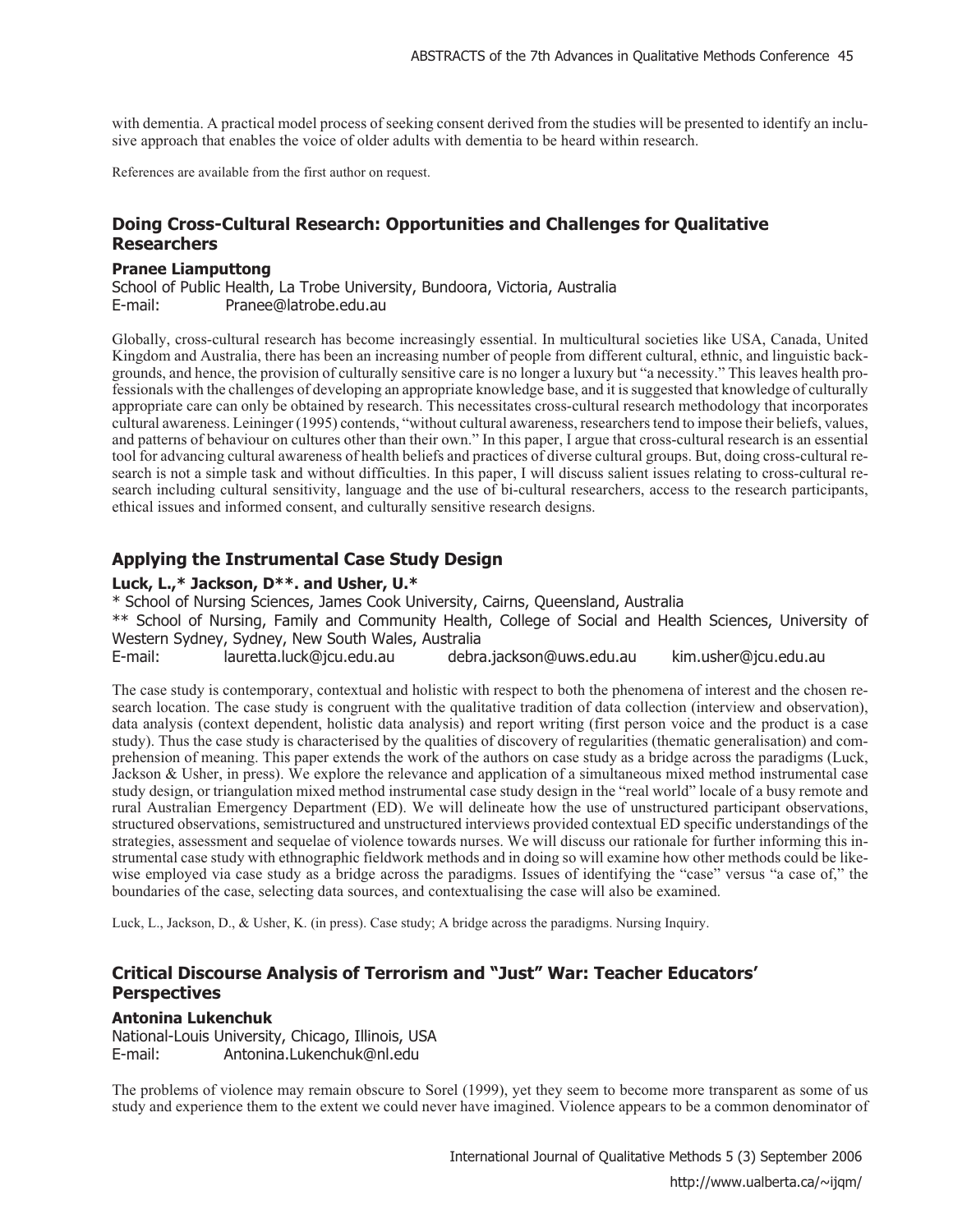our times. What is the nature of violence? How do ordinary Americans respond to the acts of violence, terrorism, and war? How do young adults make sense of violent events in schools, on college campuses, and in the world at large? How does higher education prepare public school teachers and administrators to deal with occurrences of violence? What are the moral stakes of citizenship in times of political crises and threats to democracy? These and others questions constitute the argumentative discourse of the paper that draws from selected writers on political philosophy, socio-linguistics, educational theory and methodology, such as H. Arendt (2005, 1998, 1994, 1970), R. G. Collingwood (2005, 1999), J. B. Elshtain (2003, 2002, 2000), G. P. Gee (1999), B. Johnstone (1996), G. Sorel (1999), S. M. Stanage (1975), A. Wierzbicka (1996), and others.

Critical discussions focus on Arendt's notions of power and polis, the nature of violence, and the banality of evil; on Collingwood's concepts of barbarism and civility, language and discourse as use, meaning making, and acting; on Elshtain's controversial moral position on war, among others. The connections are further made between the critical argumentative discourse on violence, terrorism, war, peace, civility, and education and the corresponding socio-linguistic discourses as they have been outlined by several American teacher educators. The analysis extends to the debates on the relationship between knowledge, power, and language. The resulting critical interpretations emphasize the interplay of action (praxis) and speech (lexis) as hopeful possibilities of democracy. The paper problematizes the notions of civic and moral responsibility and urges educators to become more engaged political and social activists.

## **The Sounds of Silence: Perceptions of Prostate Cancer and Its Treatment**

#### **Irena Madjar<sup>1</sup> and Jim Denham<sup>2</sup>**

1. School of Nursing & Midwifery, The University of Newcastle, Australia

2. Department of Radiation Oncology, Newcastle Mater Hospital, Newcastle, Australia

E-mail: irenam@bigpond.com

Prostate cancer is the most common internal cancer in Australian men. One in eleven will develop prostate cancer by the age of 75 years. The incidence and mortality figures for prostate cancer are very similar to those for breast cancer in women. Its asymptomatic nature, and lack of systematic screening, means that prostate cancer is often not diagnosed until it has spread. The "silent" presentation of this cancer, and the silence that surrounds it within the community, have contributed to a dominant narrative of prostate cancer that prevents more open discussion and community education.

- Aims: To provide insight into community perceptions, knowledge and attitudes related to prostate cancer, and to compare these with the experiences and lessons learned by men with recent diagnosis of prostate cancer and their wives/partners.
- Methods: Single, semistructured qualitative interviews (and two focus groups) were conducted with community volunteers  $(n=44)$ , men with prostate cancer  $(n=18)$ , and their wives/partners  $(n=9)$ . Thematic analysis was undertaken by the first-named author.

Findings: The key findings focus on:

(1) community perceptions that reveal lack of knowledge, misconceptions, and male attitudes of awkward silence and veneer of toughness;

(2) patients' and their wives'/partners' experiences of lack of perceived choice, the pivotal role of the patient's age, and the impact of phrases used by medical specialists; and

(3) the contrasting dominant narratives of prostate and breast cancer, and the role they play in shaping community perceptions and attitudes.

Methodological implications of conducting research on a sensitive topic, including couples in individual interviews, and attempting to increase participation by members of ethnic minority groups will also be discussed.

# **Telling Their Stories—Telling Our Stories: Physicians' Narratives of Experiences with Patients Who Decide to Forgo or Stop Treatment for Cancer**

#### **Irena Madjar<sup>1</sup> and Lea Kacen<sup>2</sup>**

- 1. School of Nursing and Midwifery, The University of Newcastle, NSW, Australia
- 2. School of Social Work, Ben Gurion University of the Negev, Beer-Sheva, Israel
- E-mail: irenam@bigpond.com

Current evidence suggests that medical and other staff often feel uncomfortable, troubled, and even distressed when dealing with patients who make decisions that run counter to medical advice. This is especially so in the context of oncology where rejection of medically prescribed treatment can be perceived as a giving up on life or denying oneself the possibility of cure.

Aims: This paper is derived from a larger cross-cultural study in which the aims were to explore how adults with cancer decide to forgo or stop active treatment, and how close family members and participating staff construct and respond to the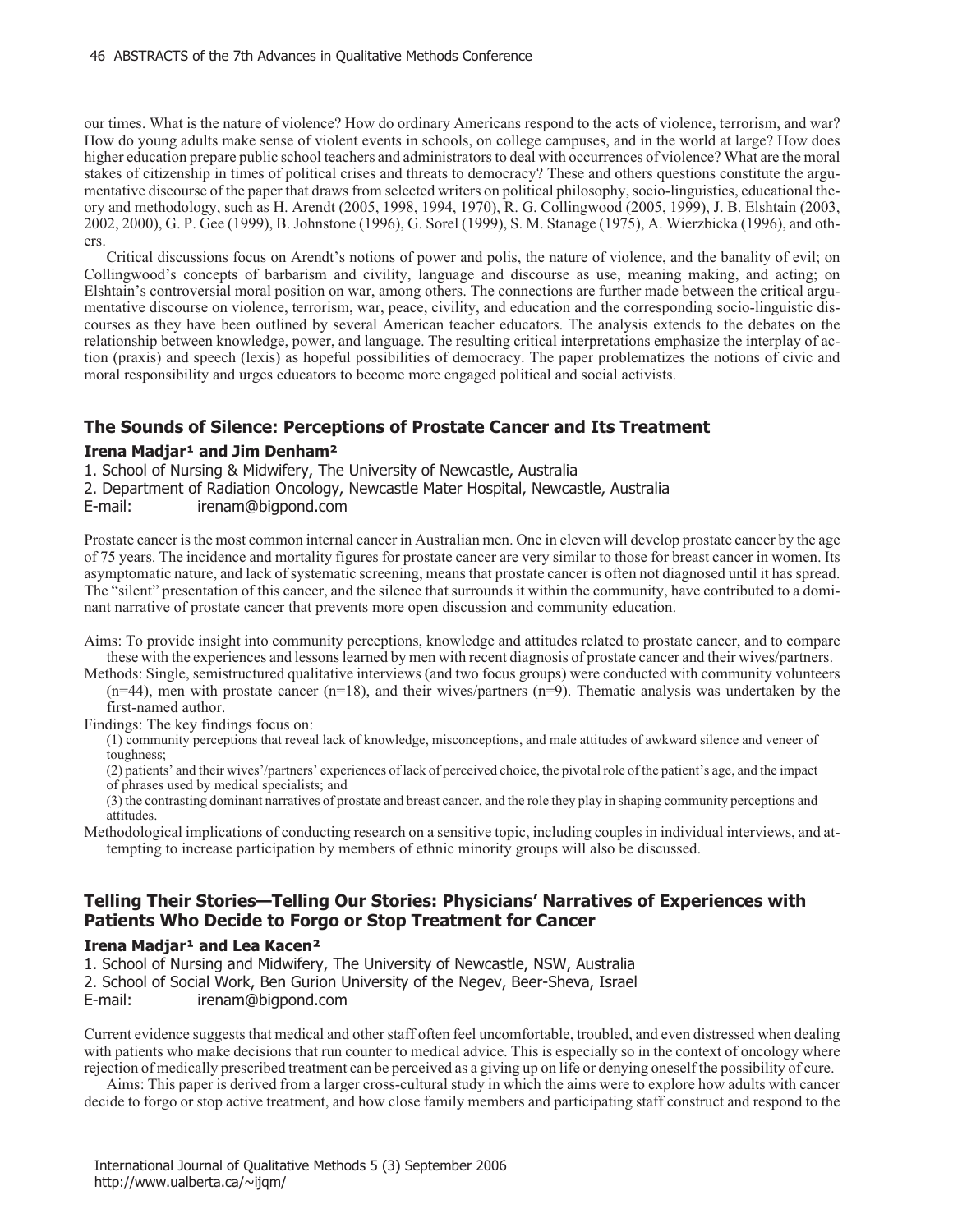patient's decision. On this occasion, we will report on the experience of oncologists in Australia and Israel when dealing with patients who choose not to start or, at some point, stop treatments such as radiation or chemotherapy.

Methods: Single, semistructured qualitative interviews were conducted with practicing oncologists, focusing on experiences with patients who decide to forgo or stop active treatment for cancer. Interviews were recorded, transcribed, and those conducted in Hebrew analysed in the original and later translated into English. Thematic analysis was undertaken by the two authors, working individually and engaging in joint analysis and interpretation of data. Most of the analytical work was completed jointly during a two-week residency at the International Institute for Qualitative Methodology, Edmonton, in July 2005.

Findings: The key findings focus on (1) the physicians' construction of patients and their decisions in terms of binary opposites as: young/old; curable/incurable; rational/irrational, and (2) the physicians' response to patients' decisions in subjective ways: by being uncertain; being afraid; and being concerned for the self. The challenges of conducting a qualitative project that crosses cultural, linguistic, professional, and philosophical boundaries will also be addressed.

## **Traumatic Transcriptions: Emotional Issues for Research Assistants Collaborating on Difficult Topics**

#### **Claudia Malacrida**

Sociology, University of Lethbridge, Lethbridge, Alberta, Canada E-mail: claudiam@telusplanet.net

This paper derives from two qualitative research projects on which graduate student researchers have collaborated. The first is an oral history/archival document project describing the experiences of individuals with developmental disabilities who were institutionalized and often involuntarily sterilized in a total institution during the mid 1960s to late 1980s. The second is a qualitative interview-based study of the challenges women with disabilities experience in raising their families, with a particular focus on gaps between the promises of policy and the delivery of supports. In each of these projects, students have engaged in transcription and coding of data.

Both of the projects involve highly upsetting materials: the transcripts and textual data are replete with violence, isolation, poverty, frustration and reports of trauma. Student researchers were asked to write journals on their experiences of working on these projects, and group discussions were held to deal with the fallout of working with such materials. The records from these journals and group discussions are mined to examine the strengths and weaknesses of doing group research, and the responsibilities for, and possibilities of, team research leaders in providing emotionally safe research environments for research assistants.

# **Discourse Analysis and Alcohol and Other Drugs Research- On a Successful Marriage**

#### **Ester Mancini**

Faculty of Education and Health Sciences, Charles Darwin University, Darwin, NT, Australia E-mail: Ester.Mancini@cdu.edu.au

Recent qualitative research cumulatively indicates that young people's actual drinking experiences, especially those involving high volumes of consumption, differ substantially from professional formulations of the same events (See for example, Beccaria & Guidoni, 2002; Sheehan & Ridge, 2001). The way binge drinking is socially constructed among young people is almost in direct opposition to the way the same phenomenon is constructed in research and professional literature.

The gap between young people's experiences and professional discourse threatens to thwart efforts to promote safer alcohol consumption practices, so much so that researchers and health professionals have recently been criticised for contributing to the failure of young people to identify binge drinking as harmful (Goodhart, Lederman, Stewart & Laitman, 2003). In order to overcome this problem and to design more effective public health messages that will resonate with the target audience it is necessary to have an in-depth understanding of the way young people construct drinking. In particular it is important to identify the types of discourses that normalise harmful patterns of consumption (Goodhart et al., 2003). The identification of these discursive constructions has important implications for current health promotion strategies (Gillies, 1999).

This paper proposes an alternative to mainstream research methods commonly employed in the alcohol and other drugs field, as a way to enhance our understanding of drinking, or any drug taking for that matter, from the consumers' perspective. One of the research frameworks most suited to gleaning this kind of information is Edwards and Potter's (1992) Discursive Psychology. The paper details how this framework can be successfully applied to the study of alcohol and other drugs.

Although the information presented relates almost exclusively to binge drinking, the same principles can be applied to study of any type of drug use.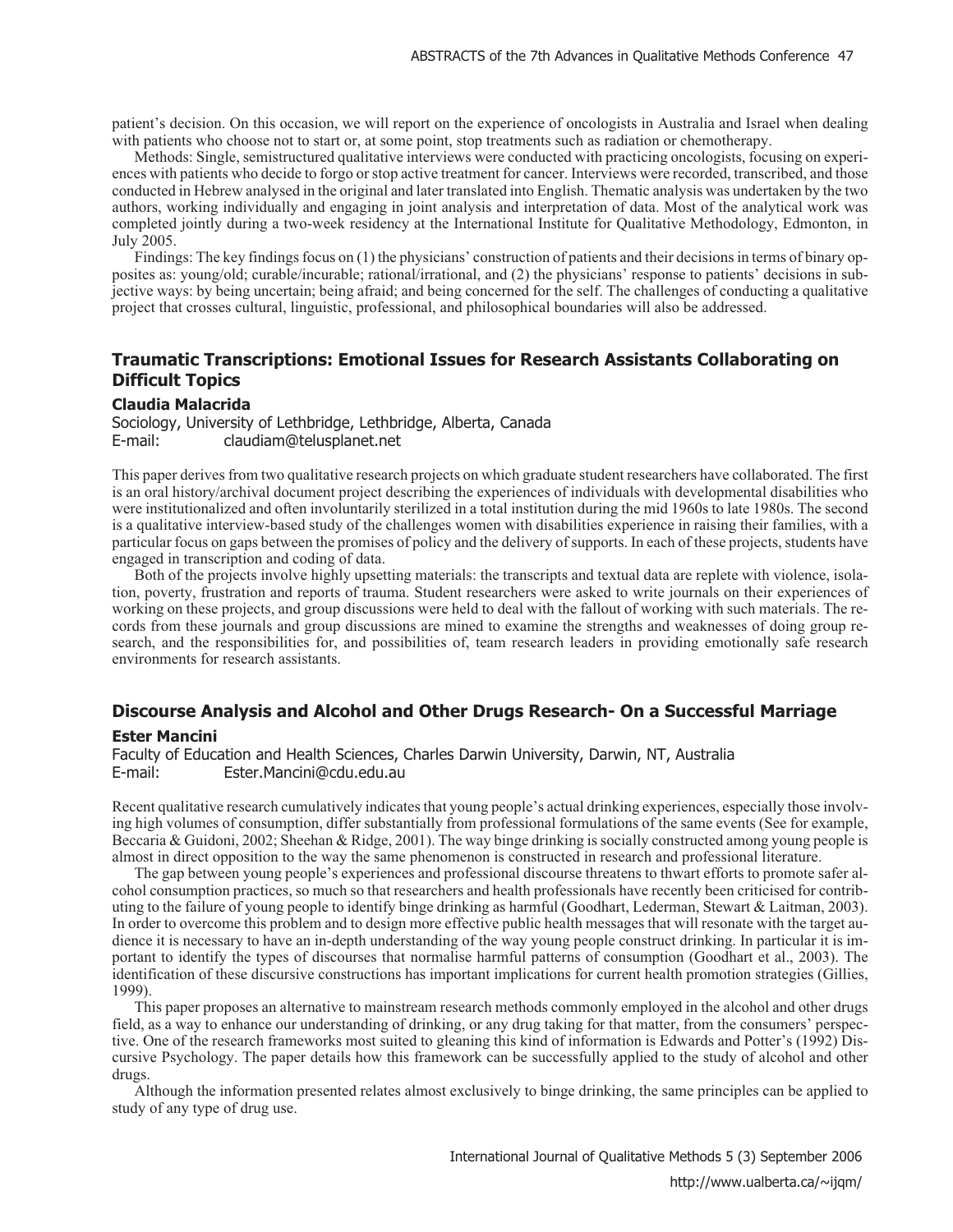Beccaria, F., & Guidoni, O. V. (2002). Young people in a wet culture: Functions and patterns of drinking. Contemporary Drug Problems, 29(2), 305-335.

Edwards, D., & Potter, J. (1992). Discursive Psychology. London: Sage Publications.

Gillies, V. (1999). An analysis of the discursive positions of women smokers: Implications for practical interventions. In C. Willig (Ed.), Applied Discourse Analysis: Social and Psychological Interventions (pp. 66-86). Buckingham: Open University Press.

Goodhart, F. W., Lederman, L. C., Stewart, L. P., & Laitman, L. (2003). Binge drinking: Not the word of choice. Journal of American College Health, 52(1), 44-47.

Sheehan, M., & Ridge, D. (2001). "You become really close . . . You talk about the silly things you did, and we laugh": The role of binge drinking in female secondary students' lives. Substance Use and Misuse, 36(3), 347-372.

# **Effectiveness of the Participant Observation Method in Addressing the Complexities of Communication and Decision-Making Processes for Pain Assessment and Management**

#### **Elizabeth Manias**

School of Nursing, The University of Melbourne, Victoria, Australia E-mail: emanias@unimelb.edu.au

Despite increasing technological advances patients continue to experience pain in the postoperative setting. Research methods used in previous pain studies tend to involve surveys, retrospective audits of patient charts, and interviews. Past research has rarely been carried out in the actual clinical setting, which would take into account the complexities of pain control. The participant observation method allows for these complexities to be captured systematically as they are happening. This method also enables the researcher to examine how participants act, behave and interact, so that meanings of everyday experiences can be constructed.

This paper critiques the potential usefulness of the participant observation method by drawing upon a single group, non-comparative study, which examined how nurses managed patients' pain in the postoperative context. Six nurses who were involved in direct patient care in one of two gastro-surgical wards in a public teaching hospital, were randomly selected to participate. The participant observation period comprised a fixed two-hour segment, and each nurse was observed on three different occasions. Follow-up interviews were also conducted.

The study demonstrated complexities associated with communication and decision-making processes influenced pain assessment and management. Communication processes occurred through interactions with health professionals, and policy and protocol concerns. Formal communication through the multidisciplinary ward round tended to be somewhat fragmented, as the medical consultant rarely sought out the bedside nurse to make decisions about patients' treatment. Nurses had good knowledge of unit policies and protocols for pain management and while attempting to enforce them, they spent considerable time encouraging their medical colleagues to abide by these guidelines. Furthermore, nurses made complex decisions, which extended beyond administering analgesics.

By using a participant observation method, the study identified how the complexities of the context influenced the organisation of pain management, the results of which can form the basis of future interventional work.

#### **Coping with Stigma by Women whose Partners Died of AIDS**

#### **ME Manyedi, MP Koen and M Greeff**

North West University (Mafikeng Campus), North West Province, South Africa; Democratic Nursing Organization of South Africa (DENOSA)

E-mail: manyedime@uniwest.ac.za

The study conducted by the researcher in her master's degree, "experiences of widowhood and beliefs about the mourning process of the Batswana People," revealed that women are stigmatized, discriminated against and shunned by society. This isolation is due to the cultural beliefs that make coping with widowhood a difficult and painful process for the widow.

This process is currently observed to be more painful, due to the stigma of HIV and AIDS associated with that of widowhood. The aim of this study is to explore and describe the experiences of coping with stigma by women whose partners died of AIDS, and to develop a programme to assist these women to cope with the stigma associated with their having had a relationship with an infected person who died of AIDS. The study is conducted in the context of the North West Province in South Africa. The methodology followed is a qualitative, phenomenological research design. The study is conducted in two phases. The first phase consists of the in-depth interviews with participants in order to explore and describe their experience of coping with stigma.

The outcome of phase one and the literature provides the information that will assist to formulate a programme which will be evaluated in phase two. Phase two design is a case study design for the development and evaluation of a programme for coping with stigma by women whose partners died of AIDS.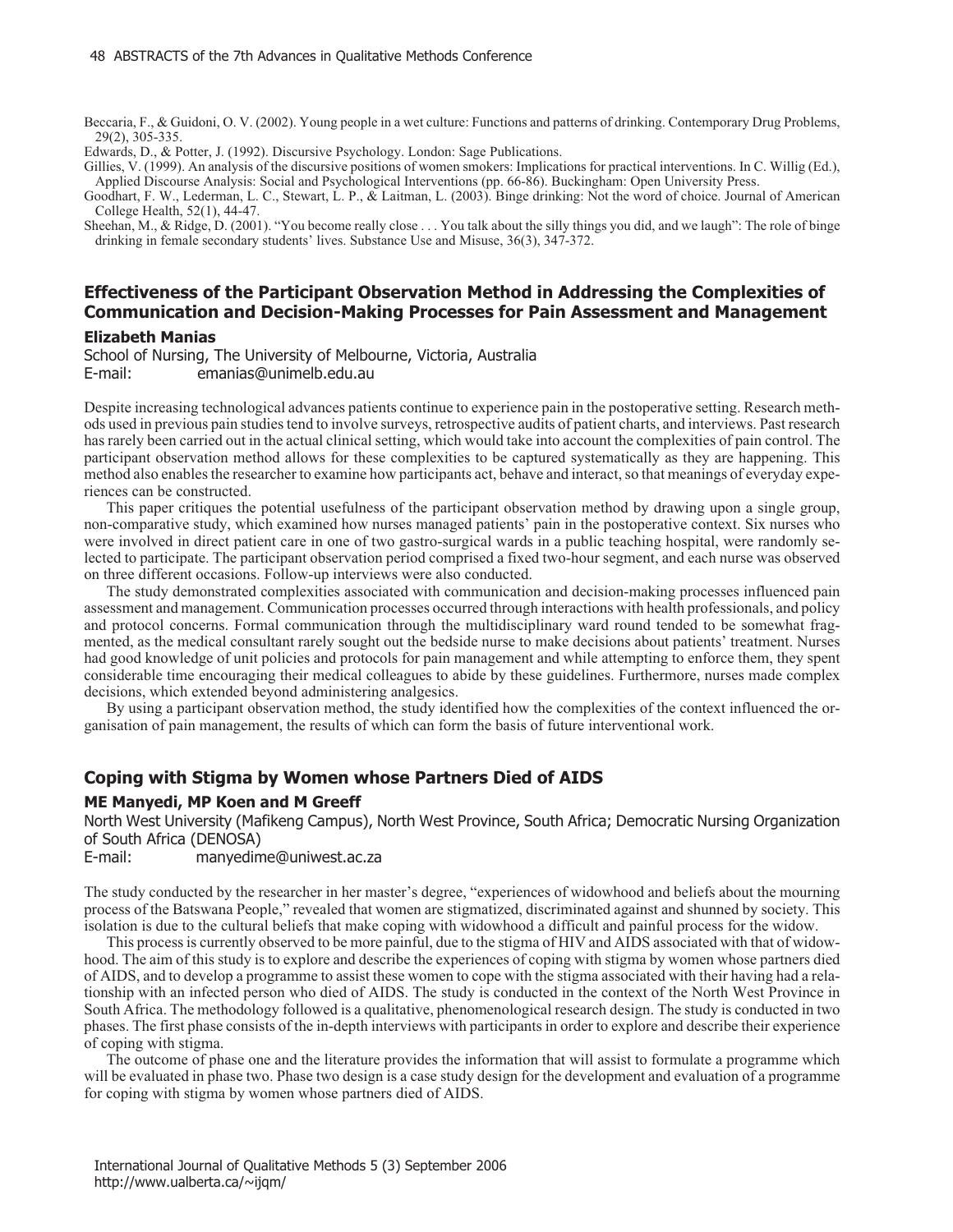Data analysis is done according to an open coding method (Creswell, 1998:48). The findings of the first part of the study are that women feel treated differently because people keep asking them "how they are." They react with denial, in which case they cite different conditions in which they allege their partners died of, such as hypertension or diabetes. These gossips make the women uncomfortable because they think that they are being suspected of having HIV and AIDS, despite the fact that people cannot prove that. These women also seem to cope by taking extra care of themselves, especially their physical appearance, so that they do not look sick or apathetic. They also talk good about their late partners so that the focus is on that rather than HIV and AIDS.

Conclusions of phase one of this study are that women whose partners died of AIDS experience discrimination, isolation, gossips about their HIV status, as well as blame for being careless. These findings will be used to develop a programme to assist these women to cope with the stigma associated with their having had a relationship with an infected partner who died of AIDS.

## **A Psycho-Educational Programme for Team Coaches to Facilitate the Mental Health of Managers**

#### **J. Maritz; M. Poggenpoel and C. Myburgh**

University of Johannesburg, South Africa E-mail: jeanettemaritz@hotmail.com

Preventing managerial degeneration is increasingly becoming a corporate priority! Business coaching provides the gateway to intellectual and emotional support and develops managers, thus avoiding managerial derailment and preparing individuals to meet the increasingly complex requirements of today's business environment.

While a substantial part of business coaching involves one-on-one coaching, the need for team coaching is increasing as "world-class" business organizations shifts from "I" to "we." Business and team coaching is distinct from other types of coaching and calls for additional competencies and expertise. Currently barriers to entry into the coaching profession are non-existent. At best, the coaching certification offered by various self-appointed bodies is difficult to assess, while methods of measuring return on investment are questionable. The low barrier to entry and the limited number of institutions that provide coaching in South Africa will impact negatively on the quality of coaching provided.

The question this research aims to answer is "What should a programme for team coaches consist of to facilitate the mental health of mangers?" The aim of the research being to develop a programme for team coaches to facilitate the mental health of managers.

This paper focuses the themes that emerged in a qualitative, descriptive, exploratory, contextual research design utilizing autoethnography as a strategy. This strategy displays multiple layers of consciousness of the researcher, connecting personal with cultural. It is an attempt at practicing self-reflectivity on the part of the researcher by having a closer look at one's own longings and belonging. Triangulation was achieved through focus groups, individual interviews and naïve sketches with critical reference groups, the results culminated in the design of a programme for team coaches to facilitate the mental health of managers.

## **Writing for Action Research: Engaging in the Process**

#### **Carol Marrow**

School of Nursing and Midwifery, St. Martin's College, Barrow-in-Furness, Cumbria. UK E-mail: c.marrow@ucsm.ac.uk

This paper discusses the importance of writing throughout the process of a qualitative action research study. It firstly outlines the key principles of action research including critical reflexivity, practitioner ownership/development, promotion of change, collaboration, development of practice standards and learning communities. It further examines how the writing process helps to maintain these important beliefs as well as promoting validity and reliability and the final outcome in the form of a transparent and meaningful report/thesis. In qualitative participatory action research, attempting to achieve validity and reliability requires a different approach to traditional research (Koch, 1996). The continuous recording and analysis of events, feelings and actions helps to uphold the rigour of the research.

To illuminate the discussion extracts from the research data will be included.

The action research study in question focused on nursing practice conversations in the form of clinical supervision over a period of eighteen months. The thirty-four participants were from a variety of nursing specialities. Data were obtained through reflective diaries, reflective statements, and conversations.

Whilst the study design and findings are important, this paper will focus on the writing process undertaken by the thirty four participants and the principal researcher. This discussion is aimed to help and motivate action researchers to understand the practicalities of writing an action research study.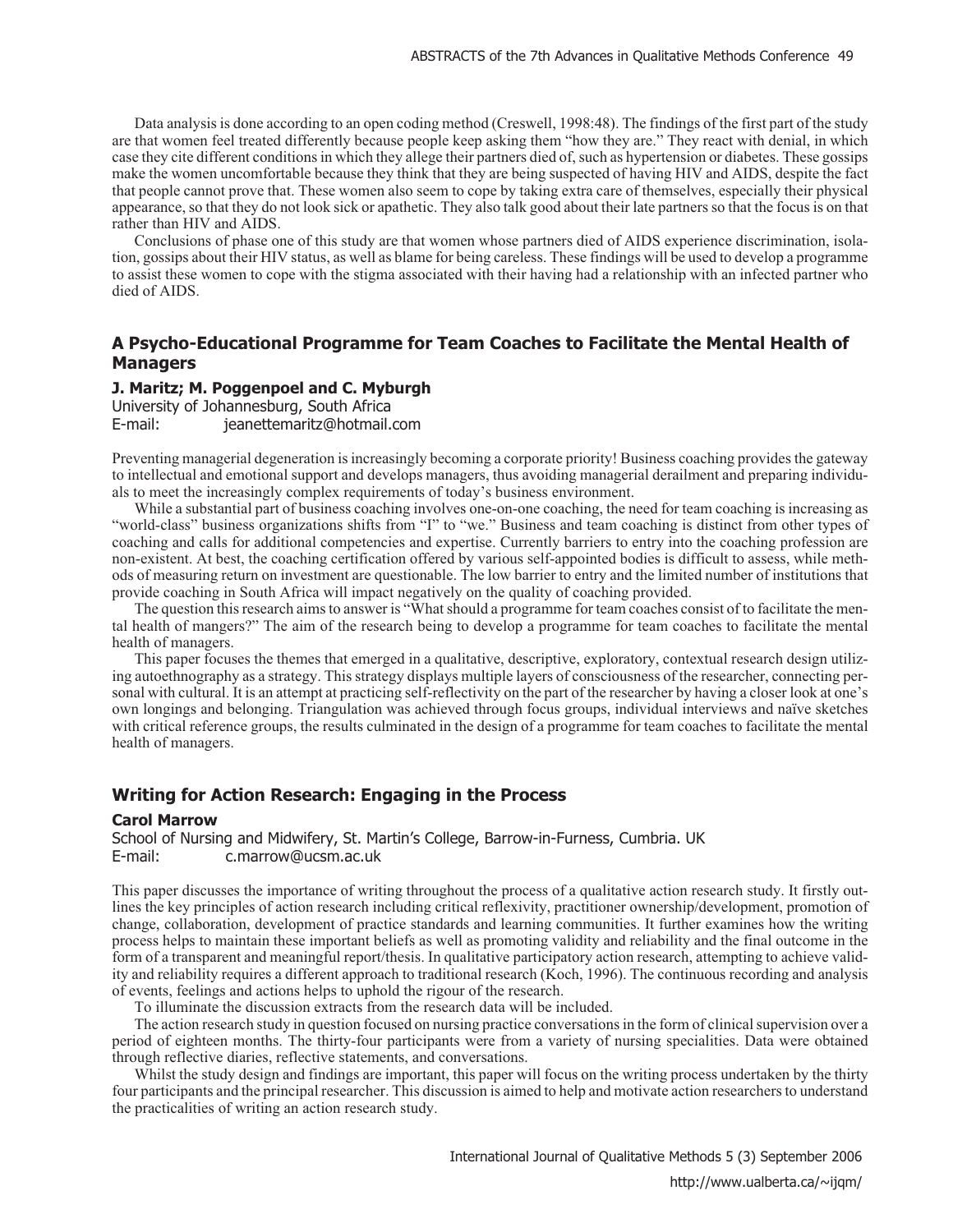Koch, T (1996) Implementation of hermeneutic enquiry in nursing: philosophy, rigour and representation, Journal of Advanced Nursing. 24 (2), pp 174-184

## **The Big U Turn: A Methodology and a Method for Understanding the Shaping of Understanding**

#### **Judith McAra-Couper**

Auckland University of Technology, Auckland, New Zealand E-mail: phil.jude@xtra.co.nz

This paper will present the qualitative methodology used and the method formulated in undertaking a doctoral thesis which looked at the question: What is shaping the practice of health professionals and the understanding of the public in relation to intervention in childbirth? A study such as this demanded a methodology underpinned by a philosophical stance that showed how understanding is shaped. The philosophical approach that provided this framework came from Hans Kogler and is called critical interpretative dialogue (critical interpretation). Kogler draws on a number of philosophers and in effect wants to bring together the analytical tools offered by discourse analysis with the insights of hermeneutics (Kogler, 1999). Kogler (1999) claims that through a "methodologically undogmatic amalgam of interpretively gleaned insights and conclusions, phenomenological observations and analytically conceived results and arguments that it is possible to bring to conscious awareness the underlying premises of interpretive praxis" (p. 11). He believes that the most promising methodological path to bring about such awareness is one which mediates between insights developed by Foucault and Gadamer (Kogler, 1999). This paper will present the methodology put forward by Kogler which underpinned this study and the subsequent method developed for carrying out the study and the analysis of the data. A method which provided me as researcher with a sound base and a "user friendly" way to approach and analyse the data and so come to an awareness of that which is shaping practice and understanding in relation to intervention in childbirth.

Kogler, H. (1999). The Power of Dialogue. Cambridge. MIT Press.

#### **Embedding Qualitative Methods in an Ongoing UK Clinical Trial**

#### **McCann SK, 1 Entwistle V,2 and Campbell M1**

1. Health Services Research Unit, University of Aberdeen, UK

2. Social Dimensions of Health Institute, University of Dundee, UK

E-mail: s.k.mccann@abdn.ac.uk

In health services research there is an emphasis on randomised controlled trials [RCTs] being the design of choice for evaluating the effectiveness of health care interventions, but many trials recruit fewer participants than anticipated. Although much is known about the perspective of clinicians and researchers, far less is known about people's experiences of recruitment and participation in trials.

Qualitative research has significant potential to improve understanding of these issues. For example, not much is known about how people are initially approached to participate in trials, the nature of communication between recruiting trial staff and potential participants, issues under consideration when people are deciding about trial participation, and people's experiences of taking part in trials.

Within the context of this important research area, we report on insights from a study that embedded qualitative research within an ongoing UK multi-centre clinical trial to explore people's experiences of trial recruitment and participation—the trial was comparing medication and surgery for people with gastro-oesophageal reflux disease.

Embedding qualitative inquiry in this way richly illustrated the complexities of trial recruitment and how potential participants' decision-making was highly contingent on the context in which it was experienced, and how they interpreted and made sense of these experiences. For example, using in-depth observations revealed potentially important differences in recruitment procedures across trial centres that were adhering to a basic recruitment protocol. Although this study was not designed to change trial processes "real time," it did highlight the potential advantages of considering such an approach using qualitative methods as recently utilised in a UK trial to elucidate changes to the content and presentation of trial information.

There is a challenging opportunity for innovation in the integration of qualitative research methods into clinical trial contexts, but it raises methodological and ethical issues that need further exploration.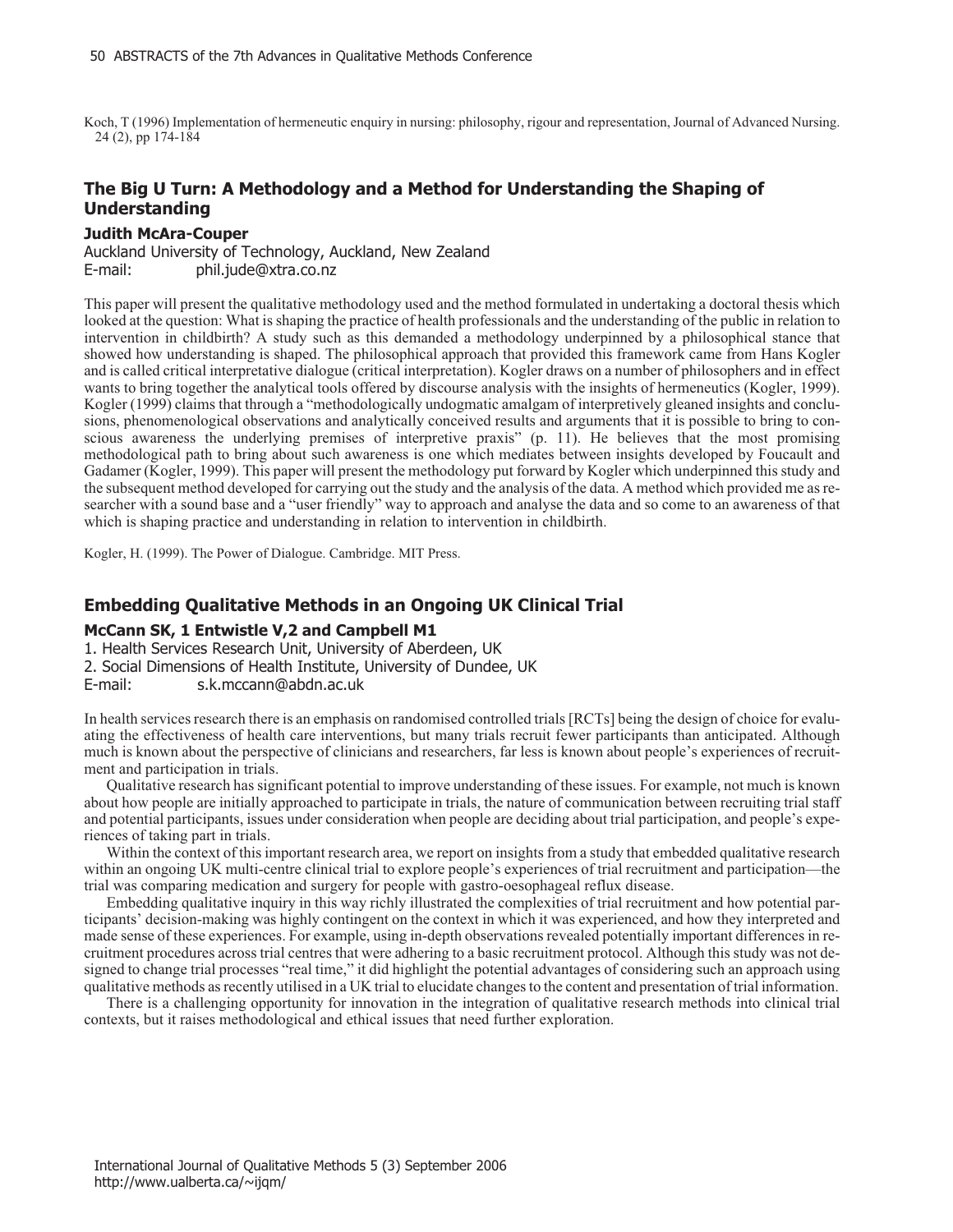# **"A Politics of What": A Praxiography of Renal Disease in Indigenous Renal Patients Alexandra McCarthy\* and Kristine Martin-McDonald\*\***

\* School of Nursing and Midwifery, Griffith University, Queensland, Australia \*\* Faculty of Nursing, University of Alberta, Edmonton, Canada. E-mail: Alexandra.McCarthy@griffith.edu.au Kris.MartinMcDonald@ualberta.ca

The morbidity and mortality rates of renal disease in Indigenous Australians are significantly higher than those of non-Indigenous Australians, and are increasing. The dominant discourses of renal disease currently predicate this as essentially a client problem, rather than (for example) a health care system problem. These discourses are indicative of the dominant "white" paradigm of health care, which fosters an expectation of assimilation by the marginalised "other."

In this paper, we draw upon a sociological methodology (the actor network approach) and a qualitative method (discourse analysis) to tease out these issues in Indigenous renal disease. Based on empirical data, we explore on the one hand the requirements of the discourses, technologies and practices that have been developed for a particular type of renal patient and health system in Australia. On the other, we examine the cultural and practical specificities entailed in the performance of these technologies and practices in the Indigenous Australian context.

The meeting of the praxiographic orientation of the actor network approach—which has been called "the politics of what" (Mol 2002)—and the sociocultural concerns of discourse analysis does provide a useful guide as to "what to do" when confronted with issues in health care that currently seems unfathomable. Our praxiographic analysis of the discourse enabled us to understand the difficulties involved in translating renal health care networks across cultural contexts in Australia and to understand the dynamic and contested nature of these networks. The actor network approach has its limitations, however, particularly in the articulation of possible strategies to align two disparate systems in a way that would ensure better health care for Indigenous renal patients. In this paper we will discuss some of the problems we encountered in drawing on this methodology in our attempt to unearth practical solutions to the conundrums our data presented.

## **Action Research and Musical Methodologies: A Creative Combination**

#### **Katrina McFerran\* and Meaghan Hunt\*\***

\* Faculty of Music, University of Melbourne, Victoria, Australia

\*\* University of Melbourne and Royal Talbot Hospital, Melbourne, Australia

E-mail: k.mcferran@unimelb.edu.au

Action research has been a popular framework for research within school settings. Preparing students for the work force is a practical endeavour and action research strives towards practical outcomes (Reason & Bradbury, 2001). Participatory approaches are value driven and emphasise qualitative principles such as reflexivity and contextualised understandings. This results in research that is people driven, as are schools. However, one critique of the ideals of action research is the challenges encountered in identifying outcomes or being able to recognize when the research process has come to an end (Stige, 2002). Although the cyclic nature of the research process is frequently elaborated upon, specific detail regarding the analysis of outcomes is sparsely documented.

The presenters encountered this challenge during two research investigations in secondary school settings—one with bereaved adolescents in Ireland, and the second with Sudanese refugees in Melbourne. Because the interventions being investigated were musically based (music therapy group work), a musical analysis technique was utilised to supplement the action research cycle. Specifically, the empowering ethos of action research formed the framework for the research investigations and influenced the development of the projects and the nature of the interventions. The model of musical analysis was used to identify whether or not change had occurred at an intrapersonal level using a tool developed expressly for this purpose (Bruscia, 1987). In both cases, the co-researchers were not verbally forthcoming, due both to the nature of adolescent grief and the language challenges experienced by refugees. Although the level of participation in the groups was high, the ability to verbally reflect on musical participation was low and therefore discussion based models such as focus groups were considered to be inappropriate and disempowering. This mixed method approach will also be used in an upcoming school-based project funded by the Australian Research Council.

Bruscia, K. (1987). Improvisational models of music therapy. Springfield: CC Thomas. Reason, P. & Bradbury, H. (Eds.), (2001). Handbook of action research: participative inquiry and practice. London: SAGE Stige, B. (2002). Culture centred music therapy. Gilsum, NH: Barcelona Publishers.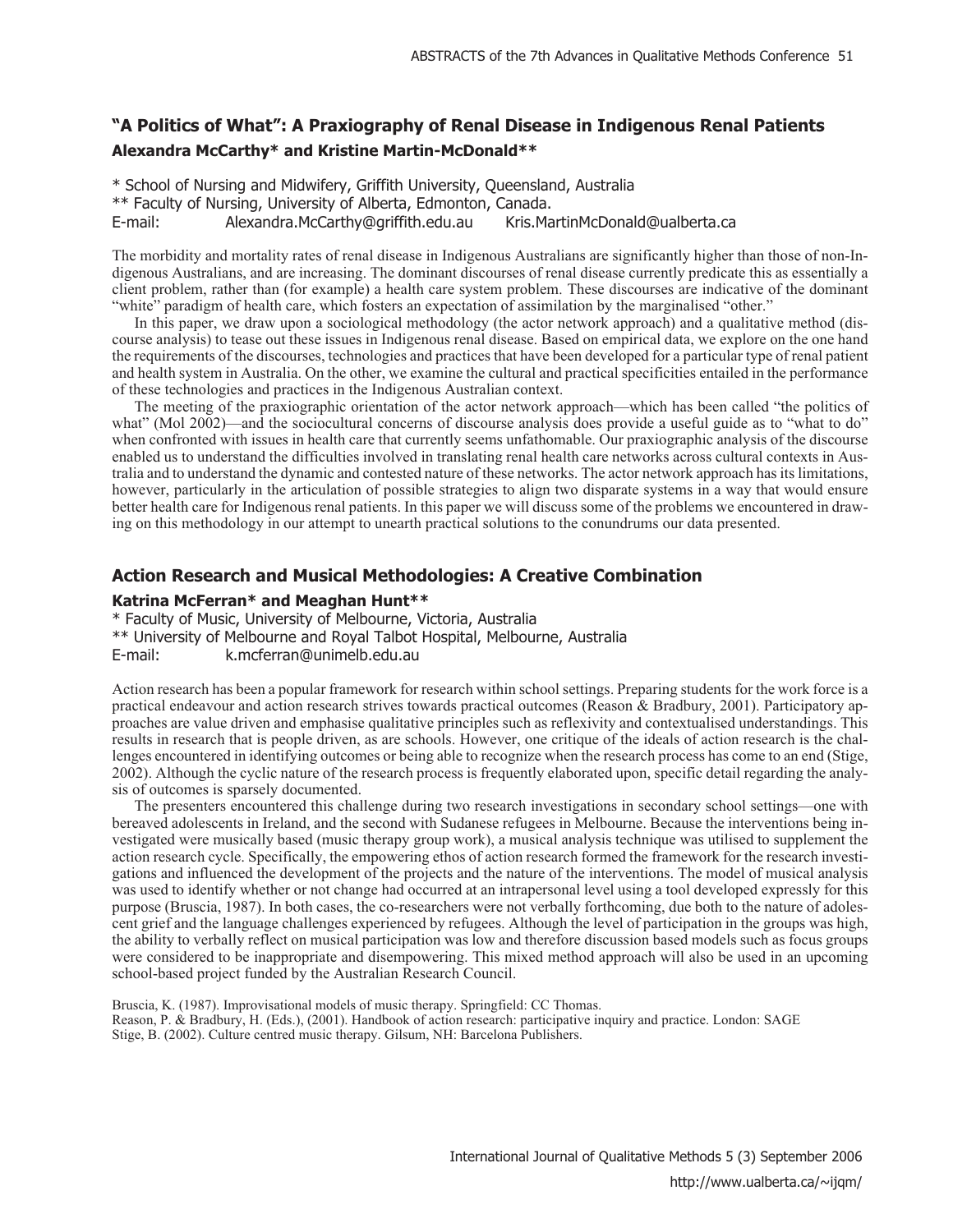# **Working with Minority Mental Health Service Users: Issues in the Design and Conduct of Qualitative Research**

#### **Paula McGee**

Academic Enquiry Support Unit, Faculty of Health, University of Central England, Birmingham, UK E-mail: Pmariamcgee@aol.com

UK research governance in health and social care research emphasises the importance involving members of the populations/communities of interest in every aspect of the conduct of an investigation. Research thus becomes a process of "working with" as opposed to "on" those whose problems are to be investigated. Developing effective working relationships with members of such populations/communities requires considerable investment by the researchers and communities alike. This presentation will present an exploration of the issues involved with particular reference to two current qualitative research projects that examine the views and experience of Black African, Black Caribbean and Irish mental health service users. Examples will be drawn from the methodology of both projects to illustrate the issues discussed.

These issues include the development of sound working relationships with minority mental health service users and how these influence the design and conduct of qualitative research. Mental health service users are frequently labelled as "vulnerable" and by implication incapable of participating in research activities. Attitudes towards members of minority or majority groups can hamper effective team building. Preconceptions need to be confronted and addressed if any meaningful relationships are to be developed. Service users who undertake data collection may have quite different priorities and approaches to those of researchers and negotiation is required to ensure that both parties work together towards mutually agreed goals. In addition, conflicts may arise at each stage of the project because of misunderstandings or the legacy of past experience in which users have helped researchers in anticipations of service changes that have not occurred.

The presentation will close with an examination of the ways in which researchers and service users can learn from one another and propose some guidelines for good practice in future qualitative research.

# **Obtaining Ethics Committee Approval: Empirical Findings on the Benefits of Participation in Qualitative Research**

#### **Pam McGrath**

School of Nursing and Health, Central Queensland University, Rockhampton, Qld, Australia E-mail: pam\_mcgrath@bigpond.com Website: www.mcgrathresearch.net.au

A significant obstacle to conducting qualitative research with vulnerable groups is the often unfounded concerns of institutional ethics committees about the possible harm to participants of open-ended, in-depth, Rogerian-styled interviewing on sensitive issues. One response to the problem is for researchers to have a body of empirical evidence to substantiate their claims of the benefits to participants of such qualitative interviews. The presentation, developed with this strategy in mind, provides empirical findings on this frequently asked and vexed ethical question. The findings are from a five year longitudinal study on paediatric haematology where the parents of children under invasive treatments for life-threatening leukaemia provide insights on their experience with being involved in qualitative interviews. The study, funded by the Financial Markets Foundation for Children and the Royal Children's Hospital Foundation, was conducted in collaboration with the Royal Children's Hospital and Mater Children's Hospital, Brisbane. The results indicate that the parents found the interviews to be a positive experience even though the subject matter focused on the often painful and challenging experience of coping with serious childhood illness. The discussion details the many benefits of qualitative interviews as perceived by participants (such as normalisation, being heard, emotional release, support, empowerment, a reduced sense of isolation, and the opportunity to make a difference), as well as further findings on the factors that need to be incorporated in the research process to ensure such positive outcomes.

## **Reflections on Meeting the Challenge of Participatory and Narrative Research in Mental Health in Ireland**

#### **Elizabeth McKay\* and Orla McDonnell\*\***

\* Department of Occupational Therapy, University of Limerick, Ireland \*\* Department of Sociology, University of Limerick, Ireland E-mail: elizabeth.mckay@ul.ie orla.mcdonnell@ul.ie

The voices of those living with enduring mental health problems remain largely hidden in professional and public contexts in Ireland. This can be explained by the exceedingly slow pace of de-institutionalisation in mental healthcare, the domi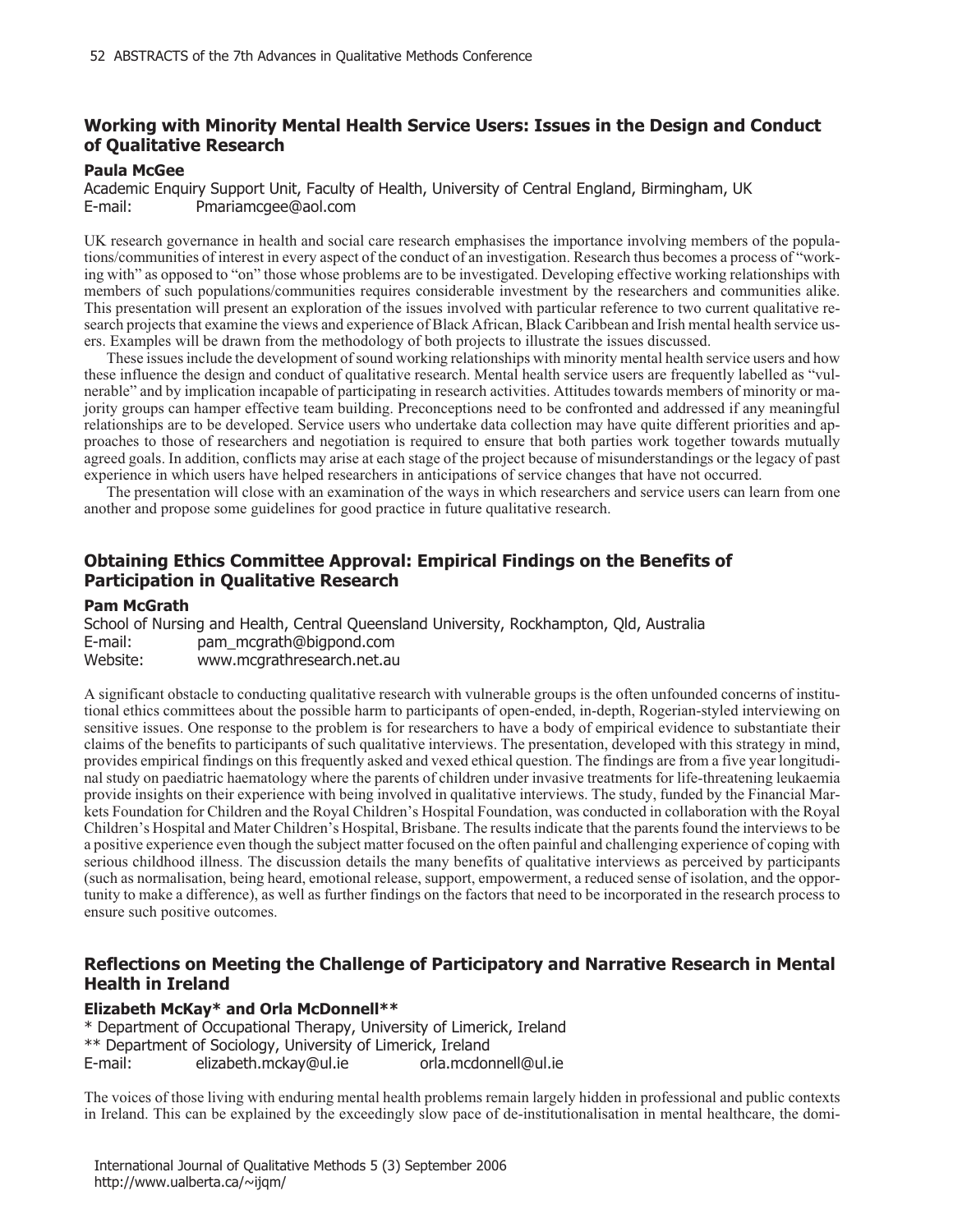nance of the psychiatric model and clinical research, and the policy failure to protect the human rights of people living with mental illness. However, in the context of an emergent mental health user movement and a more critical policy discourse on mental health, an opportunity arises to set new priorities for mental health policy, implementation and research. The Research Strategy (2005) of the recently established Mental Health Commission calls for a systematic, innovative and qualitative research agenda that not only identifies and takes account of the needs of service users, but one that also facilitates mental health service users to have a "heard" voice. Such research requires to be grounded in a social model of health and be transferable across disciplinary boundaries and practice borders.

This paper will discuss the interdisciplinary dialogue between sociology and occupational therapy around narrative inquiry and participatory models in the context of our research partnership with local mental health user groups in a study that explores the lived experiences of people with mental health problems. The paper will reflect on a number of key concerns: the ethical issues that arise in the context of participatory and narrative research; negotiating the parameters of narrative research, the process of building trust, sharing construction and authorship amongst researchers, co-researchers and participants. Importantly, addressing the challenge of making narratives relevant in practice contexts in the mental health field. This reflexive discussion will conclude with consideration of the shifting policy and cultural context that, at least, rhetorically, appears receptive to this research challenge.

## **Making Connections between Nursing Practice and Health Care Reform: A New Research Model**

#### **Heather McKenzie, Maureen Boughton, Lillian Hayes, and Sue Forsyth**

Faculty of Nursing and Midwifery, University of Sydney, New South Wales, Australia E-mail: hmckenzie@nursing.usyd.edu.au

This paper focuses on a programme of qualitative research that investigates the significance of nursing practice in community cancer care in NSW. The research is designed to explicate the minutiae of nurses' work in the context of current health care reforms in Australia. Contemporary debates demonstrate that the practice of bedside nursing is fundamentally threatened today, and that the most important issue facing nursing today is the need to defend its position at the "proverbial bedside," wherever that may be. Some commentators argue that the real challenge for nursing today is the need to identify and justify nursing's sui generis contribution to patient care and well-being. We argue in this paper that this is most effectively achieved through finely focused research that is designed (i) to shed light on the complexities and comprehensive nature of nursing work, including rendering visible those aspects of nursing care that have hitherto been difficult to bring into focus, and (ii) to clarify the relationship between these complexities and optimum patient outcomes.

For this programme of research we have developed a new research model to explore the nurse-patient encounter and relationship in depth. This paper demonstrates the effectiveness of this model for identifying the multi-layered nature and significance of the work that registered nurses do in this setting. It also presents a brief analysis of the main findings of the research as they relate to current healthcare workplace reform agendas.

#### **Recruiting Participants for Qualitative Research from Online Communities**

#### **Cindy Mendelson**

College of Nursing, University of New Mexico, Albuquerque, New Mexico, USA E-mail: cfmendelson@salud.unm.edu

The influence of the internet in health and illness experiences can not be overestimated. As increasing numbers of people turn to Internet communities such as bulletin boards, electronic mailing lists (EML), personal homepages, and chat rooms to seek information, support, and to connect with others in similar situations, researchers are turning to Internet communities as recruitment sites. As part of a recently completed study, participants were recruited from EMLs and bulletin boards (BB) to participate in a qualitative study of women living with lupus. Drawing on my experiences recruiting for this study I will discuss challenges and strategies associated with recruiting members of online communities to participate in qualitative research; specifically the role of gatekeepers in accessing online communities, issues associated with list lurkers and posters, and challenges to authenticity when working with a sample recruited from this environment.

The research discussed in this paper was supported by Dean's Research Fund. University of New Mexico, College of Nursing.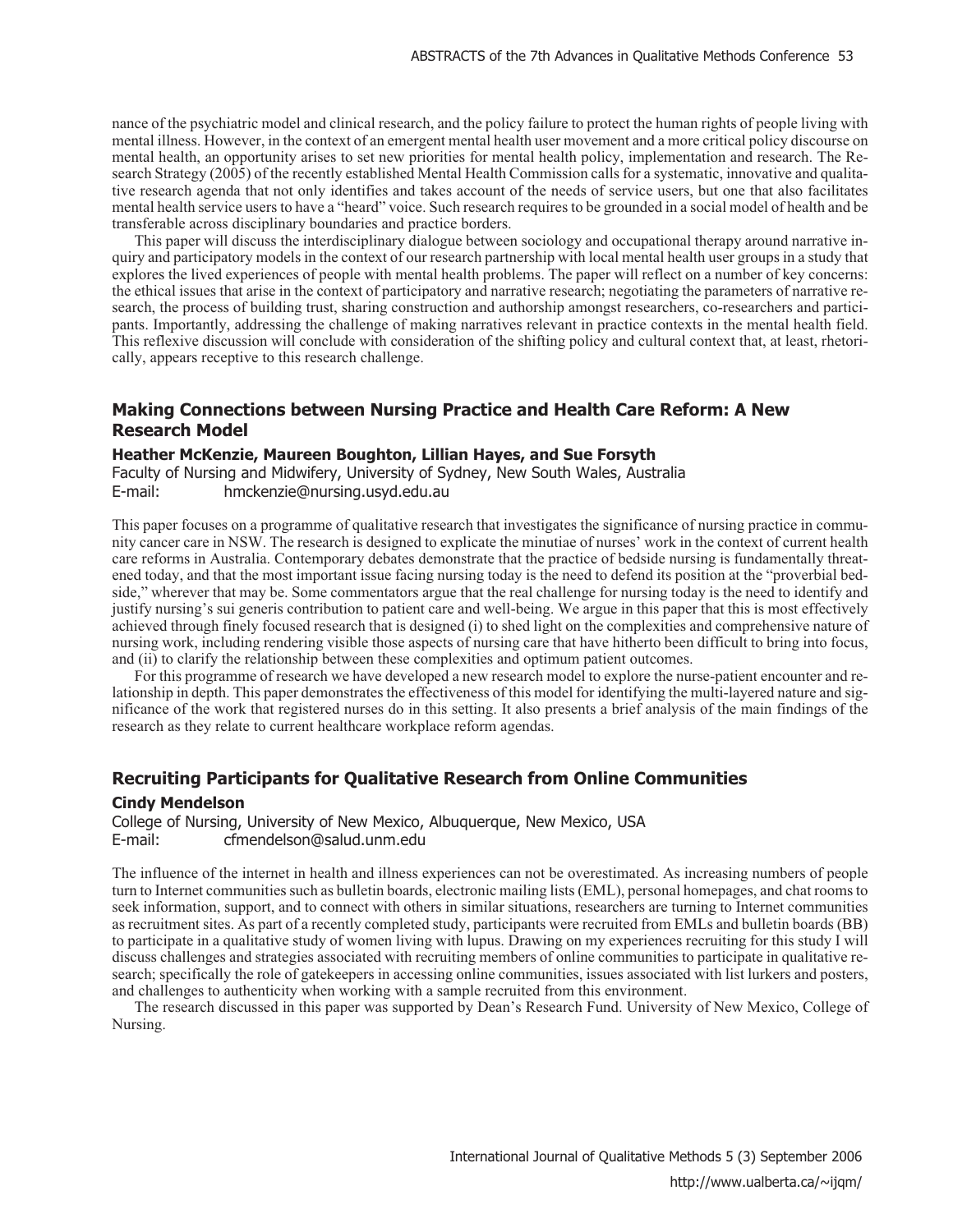# **Spiralling Between Qualitative and Quantitative Data on Women's Health Behaviors Over the Life Course– Findings from a Unique Multi-Cultural Mother-Daughter Data Set in Israel**

## **Sheryl Mendlinger and Julie Cwikel**

The Center for Women's Health Studies and Promotion, Ben Gurion University of the Negev, Beer Sheva, Israel E-mail: jcwikel@bgu.ac.il

There are many ways to combine between qualitative and quantitative methods in health research. Using findings relating to women's health behaviors over the life course (menstruation, smoking behavior, exercise and breast-feeding) we show how qualitative methods help to highlight the theory of knowledge acquisition as they relate to women's health decisions. A rich data set of 48 semistructured in-depth qualitative interviews with mother-daughter dyads from six ethnic groups (Israeli, European, North African, Former Soviet Union (FSU), US/Canada and Ethiopia). This data set of was analyzed and formed the basis of research questions that were included in a survey of 302 young Israeli women from the ages of 25 to 42 from four ethnic groups (Israeli, European, North African and FSU). For example, what is more influential in women's health choices $\leq$   $@151$ >their mother's example and suggestions or the norms and behaviors they learn from their ethnic culture and/or peer culture? The results suggest that these influences differ according to the type of health behavior examined. After initial quantitative analyses, further ideas for qualitative analyses emerged and enriched the final results regarding the importance of different types of knowledge that women acquire over the life course. In the end, there were two cycles of analysis as we returned to both data sets to produce a more detailed picture of women's health behavior decisions. This spiral is developed as a model to teach students how to combine and move between qualitative and quantitative methods of inquiry.

## **What Can Be Learnt from Ibero America? Methodological Issues in Emergent Research and Evaluation**

## **Francisco Mercado,\* Jane Springett\*\* and Luz Maria Tejada\*\*\***

\* University of Guadalajara, Mexico \*\* LJMU, United Kingdom \*\*\* UASLP, Mexico E-mail: fjaviermercado@yahoo.com.mx

For many years, Ibero American scholars have utilized non traditional methodologies to analyze and evaluate health policies and programs. Until now, however, there has not been a review of the methodological strategies used. The aim of this paper is to review the methodological decisions and strategies used in research and evaluation literature in the health field in this Region. It focuses particularly on emergent approaches (participatory, qualitative, critical, hermeneutical, bottom up, collaborative, transdisciplinary). An Ibero American literature search was performed combining a range of different strategies: data base review, expert interviews and searching the internet. The review process took place from June 2003 to June 2005.

Nearly 60 articles were found; nearly half of them were case studies. Our analysis has focused on their designs, selection of participants, indicators used, data gathering and the analysis. We conclude that Ibero American scholars emphasize more theoretical than methodological issues; and they are concerned also more with data gathering strategies than methodological issues in relation to analysis, design or participant selection. The implications are discussed.

# **Situational Analysis in Grounded Theory: Finding an Alternative Analytical Path to Foucault**

#### **Jane Mills1, Ann Bonner2 and Karen Francis1**

1. School of Nursing and Midwifery, Monash University, Gippsland Campus, Churchill, Victoria, Australia

2. School of Nursing and Midwifery Science, James Cook University, Cairns Campus, Smithfield, Queensland, Australia

E-mail: jane.e.mills@bigpond.com

Grounded theory can be conceptualised as a series of variants that exist on a methodological spiral, reflecting a variety of ontological and epistemological underpinnings. Key to the methodological position researchers assume, are their beliefs about the nature of truth and the tenor of the relationship between themselves as researcher and participants.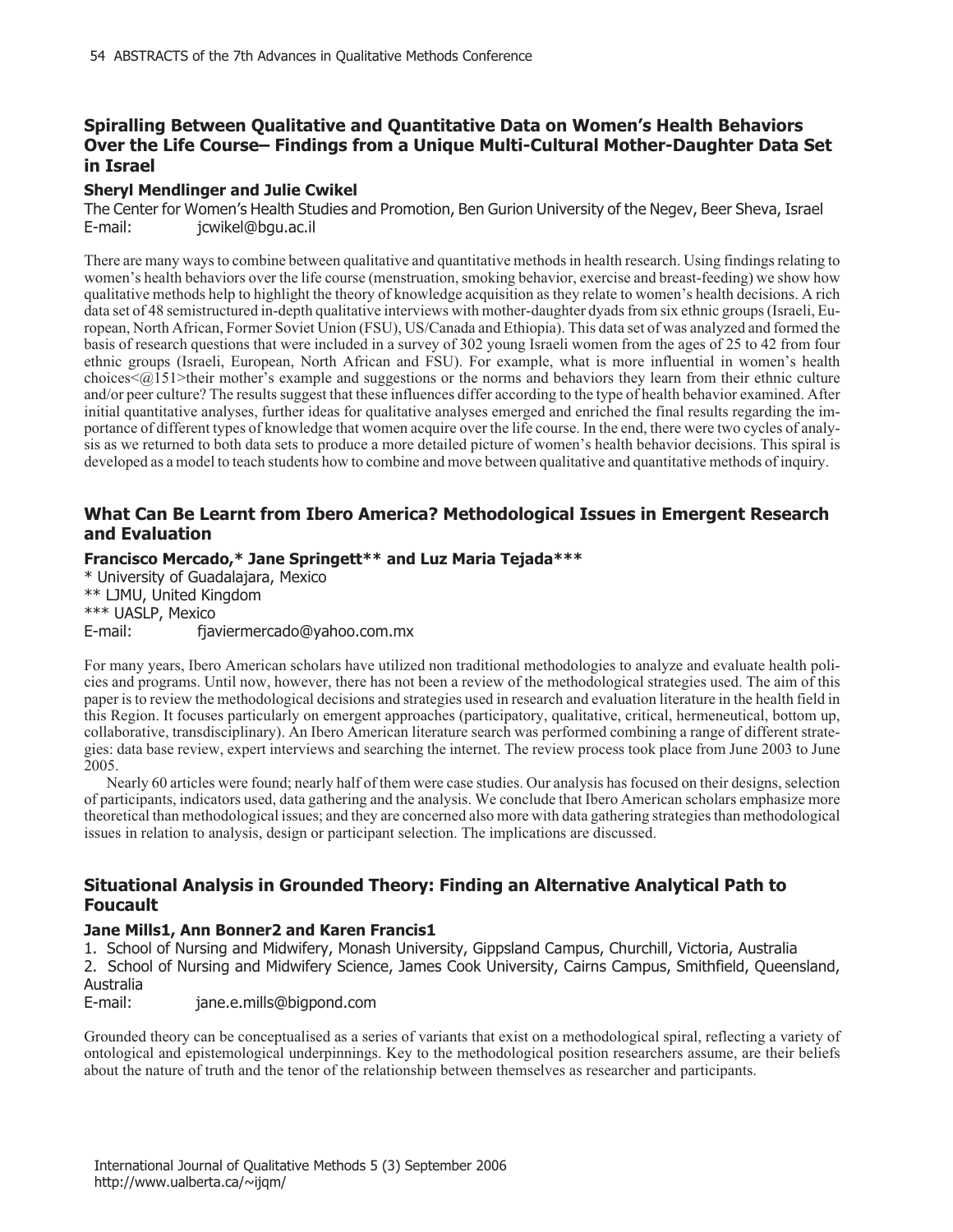Constructivist grounded theory is situated at the latter end of this methodological spiral and is now taking another turn around the upward pitch of postmodernism. Adele Clarke argues for an evolution of grounded theory that is based upon a form of conceptualisation called situational analysis.

Building on grounded theory's central tenets of: theoretical sensitivity, theoretical sampling, constant comparative methods, coding, memoing and diagramming, Clarke pushes grounded theory around the postmodern turn by locating points of articulation between the theoretical positions of Anselm Strauss and Michel Foucault. Clarke then uses Foucauldian discourse analyses of power to explain the interactions that she locates within the three types of maps that are the method of situational analysis: situational mapping, social worlds/arena mapping and positional mapping.

This paper will explore our experience of using situational analysis in a constructivist grounded theory about Australian rural nurses' experiences of mentoring. We will then offer an alternative analytic focus to that of power, whilst at the same time championing Clarke's method of mapping that analyses the situation or social world that is the field of inquiry. Collective action frame analysis will be discussed as a method of discourse analysis in such a mesostructural space—in order to link action and change. Benford and Snow's core framing tasks and, how these are developed, generated, elaborated and finally diffused, will be outlined in relation to our study.

#### **The Development of Constructivist Grounded Theory**

#### **Jane Mills1, Ann Bonner2 and Karen Francis1**

1. School of Nursing and Midwifery, Monash University, Gippsland Campus, Churchill, Victoria, Australia

2. School of Nursing and Midwifery Science, James Cook University, Cairns Campus, Smithfield, Queensland, Australia

E-mail; jane.e.mills@bigpond.com

Grounded theory can be conceptualised as a series of variants that exist on a methodological spiral, reflecting a variety of ontological and epistemological underpinnings. Key to the methodological position researchers assume, are their beliefs about the nature of truth and the tenor of the relationship between themselves as researcher and participants.

The metaphor of a spiral seeks to move away from the binary opposition that appears in the literature regarding Glaser and Strauss and Corbin's forms of grounded theory. Rather we take the position that there is room for all and that it is incumbent on the researcher to think deeply about how they view the world before designing a research study that is reflective of either traditional grounded theory or one of the evolved forms.

This paper will trace the development of constructivist grounded theory. Initially Strauss and Strauss and Corbin's work will be discussed in relation to tracing a constructivist intent that arises from Strauss' core commitment to pragmatism and the relationship between process and structure. This will be achieved through examining each of the common grounded theory methods of: theoretical sensitivity, treatment of the literature, coding and identifying the core category through a constructivist lens.

Following on from this, Charmaz's key texts will be explored to identify the ways in which her work lives out constructivism through: treatment of the data and the possibilities for meaning that can be constructed from them, the position of the author in the text, and writing as a strategy to render participants voices in theoretical interpretations.

We will conclude by making a link between the methodological space created by Charmaz and the further evolution of grounded theory around the postmodern turn.

# **The Power of a Photograph: Considerations of Photography in the Written Ethnography Pertice Moffitt and Ardene Robinson Vollman**

University of Calgary, Calgary, Al, Canada E-mail: pmmoffit@ucalgary.ca

Community consultation and participation within the research process is recommended when conducting research with aboriginal groups in Canada's northern territories. Photovoice was used within the design of this ethnographic study with pregnant Tlicho women to enable a participatory process. With the disposable camera, pregnant women captured images of their everyday life experiences within their community. Through stories prompted by the photographs, the women articulated personal and collective perinatal health practices within their community. This was done through their lens and encapsulated their insider's look at everyday life, a method of self-representation. Using photographs to capture the lifeways of a particular culture is not new. The way that the camera was used historically by researchers is different than the way it was used in this study by the participants. The evidential nature of the photographs is as attractive today to both the researcher and participants as it was many years ago. In this study, photographs were appreciated for their portrayal of the perinatal experience, the stories the photographs prompted, and for the aesthetic dimension the photographs added to the study. However, photographs in printed literature are worrisome for ethical review boards. This presentation will examine the use of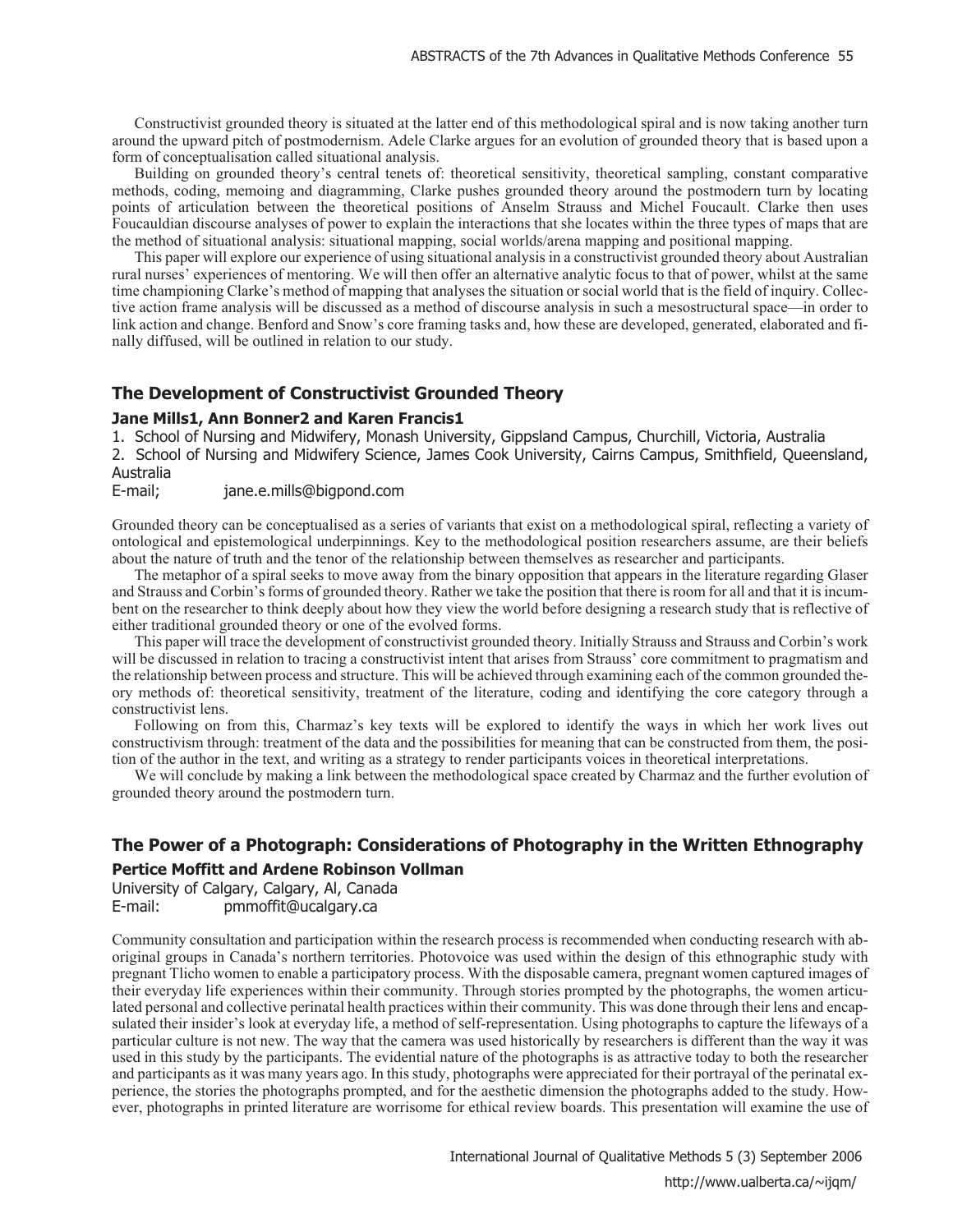photographs with the aboriginal community, consider the utility and limitations of photographs and photovoice and make recommendations for future research with vulnerable populations.

## **Researching Birth Spirituality: Expanding the Qualitative Frontier**

#### **Sharon Moloney**

Centre for Women's Studies, James Cook University, Townsville, Queensland, Australia E-mail: Sharon.Moloney@jcu.edu.au

Research into the spirituality of birthing is by definition problematic. In an evidence-based culture, how is an elusive concept like "spirituality" defined, measured and quantified? The lack of research and literature about the spiritual care and spirituality of the birthing woman denotes a vacuum in both theory and practice. For many women and men birth is something of profound spiritual significance. Many midwives and caregivers intuitively know about birth spirituality; they work with it every day; but their training does little to prepare them to engage with it confidently. In a Western, industrialised context that conceptualises body and spirit as separate, there is need for an integrative mind/body/spirit approach to this phenomenon. Birth is sacred. Like death it is the portal of life.

My PhD aims to explore, document and give voice to women's beautiful spirituality at birth. In this paper, I present my methodological approach to resolving the dilemma of how to research the elusive concept of birth spirituality—an endeavour I liken to attempting to lasso the wind! This is a qualitative feminist study, using a collaborative, interactive approach that weaves together my personal experience, midwives' perspective, a consumer lobby group voice and the narratives of birthing women. Through a combination of auto-ethnography, focus groups and in-depth interviews I take up the challenge of expanding the qualitative research frontier.

## **Consciousness Raising: The Ethical Challenges of Qualitative Research**

#### **Wendy Moyle**

Research Centre for Clinical Practice Innovation, Griffith University, Queensland, Australia

#### E-mail: w.moyle@griffith.edu.au

Research ethics committees assess research applications according to risk. Assessing risk is a judgement that is not based on precise details or rules and as a result social scientists have proposed that ethics review boards have treated qualitative research unfairly. Furthermore, as the vast majority of ethical scandals have been biomedical and quantitative in nature, social scientists have also argued that qualitative research doesn't require the same degree of scrutiny, as they view this approach to research limits participants' risk of harm. Ethics guidelines have also come under criticism as social science researchers argue that the guidelines, which were written for biomedical research, are not appropriate for qualitative research.

This paper makes the case that qualitative data collection methods often challenge the "basic" ethical principles of beneficence, respect for persons and justice and that it may be a lack of understanding of these principles that encourages the view that qualitative research is ethical by its very nature. This paper explores the ethical challenges of conducting qualitative research and in particular with vulnerable populations, such as people with dementia. It is proposed that qualitative research is not immune to ethical challenges and that to maintain ethical practice qualitative researchers must become conscious of such challenges.

# **Electronic Focus Groups: Enhancing Participation and Collaboration Through the Use of an Electronic Team Meeting System**

#### **Kathryn Moyle and Robert Fitzgerald**

Divisions of Communication and Education and Information Systems, University of Canberra, ACT, Australia E-mail: robert.fitzgerald@canberra.edu.au

There is increasing interest in the application of information and communications technologies (ICT) to promote collaborative or joint knowledge construction as a part of qualitative research methods. This paper reports on approaches used in the recent research project, Leadership and Learning with ICT, in which the collaborative software Zing was employed to collect data through focus groups. The Leadership and Learning with ICT project was an Australian national research project conducted in 2005, which investigated issues of leadership in the incorporation of ICT in teaching and learning of school students. This research involved 40 focus groups involving 414 consenting participants in 6 states and 2 territories. This paper outlines the qualitative research methods employed for this research and provides reflections on the inclusion of such tools for collecting data. The paper concludes that ICT has the potential to contribute to the suite of qualitative research methods available in school education research. It is suggested that this tool represents a new breed of research approach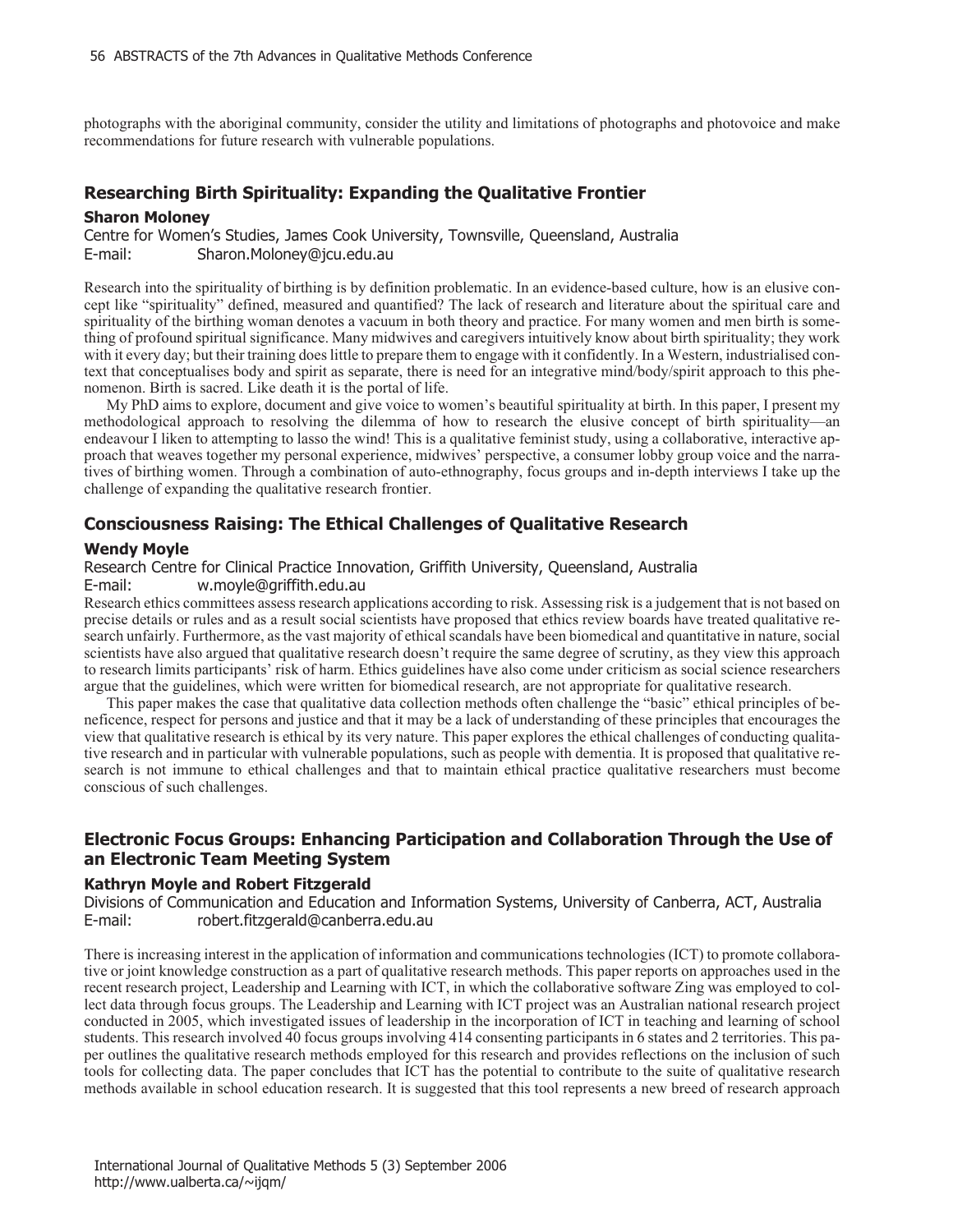that promotes participation, collaboration and knowledge construction and has applications particularly in the area of community capacity development.

# **Will We Remember the Answers? Research with Families and Service Providers**

#### **Robyn Munford and Jackie Sanders**

School of Sociology, Social Policy and Social Work, Massey University, Palmerston North, New Zealand E-mail: r.munford@massey.ac.nz

The presenters have been involved in qualitative research with families and social service and health providers over the past decade. This paper brings together some of the knowledge gained from this experience and focuses on two key aspects of qualitative research:

Relationship building—here the focus is on understanding how the research impacts upon key relationships with participants and stakeholders. The role of participants in creating the research is explored around an organising theme of how to sustain meaningful relationships throughout the research process and beyond. Ideas about constructing narratives, reciprocity and managing complex relationships are examined.

Creating change through research—here the wider aspects of research relationships and processes will be explored. It is argued that research in social and health settings is often strongly connected to a desire to "make a difference" in the lives of participants and that this creates interesting challenges for researchers and participants alike. Of particular interest is the role of research in forging new partnerships between the clients of social and health service providers and how strategies for building critically reflective practice in agency settings can be a realistic outcome of the research findings. This is strongly connected to understanding about the nature of the client and worker relationship and how researchers respond to developing research processes that incorporate and respond to diverse interests and contexts.

The paper concludes with examples of critically reflective practice in action and identifies how these can be embedded within the context of social service and health delivery. It argues that change can be created through research where practitioners and agencies have a commitment to integrate research into their daily practices and to develop a culture of learning that consciously strives to achieve best practice.

## **Stakeholder Perceptions of Factors Influencing Tuberculosis Medication Adherence: A Meta-Ethnography**

#### **Munro, S\*., Lewin, S.,\*\* Smith, H,\*\*\* Engel, M.,\* Fretheim, A.,\*\*\*\* & Volmink J.\***

\* Primary Health Care Directorate, University of Cape Town, South Africa

\*\* Health Systems Research Unit, Medical Research Council of South Africa, and Department of Public Health and Policy, London School of Hygiene and Tropical Medicine, UK

\*\*\* International Health Research Group, Liverpool School of Tropical Medicine, UK

\*\*\*\* Norwegian Knowledge Centre for the Health Services, Oslo, Norway

E-mail: atkinss@cormack.uct.ac.za

Tuberculosis is one of the largest contributors to the burden of disease in low and middle-income countries, and the number of new cases continues to rise especially among the poor and marginalised groups in society. Poor adherence to treatment is common despite efforts to improve adherence via interventions like direct observation of treatment. We sought to understand patient and provider perceptions of what influences treatment adherence by conducting a synthesis of qualitative research from both low- and high-income settings. Here we report the findings of a meta-ethnography of qualitative studies on tuberculosis treatment adherence.

We searched 19 electronic databases, with the free text terms Tuberculosis AND (adherence OR concordance OR compliance), and located 7814 potential studies for inclusion; the reference lists of retrieved articles were also searched. After review, 37 studies met our inclusion criteria of qualitative studies examining adherence to tuberculosis medication. Two authors independently assessed the quality of these studies on a standard form, and extracted data from a selection of studies. We followed Noblit and Hare's process of meta-ethnography to re-interpret the findings and determine how they related to one another.

Preliminary results indicate that the main spheres influencing adherence from the patients' and providers' perspectives are financial factors, social support, and systemic factors. It seems that financial factors are an overarching factor over all subcategories. We report the full results and discuss the usefulness of meta-ethnographic approach in synthesising findings from diverse qualitative studies and highlight where further research is needed. This synthesis will be used to inform the development of targeted interventions to promote treatment adherence.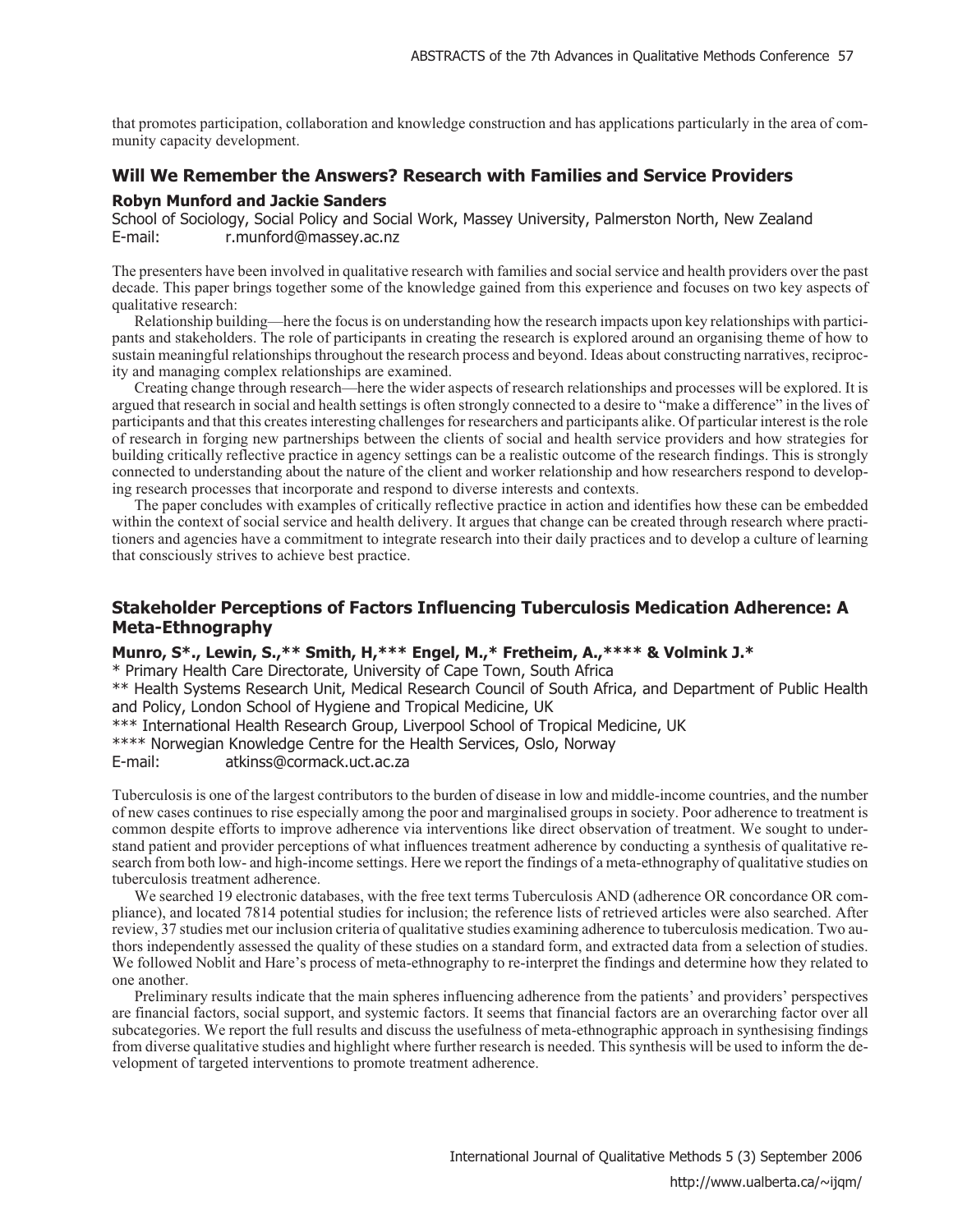# **Generalizations across Cases: A Strategy for Qualitative Researchers to Handle Voluminous Amount of Data**

## **Rajendran Nagappan, Nagendralingan Ratnavadivel, Noor Shah b. Saad, Idris b. Mohd Radzi, Sopia bt. Md. Yassin, and Lim Chong Hin**

Sultan Idris University of Education, Malaysia E-mail: nsrajendran@upsi.edu.my

Successful teachers tend to be those who are able to use a range of teaching strategies and who use a range of interaction styles, rather than a single, rigid approach. Strong research support has linked student learning to variables such as teacher clarity, enthusiasm, task-oriented behaviour, variability of lesson approaches, and student opportunity to learn criterion material (Darling-Hammond, 2000). This research focused on, among other aspects, how teachers make pedagogical decisions in classrooms. Selected teachers teaching Malay Language, English Language, Mathematics, Science and History in secondary schools in Malaysia were involved in this study. This research used both qualitative and quantitative methods for data collection and analysis. The focus of this paper will be on the procedures employed by researchers to handle the voluminous amount of data collected for this research. For the phase two of the study, data were collected through interviews, observations of teachers teaching five different school subjects and the narratives written by them. There were an average of twenty teachers for each subject providing qualitative data through interviews, observations and narratives. In total, there were almost 100 teachers who provided the researchers with voluminous amount of data. Inductive analysis procedures were employed to analyze the data. The outline began with a search for regularities—things that happened frequently with groups of people. Patterns and regularities were then transformed into categories into which subsequent items were sorted. These categories or patterns were discovered from the data. Generalizations were made across cases, that is, cases within the same school subject, and also cases across school subject. What could one possibly learn from such an approach? Very often qualitative researchers end up with voluminous amount of data. With no set or rigid procedures to analyze and interpret data, it is the researcher who needs to thoroughly understand the data and develop categories or themes which emerge from the data itself as a guide to analyze the data.

# **Breathing New Life into Old Bodies of Knowledge: Physiotherapy and New Regimes of Respiratory Practice**

#### **David Nicholls**

School of Physiotherapy, Auckland University of Technology, Auckland, New Zealand E-mail: david.nicholls@aut.ac.nz

Physiotherapists have been treating people with respiratory disorders since World War I. Until recently, this has involved the assessment and treatment of established medical and surgical conditions. In the last ten years a small number of specialist practitioners have pioneered the treatment of a new kind of problem; that of Breathing Pattern Disorders (BPDs).

BPDs are a syndrome of symptoms associated most commonly with disorders of the sympathetic nervous system. They have been reported across age groups and cultures but predominate in European, working age men and women of the professional classes.

BPDs, by another name, have been seen before however. Indeed the history of "overwork" conditions, neurasthenia, railway spine, etc. goes back at least to the mid-1850s and most especially the rest-cure methods of Dr Silas Weir Mitchell.

The methods that Weir Mitchell pioneered are significant not only because of their function as an oppressive form of restraint, but also because they were the primary form of treatment pioneered by early physiotherapists who were seeking to establish themselves within orthodox health care.

Drawing on data from a PhD study into physiotherapy as a disciplinary regime, this paper explores the reasons why respiratory physiotherapists are once again turning to nervous disorders and the management of work stress. I hypothesise that physiotherapists are utilising BPDs as a vehicle to explore new territories outside of conventional, orthodox health care practice—responding to a shift in the nature of contemporary health care from traditional binaries of health and illness and towards risk and responsibilisation.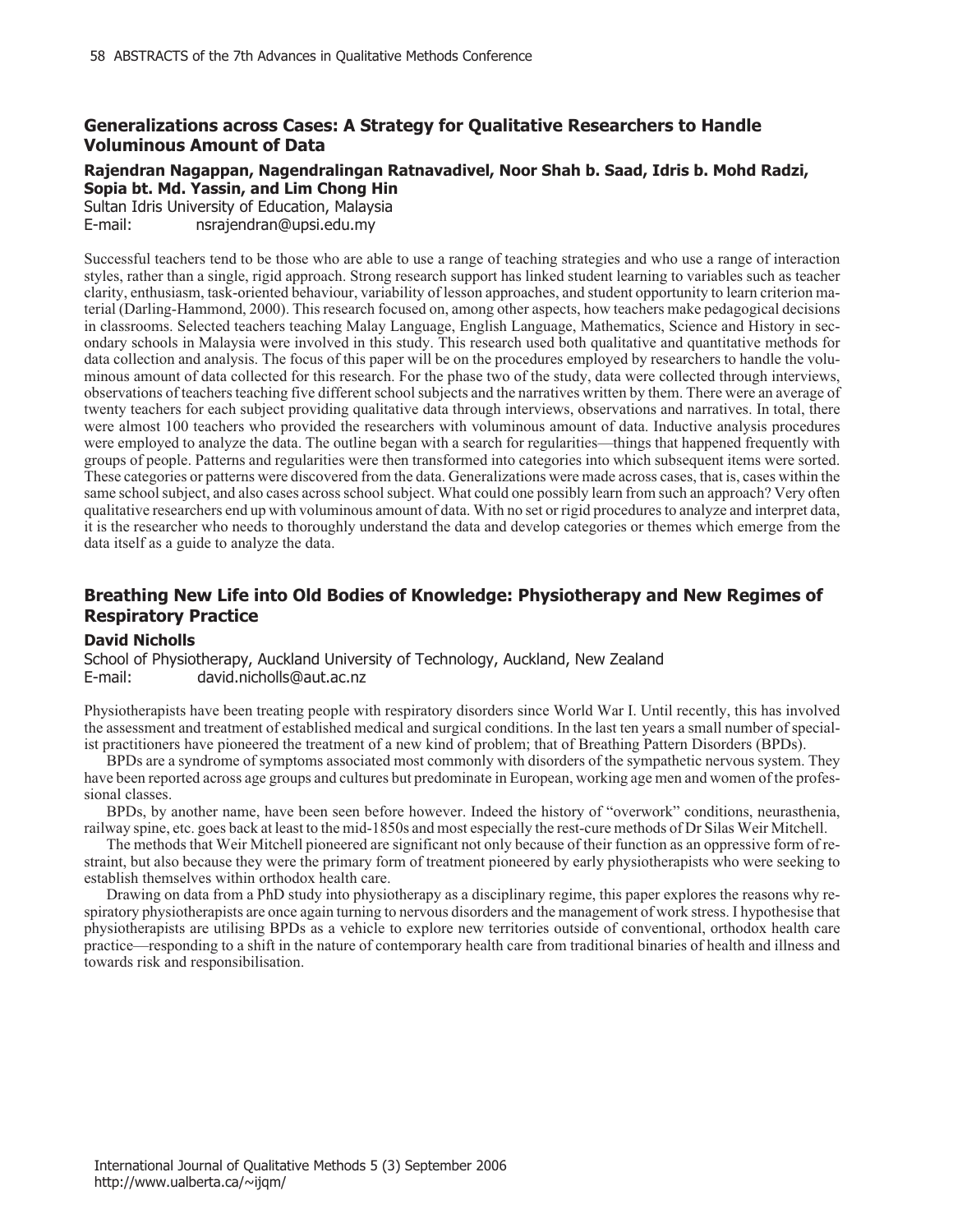## **A Pregnant Pause: Drugs and Having Babies**

#### **Michelle Noakes**

Australian Catholic University, St Patrick's Campus, Melbourne, Vic, Australia E-mail: fourdragon@iprimus.com.au

Mood swings, unpredictable behaviour, itinerant, pregnant and nursing a chemical dependency, make for a melting pot of human emotions. And it's into this melting pot, I delve to meet the challenges of this research project. I am a third year PhD student; this study explores the effectiveness of the obstetric, emotional and allied health requirements of chemically dependent pregnant women who attend the Transitions Clinic at the Mercy Hospital for Women, Heidelberg, Victoria. The women are aged between 18 and 35 and may be addicted to heroin, cocaine, marijuana, recreational and party drugs.

Collecting data from this cohort of vulnerable women is fraught with ethical dilemmas. Does mandatory reporting legislation apply in the research setting, and if it does, how does that impinge on the confidentiality the women are promised when they agreed to take part in the study? And what of the ethics of interviewing these participants when they are under the influence of hard drugs? How does the researcher handle the issue of informed consent when it appears anything but, (especially when she has a legal qualification)? Where does the researcher "stand" when a participant confesses to lying to a government agency? And when the participant keeps an interview appointment, but is nursing a broken wrist that she is attempting to hide. Do you proffer assistance or, mindful of her dignity, proceed with the interview?

I have found that the role of researcher/friend can become blurred: I have, from-time-to-time, acted in the role of confidante, counsellor, social worker, mother and nurse, as well as a critic of porn films.

The research design is by way of a critical ethnography with a feminist perspective underpinning the theoretical framework of the study. The aim of a feminist approach is to develop a trusting, confidential, comfortable and non-judgmental environment, promoting open reciprocal interactions between the researcher and the participants, where the perspectives of the women are afforded primacy.

## **Dilemmas in Designing and Implementing Qualitative Research**

#### **Joy Notter**

Academic Enquiry Support Unit, Faculty of Health, University of Central England, Birmingham, UK, and Saxion Universities of Applied Science

E-mail: joy.notter@uce.ac.uk

Qualitative research poses both theoretical and practical dilemmas, with the difficulty of trying to capture real thought and feelings well documented. Interviews are much more than the spoken word, providing insights into meaning through voice, gesture, eye contact and silence Recognition of such unspoken codes can, if the researcher is able to interpret them, increase reflexivity and deepen the focus of the study. Accepted explanations and justifications may be concealing as much as they are revealing, and it is only by seeing and using the signs given that the real essence, the most irreducible and unchanging elements can be uncovered.

However, researchers may avoid such recognition because unexpected elements of subjectivity can appear threatening to established theories and/or the researchers own perceptions. Then too, the researcher has an identity and persona developed from their past and current experiences. How they present and portray themselves will impact on the interviewee in a manner that cannot be ignored. Inevitably they will be seen as representatives of the aims of the study, as part of, not separate from issues under discussion. Just as public and private accounts differ, particularly regarding emotive and sensitive issues, so, the relationship that develops in an interview setting will lead to conscious or unconscious editing of what is shared. Even where the individual makes every effort to share what they believe to be the totality of the phenomena, descriptions inevitably include improvisation, change, contradiction (may be unconscious), ambiguity and hidden or overt vulnerability. Thus reports become, the product of multiple and possibly contradictory discourses, with an element of re-invention every time discourse occurs.

This paper uses examples from completed research to explore these issues and suggest ways in which potential problems can be avoided, minimised or translated into positive attributes.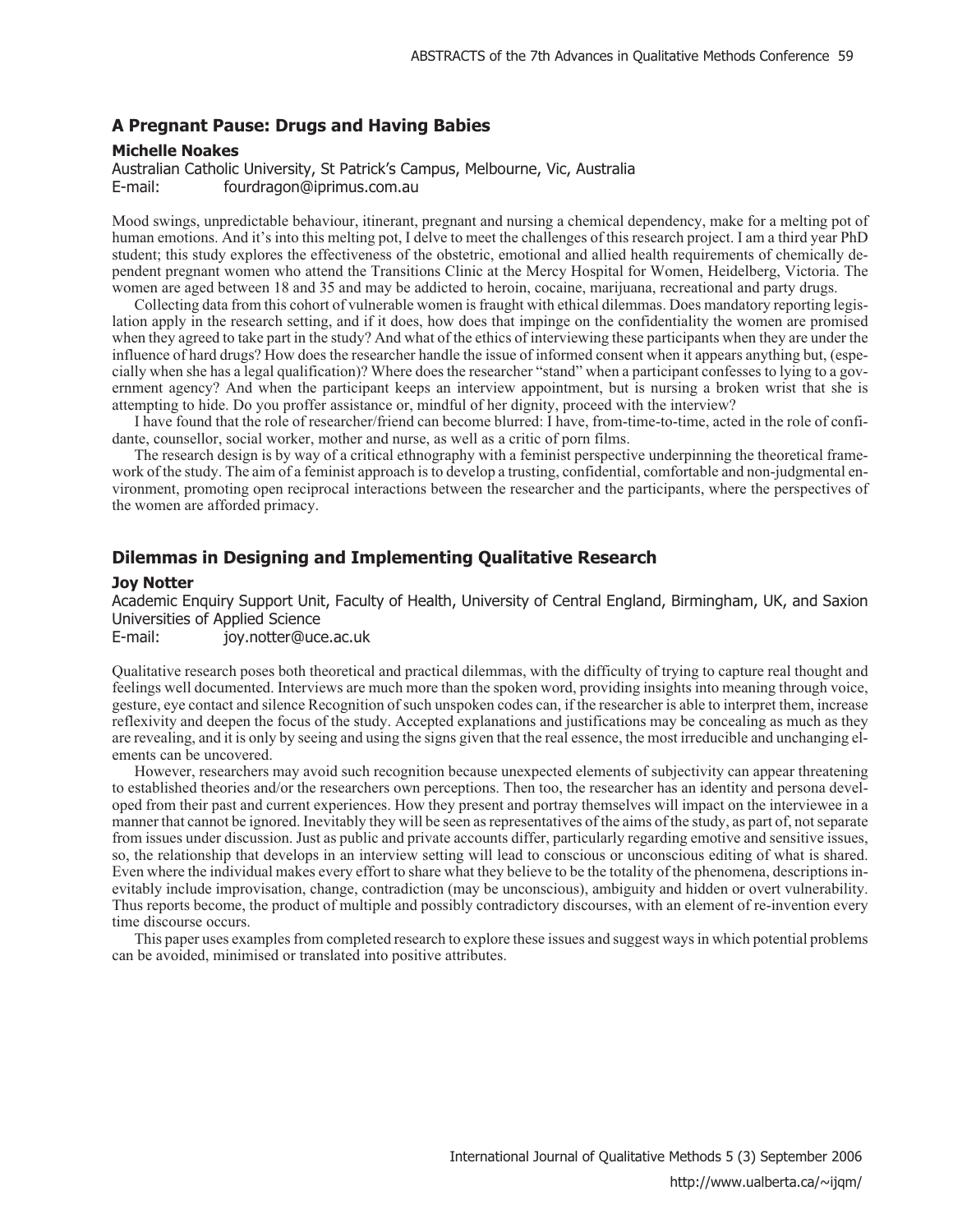## **"Case study"—the Weak Relation of Research?**

#### **Karen Ousey**

Department of Nursing, University of Huddersfield, Huddersfield, UK E-mail: k.j.ousey@hud.ac.uk

This paper will discuss the use of case study as an approach to undertaking a piece of research exploring the socialisation of pre-registration student nurses in clinical placement areas. The case study approach was chosen as it most effectively represented the participants and the fieldwork areas that were used with the work being primarily focused upon the education and training of nursing students.

The study integrated the concepts of a social group study whereby the occupational groups of student nurses and qualified practitioners were observed and interviewed. The study of organisations and institutions was also used in the context that the information being collected related to the education and training of student nurses in the academic and clinical areas. Furthermore, events, roles and relationships were studied, as the focus was on boundaries student nurses have to overcome in their quest to socialise into their clinical roles and learn to be a real nurse.

Bromley (1986) maintained that the individual case study or situation analysis is the bedrock of scientific investigation with Valsiner (1986) arguing that the study of individual cases has always been the major (albeit often unrecognised) strategy in the advancement of knowledge about human beings. It would be reasonable to conclude that the work undertaken for this study was a form of enquiry that took place at a particular time, in a particular place with particular people. As such we can safely say that it was indeed a case study that used more than one method of data collection and did indeed present the views and personal experiences of the participants. It would be most difficult to replicate these findings, yet the premise and principles of the study could be used in further studies with different participants.

## **Glimpsing the Future of Acute Psychiatric/Mental Health Nursing Care through Critical Ethnographic Research?**

#### **Christine Palmer**

University of South Australia, Adelaide, SA, Australia E-mail: ChristineandJade@hotmail.com

Despite increasing consumer activity and inclusion in planning mental health services, the evidence supports the view that acute inpatient psychiatric care is not meeting the needs of those consumers. What is responsible for psychiatric inpatient care being viewed in this way? Is this any different from what was happening in the past? What role does mental health nursing play? What factors have and continue to influence psychiatric inpatient nursing care today? And once these factors are revealed, is it possible to change psychiatric nursing practice into something that meets the needs of both nurses and people in care while simultaneously gaining the necessary social and political approval?

There is a tendency to hold nursing staff responsible for the felt inadequacies of acute psychiatric inpatient care. Is this because of something that nurses do or something that they don't do? Are these problems with acute inpatient care the burden of nurses alone? Indeed, are nurses responsible for these problems at all? Are greater forces at work that cause nurses to practice as they do? Or are nurses once again the convenient scapegoats because they are unable to defend themselves in an environment where they have less power than other players?

Many of the factors that influence our practice are so much a part of the fabric of our social world that they are essentially invisible to us. It is only once we become aware or conscious of those factors that we might be in a position to first challenge them, and eventually, to change the way we respond to them. Developing a conscious awareness is fundamental to changing the status quo. It is through social critique that the surface veneer of reality is peeled back and the underlying causes and conditions revealed. So why is acute mental health nursing custodial generally rather than therapeutically based on a recovery-oriented and caring approach?

A critical lens will be applied to data gathered through traditional ethnographic methods of data collection: participant observation, individual interview and documentation review. Critical theory takes as its starting point the assumption that oppression exists. This research aims to expose the injustices that persist and continue to shape acute mental health nursing practice in ways that are unsatisfying for both nurses and people in care.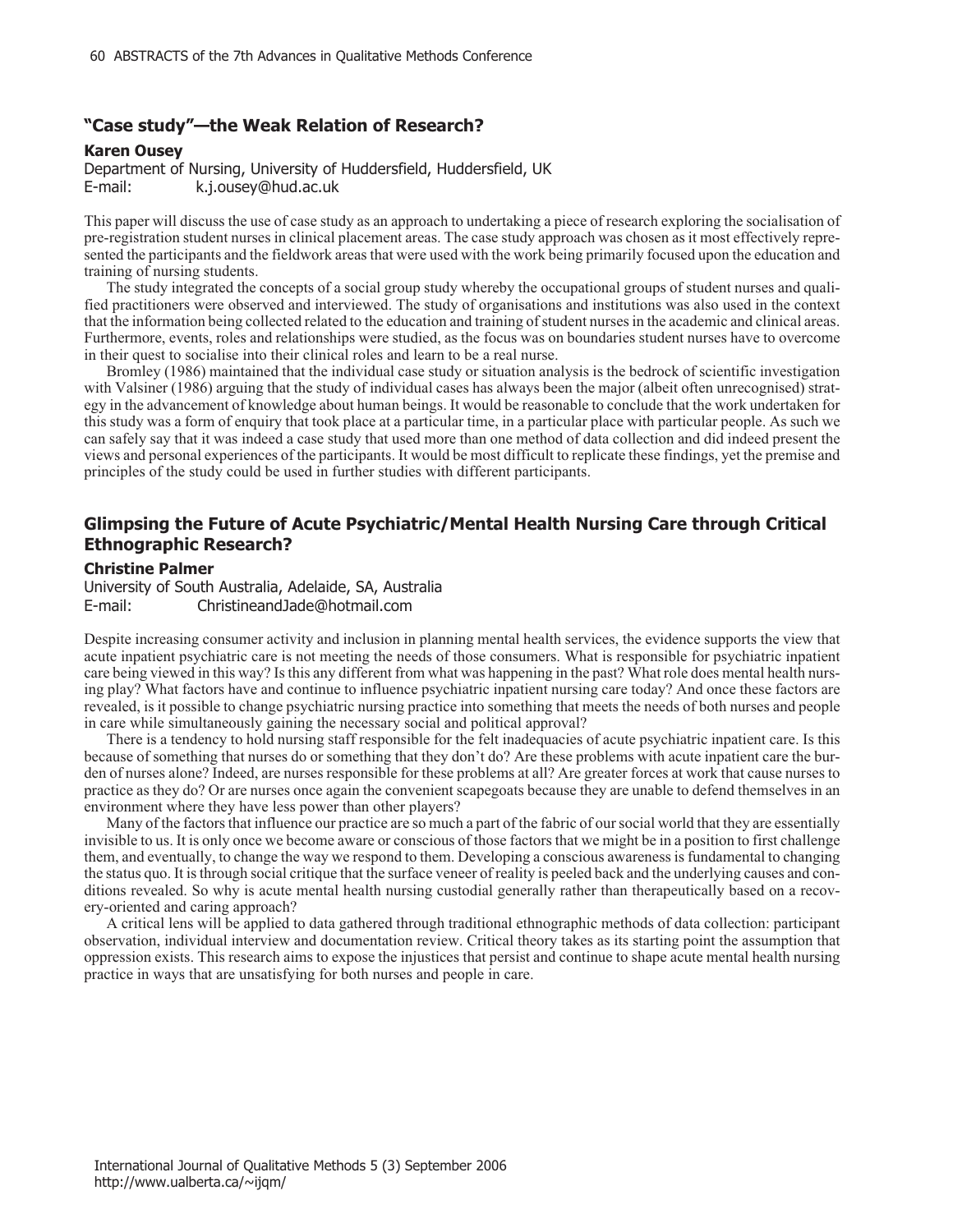# **More Than Local Colour: Using the World Café for Qualitative Participatory Evaluation**

#### **Barbara Pamphilon, Chris Chevalier and Barbara Chevalier**

Division of Communication and Education, School of Education and Community Studies, University of Canberra, ACT, Australia

E-mail: barbara.pamphilon@canberra.edu.au

Qualitative research has increasingly focused on research relationships and issues of voice, identity and power. However, there appears to have been little transfer of these lessons to evaluation praxis, which continues to privilege the evaluator. This paper will draw on a number of evaluation projects in developing countries and in Australia in which the researchers used the World Café technique to develop a participatory and facilitative model that places participants' knowledge and perspectives at the centre.

This model enabled the participants to name their issues, share and clarify their own perspectives and analyse the data together. The role of the researcher becomes that of facilitator as the participants engage in dialogue on the evaluation questions that hold the most meaning for them. The process addresses a number of "ethics of practice" issues including moving beyond the simplistic insider / outside dichotomy; imbalances between researcher and participants; practical and epistemological issues in cross-cultural settings and different languages as well as issues of reflexivity and interpretive authority. We will illustrate how this model enables evaluators to harness the power of participatory qualitative practice rather than extractive data collection or tokenistic use of qualitative data to add colour and/or credibility to their work.

# **Teaching Undergraduate and Postgraduate Research Methods**

#### **Janice Pascal and Grace Brown**

La Trobe University, Bendigo, Victoria, Australia E-mail: j.pascal@latrobe.edu.au

In this paper we discuss teaching research methods within a developmental sequence. This paper commences with an exploration of ontology, epistemology and methodology of research methods and their relevance to undergraduate learning. We suggest it is important for students to understand the embedded assumptions within a diversity of research traditions. The developmental sequence of "philosophy then methods" is translated into student-centred learning that involves facilitating critical thinking in year 2 and implementing research design in year 3 within an undergraduate Bachelor of Social Work (BSW). We then discuss ways in which these philosophical underpinnings are translated into an experiential pedagogy. These learning techniques include practice relevant case studies, developing research proposals, and data analysis laboratories.

Both "pure" and "applied" methodology and methods is foundational for research education. We continue our developmental sequence with the discussion of becoming an independent postgraduate researcher, with a deeper/critical/analysis/synthesis/ understanding of research philosophy, methods and application. We suggest that in applied fields, such as social work, nursing and public health it is both the "doing" (methods) and the understanding (methodology) of the research process that provides the possibility for enhancing professional practice.

Thereby, this paper presents an outline of our critically reflective teaching process as we move between implications for social work practice, teaching research methods and knowledge development.

# **Using Critical Action Research to Facilitate Collaborative Practice in Health Care**

#### **Margo Paterson,\* Ann Patteson,\*\* Jennifer Medves,\*\*\* Corinne Schroder,\*\*\*\* and Sarita Verma\*\*\*\*\***

\* Occupational Therapy Program, School of Rehabilitation Therapy, Queen's University, Kingston, Ontario, Canada

\*\* QUIPPED Project, Queen's University, Kingston, Ontario, Canada

\*\*\* School of Nursing, Queen's University, Kingston, Ontario, Canada

\*\*\*\* Departments of Oncology & Family Medicine, Queen's University, Kingston, Ontario, Canada

\*\*\*\*\* Postgraduate Medical Education, University of Toronto, Ontario, Canada

E-mail: patersoM@post.queensu.ca

The purpose of this oral presentation is to describe how a Canadian action research project is facilitating an inter-professional educational environment to promote collaborative patient-centred care. This action research is being carried out within the critical paradigm with funding of \$1.2 million from the federal government. Action research involves the examination by agents of their own situations for better understanding and problem-solving (Patton, 2002). The critical paradigm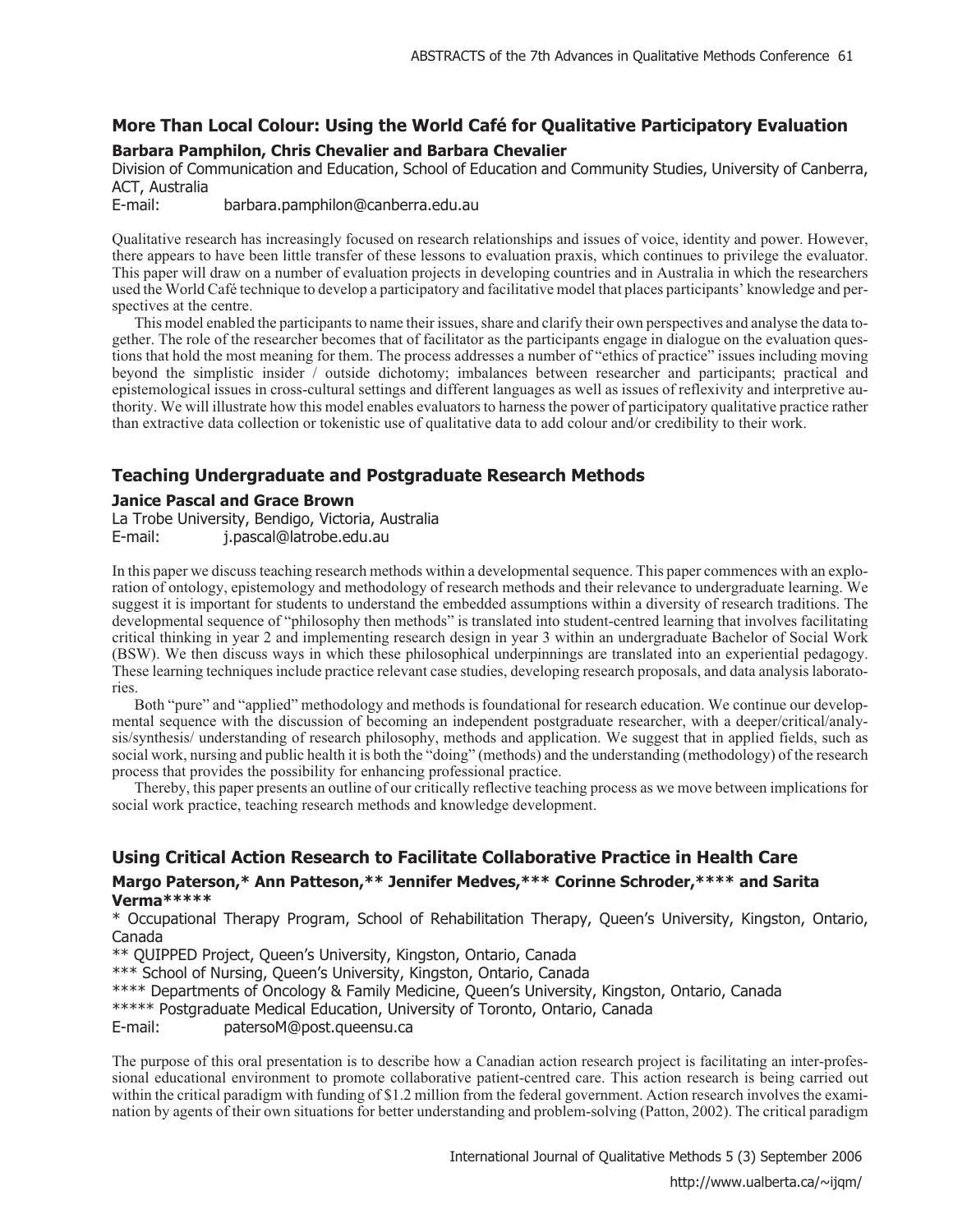"enlightens the change process by promoting understanding about how to transform current structures, relationships and conditions which constrain and reform" (Higgs, 2001, p. 49). Participants in this qualitative research project include university educators, patients and learners at the pre- and post- licensure levels from many disciplines including nursing, occupational therapy, medicine, physical therapy, X-ray technology, pharmacy and theology among others. The research approach includes: the establishment of an infrastructure to support inter-professional education, the delivery of educational sessions to educators to develop teaching of inter-professional collaborative practice, the development of clinical opportunities for learners where collaborative practice is modelled, the alignment of pre-licensure programs to mesh inter-professional learning opportunities throughout the curriculum, and the establishment of a network of patients as educators for health professionals. Examples will be provided of how we are developing an education program that is more integrated and patient/learner centred. The evaluation of the research project includes: a needs assessment of patient and learners, the effectiveness of existing initiatives, surveys, interviews, and focus groups for learners, educators, patients, clinical partners and administrators. Pre- and post-activity evaluation will assess the efficacy of activities, changes in knowledge, attitudes and beliefs, and determine educational advances. The expected outcome is the development of inter-professional models of education that enhance the ability of learners to practice patient-centred collaborative practice and the creation of a foundation for learning to practice in a socially accountable way.

Higgs, J. (2001). Charting standpoints in qualitative research. In H. Byrne-Armstrong, J. Higgs, & D. Horsfall, D. (Eds.) Critical Moments in Qualitative Research (pp. 44-67). Oxford: Butterworth-Heinemann. Patton, M. (2002). Qualitative research and evaluation methods (3rd ed.). Thousand Oaks, CA: Sage

# **A Good Mother: A Discursive Analysis of Breastfeeding and Health Promotion**

## **Debbie Payne**

Centre for Midwifery & Women's Health Research, Faculty of Health & Environmental Sciences, Auckland University of Technology, Auckland, New Zealand

E-mail: Debbie.payne@aut.ac.nz

Increasingly mothers are returning to work within twelve months of giving birth. At the same time, the short term and long term benefits of breastfeeding are becoming more recognised. This is evident in the slogan "Breast is best" that is often seen in health media. The World Health Organisation has recommended that infants be exclusively breastfed for the first six months and then breastfed until two years of age. The subject of the paper is derived from a qualitative study which explored women's decisions regarding returning to work and feeding their infants. 30 women who had given birth within the last two years were interviewed and asked to identify and discuss the factors that had influenced their decision about returning to work and how best to feed their baby. In analysing the transcripts one theme that became evident was the discursive construction of breastfeeding as a health promotion practice. This paper identifies and explores the subjectivities, technologies of power and practices articulated by the women when positioning themselves in this discourse.

# **THE BODY AS FOCUS OF CARE IN NURSING: To Care for the Body of a Confused Elderly Person, A Means or A Goal?**

## **Maria dos Anjos Pereira Lopes**

Nursing College in Lisbon, Portugal E-mail: mipereiralopes@hotmail.com

This is a qualitative research study in the area of nursing knowledge, with the following guideline: to understand the procedures used by nurses when interacting with a confused elderly person during caring in hospital.

Specific goals:

- To understand the way nurses approach the confused elderly person's restless bodies and explain their behaviour.
- To analyse the strategy that nurses use to respect the confused elderly person dignity during care.
- To emphasise the knowledge shown by nurses when they interact with the confused elderly person in caring.

I started from the assumption that caring the body of a confused elderly person with a good quality level, asks for a clarification of nursing care idea, for an understanding of the ideas of body, body control and for an understanding of the interference of the hospital environment in nursing care practices. As the quality level of given care is the result of all these factors, a question can be raised: which natures have the interactions between the nurse and the confused elderly person's body during care in a hospital environment?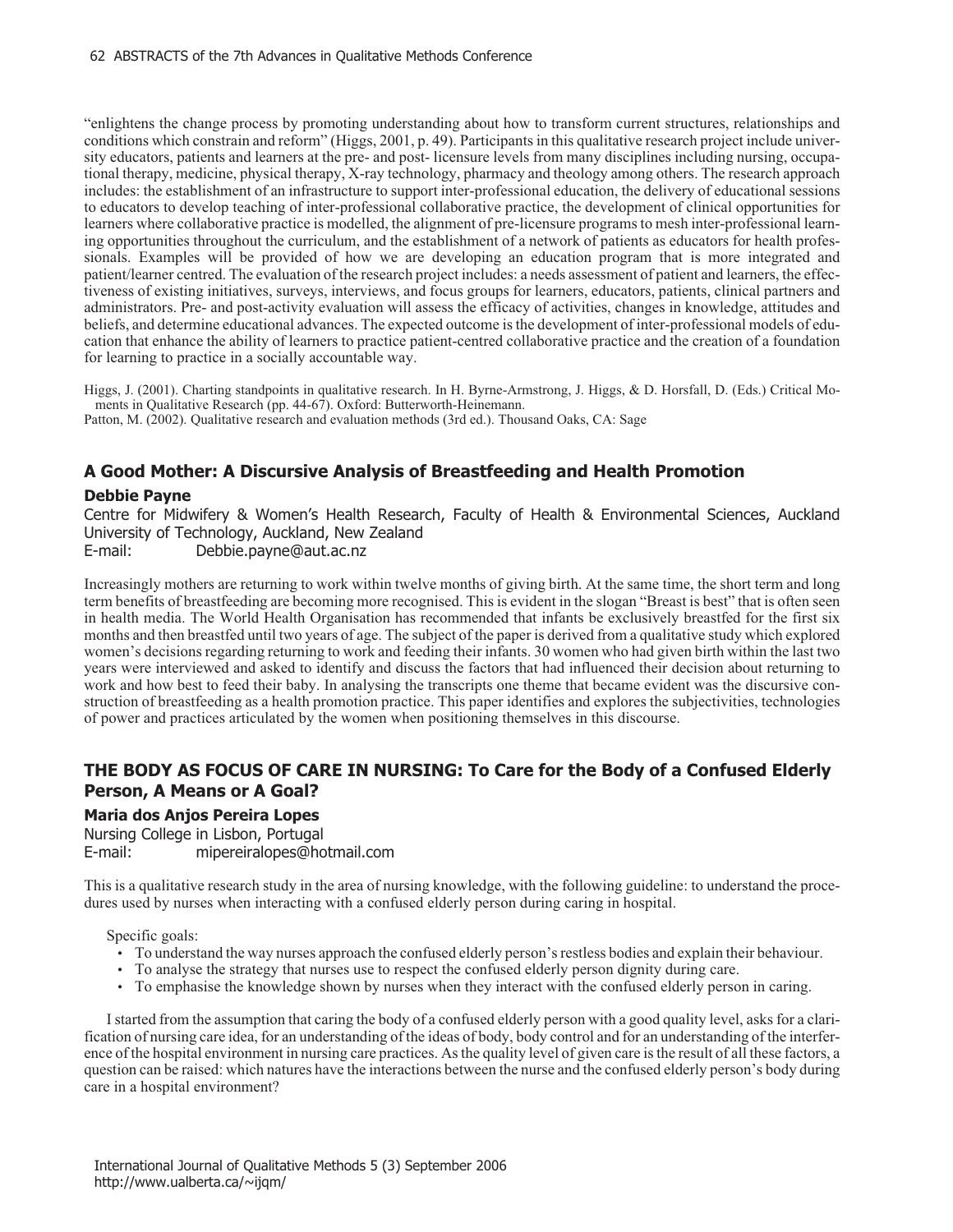I used the grounded theory method (Strauss and Corbin, 1998). For one and a half-year I used the participant observation technique in a trauma internment unit. I registered thirty observation moments of care to elderly persons who where classified by the nurses as confused. Further, I added to the sample fifteen formal interviews to nurses working in the same hospital. These nurses are seen as experts in this area of knowledge and belong to the staff of medicine, surgery and neurosurgery units. To complete the sample I conducted a formal interview with a nurse from a different hospital who has a vast experience of working with adults, children and young people suffering from serious cognitive impairment.

For data analysis I used the constant comparison method technique that is recommended by the authors mentioned above.

Main findings: nurses succeed in changing the confused elderly person from an unwanted client into an appreciated person. Delirium situations are the most demanding ones.

I identified the following key concepts:

- 1. Approaching/(nearing) must be a special way of coming up to the confused person. It should always be seen as if it was the first time and thus, be carefully prepared.
- 2. The nurse's body can be used as a therapeutic agent. His self-control, his personal qualities and his knowledge merge into a very personal way of acting.
- 3. Caring the confused elderly person's body is the mediator to the wholeness of the self. To mobilise the elderly person body's habitus, to personalise care, to protect from threat lead to an ingenious and complex interaction.

As a result of care the patient becomes restful and, at the same time he turns into a skilful actor. To be recognised by the patient is a very important success for the nurse. But failure is a common result, although the investment is very big.

I discuss the findings emphasising the relevance of spending time as a structuring component of caring, as far as the care to the body of the confused elderly person as a way to make easy to restore the wholeness of the self of the person.

## **Grounded Theory: An Act of Faith? Experience of a "Minus Mentor" Researcher**

#### **Sanjeewa Perera and Tricia Vilkinas**

International Centre for Management and Organizational Effectiveness, School of Management, University of South Australia, Adelaide, SA, Australia

E-mail: sanjeewa.perera@postgrads.unisa.edu.au

The erosion of grounded theory through misuse, misinterpretation and issues that confront novice researchers has attracted attention in the recent literature. Experienced mentoring has been suggested as a possible resolution to these issues. However sourcing such a mentor is difficult, especially in certain disciplines i.e. business and management.

This paper shows that grounded theory attracts a "distinctive" kind of researcher and argues for the need to establish the congruency of the researcher's world view, research objectives, temperament and skills with grounded theory in "minus mentor" situations. It proposes a process of self reflection early in the research journey. A study in the hospitality industry is used to illustrate the process.

The paper argues that establishing congruency of researcher's world view and grounded theory requires abandoning the search for "correct" grounded theory and confidently exploiting its ability to enrich several theoretical perspectives. It details how this congruency guides the researcher through the quagmire of several versions/interpretations and abundant "how to do" literature. It then illustrates that researchers who are congruent with the methodology leave aside "get it right anxiety" and review functionalist literature for methods that serve generation of grounded theory aligned to research objectives.

The paper posits that the methodology's ability to marry almost dichotomous matters is its attraction to practitioner/ researchers and emphasises the need to establish congruency of the researcher's temperament and skills with dialectic components of grounded theory i.e. induction/ deduction, creativity/systematic procedures, theory/practice among others.

Finally, it illustrates the delayed and experiential learning curve of grounded theory as creating confusion and frustration against a backdrop of speedy completions. It shows how establishing congruency boosts researcher confidence, prompting researchers to redesign conventional research calendars and "just do it." An act of faith!

The paper concludes that early establishment of congruency with grounded theory assists novice researchers in "minus mentor" situations.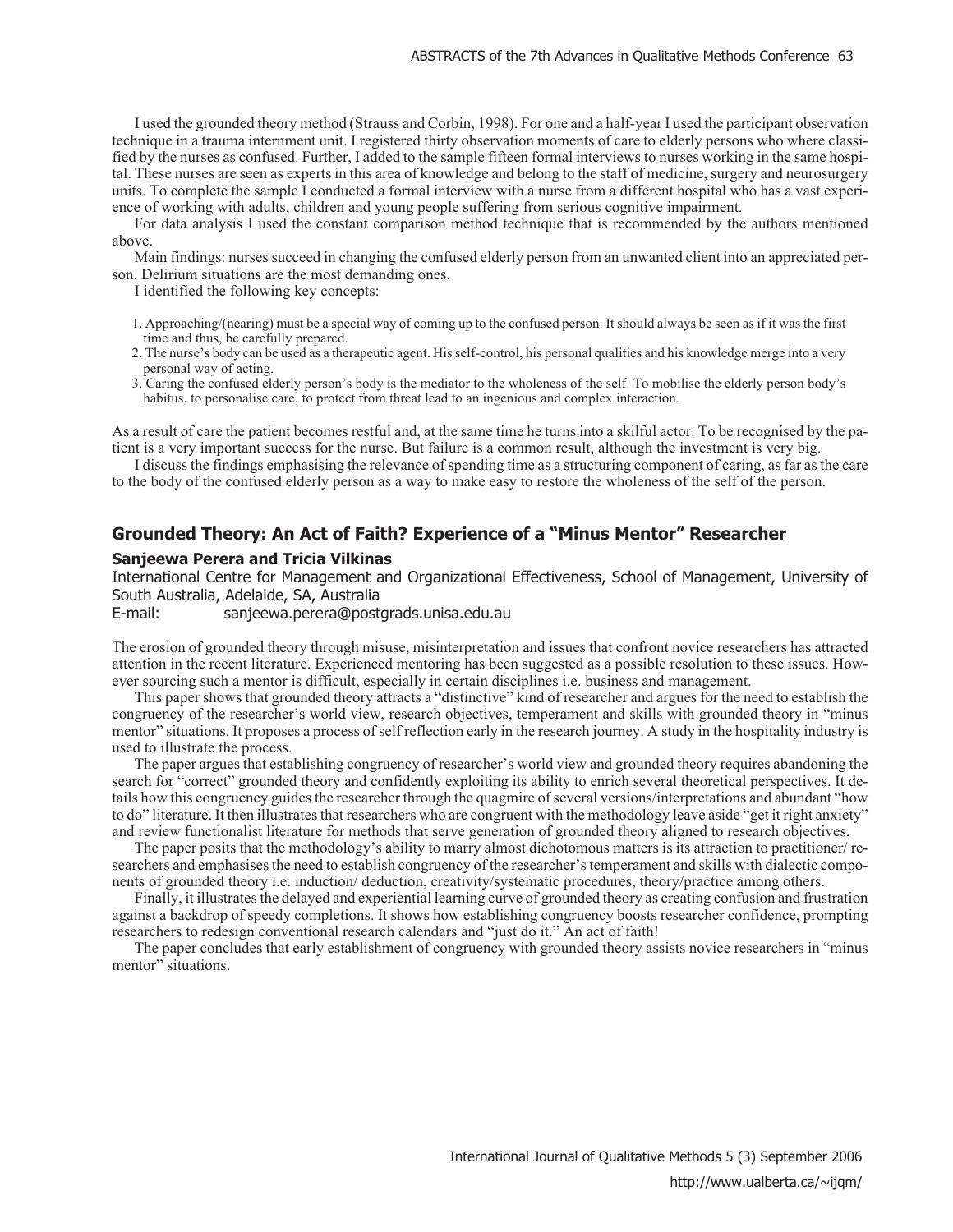# **Researching Sex: Getting our Hands Dirty**

## **Maria Péréz y Péréz\* and Tony Stanley\*\***

\* School of Social Work and Human Services, University of Canterbury, Christchurch, New Zealand \*\* School of Community Studies, Christchurch Polytechnic Institute of Technology, Christchurch, New Zealand E-mail: maria-victoria.perez-y-perez@canterbury.ac.nz stanleyt@cpit.ac.nz

Research is a powerful and strategic device that social workers can use to advocate for clients, and this significantly contributes to the profession's social change agenda. However, though research is deemed to be a core social work activity, function and role (NZASW., 1993), it remains an activity that is given little priority by practitioners. This paper is our response to the limited qualitative research experiences available in Aotearoa/ New Zealand of two "hard to reach" groups of social work clients: HIV positive sexually active men, and female adult sex workers. As researchers, we entered the "worlds" of our research participants, and this article makes available our experiences of qualitative and ethnographic research. Further, avoiding the standard "clipboard" and tape recorder "sitting across the table," we entered the fields of research to consider the particular meanings held by the people we talked to. We didn't quite "get into bed" with our participants, yet unlike the studies we had reviewed and methodological pathways available to us, we entered the homes, bedrooms, and private sex spaces of the participants we spent time with. It was this "entering" and "following" particular stories about condoms, lubricant, medication bottles, prescriptions, towels, and sex toys that facilitated rich and meaningful qualitative data. Importantly, these personal "things" become social tools, and the associated meanings held by participants were crucial to the research findings we both concluded. Our methodological pathways are presented in this paper to argue that the private spaces of sexual action, and the various "things" found within these environments, can be accessed ethically, to assist social work understandings about the particular sets of sexual and social issues confronting these "hard to reach" populations.

# **Developing Teacher Education in German Universities: New Ways for the Practical Study Courses in Schools**

#### **Markus Peschel**

Didaktik of Physics , Fakultät Physics, University Duisburg-Essen, Germany E-mail: markus.peschel@uni-duisburg-essen.de

Starting with a brief description of the present teacher Education in Germany, I would like to present my plan for a further development of the practical study courses..

In Germany, Teacher education is merely divided in 3 phases.

- 1. Phase one contains lectures, seminars and practical study courses at Universities. The focus lies on facts and theories of the given domain, e.g. physics, pedagogic or chemistry. The duration is varying between 3 and 5 years, depending on the aimed level (e.g. K-9, K-12...).
- 2. Phase two is the "Referendariat" (comparable to the "Temporary" in US Schooling System) where the Students work as trainees in school service. Supervision of the trainee is shared between mentors of the School and Teacher Trainer of a government agency, called "Studienseminar." The "Studienseminar" is responsible for the Certification of the teacher. The duration is 1½ - 2 years. With certain certifications of teacher experience, a half year may be credited.
- 3. Phase 3: Special teacher training centers provide certified teachers with on-the-job training and additional courses. A special focus is on the 2 years following up the certification.

Up to now, these 3 phases are not interconnected. Nearly no crossovers exist, and the staff of the different teacher education institutions are qualified in very distinctive ways. Cooperations, if existing, are initiated by personal contacts, bound to the persons and have temporary character.

That's where the concept of our study sets in:

In a pilot project, starting 2006, the duration of the practical study courses at Universities are extended from currently 6 towards 10 weeks. In the nearer future, even an extension towards the duration of an entire semester is under consideration, where students work for the most part of their time at schools and are cooperatively supervised by university lecturers and the experienced teachers.

The students work as assistant teachers and are assigned to class and accompany the pupils during all school activities. The study is focused on science education in elementary school, where a lack of expertise in the staff was detected by

former studies (Peschel 2006).

Our main goal is:

• Fostering the exchange between students, Teachers, university lecturers and Teacher trainers.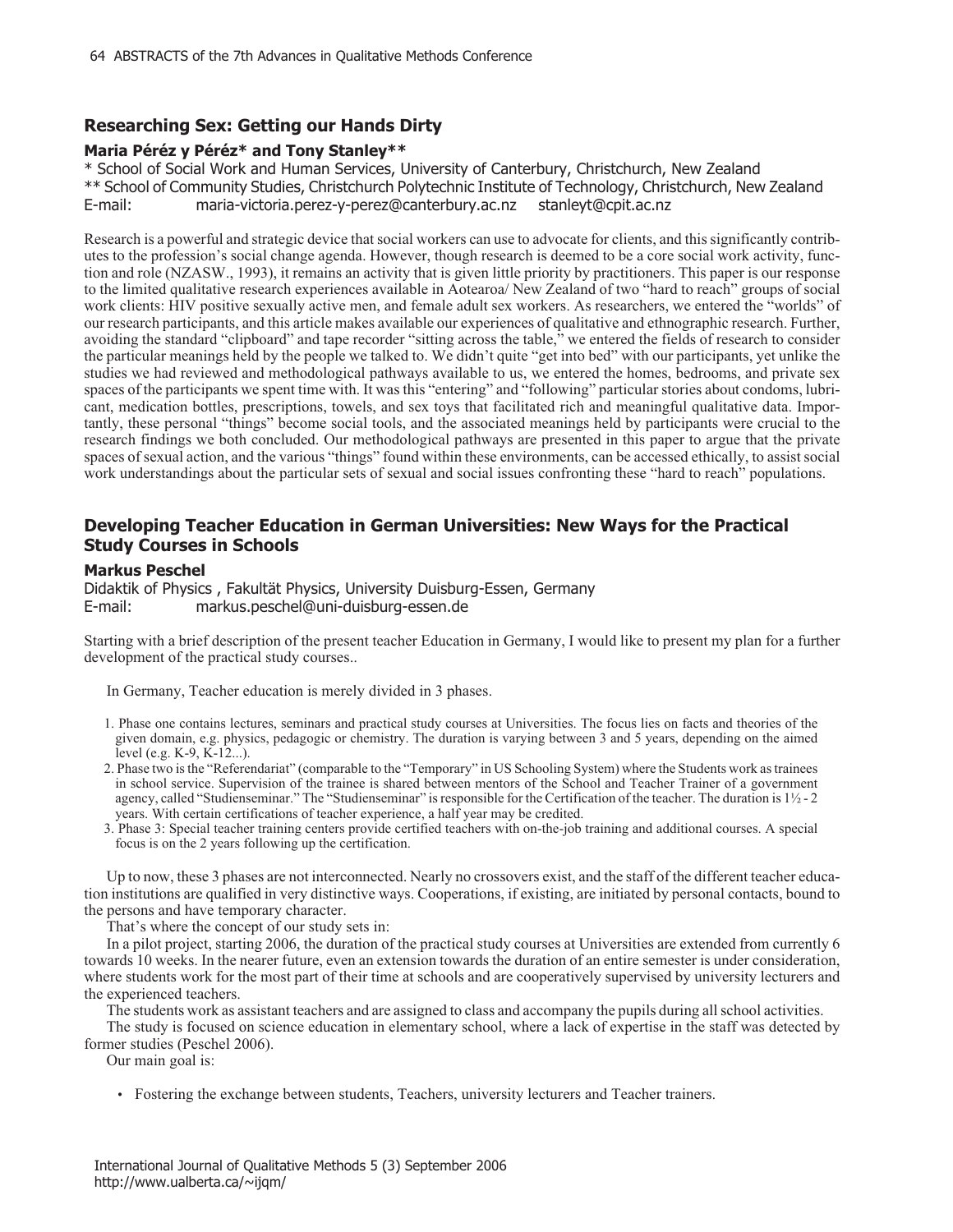• This includes lots of other sub gains and outcomes e.g. training the experienced teachers by students in science and—the other way round—students in field experience.

We present drafts of the planned study design and the aim of a network of cooperation partners throughout the EU.

## **Lived-Experience of Aggression by Educators and Learners in a Secondary School in an Informal Settlement**

## **Marie Poggenpoel and Chris Myburgh**

University of Johannesburg, South Africa E-mail: mpo@edcur.rau.ac.za cphm@edcur.rau.ac.za

Research worldwide indicates that educators and learners experience aggression in the secondary school setting. Newspapers report, that in the past two years in South Africa, numerous incidences of aggression were identified. It became clear that this is a serious problem that needs to researched and addressed. Secondary schools in informal settlements are especially exposed to possible aggression because of the poverty, violence and crime stricken environment. The research questions that arose for this research were: "What are the lived-experience of educators and learners of aggression in a secondary school in an informal settlement?"; and "what could be done to facilitate their mental health?" The objectives of this research project were to explore and describe the experience of educators and learners of aggression in a secondary school in an informal settlement in South Africa and to describe guidelines to facilitate the mental health of involved educators and learners. The research design was qualitative, explorative and descriptive and contextual. Measures to ensure trustworthiness through utilization of the strategies of credibility, transferability, dependability and confirmability were applied. Ethical principles were applied in the research. A purposive sample was taken from secondary school educators and learners in an informal settlement. Data was collected using in depth phenomenological interviews, diaries, naïve sketches, observations and field notes. The central question was "How do you experience aggression in this school?" Tesch's method was used to analyze the data. A consensus discussion was held with an independent coder. Thereafter, the results were recontextualized in the literature. The identified themes from the educators' experiences were: disrespect experienced by educators as aggression; irritation experienced by educators; and reflection of educators experiencing aggression. The identified themes from learners' experience of aggression were: Disrespect experienced by learners from other learners; disrespect experienced by learners to educators; and disrespect from educators experienced by learners. Based on these results guidelines were described to facilitate the mental health of educators and learners.

# **Kaupapa Mäori Research, Supervision and Uncertainty: "What's a Pakeha Fella To Do?"**

#### **Clive Pope**

Department of Sport and Leisure Studies, University of Waikato, Hamilton, New Zealand E-mail cpope@waikato.ac.nz

Over recent years appropriate ways to conduct research with Mäori and within Mäori communities have evolved. In Aotearoa New Zealand we have seen a welcome burgeoning of researchers and graduate students adopting Kaupapa Mäori as a preferred methodology. Grant (2005) has recently described the act of supervision as an uncertain practice marked by a plethora of contradictory and competing discourses. Between such discourses are spaces that Linda Tuhiwai Smith has termed tricky ground. Such a term is pertinent as because it highlights the complexity, uncertainty and shifting nature of not only the ground upon which researchers work, but also the individuals and communities who perform the research, the epistemologies and understandings they hold, the practices they indulge in and the effects such research can have on the participants. As a supervisor working within a institution where Kaupapa Mäori has established a high profile, I have found myself in the role of supervisor to several Mäori students. Furthermore, As a pakeha New Zealander I have in recent years, discovered myself standing on tricky ground, learning and appreciating this methodology and its associated worldview. How can a white, male, middle-class supervisor contribute to the conduct of Kaupapa Mäori and the growth of Mäori graduate students? Such an experience has revealed a different way of knowing, far removed from the 'colonial gaze' that has marked much of my own research. Russell Bishop (1996) has argued that story telling is a culturally appropriate way of empowering participants and I will employ this strategy to share my experiences as a supervisor working on tricky ground.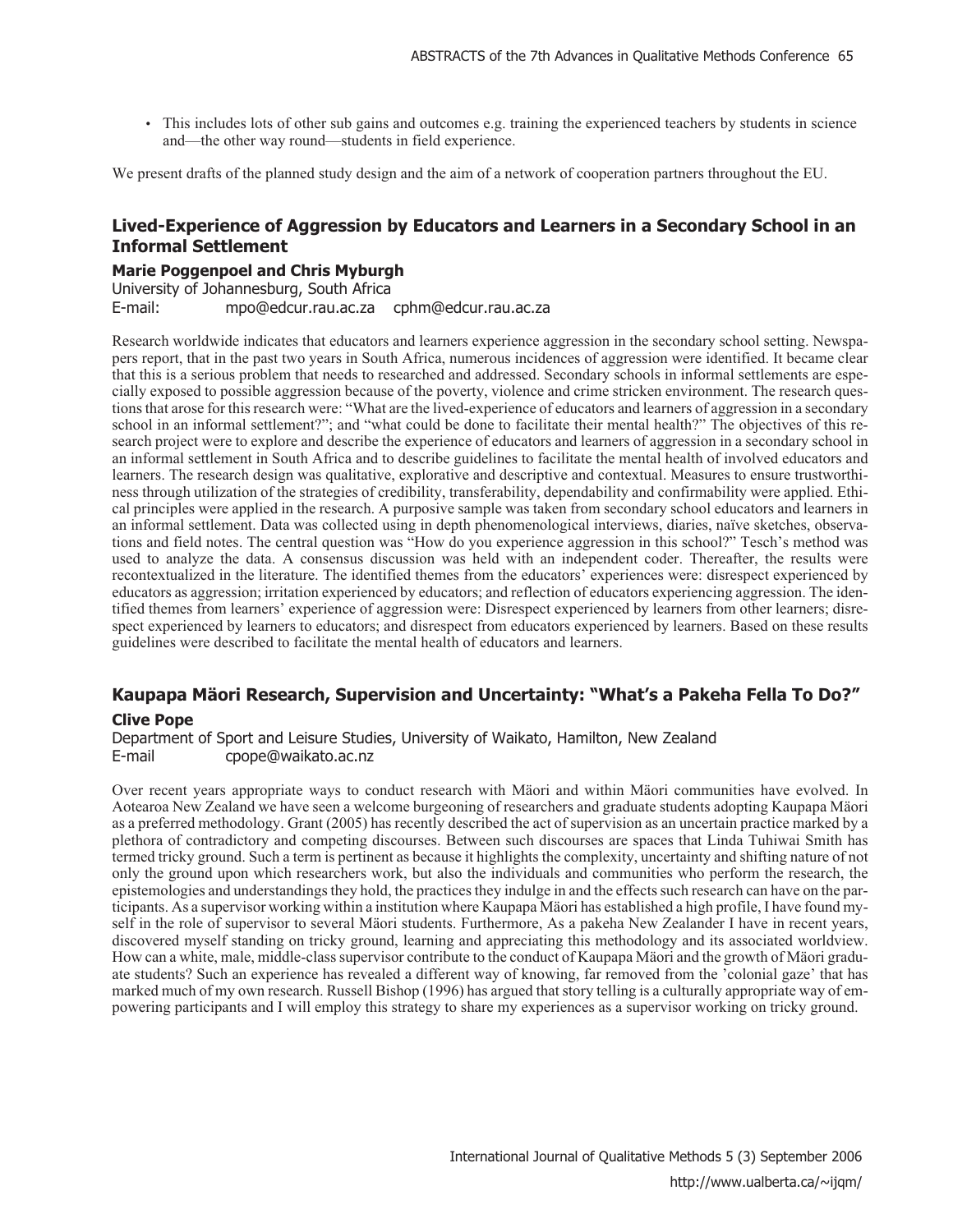# **Working as a Qualitative Research Team: Facing the Challenges Presented in Exploring Australian Families' Experiences Caring for Children with Life Limiting Conditions**

## **Marie-Therese Proctor,\* Michael Stevens,\*\* Sue Nagy,\*\*\* Bruce Lord\*\*\*\*; and Elizabeth O'Riordan\***

\* Oncology Department, The Children's Hospital at Westmead, Sydney, NSW, Australia \*\* The Life Limiting Conditions Project & Oncology Department, The Children's Hospital at Westmead, Sydney, NSW, Australia \*\*\* Nursing & Health Services Research Consortium, University of Technology Sydney, Sydney, NSW, Australia

\*\*\*\* Ambulatory & Emergency; The Children's Hospital at Westmead, Sydney, NSW, Australia

E-mail: MarieP4@chw.edu.au

Undertaking qualitative research within vulnerable populations presents challenges and opportunities for exploring how to gather crucial information ethically, effectively and responsibly, in order to inform and guide the health care management of such populations. Choosing to do research as a team introduces a level of added complexity, as the ideas, experience and research strategies of team members are balanced and negotiated throughout the research process.

An overview is presented of one multi-disciplinary research team's journey in undertaking a qualitative research project exploring families' experiences of caring for a child with a life-limiting condition. Twenty eight families with one or more ill children participated in home based in-depth open ended, audio-taped interviews exploring all aspects of family life. Approximately 100 persons, [mothers, fathers, ill children, well siblings and extended family members], spoke about how the ill child's condition affects family life, at the level of the individual; the nuclear and extended family units.

Information is provided about how the research team decided to address important methodological issues associated with gaining access to, approaching, engaging and interviewing vulnerable families. Issues reviewed include recruitment of family members; managing initial contact; negotiating space/time and preparing for interviews; establishing rapport; informed consent; collecting the stories; care of both the participants and the research interviewer. Data analytical challenges faced by the research team such as managing a "mountain" of data; coding and processing as a research team; negotiating differences within the team, and using qualitative software as a team [NVivo] are also addressed.

While researching as a team can present challenges not faced when researching as an individual, it affords valuable opportunities to review and consider the data gathered from a number of perspectives, potentially offering a level of richness and depth of interpretation of both relevant literature and of the project's data.

# **What's in the Papers? The Role of the Newsprint Media in the Construction of Medicines Information**

#### **Helen Prosser**

Prescribing Research Group, Department of Pharmacology and Therapeutics, University of Liverpool, Liverpool, UK

E-mail: H.Prosser@liv.ac.uk

There is a high prevalence of health issues represented in the newsprint media. It is generally assumed that the media are a powerful mediator of information to the public and that it can shape individual values and expectations and impact on health-related behaviour and patient action. It has also been suggested that media coverage of health challenges medical practice and authority. At the same time, with changes in UK health care policy, there has been a reported wider shift in the conceptualisation of doctor-patient relationships, from a "paternalistic" approach to one in which there is now a strong premium on shared decision-making and patient participation in healthcare.

The aims of this paper are to: a) discuss the representation of prescription medicines in the British newsprint media; b) explore the extent to which the media offer a more challenging view of medicine; c) explore the extent to which the newsprint media contributes to readers' knowledge of medicine and shapes their perceptions of its expectations, benefits and risks. The paper discusses how mixed methods can contribute to a better understanding of the newsprint media's role in the production of medical knowledge.

For six months all articles relating to prescription medicines in a range of widely distributed UK newspapers were collated. Content analysis determined the types and frequency of medicines reported, the evidence cited and the nature of reports. Secondly, discourse analysis explored the use of language, underlying imagery and meanings used to construct representations of prescription medicines. Drawing on interviews with newspaper readers, reception analysis explored individuals' use and views of media health coverage, and their overall perceptions, expectations and experiences of medicine. Discussion focuses on the media's role in providing adequate medicine information, how it frames medicines and its relative power in structuring individuals' approach towards medicine and treatment decision-making.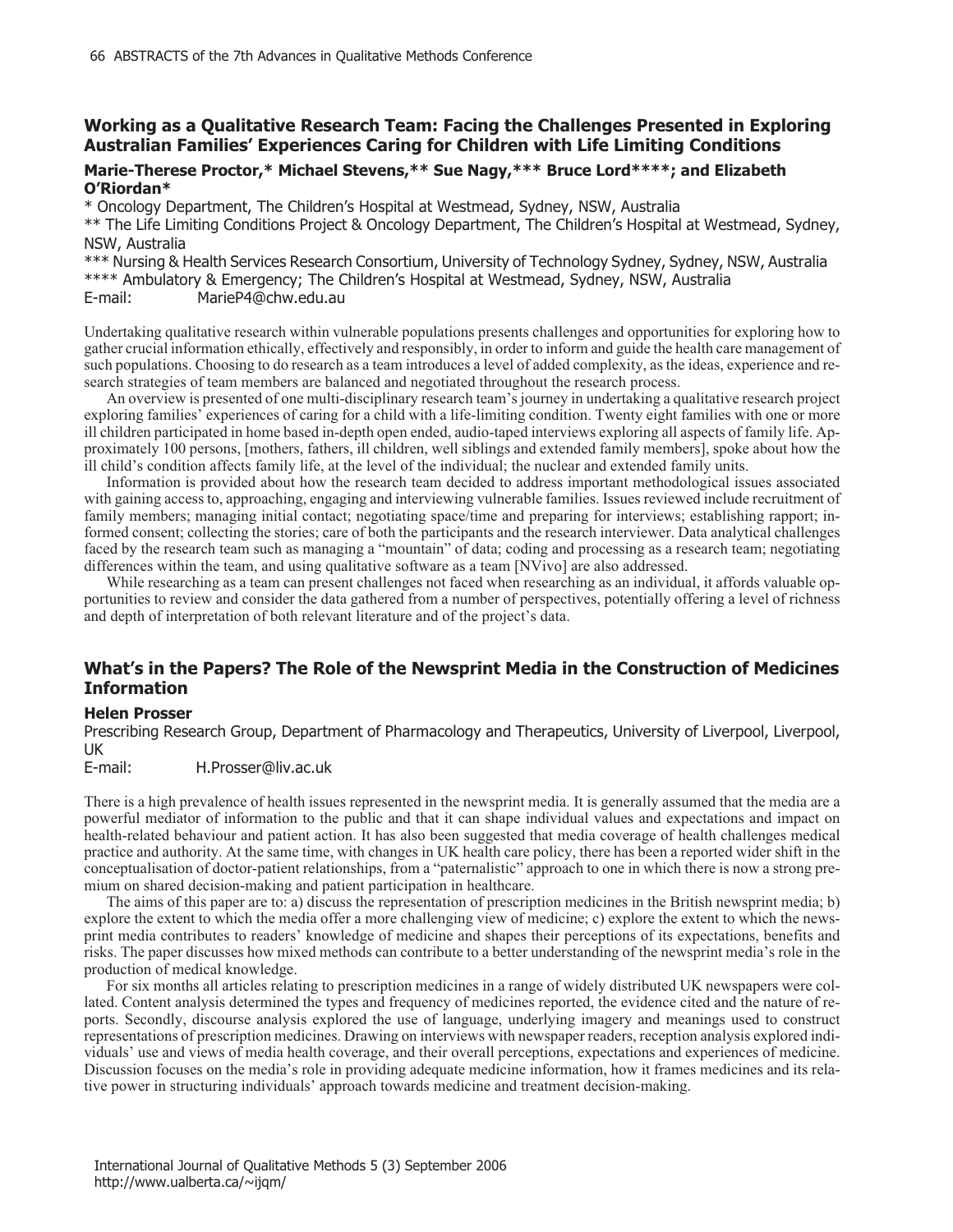## **The Ethics and Politics of Researching HIV/AIDS within the School Context**

**Prevanand (Labby) Ramrathan**

University of KwaZulu-Natal, Durban, South Africa E-mail: ramrathanp@ukzn.ac.za

My experience thus far as a researcher and a supervisor of research within the context of HIV and AIDS presented a range of concerns around ethical considerations. Does initial informed consent make a difference in revealing the life stories of individuals affected by AIDS? What does a researcher do when certain information presented by the individual cannot be revealed, or that one cannot pursue a line of thought or that the individual withdraws from further participation? Can one theorise an incomplete story, draw insights and conclusions based on partial information, or continue with a project after withdrawal of participation even though initial consent had been obtained? How would we break the bond created with the HIV/AIDS affected individual, when that individual has built a trust around you and hope for some comfort from you when all that you can do as a researcher is tell the story of that individual? These are the cold face realities of situational ethics researchers find themselves woven into. There are no easy answers to these ethical issues, especially when there are multiple issues complicated by a life-threatening disease affecting participants.

This paper explores the politics and ethics of researching HIV/AIDS within schools in South Africa by drawing on researchers' experiences as they engaged with their research projects through review of their study reports. Some emerging themes that are theorized are confidentiality and anonymity, activism and advocacy, politics and ethics, participation and agency and alternatives.

## **Understanding Depression in Women of Tall Stature: Generating Theory Using Qualitative Methods**

#### **Jo Rayner1, Judith Lumley1, Priscilla Pyett2, Alison Venn3, and Jill Astbury4**

1. Mother and Child Health Research, La Trobe University, Melbourne, Vic, Australia

- 2. Onemda VicHealth Koori Health Unit, Centre for Health and Society, University of Melbourne, Vic, Australia
- 3. Menzies Research Institute, University of Tasmania, Hobart, Tas, Australia
- 4. School of Psychology, Victoria University, Melbourne, Vic, Australia

E-mail: j.rayner@latrobe.edu.au

Although now rare, treatment with synthetic oestrogens to reduce adult height has been available for tall girls in Australia since the 1950s and was primarily initiated for psychosocial reasons. A retrospective cohort study of girls assessed and /or treated for tall stature in adolescence (between 1959 and 1993), included quantitative measurement of lifetime prevalence of major affective disorder and major depression. The prevalence of major depression among this cohort was significantly raised when compared with the general female population, although there was no significant difference by treatment status or height. Previously reported associations with depression did not explain the significantly raised prevalence compared to population-based studies. It was thought experiences of this group may predispose women to depression.

Therefore a qualitative study was undertaken, focusing on the meanings tall women give to their experiences and their feelings about interactions they had with people and events. Two in-depth interviews with 35 women (25 assessed and/or treated as adolescents for tall stature; 10 tall women never assessed) have been undertaken. The first interview explored the experience of being tall through memories of childhood and adolescence, and feelings about their height now. Transcripts were returned to women for comment and the second interview involved discussion to validate possible themes. The analytical strategy is characterised by a feminist and social constructionist viewpoint which acknowledges that women's view of themselves is shaped by socio-cultural discourses and ideologies.

It is important to consider what is missing or taken for granted when trying to understand depression in women. Gender as a sex category alone does not explain high rates of depression. However, examining the meanings of gender including symbolic beliefs about femininity and women's material bodies, by listening to women's experiences of the social world they live in, may provide some insight.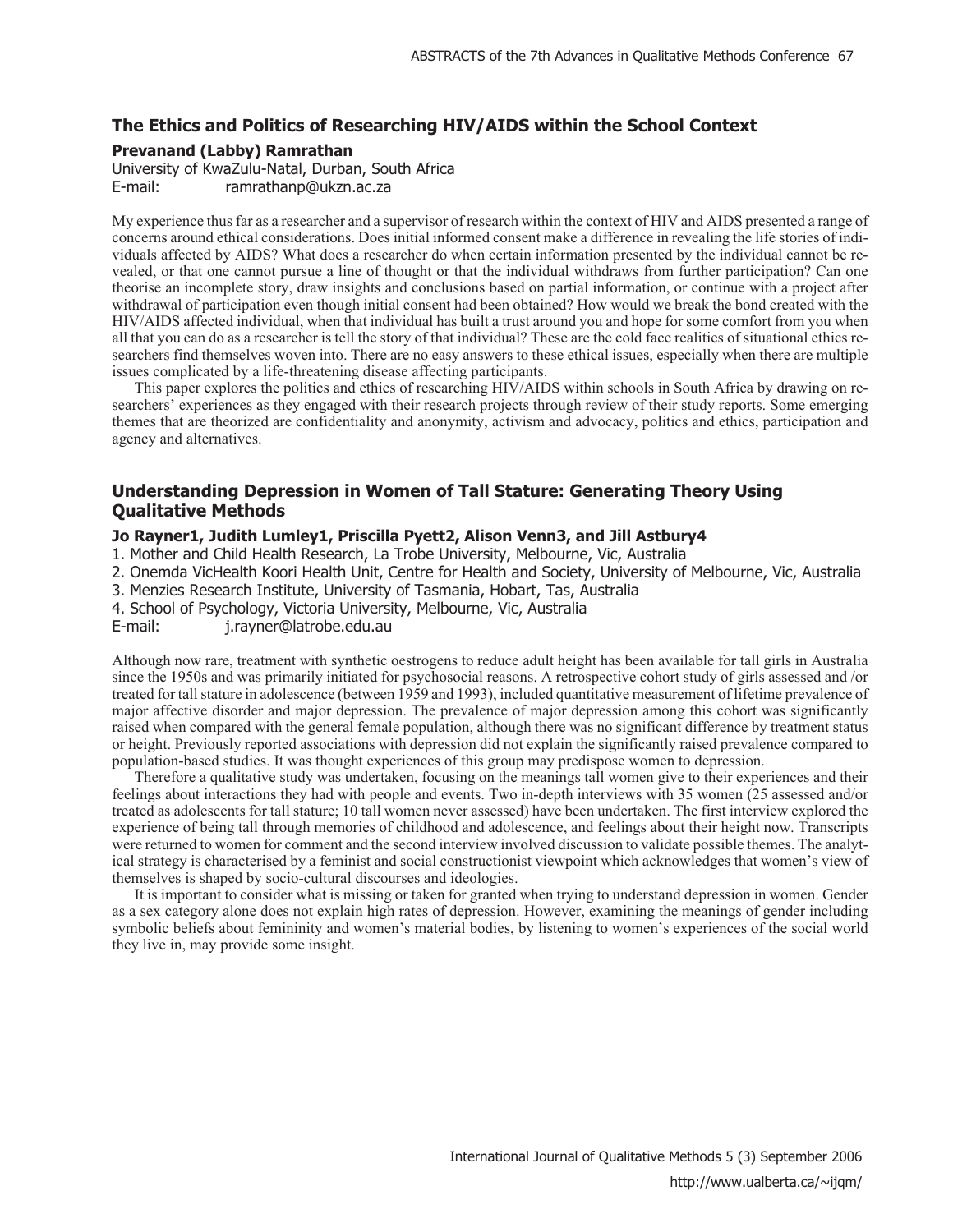# **Examining the Evolution and Interpretation of Health, Primary Health Care and Health Promotion Discourses, Policies and Practices in Britain During the 1990s**

#### **Sue Richards**

School of Nursing and Midwifery, City University, London, United Kingdom E-mail: s.richards@city.ac.uk.

Health promotion and primary health care development and implementation involve a complex web of relationships operating within, and between multiple domains. Analysis of these relationships includes the examination of numerous texts, structures, practices, and media designed to maintain and regulate the health of society. This paper will discuss how I drew upon Foucauldian theoretical propositions and merged these with qualitative research approaches in order to explore the connections and interconnections between macro-level level discourses, policy and professional discourses, and "micro-level" interpretations and practices operating in the field of health promotion and primary health care in Britain during the 1990s.

I will discuss how my research, which began as a diachronic sociological study of the incorporation of health policies into changing professional discourse and organisational arrangements, evolved into a synchronic qualitative ethnographic approach in order to account for how these policies were played out in the micro-organisational contexts of everyday professional life.

The focus of my research was on health promotion and primary health care discourses, policies, and practices associated with the themes of agency, knowledge and organisation. However, I will argue that Foucauldian theories, propositions, and studies offer a way of examining many aspects of social and political discourse and policies by providing a model for inspecting how seemingly diverse social functions, such as economics, technology, politics and sociology, interrelate to create the conditions for, and models of, social policy organisational systems, professional agency and practices.1 They also create new epistemological spaces for an examination of how discourse is played out in everyday life, and in relation to my research findings, how individuals "constantly escape, evade, and subvert the functioning of discipline."2

1 Rabinow, P. (1984), The Foucault Reader. London, Penguin, p4.

2 Miller, G. and R. Dingwall, (1997), Context and method in qualitative research. London, @RT = Sage, p196.

# **Researching From the Inside: Re-Defining the "Self" Through Reflexive Ethnography Jill Riley**

Occupational Therapy, School of Healthcare Studies, Cardiff University, United Kingdom E-mail: RileyJM@cardiff.ac.uk

An ethnographer brings to the field different aspects of his or her self, shaped by an unique personal, professional, educational and socio-cultural background. In addition, Reinharz (1997: 5) categorises selves in the field as "research-based" and "situationally created." How these selves change and develop as a result of fieldwork will depend on the ethnographer's initial status within the sub-culture, relationship and familiarity with its members. Where the ethnographer is an insider, a "complete member" (Adler and Adler 1987: 34), a further category of known selves could be identifiable, such as being a friend and a trusted group member, which are familiar to other members and constant in the setting.

Drawing on an ethnography in progress exploring creative textile-making in the context of a British guild of weavers, spinners and dyers, a guild where I, as the researcher, am a long-standing member; this paper examines the issues and ethical dilemmas arising from insider research as the brought researcher-self (Reinharz 1997) gradually inter-weaves with known selves in the field. The issues include negotiating access; the impact on relationships; trust and reciprocity; familiarity; giving voice to participants; informed consent; and maintaining confidentiality.

Through reflexive ethnography I aspire to "authentic understandings" and interpretations (Atkinson et al 2003: 42) of textile-making from the participants' perspectives, whilst accounting for my personal background, knowledge and continuing participation. Through a process of active reflexivity and on-going negotiation, there is a constant re-definition of known selves in relation to both the ethnographic process and the product (Stacey 1988, Coffey 1999). In this way, I aim is to achieve a balance between the self and the other in portraying the nature and meanings of textile-making.

Adler P and Adler P (1987) Membership Roles in Field Research Newbury Park CA: Sage

Atkinson P, Coffey A and Delamont S (2003) Key Themes in Qualitative Research Continuities and Changes Walnut Creek CA: Altamira Press

Coffey A (1999) The Ethnographic Self, Fieldwork and the Representation of Identity London: Sage

Reinharz S (1997) Who Am I? The need for a Variety of Selves in the Field. In Hertz R (ed) Reflexivity and Voice Thousand Oaks CA: Sage

Stacey J (1988) Can There be a Feminist Ethnography? Women's Studies International Forum 11(1): pp. 21-27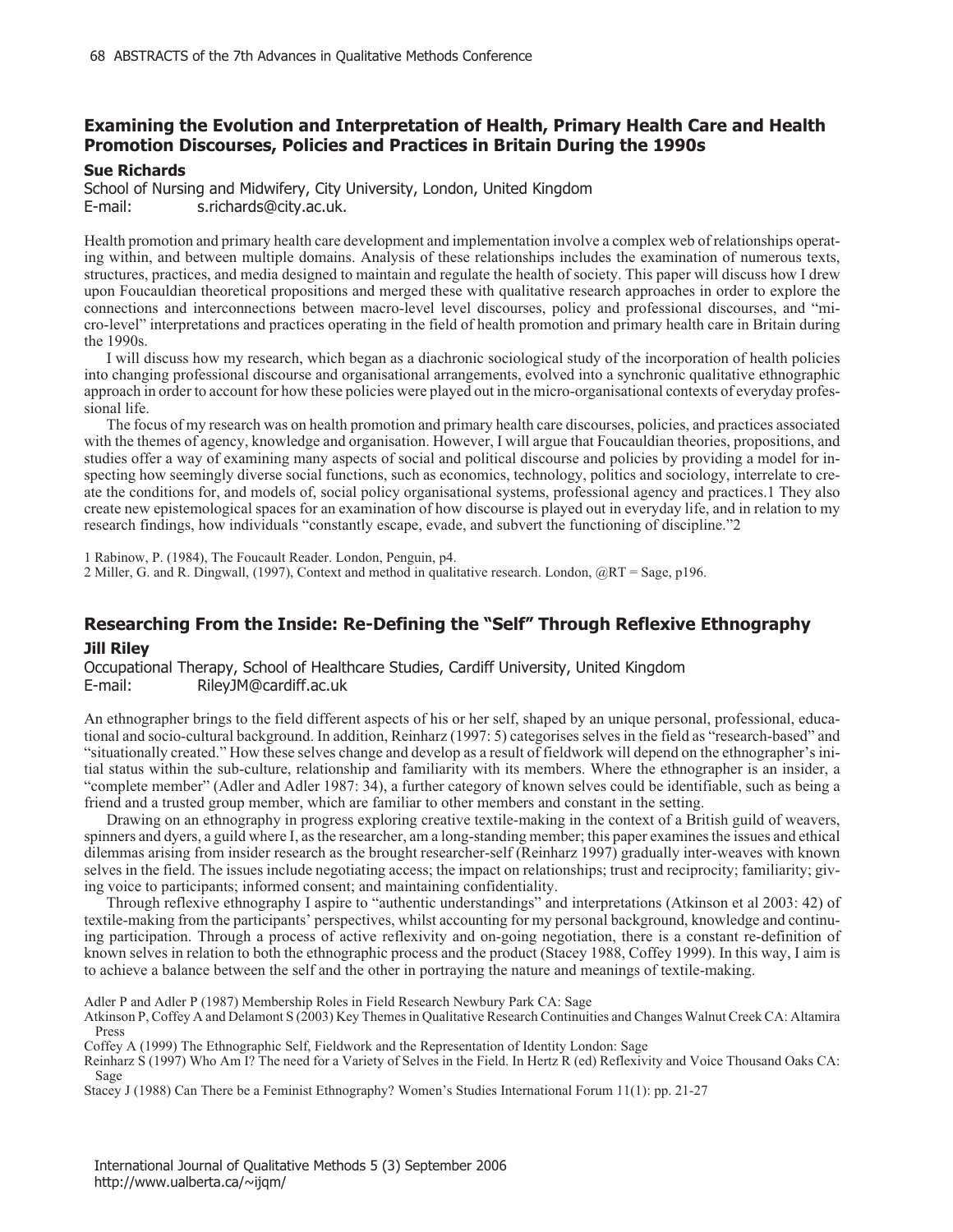# **The Spaces In-Between: Narratives Surrounding Quantitative Data Collection**

## **Lorraine Ritchie**

Centre for Postgraduate Nursing Studies, Christchurch School of Medicine and Health Sciences, University of Otago, Christchurch, New Zealand

E-mail: lorraine.ritchie@chmeds.ac.nz

Standardised Geriatric Assessment Tools such as the InterRAI suite of tools are becoming internationally accepted as a valid and rigorous method of assessing older people. While this method gathers data which is indeed thorough and which contributes towards care-planning, collection of statistics and measurement of quality; it leaves a gap in terms of the older person's voice. This paper will explore the "spaces in-between" the coded answers which a primarily quantitative instrument demands of its respondents. In these spaces, a narrative emerges: an expression of context, meaning and explanation—not about how much medication an older person is taking, but how they feel about this, and why—in their own words. Listening to this narrative version of events enhances and enriches the quantitative data. More importantly, in terms of assessment, the stories proffer clues and hints as to how the older person copes and intends to continue coping—the true stuff of comprehensive assessment. This paper introduces the notion of symbiosis in the quantitative/qualitative relationship—how the one is less without its partner. Examples will be drawn from interviews with older people regarding their medication usage and beliefs—what medication means for them, as well as how they understand the purpose and dosage of their medications.

# **Doing Fieldwork with Old People: Methodological Challenges**

## **Leticia Robles-Silva**

University of Guadalajara, Mexico E-mail: lrobles@cucs.udg.mx or letroblessilva@yahoo.com.mx

Several recommendations have been made to do fieldwork in different cultures and with various informants, such as indigenous people, workers, or urban citizens. Doing fieldwork with sick and old people, however, faces several challenges for health and social researchers. In this paper I argue that fieldwork with elderly and chronically sick people face new dilemmas. My reflections are based on my experience doing ethnographic fieldwork among sick elderly people in urban and rural areas in Mexico. My analysis will focus on three methodological issues: a) the bias in the selection of elderly informants; b) the construction of the "other" in the relationships between researchers and older people; c) the use of new technologies to improve data gathering. Finally, I introduce the term decolonizing methodologies as a mean to analyze theoretically these issues.

# **Professional Socialisation in the Workplace: A Phenomenological Study**

Maggie Roe-Shaw\* and Joy Higgs\*\*

\* Research and Evaluation, Workplace Strategy and Capability, Department of Labour, Wellington, New Zealand \*\* University of Sydney, NSW, Australia

E-mail: maggie.roe-shaw@dol.govt.nz

This paper illuminates the professional socialisation process in a variety of physiotherapy workplaces in New Zealand through engagement with a range of facilities and participants (including new graduates, physiotherapy managers, and more experienced physiotherapists). It explores the experience of being and becoming a physiotherapist in New Zealand, and gives recognition to the importance of the workplace in the professional socialisation process. It examines the impact of positive workplace experiences for recent graduates, and identifies links between these experiences, professional career structures, and the attrition rate from the profession. What is it like to be a physiotherapist in New Zealand?

# **Exploring Epistemic Communities: The Making of Attachment Theory**

#### **Lynda Ross**

Centre for Work and Community Studies, Athabasca University, Athabasca, Alberta, Canada E-mail: lyndar@athabascau.ca

Attachment theory has played a prominent role in shaping understandings about the course and consequence of intimate human relations across the life span. Dr. John Bowlby, a child analyst first articulated attachment theory and drew attention to the acute distress of young children resulting from periods of separation from their mothers. From these observations,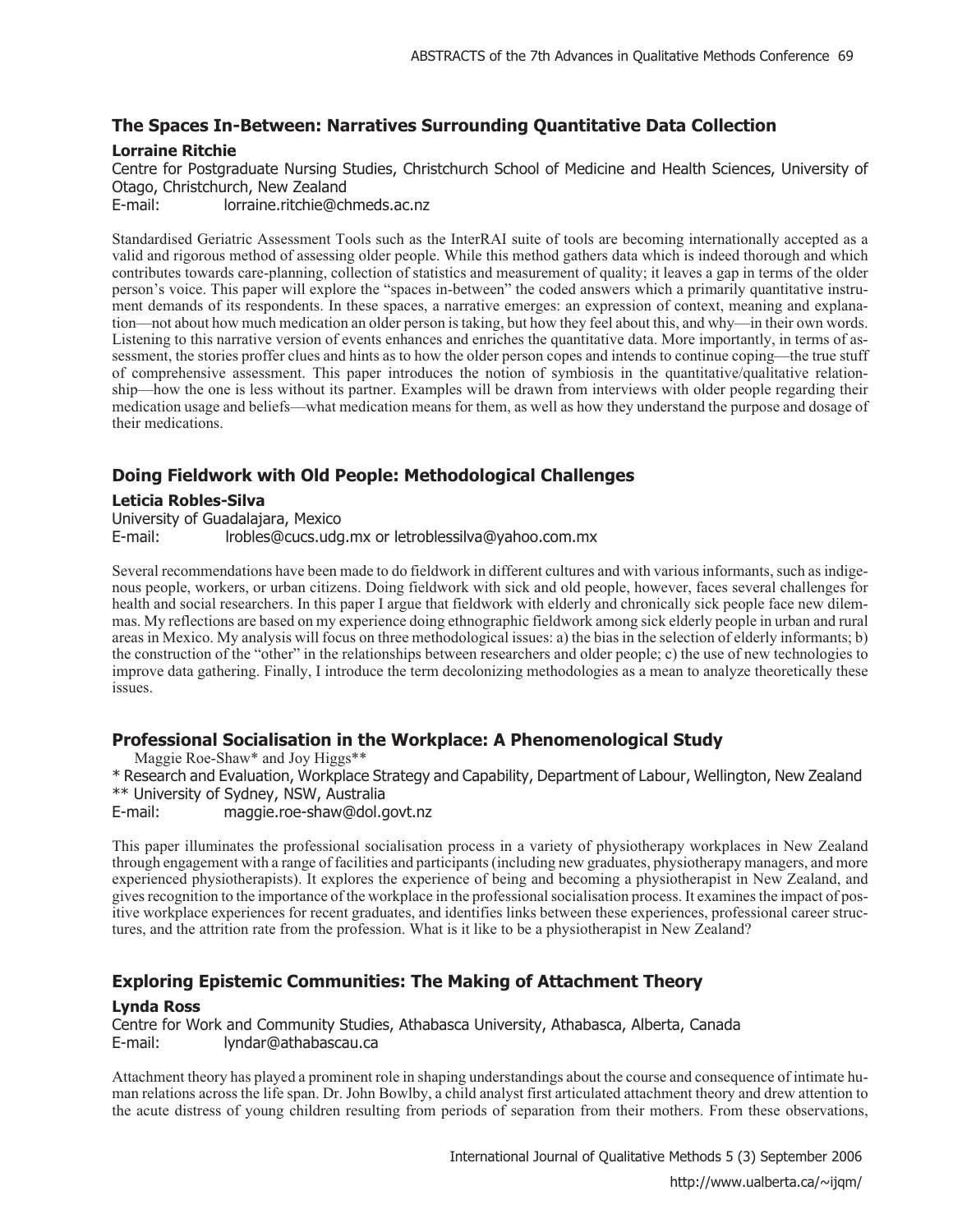Bowlby defined a theoretical framework that sought to explain how specific aspects of relationship functioning are organized across the life span. Early attachment theorists formed a particularly tight-knit community, controlling the research agenda through their participation in professional organizations, in supporting a range of psychology and psychiatry journals, and by their presence in the popular media. This paper charts the ways in which early attachment theorists created an epistemic community that ultimately resulted in the theory's global reach (Haas, 1992). Epistemic communities are based on notions of "thought collectives" that describe groups sharing common styles of thinking. Social scientists have recently been attracted to the idea of epistemic communities as a framework for understanding the structure and organization of knowledge. In an era where the high volume of published articles in specific research areas, like the attachment literature for example, it is difficult, if not impossible, to keep track of the evolution of theory. This framework offers a particularly salient approach to organizing and understanding knowledge and its community (Roth & Bourgine, 2005). In the past, strategies used to understand epistemic communities either focussed on the social links between researchers or on the semantic links between topics being researched. Taking into account both the researchers and their shared interests, this paper will discuss a methodology, and the results of an exploratory study, that allows a comprehensive pictorial representation of the structural features underlying attachment theory.

# **The Reflective Interviewer: Key Considerations in Using Interviews in Social Sciences Research**

#### **Kathryn Roulston**

Department of Lifelong Education, Administration, and Policy, The University of Georgia, Athens, Georgia, USA E-mail roulston@uga.edu

Our daily exposure to the "interview" as a format for gaining information, debating viewpoints, and providing entertainment obscures the complexity of conducting interviews for research purposes (Atkinson & Silverman, 1997). This paper reviews key considerations for qualitative researchers who use interviews for the purposes of research. Since qualitative interviews are a taken-for-granted aspect of qualitative research, the complexity of generating and interpreting qualitative data is sometimes overlooked by qualitative researchers, and simplistic analyses and interpretations of interview data have been critiqued both within in and outside the field of qualitative research methodology (Rapley, 2001; Roulston, 2001). Yet, there is still relatively little literature that demonstrates ways instructors might effectively work with beginning researchers to develop their interview practice (Roulston, deMarrais & Lewis, 2003). This paper aims to provide students and instructors of qualitative research methodology with a theoretically-informed guide to interview practice that will assist novice researchers to develop as reflexive researchers and design high quality research projects using interviews. I begin by reviewing different theoretical perspectives of the research interview and how these inform the design of interview questions and analysis of data (Alvesson, 2003). I then discuss practical approaches that instructors of qualitative methodology might use to assist beginning researchers to learn (1) about themselves as researchers and interviewers; (2) how to identify and analyze salient features of their interview practice; (3) how to design, conduct, analyze, evaluate, and represent qualitative interview data in ways that meet the criteria for quality research. This paper will be useful for teachers of courses in qualitative research methodology in multiple disciplines whose task it is to introduce students to qualitative methods; students of qualitative methods; and qualitative researchers who would like to enhance their understanding of their own interview practice.

Alvesson, M. (2003). Beyond neopositivists, romantics, and localists: A reflexive approach to interviews in organizational research. Academy of Management Review, 28(1), 13-33.

Atkinson, P., & Silverman, D. (1997). Kundera's Immortality: The interview society and the invention of the self. Qualitative Inquiry, 3(3), 304-325.

Rapley, T. J. (2001). The art(fulness) of open-ended interviewing: Some considerations on analysing interviews. Qualitative Research,  $1(3)$ , 303-323.

Roulston, K. (2001). Data analysis and "theorizing as ideology." Qualitative Research, 1(3), 279-302.

Roulston, K., deMarrais, K., & Lewis, J. (2003). Learning to interview in the social sciences. Qualitative Inquiry, 9(4), 643-668.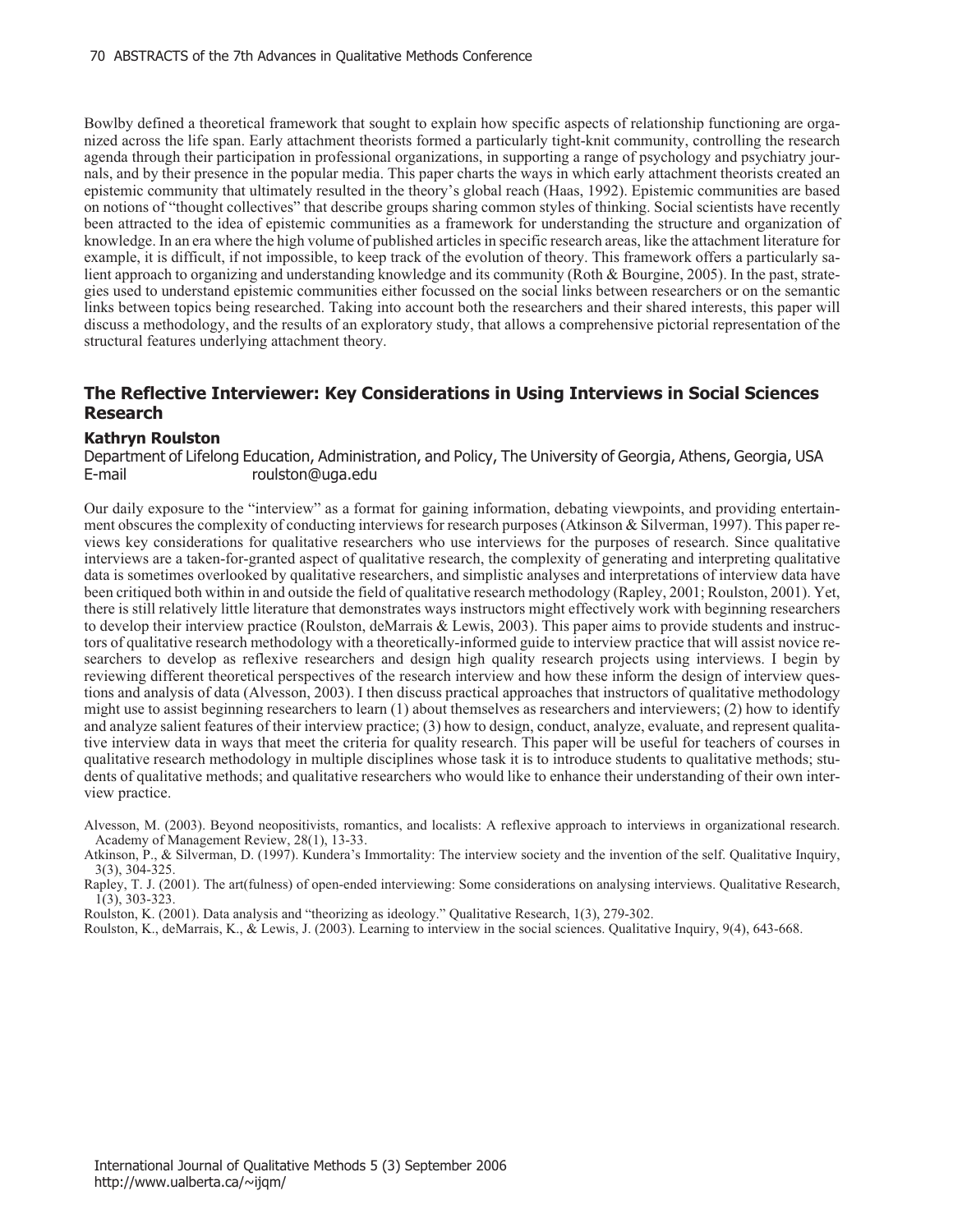# **The Role and Impact of Stakeholders in Elite Sport—Comparing England with Australia and France**

#### **Paul Ryan**

The Institute for Health Research, Staffordshire University, Stafford, England E-mail: P.Ryan@staffs.ac.uk

The paper investigates the role and impact of stakeholders in policy networks and communities concerned with elite sport. Whilst the research does not seek actively to compare the whole research field, it examines cross—national characteristics and data, in order to develop models that can be used in wider comparative research. The stakeholders were identified from extant literature, government documents, and discussions with a consultative group drawn from the sports industry. The stakeholders included government ministers responsible for sport; the Director of the United Kingdom Sports Institute (UKSI); heads of the Australian Institute for Sport (AIS) and its associated regional groups; and France's INSEP (Institute Nacionale Superior D'Education Physique). The high performance managers, performance directors, and technical directors, of the 4 focus sports (athletics, hockey, squash and rowing) were also identified, as were the performance athletes and coaches from the four sports. Each of these groups of stakeholders were part of the policy community for elite sport within each case study country and had been shown to have significant interest in the management of elite sport.

The recent literature and governmental reports indicate that in England extensive resources have gone into the facilities and services that support elite sport. This investment has accompanied the development of the English Institute, (EIS), and the United Kingdom Sports Institute (UKSI). However, it is not clear as to how the Government's strategy, "Raising the Game" (Department of National Heritage, 1995), and subsequent strategies, (for example Game Plan, 2000, DCMS), can deliver their objectives without government understanding of how stakeholder groupings impact on policy communities and how programmes, funding, and national policy, contribute to the elite sport process (Cunningham, 2001).

This research has utilised an analytical framework which both conceptually and methodologically views different policy contexts locating the development of elite sport policy within the wider discussion of public policy. The research offers for the first time the opportunity to investigate how stakeholders interact with government and other actors within their policy community.

The findings from the research indicate that there is evidence of policy communities in elite sport within each of the case studies. Evidence supports the view that there is policy convergence across the case studies on elite sports policy, and that there are similarities in the role, impact and interaction of stakeholders groups within policy communities. The research identifies the role the athletes have in the development of the policy communities, and the importance of the different approaches taken in the funding of their elite sports programmes.

## **The Emancipatory Vision in Critical Ethnography—Dream or Reality?**

#### **Hairon Salleh**

National Institute of Education, Nanyang Technological University, Singapore E-mail: hsalleh@nie.edu.sg

As an enthusiast of critical theory, I found the critical ethnography espoused by Phil Carspecken highly attractive as a methodology for a research study of a group of Singapore primary school teachers who participated in an action research platform called "Learning Circles." The central task of the study was to do a cultural description and interpretation of power relations in the social interactions of a group of teachers as they learn, work and relate to each other during Learning Circles' professional learning discussions. As the study was situated within a critical social science paradigm, the pursuit of promoting emancipation and therefore power symmetry, along with resisting domination in the relationship between the researcher and research participants became central in the reflexivity aspect of the study. This value orientation or bias is however not without problems when translated into actual practice especially within a society that values hierarchical social relations. In this paper I seek to surface dilemmas that I faced pertaining to power covering matters of access, fieldwork, methods of data analysis, ontological and epistemological claims to truth, and presentation of findings, and how I had made attempts to resolve them. Attempts at resolving these dilemmas had not only revealed the practical limits of embracing a critical stance in social science research, but also expanded the imaginative possibilities of emancipation for research participants.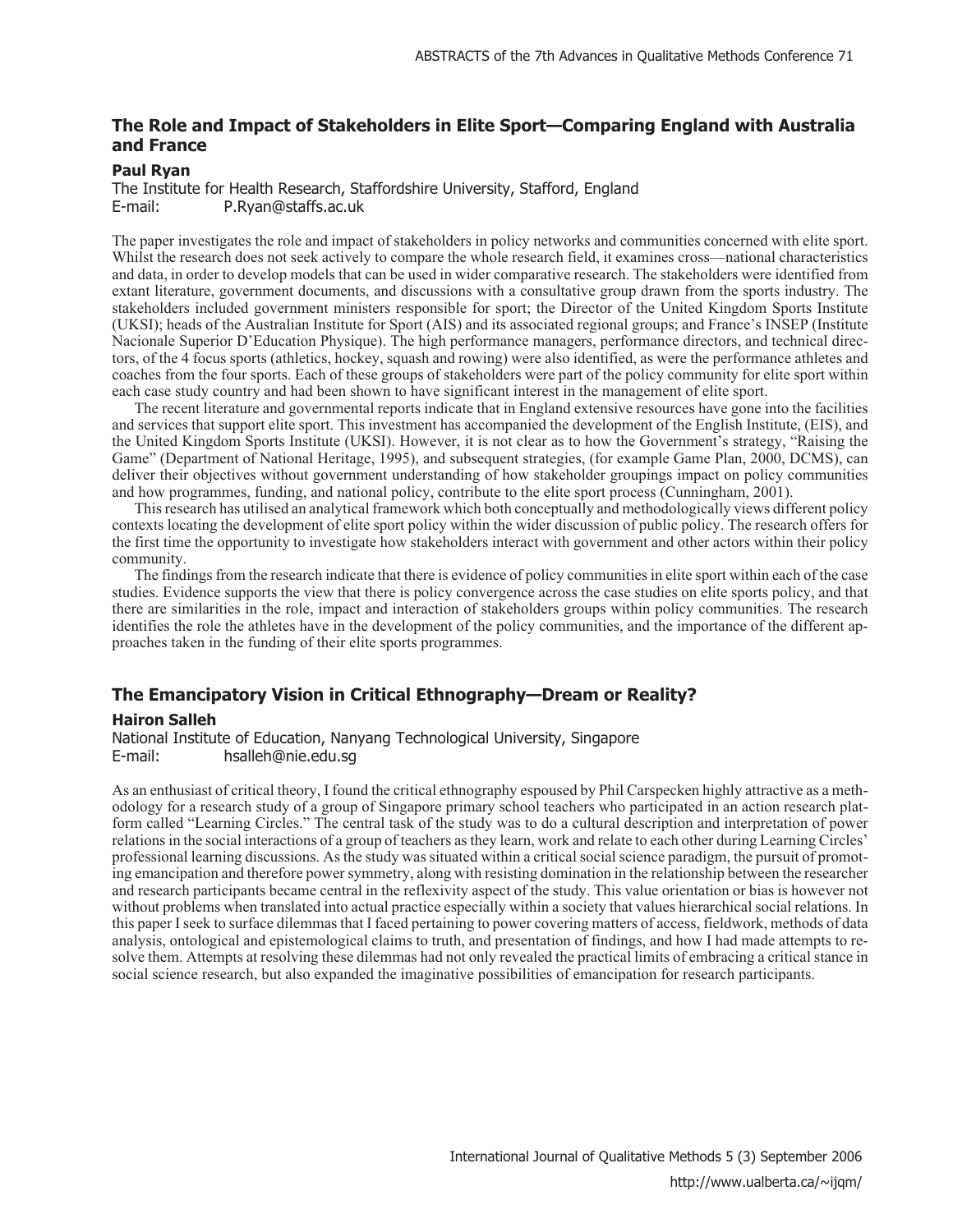# **Exploring Doctoral Supervision from Above, Amidst and Below: A Collaborative Autoethnography**

#### **Sally Sambrook, Fiona Irvine and Caroline Bradbury-Jones**

School of Nursing, Midwifery and Health Studies, University of Wales Bangor, UK E-mail: sally.sambrook@bangor.ac.uk

The process of earning a doctorate is complex (Phillips & Pugh 1994), and a critical success factor is the supervisory relationship. The supervisor's task is to provide technical and emotional support (Easterby-Smith et al 2002:14). Undertaking a PhD is a personal process, with highs and lows—for both supervisor and supervisee. Wisker (2001) identifies three stages: the beginning; ongoing; and final stages; in which the supervisor's role changes to adapt to emerging students' needs.

The aim of this autoethnography is to share experiences from three researchers at different stages of their career, involved in one doctoral supervision process. Sally provides a view from above, having successfully supervised other doctorates, and is now mentoring Fiona. Fiona provides a view from amidst, supervising Caroline, her first doctoral student. Caroline provides the view from below, at the beginning stage of her doctorate.

There are many models of doctoral supervision (Price & Money 2002, Enders 2004). However, whatever the model, Wisker (2001:29) notes, "Managing your supervisor(s) well and developing and maintaining a supportive, positive, constructively critical relationship over time is essential to help you produce a good quality thesis."

To explore and analyse our experiences, we employ autoethnography, a relatively recent qualitative approach to research whereby the researchers themselves are the "subjects" of study. Denzin's (1989:2) term autoethnography is described by Ellis and Bochner (2003:209) as an "autobiographical genre of writing and research that displays multiple layers of consciousness, connecting the personal to the cultural." Autoethnography links the researcher's self to the study, attempting to understand the experiences of the individual (auto) and the group she is studying (ethno). Here, this involves the researchers, considering their observations and experiences of the process of doctoral supervision as participants. The aim is to explore their interactions within the culture of academia, and sub-culture of doctoral supervision.

Denzin NK (1989) Interpretive Interactionism, Newbury Park CA, Sage

Ellis C & Bochner AP (2003) "Autoethnography, Personal Narrative, Reflexivity" in Denzin NK & Lincoln YS (eds) Collecting and Interpreting Qualitative Materials (2nd ed) Thousand Oaks, CA: Sage, 199-258

Enders J (2004) "Research training and careers in transition: A European perspective on the many faces of the Ph.D" Studies in Continuing Education, 26, (3), 419-429

Phillips EM & Pugh DS (1994) How to get a PhD: A handbook for students and their supervisors, (2nd ed) Buckingham: Open University Press

Price DC & Money AH (2002) "Alternative Models for Doctoral Mentor Organization and Research Supervision" Mentoring and Tutoring, 10, (2), 127-135

Wisker G (2001) The Postgraduate Research Handbook, Basingstoke: PALGRAVE

# **Critical Theory and Case Study: The Logical Links**

#### **Jennifer Sando,\* Kim Usher\*\* and Ann Bonner\*\*\***

\* Cairns Health Service District and School of Nursing Sciences, James Cook University, Cairns, Queensland, Australia

\*\* School of Nursing Sciences, James Cook University, Townsville, Queensland, Australia

\*\*\* James Cook University, Cairns Campus, Queensland, Australia

E-mail: Jenny\_Sando@health.qld.gov.au

Critical theorists believe that reality is shaped by social, political, cultural, economic, ethnic and gender values, enabling researchers to explore marginalised groups within society. Critical theory challenges the status quo by revealing the hidden relations of domination and power inherent in society's structures. It is also emancipatory and seeks to bring about change for the marginalised groups.

Case study enables a detailed examination of a unit within real life and contemporary context to be undertaken using multiple data sources. Through the use of multiple perspectives, the richness of obtained data is one of the strengths of this method, despite being labelled "soft" research. Case study is very versatile and has been described as a "bridge across the paradigms."

While critical theory has frequently been used as a theoretical framework for action research, the link between critical theory and case study have not been explicitly identified. In this paper, we will describe both critical theory and case study, and then will argue that case study, as a research methodology is compatible with critical theory. The specific aspects of case study such as exploration of real life, in particular contexts and the integration of guidelines into practice are consistent with the tenets of critical theory.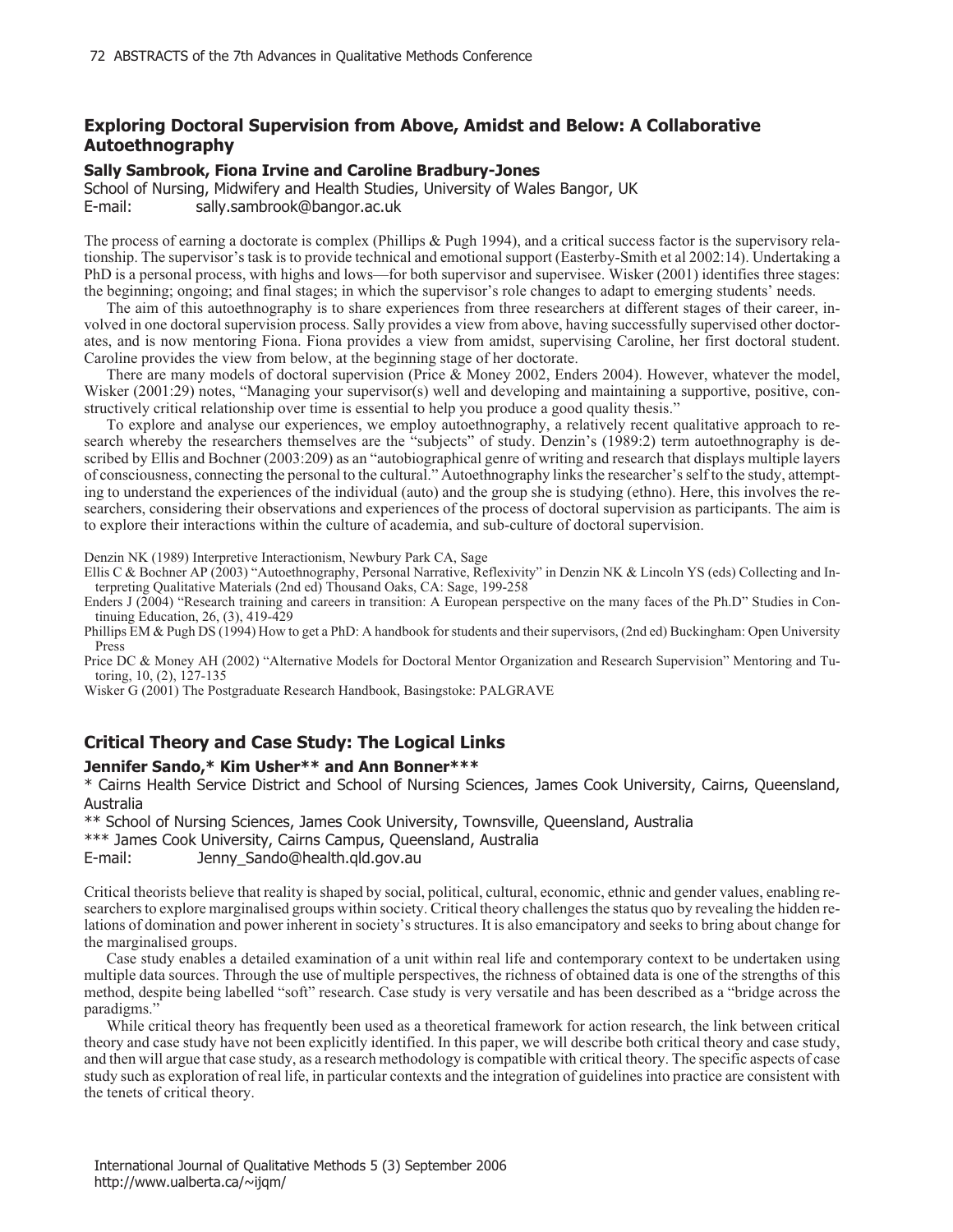# **Teaching Qualitative Methods at a Postgraduate Level: Some Reflections from a model of "Scholarship of Teaching"**

#### **Doris Santos**

Postgraduate Programme Division, Universidad de La Salle, Bogotá, Colombia E-mail: dsantos@lasalle.edu.co

As a teacher in charge of some seminars on qualitative research methods (critical ethnography and action research) in the MA in Teaching Programme of the Universidad de La Salle, I have found myself reflecting on my teaching. One model that has been especially relevant and useful to do it is the one proposed by Kreber and Cranton (2000), who understand scholarship of teaching "as both learning and knowing about teaching and mak(ing) suggestions for how it can be demonstrated and assessed" (p. 1). They combine Mezirow's theory of transformative learning with Habermas's theory of knowledge-constitutive interests (technical, practical and emancipatory). As a result they suggest a model composed of three levels of reflection (premises, processes and contents) on three different types of learning and knowledge of the teacher (pedagogical, curricular and instructional). This paper presents some reflections derived from my answering to the questions posed in this model. One of the main conclusions of this exercise is referred to the fact that various pressures coming from the now so called "society of knowledge" have been making the original principles orienting qualitative research and those guiding the educational process disappear or be distorted. Likewise, social changes are at risk if we consider that both research and teaching have been reproducing the problems we ourselves are committed to fight against.

## **Interpreting Professional Service Quality: A Study of General Practice Medicine**

#### **Sharon Schembri**

Department of Marketing, Griffith Business School, Griffith University, Queensland, Australia E-mail: s.schembri@griffith.edu.au

This interpretive study investigates consumer understanding of professional service quality. The research focus is the consumer's experience of professional service quality and the research goal is to identify and describe the varying ways that consumers experience professional service quality. The primary aim of this interpretive, specifically phenomenographic, study is a detailed description of the qualitatively different ways that consumers understand professional service quality. Importantly, such a description aims to include all variations in understanding and it is therefore a priority not to dismiss inefficient or seemingly unbefitting ways of understanding professional service quality.

The context-dependency of experience requires the specification of one service context to situate the study prior to any potential informant selection. Assuming that the general population has at one time or another visited their doctor, for this initial reason, the context of General Practice (GP) medicine was selected as the specific profession to contextualise this work.

The design of this phenomenographic study of professional (GP) service quality is a two-phase approach, deliberately taken to allow for initial exploration and preliminary analysis, followed by a second phase of data collection and final analysis. In terms of data collection methods, the two phases of this study entailed observation of the doctor-patient consultation and patient interviews post-consultation. Observation was achieved unobtrusively via a wall-mounted camera. Patient interviews were conducted as soon as possible following the patient's consultation with their doctor.

Given the value we attribute to our health, the quality of health care services is a priority in our society, as it is within the medical profession. Hence, research that aims to further our understanding of GP service quality seems worthwhile.

# **"They're All Nuts You Know... "—Constructs and Characterisations of Mental Illness and the Mentally Ill in the Discourse of Paramedics**

#### **Ramon Shaban**

Research Centre for Clinical Practice Innovation, School of Nursing and Midwifery, Griffith University (Logan Campus), Brisbane, Queensland

E-mail: r.shaban@griffith.edu.au

Stigmatisation and stereotyping of the mentally ill is pandemic. The literature is dominated with research into how stigmatisation by individuals, communities, cultures, populations and professions, including health care workers has profound negative impacts on care and service provision for this vulnerable group. The decentralisation of mental heath services has resulted in increased attendance at emergency departments and to emergency medical services by patients with mental health problems. This is well documented in Australia and around the world, with some health facilities reporting a 10-fold increase of the number of patients presenting with mental health problems in 10 years.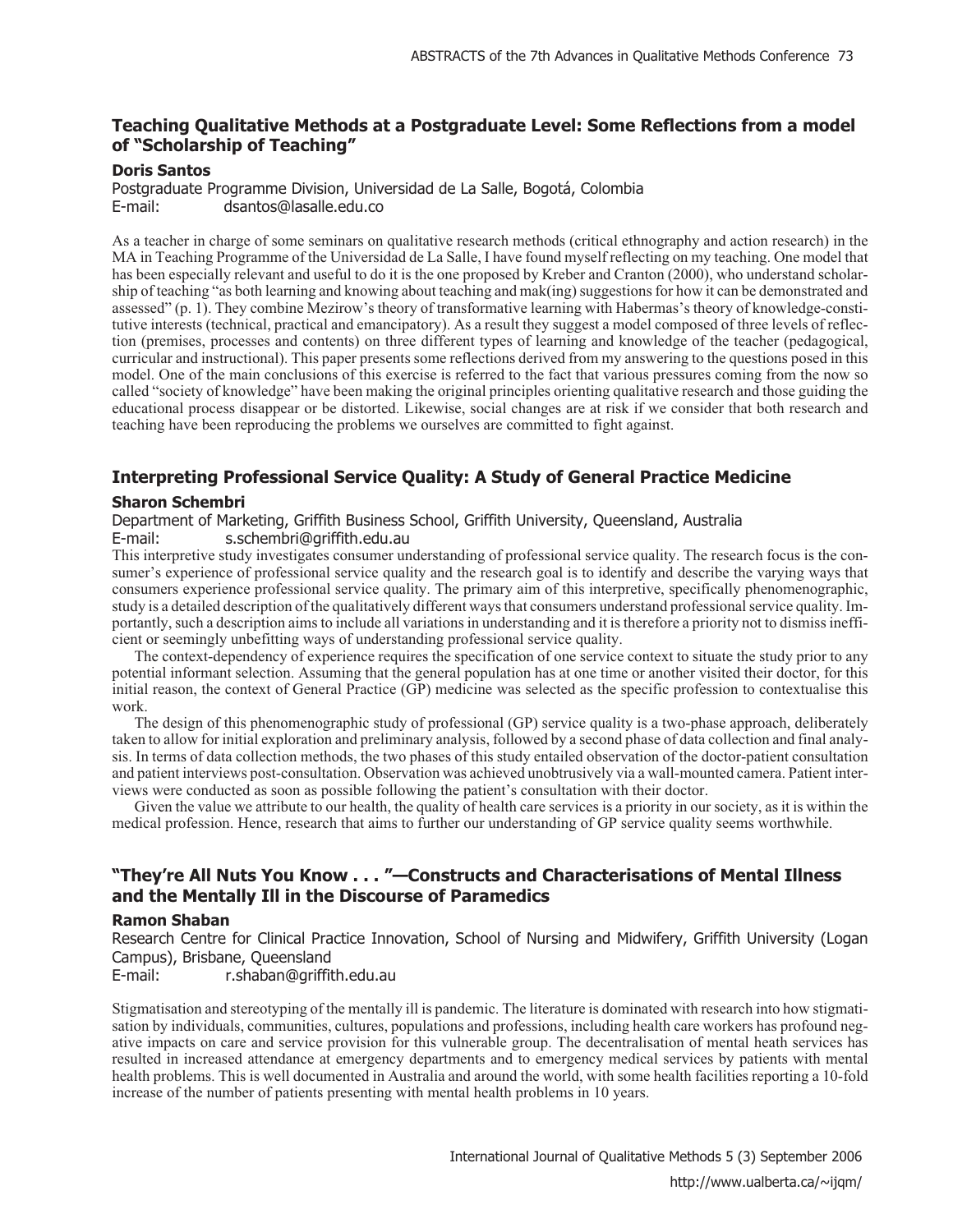Although well-documented in many other professions, little is known about if or how mental illness is stigmatised in the paramedic profession, or how language and discourse is used by paramedics to characterise the mentally ill. Further, little is know on how stigmatisation and stereotyping of the mentally ill (and representations of mental illness paramedics construct) influences care given by paramedics, particularly in emergency situations.

This paper will report results from a study that examines the language of paramedics about the mentally ill and how paramedics discourse has major influences for the care of vulnerable people suffering from a mental illness. This paper presents the results of a study that undertook a discourse and case study analysis of paramedic professional work relating to the mentally ill. It employed interpretive ethnographic and ethnomethodological research methods to allow the explication of paramedic discourses characterising the mentally ill.

# **To Investigate the Social Construction of Learning/Intellectual Disability by Lecturers in the "Real" Stories They Tell to Their Students within Teaching Narratives**

#### **Su Shaw**

School of Human and Health Sciences, University of Huddersfield, West Yorkshire, UK. E-mail: s.a.shaw@hud.ac.uk

This study draws heavily upon the view that discourse interacts with and effects the ways in which LD constructions are formed and utilised by lecturers in their classroom interactions with students.

This study is concerned with dominant discourses which act upon and influence the construction of LD by teachers and is manifested in the stories they tell. It is therefore important to identify the discourses their origins and the discursive practices which appear to contribute to the LD constructions in lecturers' stories (Willig, 2003). Although separated into four main discourses in this study it is acknowledged that many of the wider discourses influence and corresponds to each other in the social world and as such do not form discrete categories acting in isolation (Potter and Wetherell, 2004). However the four discourses identified do have individual characteristics which can usefully assist the interpretations and analyses of the LD constructions in this study. The four discourses which arise from my literature review are what I analyse to be the most commonly used when LD is constructed in the stories told by teachers in this study. These discourses will be presented and discussed.

- The four discourses
- The medicalising discourse.
- The professional discourse.
- The political discourse and
- The inclusion/exclusion discourse

As these four discourses figure strongly in the analysis of the stories and the interpretation of the LD constructions I consider it appropriate to locate them as a dominant feature and to refer to their location and influence to meet my research aims and objectives. As Willig (2004) reminds;

"from a Foucauldian point of view, discourses facilitate and limit, enable and constrain what can be said, by whom, where and when" (Willig, 2004, p. 107).

## **Capturing Commonalities and Differences in Research: Towards a Unitary Framework for Action**

#### **Martin Sheedy, Beverley Burke, Andrea Newman, and Derek Clifford**

Department of Social Work, Liverpool John Moores University, Liverpool, UK

E-mail: M.Sheedy@ljmu.ac.uk

This paper attempts to identify and explore significant themes, which arise in facing the challenge of developing a qualitative research method grounded in the centrality of the respondent/participant. In the diversity of several projects, undertaken by the authors, salient commonalities and differences arise which provide a route to establishing a unifying frame of thinking for qualitative research practice. These projects span the inclusion of an urban Black and Ethnic Minority Community's evaluation of a public service, Social Work Students' experiences of the newly launched Social Work Degree in England and Social Service Users Voices in the development of professional values. They have projected to the forefront of our thinking new dimensions in addressing issues of power, identity, knowledge and status.

Making explicit the complexity of "if and how" power is equalised, transferred or seized in relation to the participants and what factors, including technology, influence the course and nature of this process is essential in achieving an honest and transparent insight into the relationships involved in the research process. The ways in which the participants own senses of identity, located in an increasingly globalised world, affect their relationship to the research topic, and their under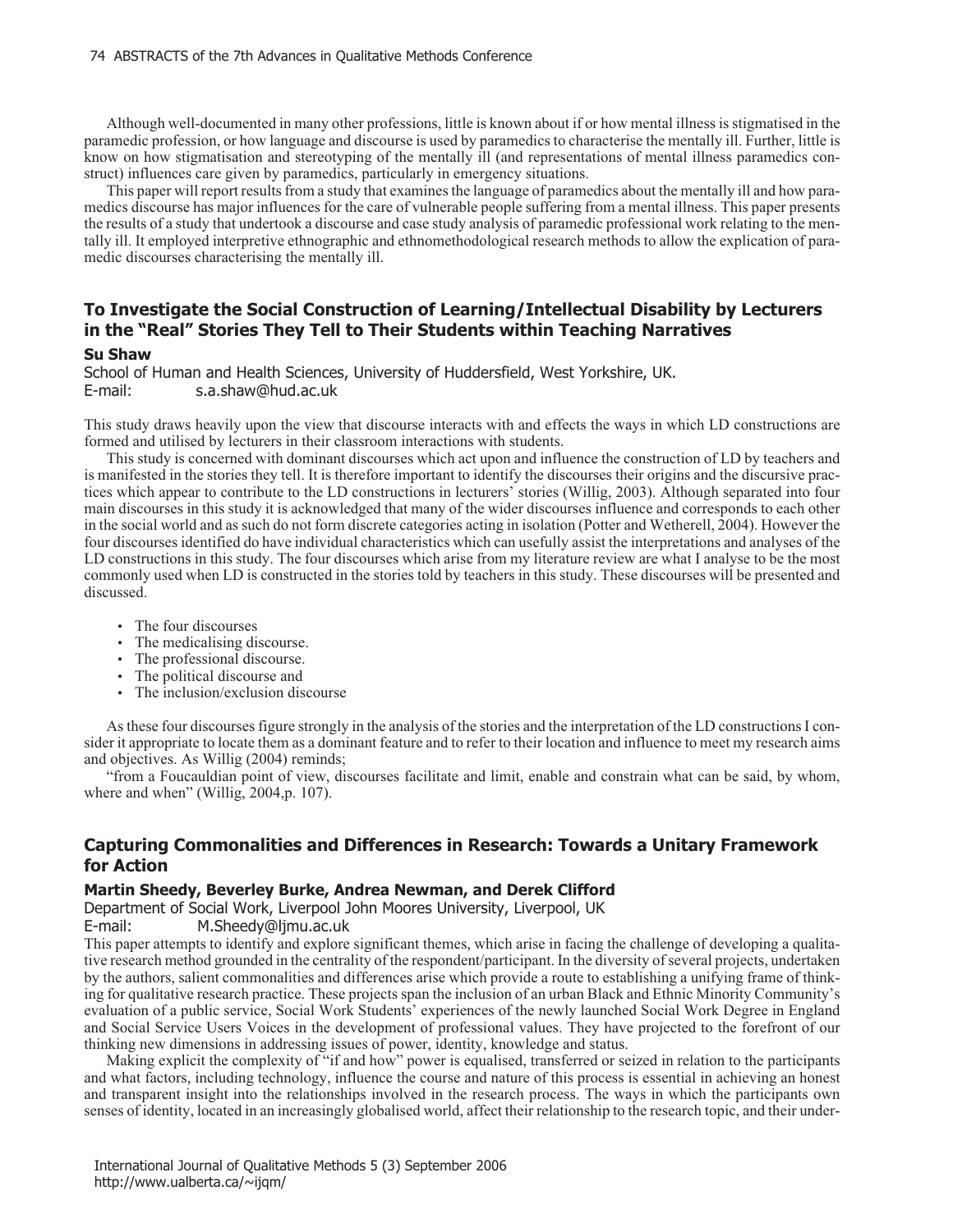standing of the "common" agenda underpinning a collaborative effort can steer the direction of the venture in specific ways, knowingly or unknowingly. The different "knowledges" of those involved and perceived relative status in an increasingly fragmented social context, if not exposed and explored can operate at different levels in supporting or subverting the announced aims of any one project.

This paper attempts to capture these human factors, drawing material from the particularities of the authors' research, and deploying them in a frame for action, which will provide a common core of thinking and planning for qualitative approaches. A framework, which aims to further empower the participants and enrich the outcomes in which relevance to human experience is maximised.

## **Mixed Methodology in the Middle**

#### **Lorraine Sheppard and Sophie Anaf**

School of Health Sciences, University of South Australia, Adelaide, SA, Australia E-mail: Lorraine.sheppard@unisa.edu.au

Mixed methodological approaches offer considerable benefits by answering both qualitative and quantitative research questions while providing the opportunity to further triangulate data. Equal emphasis on quantitative and qualitative in a research project is possible, rather than creating an artificial divide between quantitative and qualitative approaches. Traditionally both qualitative and quantitative approaches have been used when piloting data, undertaking exploratory work, responding to shortcomings of one method to the research question or triangulating data.

A research problem may seek information that is not amenable to one type of method only, it is then appropriate to use both approaches with equal emphasis. This can arise when there is a need to understand context of a problem from many aspects. For example the use of document review, observations data and interviews.

The strengths of using a mixed methodology can be compromised when considering the process of peer review. The conventions of each paradigm and therefore of those assessing mixed methodology research have expectations of the researcher's work. For example, the convention of writing in the first or third person, which should apply? More difficult is when adaptations or applications of qualitative theories are used within a mixed methodological framework. A qualitative purist seeing adaptations of a theory could find the approach unsound, and dismiss the research as not trustworthy.

This raises questions as to the suitability of research student projects which require peer review examination using mixed methodologies. Within the scope of a student project, even a PhD, is it not feasible to do a mixed method, where concise finite project outlines are more valued as research training? Alternatively can three students do one topic from three different methodological views? which one author triangulates or compiles?

This paper will explore the use of mixed methodologies, their applications and propose processes for acceptance using peer review.

# **Family Caregivers and People with Learning Disabilities Experiences of Support Received from Community Teams: Questions on Proxy Data Collection and Collective Phenomenology**

#### **Eamonn Slevin, Maria-Truesdale Kennedy, Roy McConkey, Owen Barr, and Laurence Taggart** Institute of Nursing Research, University of Ulster, Northern Ireland E-mail: JE.Slevin@ulster.ac.uk

Most people with learning disabilities are now cared for in community settings by family caregivers rather than in institutions. Some of these people require support in the community and multidisciplinary groups called community learning disability teams (CLDTs) provide this. A survey of all CLDT members (N=145, 58% response rate) in Northern Ireland was undertaken to determine the perceived effectiveness of the CLDTs. Nine focus groups were then undertaken with service users (21 people with learning disabilities and 27 family caregivers) with two main aims:

1. To identify the experiences of the service users who have contact with CLDTs

2. To verify (or not) the perceived effectiveness expressed by the CLDTs.

To compare perceived CLDT effectiveness and expressed service user satisfaction a short rating scale was completed and analysed for all participants. This paper focuses mainly on the qualitative findings, data for this were analysed following a phenomenological method (Collaizzi, 1978).

Findings of the study are used in this presentation to emphasize various methodological issues. First, is the need for caution regarding proxy data, which here related to the perceptions of CLDTs about satisfaction of service users. The life experiences of these service users and how they rated the services provided suggest that CLDTs may over estimate their ability to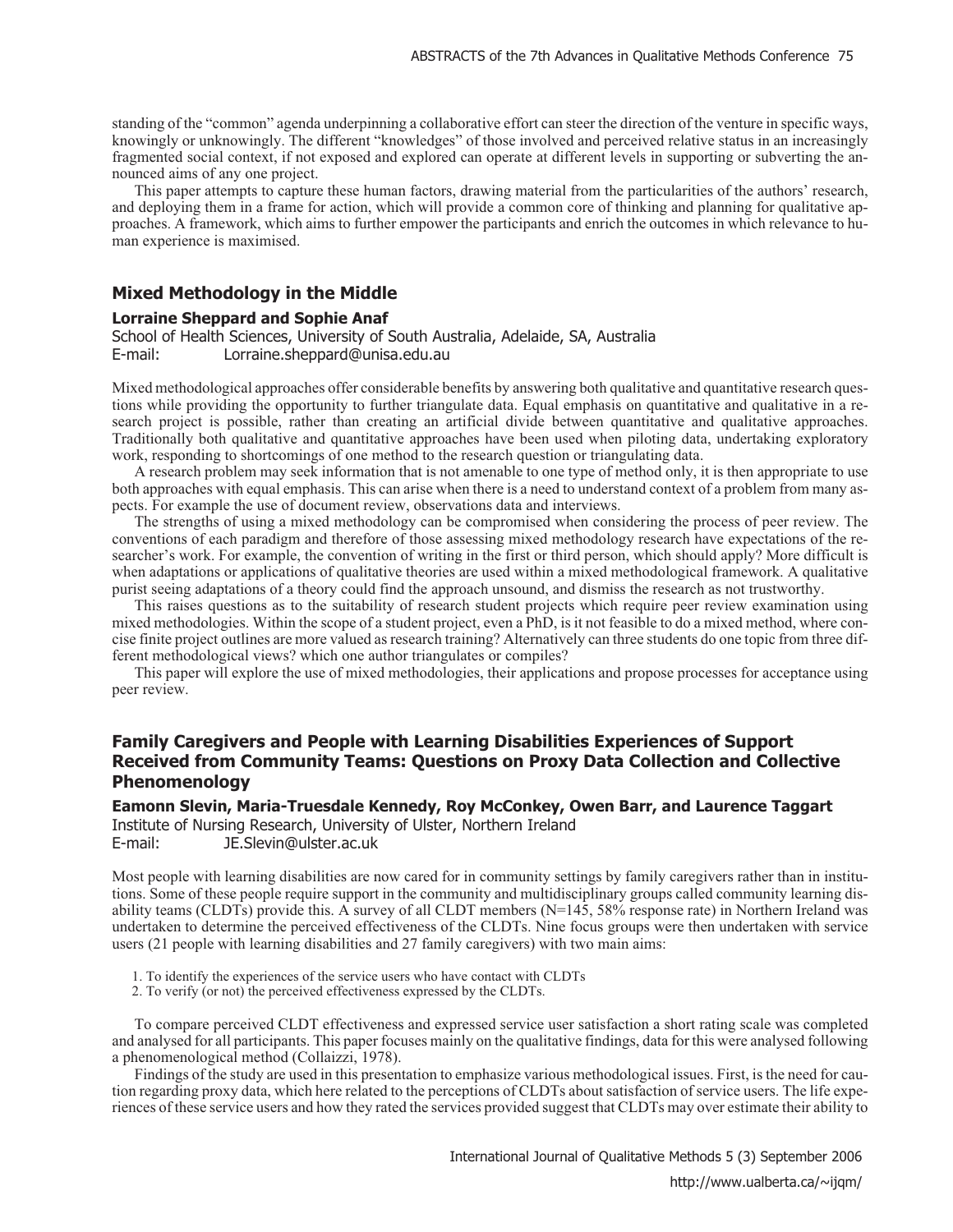meet service user needs. Only family caregivers know the loneliness and as some stated "day-in and day-out toil of caring." Second, is a methodological question on whether or not collective phenomenological experiences can be obtained in group interviews when phenomenology typically involves one-to-one interviews? It will be argued that the focus groups in this study did allow the detection of collective phenomenological life experiences. Finely, it is asserted that collection of data from multiple groups (using various methods) has high value in determining verification of research findings.

# **Learners Play, Teachers Pray... Ethnographic Narratives of Teacher Identity**

### **Brigitte Smit**

University of Johannesburg, South Africa E-mail: bsmit@mweb.co.za bsm@rau.ac.za

This ethnographic inquiry portrays teacher identity as lived experience and as narrative of educational change in the context of a South African school. I conducted the study as part of a larger inquiry into ten schools in urban South Africa. A decade of democracy begs some attention to educational progress and future reform, from the viewpoint of teachers and with the culture of their schools as the inquiry's landscape. I will present ethnographic portraitures, crafted of a specific "township" school, and with two teachers as main social actors. In addition to participatory observation, interviews and journal data, our project also uses photo data from teachers' photographing activities. These field texts are analysed for content, discourse and narrative, and presented in three acts: "learners play, teachers pray," the "absent principal" and "towards departure"—all indicating culture and identity in flux. Data "themes" are then theorised from a symbolic interactionist framework, using constructs such as situational, social and personal identity.

# **Carspecken's Critical Methodology in Practice**

#### **Wendy Smyth\* and Colin Holmes\*\***

\* Townsville Health Service District, Townsville, Queensland, Australia \*\* School of Nursing Sciences, James Cook University, Townsville, Queensland, Australia E-mail: Wendy\_Smyth@health.qld.gov.au

This paper builds on articles by the presenters, published and in press, which describe Carspecken's highly theorized "critical qualitative research" methodology, also referred to as "critical ethnography" (Carspecken 1996). It takes the next step and explains how his methodology translates into research practice, drawing on the experience of using it as a basis for a doctoral study of the research ethos in a hospital unit. The presentation begins by briefly reviewing the diverse theoretical foundations of Carspecken's approach, including Habermas, Derrida, pragmatism and phenomenology. We then focus on the main issue, which is how this sophisticated methodology can be used as a framework for a practical and productive research project. We review the sequence of research events, the role of theory, and especially critical theory, in the conduct of the research, noting areas of strength and weakness, and a few glitches and points of disagreement encountered along the way. We have found Carspecken's writings to be theoretically challenging, and not for the fainthearted! We argue that his methodology is, nonetheless, underwritten by theory in such a way that it constitutes a rigorous, powerful and practical approach to critical ethnographic research.

Carspecken P (1996) Critical Ethnography in Educational Research: A Theoretical and Practical Guide. Routledge: London.

## **Phenomenology: From Data Collection to the Publication of an Article**

### **Deborah Spence and Elizabeth Smythe**

Division of Health Care Practice, Auckland University of Technology, Auckland, New Zealand E-mail: Deb.spence@aut.ac.nz

The philosopher, Gadamer, argues that a preoccupation with method is antithetical to the spirit of human scholarship (van Manen, 1990) and Gadamer, himself, suggests that "there has been too much talk about phenomenology and not enough phenomenological work" (Gadamer, 2001, p. 113).

Responding to the challenge to teach phenomenology phenomenologically, we embarked upon a project that would enable workshop participants to work "descriptively, creatively, intuitively and in a concretising manner" (Gadamer, ibid.) towards the publication of an article. This paper tells how the participants began to write and interpret stories that would reveal the essence of being a nurse. These texts were then worked and reworked using the reflexive processes of reading, thinking, questioning and re-writing to more fully articulate and extend previous understandings of this phenomenon. The purpose of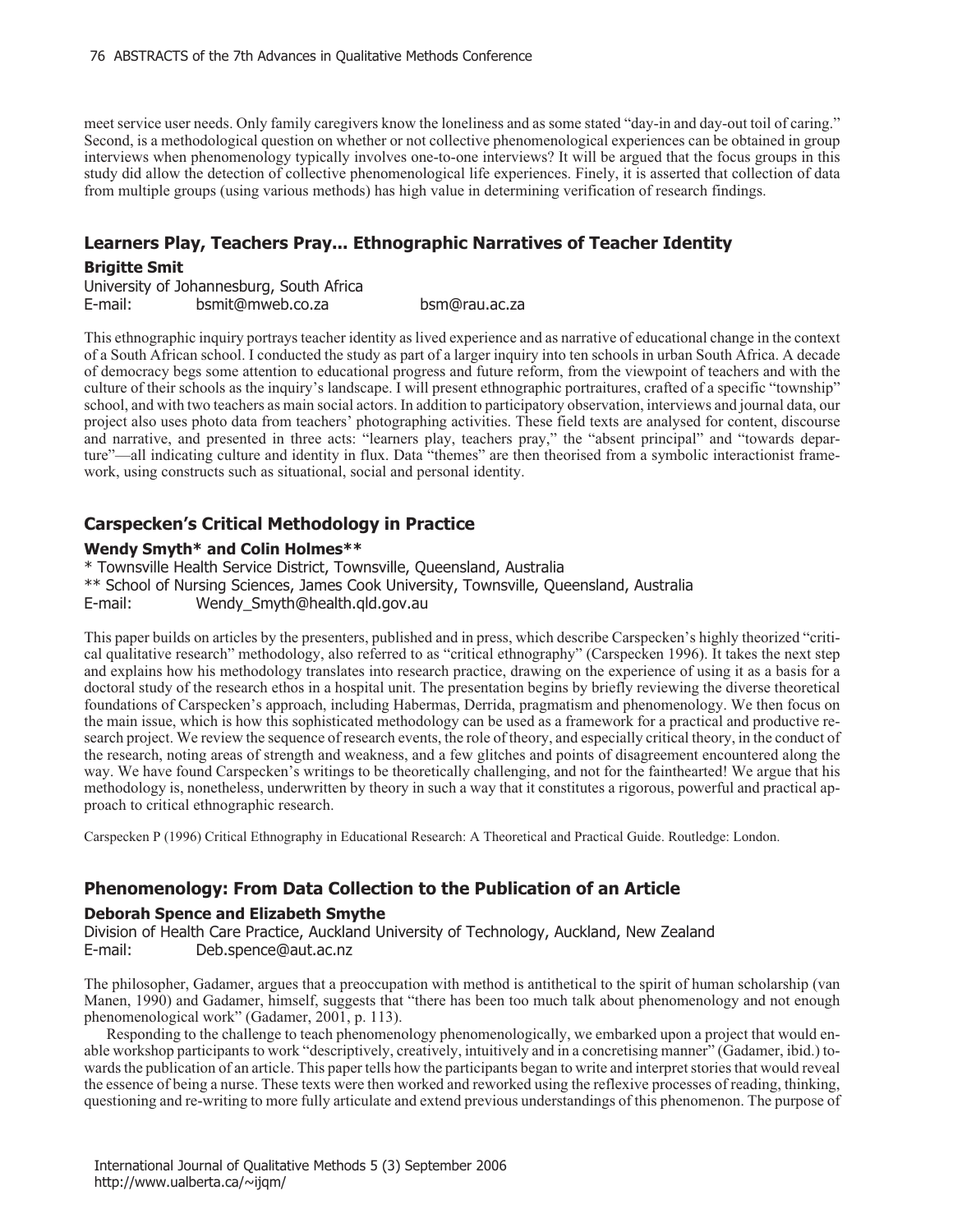proceeding to publication was to enable the workshop participants to see how their data could become phenomenological text.

# **Home is Where You Are: Developing a Living Community within Residential and Nursing Homes**

#### **Truus Spijker**

Department of Academic Nursing, Saxion Universities of Applied Science, Enschede, The Netherlands E-mail: g.j.h.spijker@saxion.nl

Across Europe as a whole, the ageing population is placing increasing strain on both established healthcare services and on families. In the Netherlands alone, it is projected that in the next 25 years the percentage of the population over 65 will rise from 13% to 22%. This changing demography with its increased survival levels from serious disease and illness, results in increasing numbers of older people with complex pathologies that result in the need for nursing and/or residential care. Those providing care have become increasingly aware of the need to move service provision away from traditional forms of institutional care, to settings where individuality can be expressed, and where the individual is able to retain a sense of self and belonging.

This paper presents the first results from a project using co-operative inquiry to work with clients and healthcare professionals to develop a "living community" providing culturally safe care, within two different institutionalised settings. The project has been developed from a unique and innovative partnership between education and service providers. The advantage of this participatory approach is that with education providing the facilitators, both clients and healthcare professionals have been involved in the identification of key issues factors in service provision and their resulting impact on quality of life for patients, staff morale and job satisfaction. The outcomes from this initial analysis are being used to develop an evidence based model for care that incorporates recognition of the individual needs of clients, their rights to a "home environment" and to multidisciplinary seamless care.

The paper also reviews the processes and procedures used within cooperative enquiry to facilitate change and to support staff as they move from traditional patterns of practice to innovation and change.

## **Methodological and Ethical Challenges and Dilemmas of Participant Observation: Reflections on Method**

#### **Karen Spilsbury, Joy Adamson and Carl Thompson**

Department of Health Sciences, University of York, York, UK E-mail: ks25@york.ac.uk

The study of work is essentially a study of social action and the complex processes surrounding this action.1 Participant observation is a vital tool in the armoury of research methods for examining social action. The method focuses data collection on interactions within groups, illustrates the whole picture rather than snapshots, and captures context, processes and the influence of the physical environment on behaviour.2 The method produces data which often contrasts with that generated by other techniques (such as interviews) because it goes beyond what people say and explores what people do.3

Whilst many publications offer descriptions of the method, few provide reflective accounts of using participant observation. This paper presents the reflections of one researcher's engagement with participant observation method in the context of an in-depth case study using multi-methods to explore the work of non-registered nurses (health care assistants) in a UK NHS Acute Hospital. Ten health care assistants (purposively sampled for maximum variation within the case site) were "shadowed" by the researcher during 220 hours of participant observation.

The researcher as a registered nurse, adopting a participant observer role with non-registered nurses, raised methodological and ethical challenges and dilemmas. Reflections on method, with researchers external to the study, will consider: the processes of negotiation at a number of levels within the organisation; gaining the trust of study participants and achieving access to areas where care is delivered by "looking and being the part"; balancing the roles of researcher and participant (as a registered nurse with clinical skills); and managing the researcher-participant relationship with study participants. By sharing an experience of deploying the method, others will be able to appreciate the complexity and potential pitfalls of using participant observation, the ethical considerations associated with use, as well as its strengths for generating quality data.

Hughes, E.C. (1984) The Sociological Eye. Transaction Books: New Brunswick & London

Mulhall, A. (2003) In the field: notes on observation in qualitative research. Journal of Advanced Nursing, 41 (3): 306-313 Silverman, D. (1985) Qualitative methodology and sociology. (1st edn) Gower: Aldershot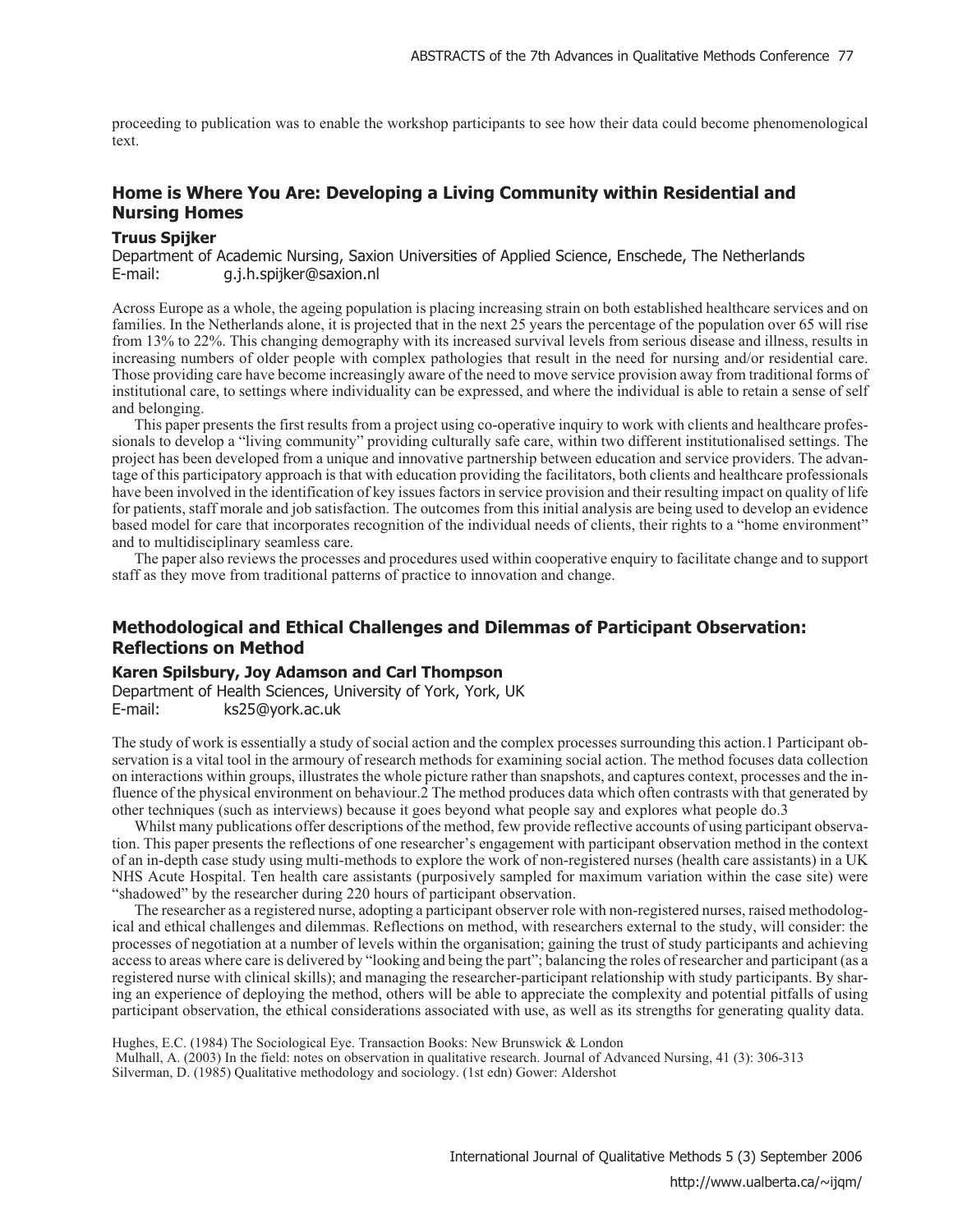# **Ethical Considerations when Researching with Participants with Serious Mental Health Problems**

#### **Janet Spink**

Consultant Social Work Researcher & Educator, Melbourne, Victoria, Australia E-mail: jdspink@bigpond.net.au

The presenter will explore the meaning of ethical research practice particularly in relation to working with research participants with a serious mental health problem. She will use her PhD research to illustrate how one might engage with, interview and involve this population in research sensitively and ethically. She will use her PhD research Gender and Psychosocial Rehabilitation: A Study of the Different Perspectives of Service Users, Service Providers and Policy Makers to illustrate her arguments. She will also explore the meaning and implications of payment of participants. She will present a framework for gauging the influence the researcher may have in the interview process in this context. She will argue that this may be a useful tool to use in conjunction with trustworthy criteria in qualitative research.

## **Teaching Qualitative Research On-line**

#### **Mandy Stanley and Christina Boerema**

School of Health Sciences, University of South Australia, Adelaide, SA, Australia E-mail: mandy.stanley@unisa.edu.au

As universities look to the future, the push to use on-line technologies for teaching and learning poses a challenge for all educators. This paper will describe one approach to teaching qualitative research on-line. Students in the under-graduate occupational therapy degree at UniSA study a fully on-line research course in 3rd year. The course is divided into 10 modules that represent the research process, and students are stepped through each module in order to develop a research plan by the end of the course. The substantive area of driving and older people is used as the research scenario for students to choose a particular angle to develop. The modules cover developing a research problem statement and research question; selecting an appropriate research design, data gathering and analysis approach; as well as considering steps to ensure rigour; and, the ethical issues. Within each module students contribute drafts of their developing work to a web-based asynchronous discussion, where they also give and receive feedback from their peers. Emphasis is placed on students providing a rationale for each of their research decisions and on congruency of the approach.

Reflections written by students on completion of the course have been analysed and demonstrate a great depth of learning about one particular qualitative research approach. The responses to the course experience questionnaire are more concerning which seem to reflect the student's distaste for a "disembodied" experience. The on-line environment of the course will be demonstrated and presented together with qualitative and quantitative evaluation data. This paper will inform other educators as they face the opportunities and challenges in the future of teaching qualitative research in an on-line environment.

### **Using Autoethnographic Perspectives to Inform Workplace Learning**

#### **Lauren Stephenson**

College of Education, Zayed University, Dubai, United Arab Emirates E-mail: lauren.stephenson@zu.ac.ae

Autoethnography is a form of self-narrative that places the self within a social context (Reed-Danahay, 1997) and enables individuals to learn about themselves and others by reflecting on the self, in social action with others. Thus, using an autoethnographic approach a person learns how they are defined by the world, and how to redefine themselves and their relationships with others through reflection on what people do with and to each other.

This paper discusses a project that aimed to investigate individual learning at different organizational levels within a developing university in the in the United Arab Emirates (UAE) over a three year period. I will define autoethnography, outline the research aims of the project and provide examples of the autoethnographic genres used to promote the reader's empathetic participation in the lived experiences shared within it (Saks, 1996). I will also discuss strengths and challenges when using autoethnographic perspectives and suggest future directions for this type of research.

My research demonstrates that an autoethnographic approach is an appropriate way to understand, analyze and interpret how individuals learn in organizations; in particular how organizational cultural agents can either hinder or enable this to happen. This approach is appropriate for the exploration of the nature of individual learning in a university because it captures longitudinally the multi dimensional, integrated web of complexities grounded within the social context of a University setting. It enables the study of the development of identities of self as an individual negotiates an organisation.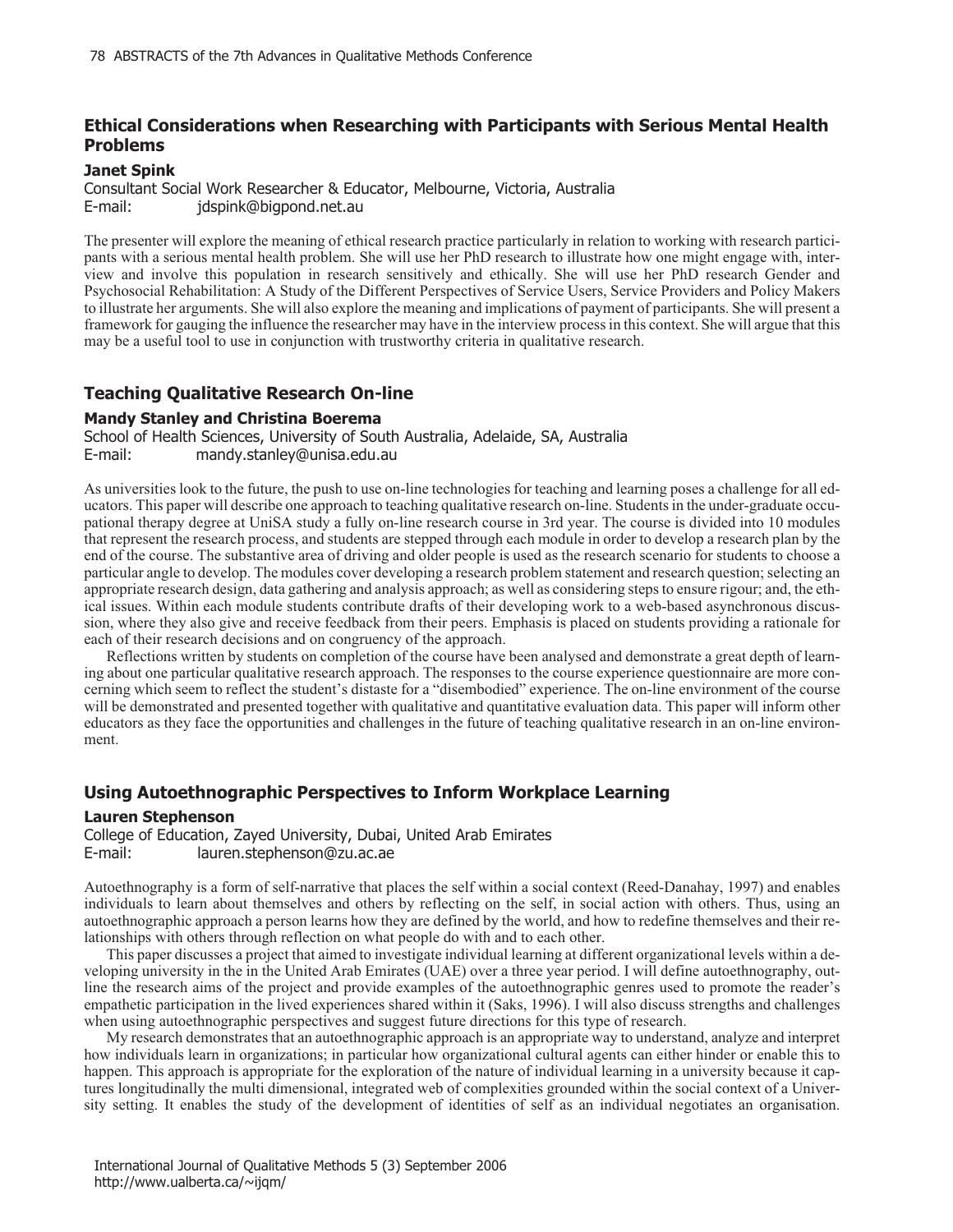Furthermore, it enables the study of informal and implicit learning at different organisational levels and the impact of organisational cultural agents on that learning. Although the strengths as indicated are evident, I will also raise some of the challenges linked with such an approach.

# **Overcoming Challenges in Teaching Qualitative Methods—An Attempt to Make Human Science Research More Digestible**

### **Peter Stoltz and Ania Willman**

Malmö University, School of Health and Society, Malmö, Sweden E-mail: peter.stoltz@hs.mah.se

As regards qualitative methods, facilitating the teaching-learning process remains a vital challenge for educators today, thereby making human science research accessible for students at all university levels. In paving the way towards a deepened understanding of the human science paradigm, its boundaries, sensitivity, potentials and "spirit" students may experience themselves at a loss by the complexity of understanding, or doing, a project underpinned by qualitative methods. These challenges may be due to the predominance of the natural science perspective from early school years and onwards. Moreover, research methods derived from the human science paradigm are well anchored in western philosophy, hence basic knowledge in western philosophy is inevitable but an uphill climb for some students. Learning about qualitative methods does not seldom involve a change in students' ways of thinking about research. A fundamental understanding of the human science paradigm, is a prerequisite that may have potential to seriously influence qualitative research production as well as research utilization improvements. At all events, it is not without relevance for qualitative methods that educators are able to arm students with no less than a common denominator of what they at least should know in order to fruitfully read results from, or better yet, be able to design a project where qualitative methods are involved. This presentation report on scholarly work combined with experience based knowledge from research, teaching-learning processes as well as didactic examples of ways for paving the way towards a deepened understanding of the human science paradigm. A phenomenological hermeneutic research method based on the philosophy of Paul Ricoeur is used as the case in point.

# **History of the Present of the Research Quality Framework (RQF)—Methodological Considerations**

#### **Naomi Szetu**

Division of Health Sciences, University of South Australia, Adelaide, SA, Australia Szena001@students.unisa.edu.au

As an analytic research approach, a history of the present, drawing on the work of French social philosopher Michel Foucault (1926-1984), can be described as essentially problem centred and present-orientated. Within this paper methodological considerations related to carrying out a history of the present will be presented. Interrelated concepts of Archaeology, Genealogy and Governmentality will also be examined with particular regard to how they might be used to shape the practice of research.

Examples from research currently underway in Adelaide, South Australia, will be used to articulate the methodological decision making process informed by the work of Foucault. The aim of this research is to problematise federal government reforms to the ways in which research and research education is funded and administered within higher education institutions. A particular focus of the research is the development of the federal governments Research Quality Framework (RQF).

This paper will provide researchers with an example of how the theoretical work of Foucault, specifically in relation to undertaking a history of the present, can be used in research.

## **Pushing Open the Door—Advancing the Case for Systematic Review and Meta-Analysis of Qualitative Studies**

#### **Ann Taket, Jean Ramsay, Madeleine Hutson, and Gene Feder**

Institute of Primary Care and Public Health, London South Bank University, London, UK E-mail: a.r.taket@lsbu.ac.uk

In relation to research on interventions to improve health and health services, the traditional hierarchies of evidence all too often dominant, and the potential contribution made by qualitative research to understanding what happens, why and to whom is frequently simply ignored by restricting systematic reviews to quantitative studies. There is a small and rapidly growing body of systematic reviews that are beginning to change this picture (for example: Britten et al 2002, Campbell et al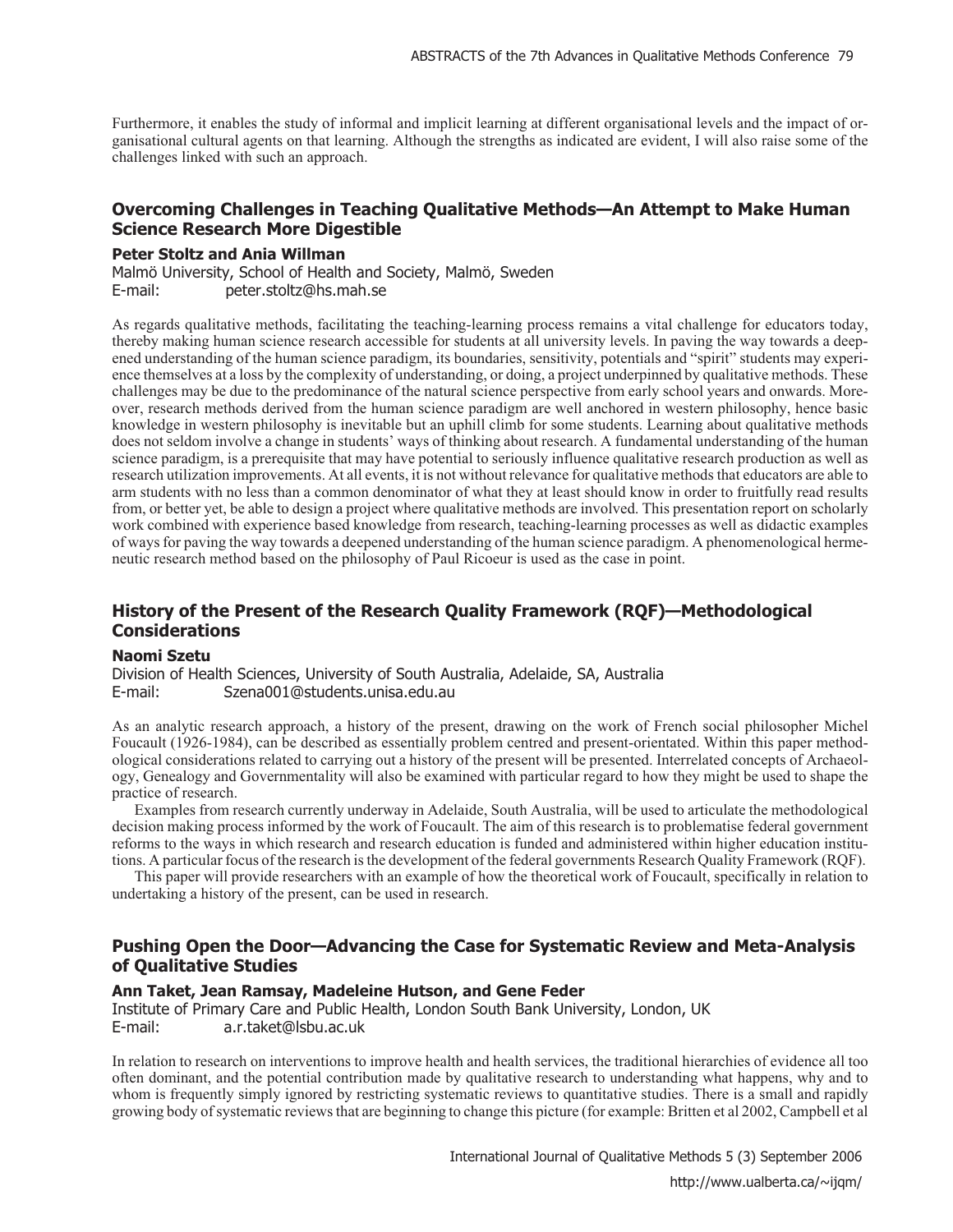2003, Feder et al 2005, Smith et al 2005), and an increased recognition that the health and social policy require more inclusive approaches to the synthesis of research evidence and the scope of systematic reviews (see for example debates in the special issue of the Journal of Health Service Research and Policy (volume 10, supplement 1, July 2005).

Drawing on their recent meta-analysis of qualitative studies of expectations and experiences of women experiencing intimate partner violence when they encounter health care professionals (Feder et al 2005), as well as an ongoing systematic reviews of screening for domestic violence we will:

- present an approach to conducting systematic reviews of qualitative studies, and contextualise this in terms of previous work;
- present an approach to conducting qualitative meta-analysis and contextualise this in terms of previous work;
- identify theoretical and methodological issues that make problematic the use of reviews of qualitative studies in health and social policy formulation, including:

the juxtaposition and comparative weighting of different types of evidence; ensuring methodological robustness;

the weight accorded to the patient/community perspective in policy formulation and in clinical guidance.

Britten N, Campbell R, Pope C, Donovan J, Morgan M, Pill R (2002) Using meta ethnography to synthesise qualitative research: a worked example. J Health Serv Res Policy 7: 209-215.

Campbell R, Pound P, Pope C et al. (2003) Evaluating meta-ethnography: a synthesis of qualitative research on lay experiences of diabetes and diabetes care. Soc Sci Med. 56: 671-684.

Feder GS, Hutson M, Ramsay J, Taket AR (2005) Expectations and experiences of women experiencing intimate partner violence when they encounter health care professionals: a meta-analysis of qualitative studies. Archives of Internal Medicine, forthcoming.

Smith LK, Pope C, Botha JL (2005) Patients' help-seeking experiences and delay in cancer presentation: a qualitative synthesis. Lancet 366(9488): 825-831.

## **Aboriginal Women's Experiences of Breast Cancer: A Phenomenological Exploration with Photography**

#### **Roanne Thomas-MacLean, Jennifer Poudrier and Carolyn Brooks**

Department of Sociology, University of Saskatchewan, Saskatoon, Canada E-mail: roanne.thomas@usask.ca

There is a paucity of sociological research surrounding breast cancer survivorship, particularly with respect to Aboriginal women's quality of life post-treatment. Two of the objectives of our project are: 1) To develop an understanding of the meaning of breast cancer for Aboriginal women; and 2) To evaluate the use of a visual method (photography) in connection with more established methods of qualitative data gathering (interviews and group discussions). Orientation sessions were held with Aboriginal women in Saskatchewan, Canada in order to introduce the participants to the use of digital cameras and the research project. These sessions were followed by photographic data collection and in-depth interviews. Data were interpreted using a phenomenological approach and feminist, decolonizing lenses. While key themes will be presented using selected photos and quotations, this paper also evaluates the use of photography and its implications for future research. Key outcomes of this project are the potential empowerment of women through the sharing of experiences and the possible development of support networks.

# **Students Look at Present Practices to "See" Future Challenges: The Ethics and Cost Effectiveness of Using Qualitative Methodologies within Nurse Education**

### **Faye Thompson and Joseph Morrissey**

School of Nursing Sciences, James Cook University, Townsville, Queensland E-mail: faye.thompson@jcu.edu.au joe.morrissey@jcu.edu.au

"a way of seeing the world is given by tradition, but since traditions change it must be possible to see the world in different ways ... what we see depends, quite literally, on the way we have been taught to see" (Langfor

This paper focuses on the specific opportunities and challenges for qualitative research within a Queensland university nurse education program. It outlines the ethical and financial considerations of analysing student nurses' lived reality during clinical placement, especially in a regional or rural area.

The opportunities and challenges of this research are two fold: those of research design for the students and investigators, and those of the topic for students.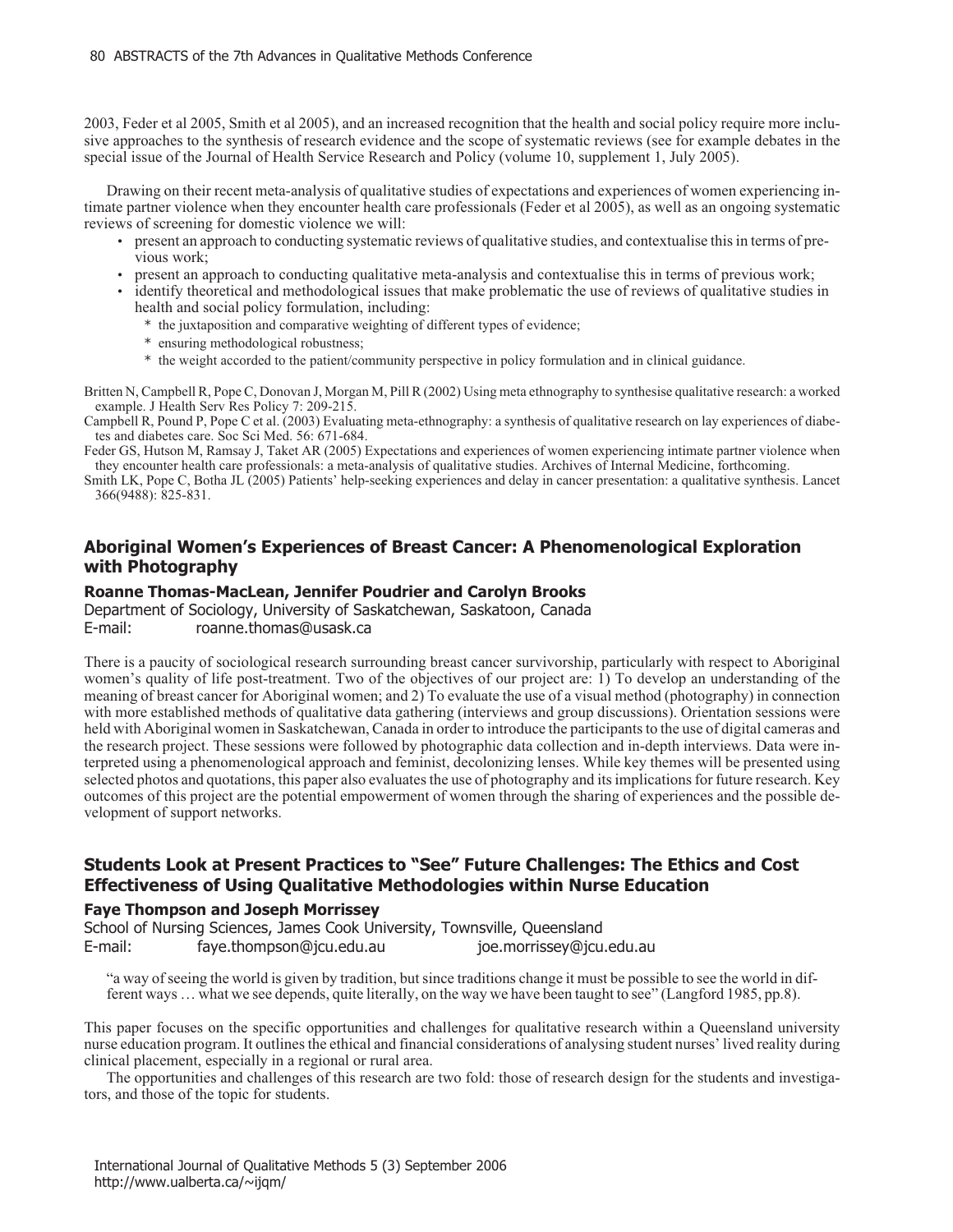Conducting this research provides an opportunity to publicly acknowledge the validity and worth of students' lived experience, with no extra-curricula commitment from them, and for Faculty to "see" the impact of their ethics teaching. Challenges for the investigators include developing a research design that retains the authenticity, language, and richness of the student experience whilst at the same time protects the welfare of students, individuals and institutions. The role of electronic technology is discussed.

The research topic looks at present practices within a particular health region of Queensland in order for students to "see" future opportunities and challenges they might face as beginning practitioners. Thematic analysis of written essays explores how student nurses experience ethics within the practice of Nursing by the time they reach year two of a three-year Bachelor degree program, and whether or not the theoretical content on ethics is reflected in their reasoning.

The proposal is that (i) qualitative methodologies not only provide insight into the lived experiences of students, but also offer cost-effective data gathering; and (ii) student nurses can contribute to the future of Nursing through narrative and "insider" critique; that is, providing criticism from within the practice. The innovation of the individual nurse, therefore, can and does move the practice forward, and qualitative methodologies allow these voices to be heard.

# **Researching the Clinically Personal: When the Investigator is an Insider**

## **Michele Travers and Jocalyn Lawler**

Faculty of Nursing & Midwifery, The University of Sydney, New South Wales, Australia E-mail: mtravers@nursing.usyd.edu.au

There is a tradition within the qualitative paradigm for insider research, that is, investigation of a population in which the researcher is a member. This "researching of the personal" has frequently involved clinical populations and been a particular focus within health care research. This paper addresses ethical and methodological issues associated with a qualitative project investigating a clinical population in which the first author was an insider. Ethical and methodological issues encountered in the journey of the project are tracked from the initial design through to implementation, and include factors and effects related to the participants, the researcher, the data, and the communication of findings. The evolution of methods associated with these effects and the emerging nature of the project's design are examined. In particular, discussion of the project draws upon wider qualitative theories and findings, and is framed around articulating the ontological and epistemological nature of insider research from a qualitative perspective.

# **Collaborative Action Research: Facilitating Change in Acute Dementia Care**

## **Victoria Traynor,<sup>1</sup> Wilna Dirkse Van Schalykwyk,<sup>2</sup> Philippa Baker,<sup>3</sup> Joanna Defriez,<sup>4</sup> Julie McGarry,<sup>5</sup> Deborah Thompson,<sup>6</sup> and Ruth Bartlett<sup>7</sup>**

1. School of Nursing, University of Nottingham, UK

2. University of Nottingham, UK

3. Nottinghamshire Health Care NHS Trust, UK

4. Nottingham City Hospital NHS Trust, UK

5. University of Nottingham, UK

6. University of Bradford, UK

E-mail: victoria.traynor@nottingham.ac.uk

Aim of presentation: To illustrate how a collaborative action research approach can be achieved by working in partnership with practitioners to facilitate the implementation of person centred dementia care in acute health care facilities.

Setting and participants: A one-year project was undertaken with health care staff, patients with a dementia, and carers, from two acute wards (i) medical and (ii) aged mental health care.

- Methods: A collaborative action research project was undertaken using an insider/ outsider partnership approach. A scoping exercise provided an overview of current practice: (i) observations (20 hours) (ii) patient and carer interviews (8) and (iii) staff focus groups (2). Content analysis was used to generate themes to explain an acute care experience for patients with a dementia and their carers. Staff workshops were used to challenge current practice and develop action plans for new ways of working.
- Findings: The collaboration was achieved by seconding one registered nurse from each participating ward. Regular two-way communication between the seconded nurses and the researchers were used to inform the content of the workshops. Five themes were generated from the data analysis and feedback from workshops around which action plans were developed: (i) maintaining identity (ii) essence of dementia care (iii) communicating with the person (iv) environmental and organisational issues and (v) aftercare. The seconded nurses worked with staff from each ward area to implement action plans.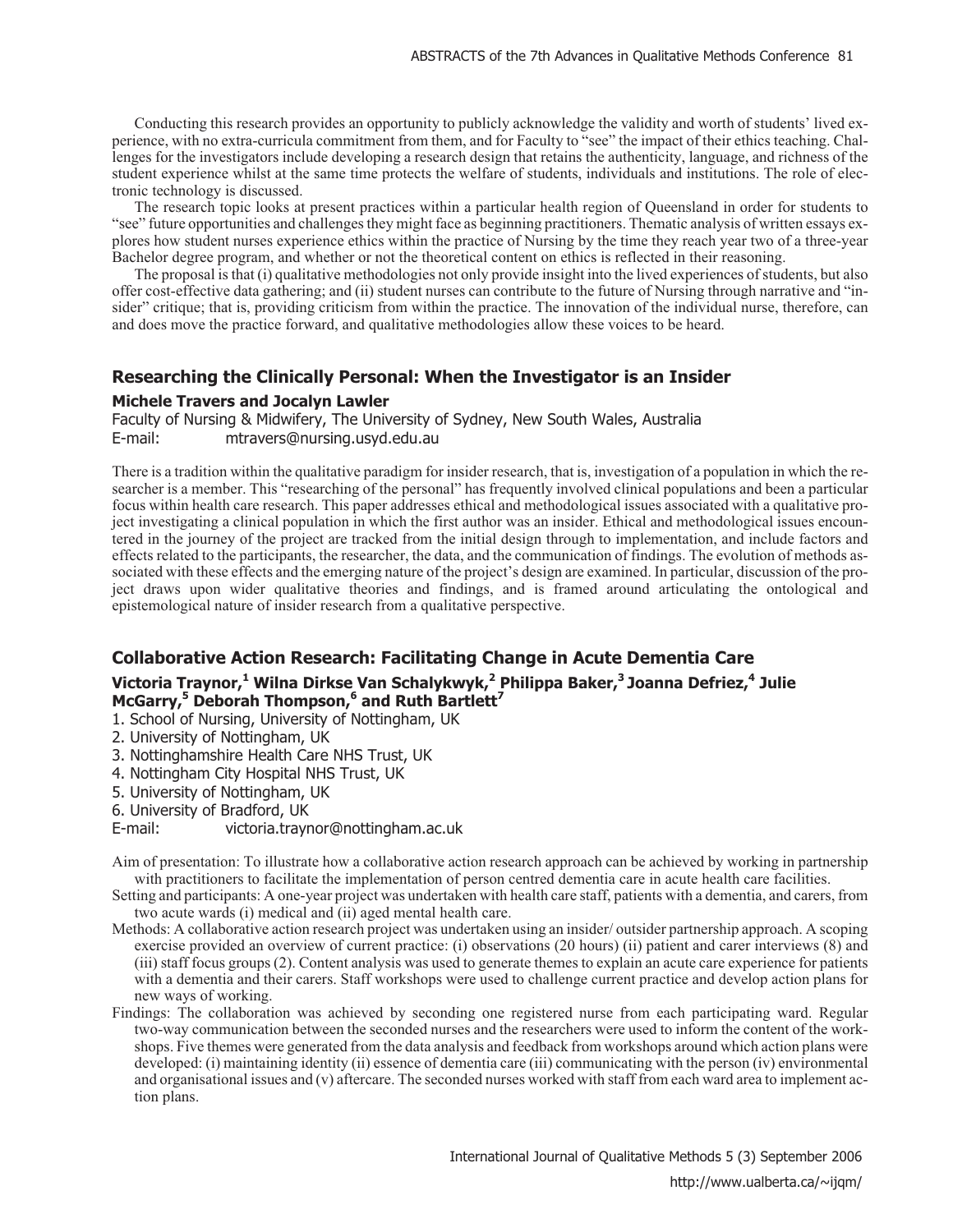Conclusions: Adopting a collaborative action research approach requires partnership working. Partnership working was established by seconding nurses from the two participating wards. The seconded nurses had knowledge about the ward areas which ensured the researchers could sensitively approach staff to challenge current practice and achieve change. The seconded nurses also provided the day-to-day momentum to implement the action plans and facilitate change in practice for person centred dementia care in acute settings.

# **Confinement Practices amongst Afghan Immigrant Women in Melbourne**

### **Vicki Tsianakas and Pranee Liamputtong**

School of Public Health, La Trobe University, Bundoora, Victoria, Australia E-mail: vtsianakas@hotmail.com Pranee@latrobe.edu.au

This paper discusses our research that explored the question: What is the lived experience of confinement, as described by first generation Afghan immigrant women? Women's experiences of confinement in both Afghanistan and Australia were explored. Twenty five first generation Afghan immigrant women from diverse ethnic and linguistic groups, and geographic regions within Afghanistan participated in the study. Data were collected by in-depth interviewing and participant observation. Confinement was viewed by all women as a significant tradition which has implications for their health and the health of their baby. Traditionally confinement entailed engaging in specific practices over a 40-day period: avoiding strenuous work and resting; keeping warm indoors; eating "hot" foods; and using traditional medicines. A number of ritual Islamic practices were identified as ways of ensuring the baby's health and wellbeing. Practices were aimed at gaining protection during visits; protection from the "evil eye"; and seeking spiritual protection. Throughout the women's accounts are references to differences between the practice of confinement in Afghanistan and in Australia. Lifestyle differences were related by the women to the observance of a shorter period of confinement. The need and/or desirability of conforming to hospital protocol were also attributed to the inability to observe some confinement practices. However, regardless of the form in which the women observed the tradition of confinement, they continued to observe it. It remained an important event in their life as an Afghan woman—as a woman who has given birth. Confinement essentially meant a time of "recovery and affirmation." The findings indicate that the experience of childbearing for the Afghan women is multifaceted and complex. The diversity of women's experience has important implications for health care providers. Health providers need to acknowledge these complexities so that they can provide culturally sensitive maternal and child care services.

# **An Ethnographic Study of Patient Care on a Trauma Unit**

### **Liz Tutton**

Kadoorie Centre, John Radcliffe Hospital, and the Royal College of Nursing Institute, Oxford, UK E-mail: liz.tutton@rcn.org.uk

- Background: This paper demonstrates how ethnography can be used within an interdisciplinary research strategy in a trauma unit to develop a deeper understanding of the cultural norms that support patient centred care. The use of qualitative methodologies within a strategy orientated towards clinical trials provides a balance of evidence that supports practice and theory development. The study focuses on the patients' experience of a traumatic injury, subsequent hospitalisation and the staff experience of working in this speciality.
- Aims: This study extends existing knowledge of patient centred care by exploring the experience of patients and staff on a trauma unit.
- Methods: The study took place on a trauma unit in the United Kingdom. Ethnography was the methodology. Qualitative interviews with 40 patients and 20 staff, 16 sessions of observation and two focus groups were undertaken. Data were analysed line-by-line and coded using QSR N6 as a means of managing the data.
- Results: Two themes emerging from the study are closeness and therapeutic care. Closeness encompasses: i) the emotional work patients undertake in relation to their injury, hospitalisation and impact of close proximity with others, and ii) the emotional labour staff undertake through being in close contact with the suffering of others. Therapeutic care identifies i) the importance of the social environment, and ii) the impact of the proactive, dynamic approach to care.
- Discussion: These themes will be used to illustrate how the cultural norms of the unit aimed to maximise opportunities for therapeutic interventions. The impact this has for practice and theory development will be considered, in light of the existing interdisciplinary research strategy.
- Conclusion: The study suggests that key elements, such as a proactive approach to care, do facilitate patient centred practice but how this is maintained and sustained over time within large organisations with competing agendas is a critical issue.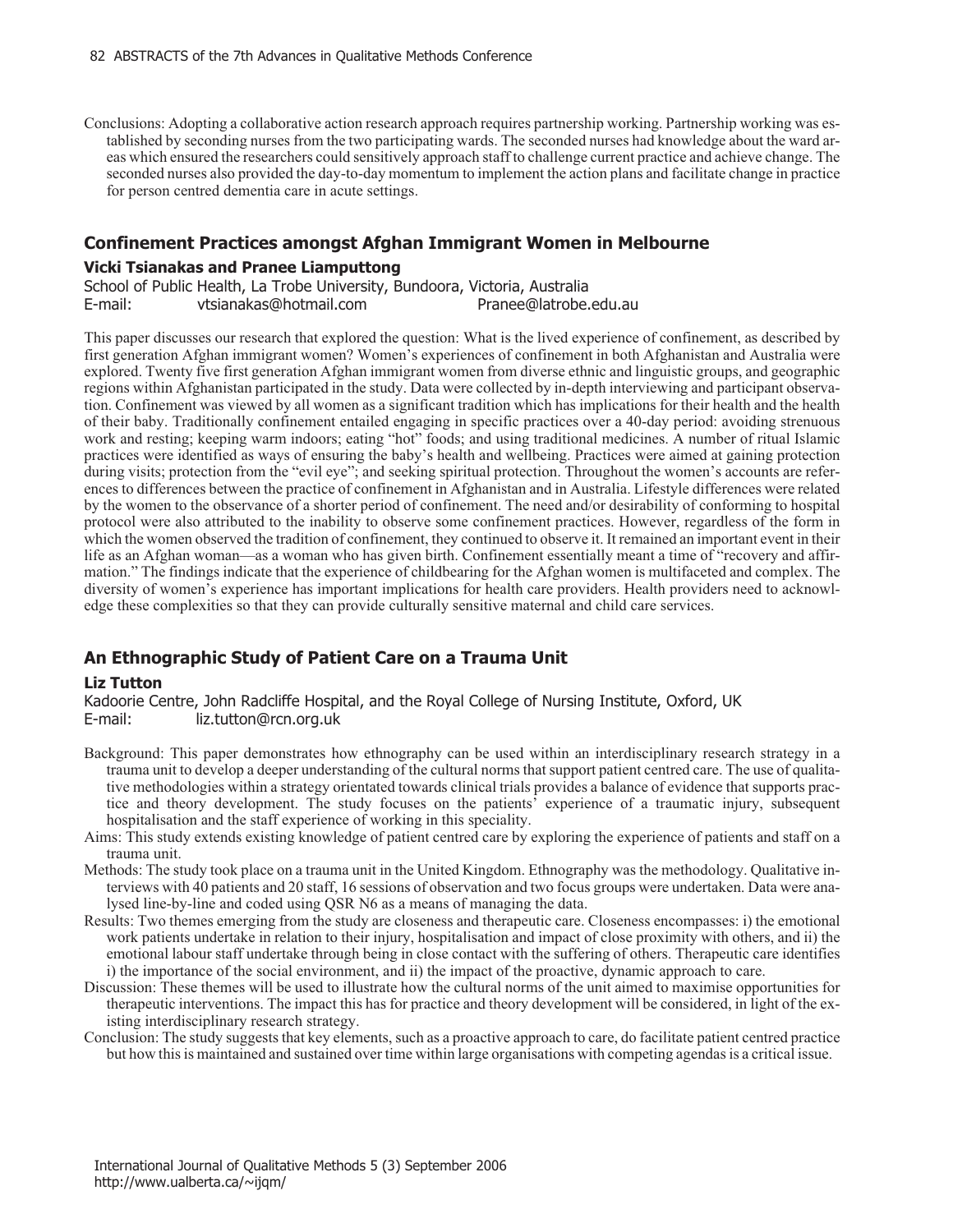# **"Hello My Name is April and I Will Be Your Researcher": Decolonizing the Interview**

### **April Vannini and Coreen Gladue**

Cultural Anthropology, University of Wales, Lampeter, UK E-mail aprilvannini@yahoo.ca

Decolonization of academic research with marginalized, oppressed, and indigenous populations, especially with regards to fourth world cultures, is a very important trend in contemporary qualitative inquiry. This presentation will examine the process of performing the interview in life history, life story and narrative research. I will focus on a collaborative interview with a research participant with whom I have been working in order to gather her life stories and I will discuss how we have reflected together on the interviewing process in particular and the research process in general. The ultimate goal of this presentation is to examine the process of "story sharing" as a way to democratize interviewing.

# **Social Semiotics and Fieldwork: Method and Analytics**

## **Phillip Vannini**

School of Communication and Culture, Royal Roads University, Victoria, BC, Canada E-mail: vannini@lycos.com

Drawing from recent analytical developments in semiotics and postmodern ethnography, this paper exposes and assesses the combination of social semiotics and fieldwork as a form of qualitative inquiry. Approaches to semiotics and fieldwork are not new; both structural ethnographers in cultural anthropology and structural interactionists in sociology and communication studies have previously laid the foundations for the integration of formal methods of analysis and inductive approaches to data collection, yet, as this paper argues, structuralism's limitations have hampered the growth of semiotics within qualitative inquiry. By presenting social semiotics as a viable alternative to structural semiotics, by describing in clear pedagogical fashion how social semiotics can be used as a research strategy, and by exposing its potential for applicability, this paper attempts to bring socio-semiotic ethnography to the forefront of contemporary qualitative inquiry.

# **A Merger and Acquisition Team Coaching Programme Facilitating the Mental Health of Managers for Sustainable Performance**

## **RG Visagie, M Poggenpoel and CPH Myburgh**

University of Johannesburg, South Africa E-mail: rgvisagie@mweb.co.za

Merger and Acquisition (M&A) change impacts on performance levels in companies worldwide. It is a well-documented fact that about 75% of change initiatives fail with potential detrimental consequences to the mental health of those involved. Globally business's tract records indicate that sustainability of M&A change is often an evasive dream despite vast financial and human capital investments. The core premise of the study is that change demands are difficult to meet if businesses do not honour the philosophy of lifelong learning and growth. Coaching is seen in the New World of business as a process that enables learning and development to occur, thereby unleashing team performance even under stretching circumstances like M&A change. Literature currently indicates inadequately described M&A team coaching interventions and models in the hospitality industry that presents the context for the research. This paper describes the generation process of a pragmatically sound M&A team coaching programme that aims to facilitate the mental health of managers for sustainable performance in a Multi-National Hotel and Property owning company. To this end a qualitative evaluating programme design, combined with a theory validating design was conducted. A single case study and auto-ethnography strategy guided the research process. The design is unique because it creatively incorporates programme evaluation with theory validation in a rigorous way. Prolonged engagement with the participant team for more than three years, as well as multiple interconnected data collection methods (focus group interviews, naïve sketches, documentation and field notes) enhanced the trustworthiness of findings. In the search for meaning, data analysis was done as suggested by Tech's descriptive method of open coding. A literature control assisted with re-contextualisation of data throughout the research process. The team-coaching programme, embedded in appreciative inquiry adds new theoretical knowledge to the practice area of mental health, coaching and the hospitality industry.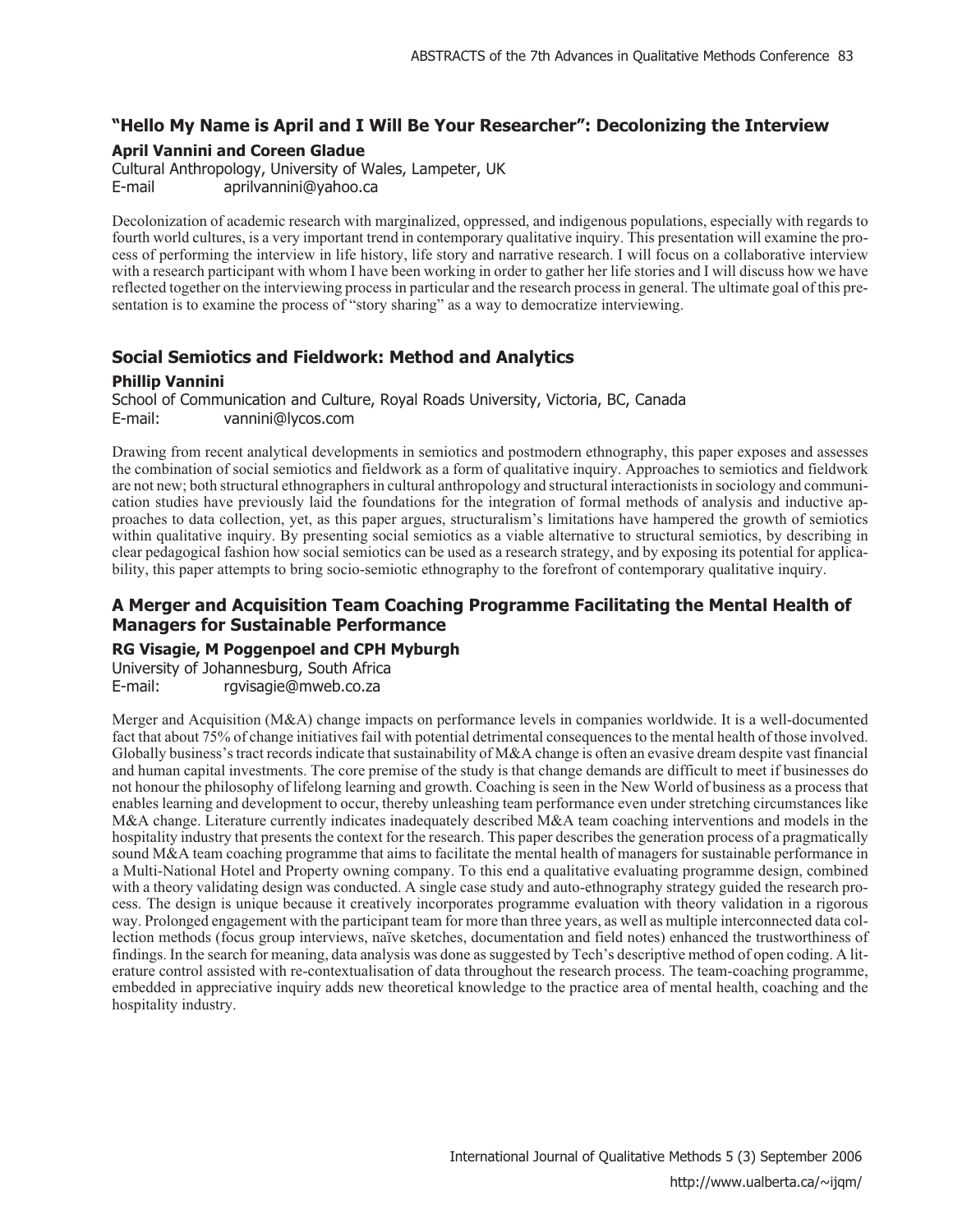# **A Model for Combining Idiographic and Nomothetic Strategies**

### **Kerryellen Vroman**

Occupational Therapy Department, University of New Hampshire, Durham, USA E-mail: Kgn3@unh.edu

Many researchers consider idiographic and nomothetic methodologies as mutually exclusive. However, proponents of each domain acknowledge a value in connecting these research methodologies more closely, and who advocate combining these approaches in a mixed methodological model. Idiographically-derived indices in nomothetic analysis are attractive when examining individual differences in the structure or patterns of human responses. For example, in health-related research, it is important to understand individuals' perceptions of illness and the meanings they assign their illness, but it is equally desirable to aggregate information across individuals to examine patterns of similarity and differences among people in response to a particular illness. The study presented in this paper used personal action construct methodology (personal projects3), an idiographic-nomothetic hybrid model, to examine individuals' personal goals and purposeful actions in an attempt to understand their response to low back pain and disparate recovery patterns. The intention was to ensure the constructs used in nomothetic procedures were an accurate reflection of the experiences and characteristics of individuals with low back pain. The methodology, data, and results of this study of low back pain are used in this presentation to discuss a model and the issues of combining strategies from both qualitative and quantitative approaches.

1. Pelham, B. W. (1993). The idiographic nature of human personality: Examples of idiographic self-concept. Journal of Personality and Social Psychology, 64, 665-677.

2. Diener, E., & Fujita, F. (1995). Resources, personal strivings, and subjective well-being: A nomothetic and idiographic approach. Journal of Personality and Social Psychology, 68, 926-935.

3. Little, B. R. (1993). Personal projects and the distributed self: Aspects of a conative psychology. In J. Suls (Ed.), Psychology perspectives on the self (Vol. 4, pp. 157-185). Hillsdale: Erlbaum.

# **New Approaches to the Challenges of Researching Organizational Gossip**

@AU =Kathryn Waddington\* and Grant Michelson\*\*

\* Department of Applied Psychosocial Sciences, School of Nursing and Midwifery, City University, London, UK \*\* Work and Organisational Studies, School of Business, Faculty of Economics and Business, University of Sydney, New South Wales, Australia

E-mail: k.waddington@city.ac.uk g.michelson@econ.usyd.edu.au

In this paper we will examine the methodological, ethical and practical challenges associated with researching organizational gossip, and propose new approaches to meet these challenges. We will bring together a number of different perspectives from our experiences as researchers and practitioners in health and business settings in the United Kingdom and Australia. Gossip is currently undergoing a revival of interest as a topic worthy of academic debate and scholarship, but researchers interested in this phenomenon are faced with a number of theoretical, epistemological and empirical difficulties. These relate to its association with similar concepts and the problem of definition, the elusive and often hidden nature of gossip, the politics of gossip including its negative and pejorative reputation as "women's talk," and the rights and responsibilities of participants and researchers. In particular, there are issues relating to the third parties of gossip who may be unaware that they are the subjects of other people's gossip and/or research, trust, confidentiality, accuracy of recall and reflexivity. The paper draws upon findings from multimethod research into gossip in nursing and health care organizations, as well as ethnographic research in the higher education sector. Gossip is highly resistant to "paradigmatic summing up," and a variety of methods of data collection and analysis are necessary to capture its apparently ubiquitous yet ephemeral character. These can include diary methods and participant observation. In the paper we will argue that "reflexive gossip," defined here as mindful attention to informal conversation, is one way that researchers can help identify, record, and analyze organizational gossip.

# **Sustained Encounters, Transparency, Interrogated Subjectivities: A Personal Reflection of the Qualitative Data Analysis Process**

## **Wilma Waithe**

Office of Minority Health, New York State Department of Health, Albany, NY, USA E-mail: wew01@health.state.ny.us

Qualitative data analysis occurs at the intersection of three relationships—researcher-participant, researcher-data, and researcher-"self"—that are seldom explored holistically in the literature. The author, a healthcare practitioner-qualitative re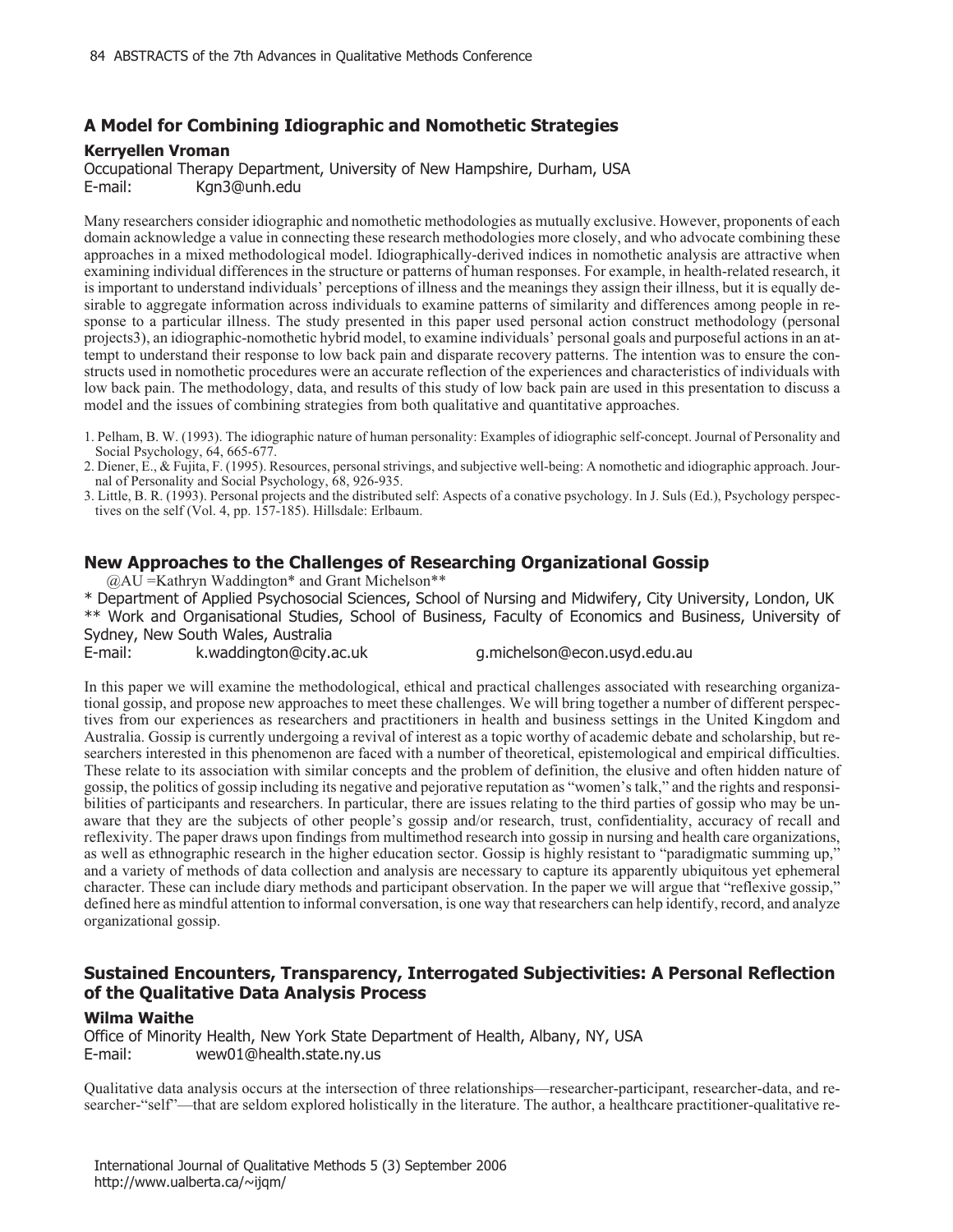searcher, presents a firsthand account of her use of the Listening Guide, an interpretive, voice-centered, relational method of narrative data analysis, in illuminating this intersection. First, she describes the Listening Guide methodology. Then she provides an overview of her use of the Listening Guide in her dissertation research that explored Community Coalitions as Sites of Transformative Learning, followed by an examination of the emotional investment, constrained tensions and merged biographies that this analytical process and exposed. Use of the Listening Guide revealed the ways in voice, being heard, responding, and relationship are cornerstones of the qualitative data analysis process and the importance of understanding and making explicit its relational dynamics. The paper concludes with a discussion of opportunities and challenges of a transparent qualitative data analysis process its implications for qualitative inquiry and the practice of health promotion and prevention.

## **Clinical Supervision in Prison Health Care: Conducting Action Research Within Secure Environments**

#### **Liz Walsh and Dawn Freshwater**

IHCS, Bournemouth University, UK E-mail: Dfreshwater@bournemouth.ac.uk

Following the publication of Nursing in Secure Environments (UKCC & University of Central Lancashire, 1999) and the UK policy document The Future Organisation of Prison Health Care (NHS Executive/HM Prison Service, 1999) a nationally funded clinical supervision project was commissioned. The project, using an action research methodology, was designed in three phases. Phase one aimed to develop, implement and evaluate clinical supervision appropriate to the needs of prison health care staff. Phase two involved the training of prison staff in clinical supervision incorporating the findings from phase one. Currently, phase three involves the use of regional action learning sets to facilitate a national roll out of clinical supervision.

The project, in keeping with the philosophy of action research, has been developmental, dynamic and iterative in its unfolding. Phase one of the project examined the efficacy of different models of supervision and their implementation in the prison setting. Three cohorts of staff from five prisons undertook clinical supervisor training. Clinical supervision was then implemented in these prisons using a variety of models. This phase was formally evaluated and supervisor training modified and adapted as appropriate. Phase two of the study involved providing clinical supervision training to 71 members of prison staff via six national training opportunities. The revised training addressed the issues raised in the action strategy utilised in phase one. Phase three of the study has recently commenced, and drawing upon lessons learnt from the previous action involves the use of regional action learning sets to facilitate the cascading of training and development of clinical supervision at regional level.

The aims of this paper are two fold, firstly to disseminate information regarding the emergent findings of the study into clinical supervision within prison health settings. Secondly, the authors aim to discuss the specific challenges and opportunities facing the researcher/practitioner when undertaking action research for management of change within secure environments.

Department of Health (1993) A Vision for the Future: The Nursing, Midwifery and Health Visiting Contribution to Health and Health Care, London: HMSO

NHS Executive & HM Prison Service (1999) The Future Organisation of Prison Health Care, London: Department of Health

United Kingdom Central Council for Nursing, Midwifery and Health Visiting (UKCC) & University of Central Lancashire (1999) Nursing in Secure Environments, London: UKCC

## **How Does the Researcher See the World as Preschool Children Do?**

#### **Paul Watson**

Christchurch Polytechnic Institute of Technology, New Zealand, and The University of Newcastle Australia E-mail: watsonp@cpit.ac.nz

Conducting qualitative research with preschool children has particular challenges. Those challenges include but are not limited to finding an ethical way of accessing the life world of the preschool child and seeing and interpreting that world as the child does. Phenomenological ethnography and Merleau-Ponty's theories on intersubjectivity and corporeality create opportunities for addressing the methodological challenges of conducting qualitative research with preschool children. In this paper I will discuss the way in which I developed and applied a methodology incorporating phenomenology and ethnography to access the life world of preschool children in order to investigate what it is like for them to be ill. In addition, I will critically analyse the opportunities presented by Merleau-Ponty's theories of intersubjectivity and corporeality for overcoming adult conventionality and interpreting the world as children do. Looking to the future I will question orthodox traditions for presenting the findings of research that seeks to understand the life world of children.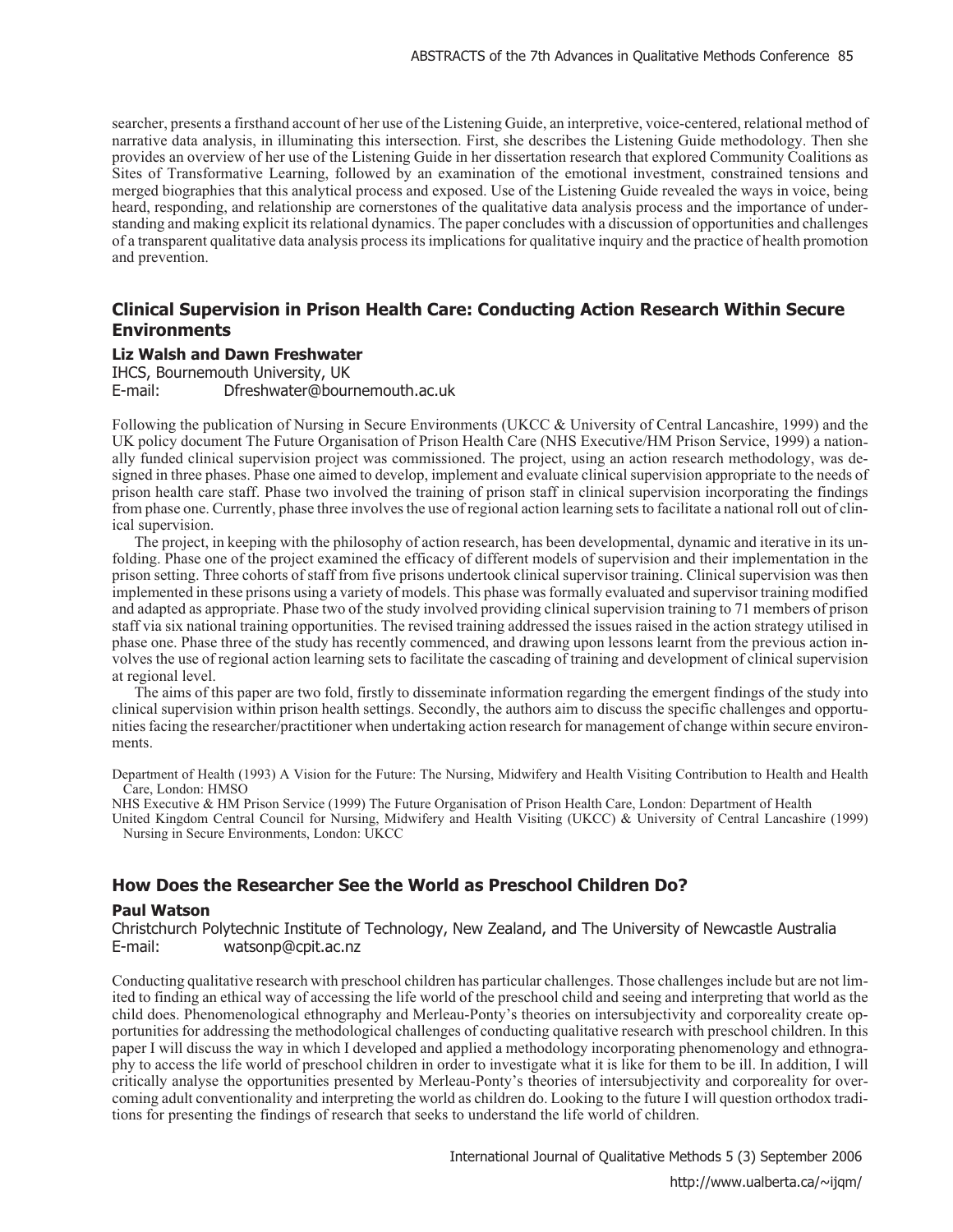## **Mixed Methods Studies in Health Research: Passing Quirk or Here to Stay?**

#### **Kathryn Weaver\* and Janice Morse\*\***

\* CIHR Strategic Training Initiative in Health Research (the EQUIPP Program), International Institute for Qualitative Methodology, University of Alberta, Edmonton, Canada

\*\* International Institute for Qualitative Methodology, University of Alberta, Edmonton, Canada E-mail: kweaver@unb.ca

The mixed-method design is increasingly described as the "holy grail" of research, a solution to the limitation of conducting individual studies in separate incommensurable paradigms. Based on the philosophy of pragmatism, the goal of mixed-method research is not to replace either qualitative or quantitative approaches but to draw from the strengths and overcome the limitations of both. Researchers adopting a mixed-method design take an eclectic approach to thinking about research and method selection that offers the best chance to obtain useful answers to research questions. The health literature abounds with published mixed-method research that purportedly offers advantage over single method studies. Is this trend a passing quirk or here to stay?

In this presentation, we share our observations and reflections from examination of the research and theoretical literature and of information from the major North American funding agencies supporting mixed-method health research. We describe the various mixed-method designs implemented in completed studies in nursing and medical contexts, outlining the typology, setting, sample, major findings, and justification for the design. Researchers tend to treat mixing methods as inherently beneficial without fully describing study purpose, rationale, and the costs of increased resources including time, funding, and personnel. Therefore, we identify areas of confusion and disagreement about what counts as a mixed-method design and the challenges for showcasing the qualitative component within the larger design. In particular, we discuss scientific rigour, philosophical and methodological issues, priority given to qualitative and quantitative components during integration, semantic concerns, and the role of multidisciplinarity. A balanced perspective of the costs, trade-offs, and decisions involved in conducting mixed-method studies is needed in published studies. This critique contributes to an understanding of the ramifications of mixed-method research on knowledge development, practice, and further research within nursing and health care.

#### **Strategies for Recruiting Participants from Vulnerable Populations**

#### **Seanne Wilkins and Patty Solomon**

School of Rehabilitation Science, McMaster University, Hamilton, Ontario, Canada E-mail: swilkins@mcmaster.ca

This paper focuses on the recruitment of women with HIV/AIDS into a study of community participation. The purpose of the study was to understand the ways in which women with HIV/AIDS manage this chronic, episodic illness in order to continue their day-to-day participation in their communities. Participation included activities such as self-care, household management, paid/unpaid work, social and leisure activities. While having Research Ethics Board approval for a broad recruitment strategy, we began our recruitment by posting information at AIDS service agencies and hospital clinics. As we started interviewing, we tried to use snowball sampling but found that many participants were very isolated. It soon became apparent that these strategies were not working. Change was needed if we wished to enrol enough women within a reasonable time frame. Recognizing the ongoing stigma of HIV and issues of confidentiality and disclosure, our research team explored possible problems with our original recruitment strategy. In follow-up we found that, rather than allowing women to make their own decisions about participation, some gatekeepers had not posted our advertisements. While others, often women with HIV who worked as advocates for services for women, eagerly volunteered to make our advertisements available within their groups. In addition, a suggestion from these advocates was to post our advertisement on targeted web sites to allow for wider participation. Internet postings led to an increased number of women willing to participate as well as women from remote areas volunteering. Traditionally in health research we have depended on other health providers to help us with recruitment. But with the increasing focus on community based research we need to use diverse recruitment approaches when recruiting vulnerable community based groups. Consumer groups may provide an additional resource but we must remain mindful of the ethical implications of involving these groups.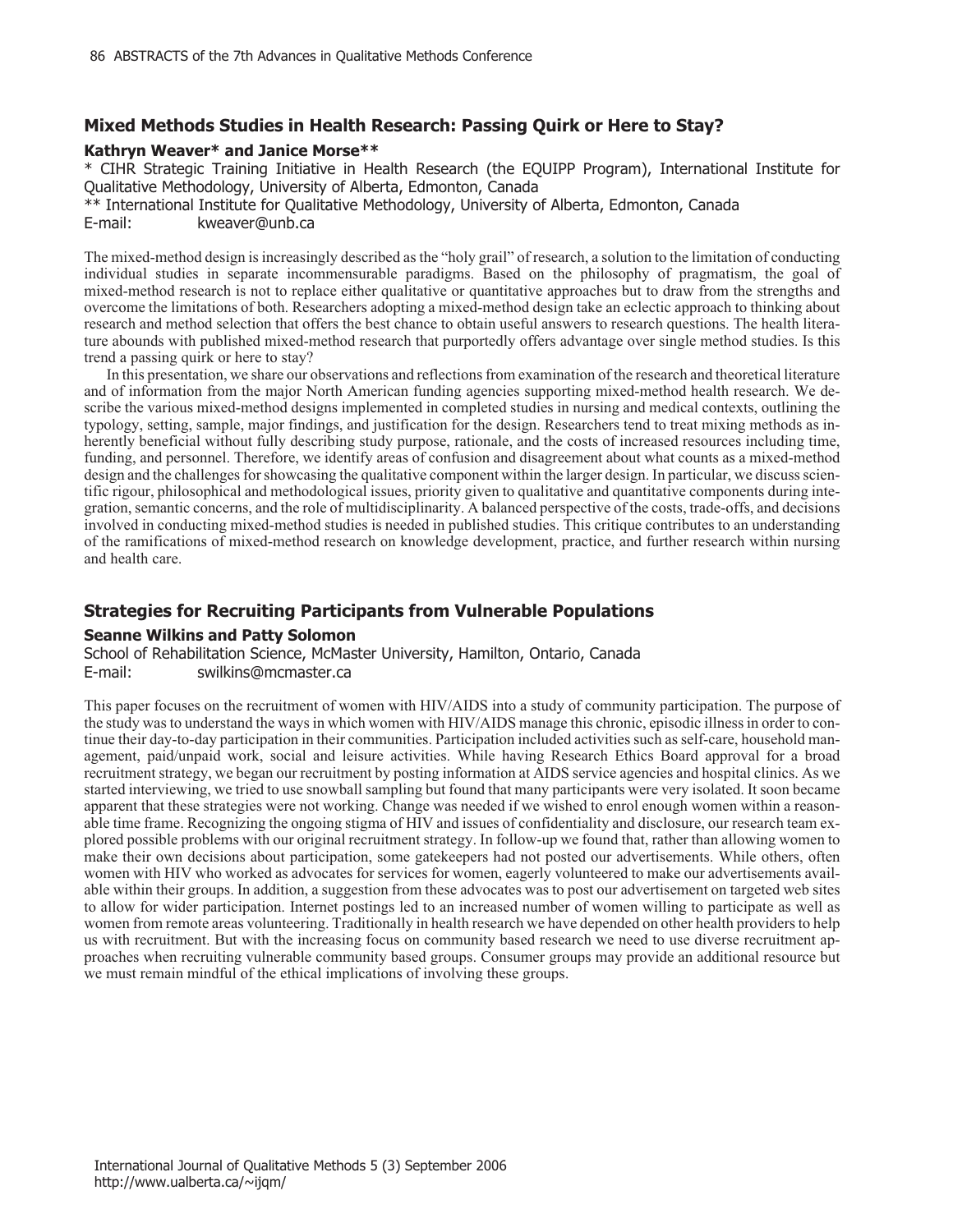# **The Benefits and Technical, Ethical and Acceptability Problems of Establishing a Longitudinal Qualitative Dataset of Routinely Recorded Primary Care Consultations: The Scottish Clinical Interactions Project (SCIP)**

**Brian Williams1, Jon Dowell1, Gerry Humphris2, and Iain Ricketts3**

- 1. Division of Community Health Sciences, University of Dundee, Dundee, UK
- 2. Bute Medical School, University of St Andrews, Edinburgh, UK
- 3. Division of Applied Computing, University of Dundee, UK
- E-mail: b.y.williams@chs.dundee.ac.uk

The Scottish Clinical Interactions Project (SCIP) is seeking to use recent developments in information technology to establish a unique longitudinal dataset of routine digitally audio-recorded consultations within primary care. This would provide one of the largest and most detailed insights into real world medical consultations in the world. Furthermore, by linking the data to a range of available and internationally recognised clinical datasets both the precursors and consequences of consultations could be examined. This will be a novel resource, capable of addressing many previously unfeasible questions, and supporting a large number of projects for researchers from around the world. A cohort of individuals, who agree to have all subsequent consultations with general practitioners digitally recorded, will be recruited. Data will then be indexed, linked through a unique patient identifier to other routine health data, anonymised and stored for subsequent use. The recordings and linkages will enable researchers to track changing health care use over time, and may help identify events within consultations that result in problems such as delayed diagnosis and non-adherence to prescribed regimens. It may also enable us to identify clinician behaviours that are associated with successful events such as patient lifestyle change, disease detection and shared-decision making.

While there are potential benefits from such a dataset there are also a range of potential problems. This paper discusses the ongoing findings from a nationally funded feasibility study. It will focus on the various ethical, technical and practical issues stemming from consultation with the public, primary care staff and research ethics committees along with reviews of the relevant technical and methodology literature.

# **Understanding Children's Illness and Treatment Experience with the Aid of Drawings: The Case of Physiotherapy and Cystic Fibrosis**

## **Brian Williams1, Somnath Mukhopadhyay2, Jon Dowell1, and Joanne Coyle1**

1. Division of Community Health Sciences, University of Dundee, Dundee, Dundee, UK

2. Division of Maternal and Child Health, Ninewells Hospital, University of Dundee, Dundee, UK

E-mail: b.y.williams@chs.dundee.ac.uk

Objective: To explore the experience and problems of implementing non-drug treatment regimes among children, using chest physiotherapy for cystic fibrosis (CF) as an example.

Methods: In-depth interviews and drawings with 32 children with cystic fibrosis, aged from 7 to 17 years, and 31 parents.

- Results: Reasons for (non)adherence were substantially different to those that have been typically identified in the literature on drug adherence. Content, duration, frequency and visibility of the intervention influenced adherence. These characteristics resulted in a sense of "difference," giving rise to feelings of unfairness, inequality, and social stigma. Lay physiology and anatomy were important with some parents and children having a graphic conceptualisation and visualisation of the pathophysiology of CF as evident in some children's drawings. Perceived effectiveness of treatment was problematic and based on either trust or the association of indicators such as sputum production with clinical improvement. Adherence involved both children and parents. However, strategies to improve the experience of physiotherapy were hindered by infection control policies that prevented parents and children sharing ideas and practices.
- Conclusion: Attempts to improve children's illness experience must address both children's subjective experience of treatment, parents' beliefs about its positive and negative impact on the illness and their child's life and identity, and lay conceptualisations of the underlying pathophysiology. Illness perceptions may be more easily accessed through the use of drawings. Health professionals should recognise some families' success in developing strategies to improve adherence and establish ways of communicating these with others.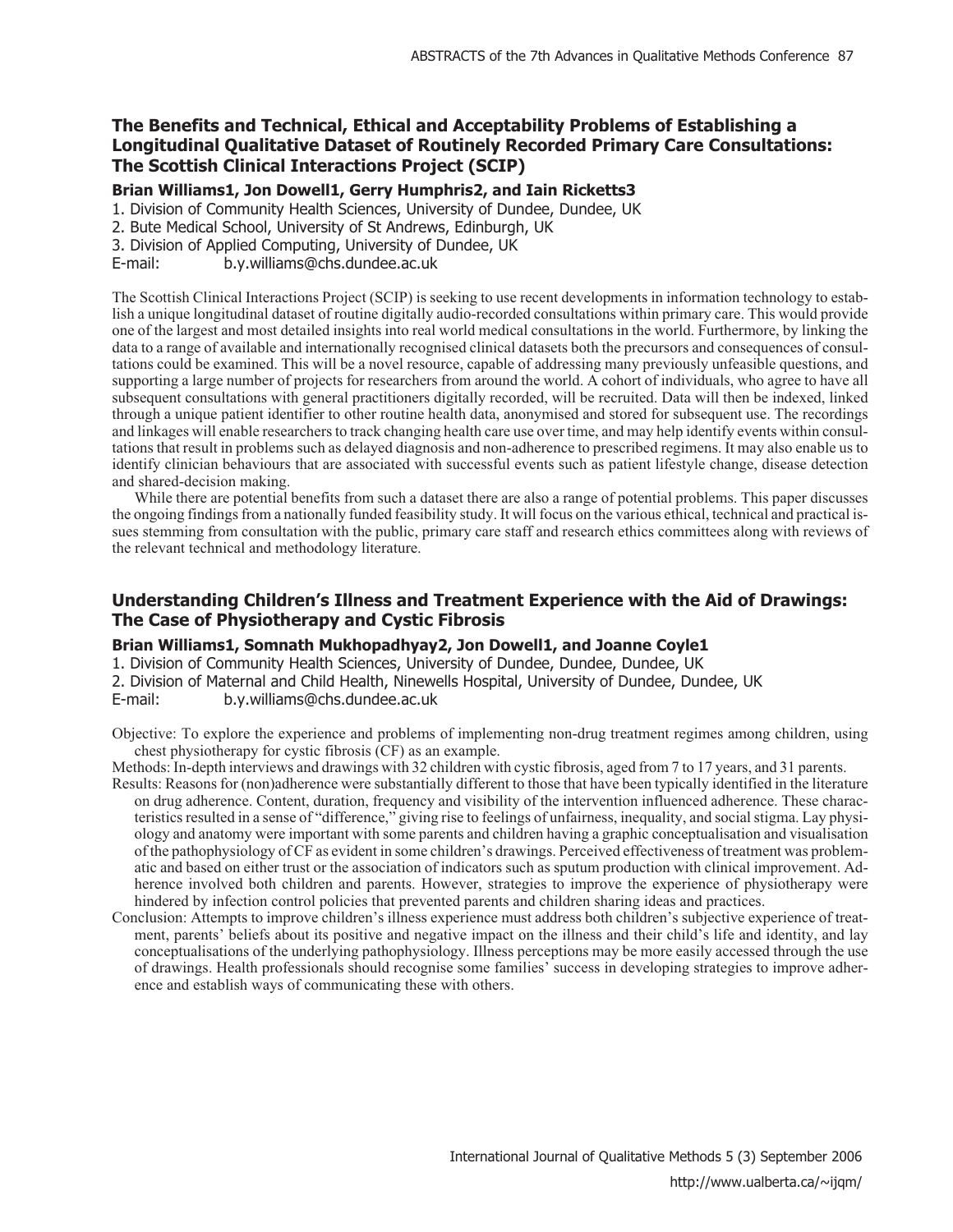# **Working With Community from The Inside Out**

## **Karen Williams**

University of Canberra, ACT, Australia E-mail: k.g.williams@student.canberra.edu.au

This paper is as much about finding the means for dialogue about the intangibles embedded in the relationships between people and their environment as it is about illustrating a methodology for recognising and working with these intangibles. Many approaches privilege information gained from intellectual processes over that obtained from other levels of consciousness. Investigations underpinned by scientific rationality leave intangible aspects inadequately handled or just simply ignored. Recognition of and working with the intangibles is "to make visible that there is something that can be conceived and which can neither be seen nor made visible" (Lyotard). Something that is conceived, something that someone is conscious of, is personal to them. Their perception is not directly observable and is therefore outside the language and scope of empirical science. No one person has the same perception, simply because they are living different relationships and experiences of their environment.

The language for dialogue about the intangibles deals with personal perceptions. The means for dialogue is an issue of language and definition. People have their own experiences of time and space, which are personal to them. So reference to the intangibles involves a reference to things not subject to the ordinary rules of space and time. Dialogue about such an experience should avoid getting distracted by pedantic definitions. This paper illustrates a methodology that recognises and works with the meanings and associations that form an experience. Meanings and associations have social, cultural and environmental bases that influence peoples' perception of their environment. By combining languages of the human and environmental sciences and the creative arts all the social, cultural and environmental aspects of an experience can be articulated. The means of expression of the experience needs to be as variable as the personal perceptions being expressed.

# **A Contemporary Tale of Participatory Action Research from Aotearoa / New Zealand**

## **Lewis Williams**

Prairie Region Health Promotion Research Centre, University of Saskatchewan, Canada E-mail: lewis.williams@usask.ca

Much ambiguity continues to surround the term Participatory Action Research (PAR), which simply distilled represents the synthesis of two traditions: action research, which largely emanates from White, Northern countries, and participatory research, whose roots mainly lie in the liberatory aims of participatory research from Latin America, Asia and Africa. To date, much of the literature available to researchers on PAR remains grounded in Western assumptions and cultural values. However, the internationalization of development work and increasing migration patterns of people's from to less economically developed countries to largely Western, wealthier countries, means the practice of PAR must become increasingly context specific.

The intent of this paper is to illuminate PAR as an evolving practice, whose ongoing development must be informed by the entirety of contexts and participants that, in reality make up any one PAR project. It tells the story of an 18 month PAR project in Aotearoa New Zealand with migrant Tongan and Samoan women living on low-incomes in the Auckland suburb of Glen Innes. The author, Lewis Williams undertook this work as part of her PhD research. This project evolved through several phases of development which culminated in these women, who were all mothers and state-owned housing tenants, undertaking a child health and safety survey of State-owned houses in their neighbor hood and engaging in public policy advocacy. Throughout each phase, the author and the other research participants had to successfully negotiate a number of cultural-power dynamics and associated tensions located in the cultural assumptions of PAR, working cross-culturally and the challenges of attempting PAR within the context of a university—community partnership. It draws on several key examples to illustrate these dynamics and invites the audience to reflect on PAR as a diverse and changing practice.

# **Cries and Whispers: The Narrative Pathos of Expressive Research**

## **Peter Willis\* and Sally Borbasi\*\***

\* Adult and Vocational Education, Centre for Research in Education, Equity and Work, Hawke Research Institute for Social Sustainability, School of Education, University of South Australia, Mawson Lakes Campus, SA, Australia \*\* School of Nursing and Midwifery, Griffith University, Logan Campus, Meadowbrook, Queensland, Australia E-mail: Peter.Willis@unisa.ed.au, S.Borbasi@griffith.edu.au